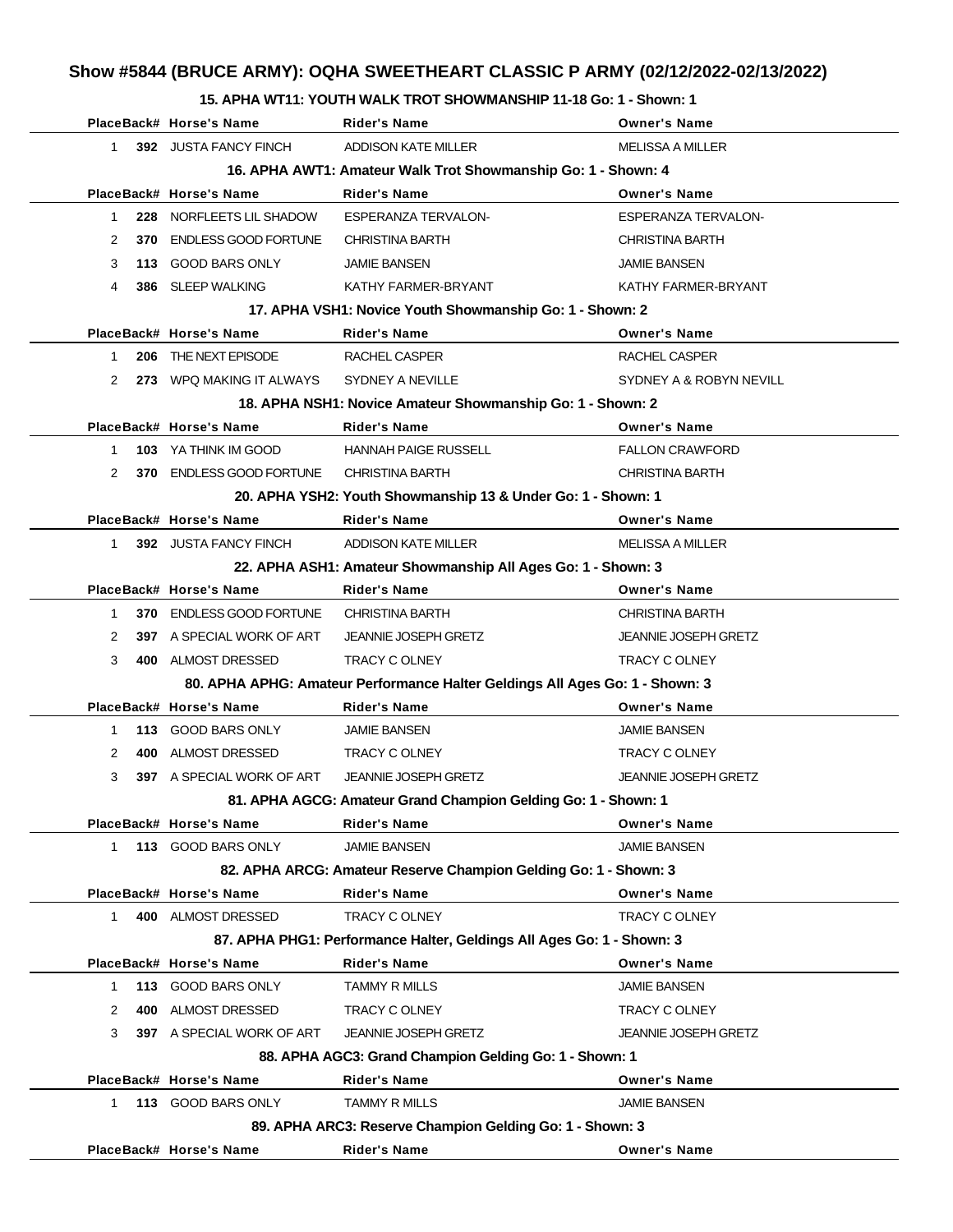|              |     |                         |                                                                               | Show #5844 (BRUCE ARMY): OQHA SWEETHEART CLASSIC P ARMY (02/12/2022-02/13/2022) |
|--------------|-----|-------------------------|-------------------------------------------------------------------------------|---------------------------------------------------------------------------------|
| 1            | 400 | ALMOST DRESSED          | <b>TRACY C OLNEY</b>                                                          | <b>TRACY C OLNEY</b>                                                            |
|              |     |                         | 114. APHA APHM: Amateur Performance Halter Mares All Ages Go: 1 - Shown: 2    |                                                                                 |
|              |     | PlaceBack# Horse's Name | <b>Rider's Name</b>                                                           | <b>Owner's Name</b>                                                             |
| 1            |     | 103 YA THINK IM GOOD    | <b>HANNAH PAIGE RUSSELL</b>                                                   | <b>FALLON CRAWFORD</b>                                                          |
| 2            | 386 | <b>SLEEP WALKING</b>    | KATHY FARMER-BRYANT                                                           | KATHY FARMER-BRYANT                                                             |
|              |     |                         | 121. APHA PHM1: Performance Halter, Mares All Ages Go: 1 - Shown: 3           |                                                                                 |
|              |     | PlaceBack# Horse's Name | <b>Rider's Name</b>                                                           | <b>Owner's Name</b>                                                             |
| 1            | 415 | MS GOODWRENCH           | <b>TAMMY R MILLS</b>                                                          | <b>LINDSEY STIER-JOHNSTON</b>                                                   |
| 2            | 103 | YA THINK IM GOOD        | <b>FALLON CRAWFORD</b>                                                        | <b>FALLON CRAWFORD</b>                                                          |
| 3            | 386 | <b>SLEEP WALKING</b>    | KATHY FARMER-BRYANT                                                           | KATHY FARMER-BRYANT                                                             |
|              |     |                         | 122. APHA AGC2: Grand Champion Mare Go: 1 - Shown: 1                          |                                                                                 |
|              |     | PlaceBack# Horse's Name | <b>Rider's Name</b>                                                           | <b>Owner's Name</b>                                                             |
| $\mathbf{1}$ |     | 415 MS GOODWRENCH       | <b>TAMMY R MILLS</b>                                                          | <b>LINDSEY STIER-JOHNSTON</b>                                                   |
|              |     |                         | 123. APHA ARC2: Reserve Champion Mare Go: 1 - Shown: 2                        |                                                                                 |
|              |     | PlaceBack# Horse's Name | <b>Rider's Name</b>                                                           | <b>Owner's Name</b>                                                             |
| 1            |     | 103 YA THINK IM GOOD    | <b>FALLON CRAWFORD</b>                                                        | <b>FALLON CRAWFORD</b>                                                          |
|              |     |                         | 157. APHA YPHG: Youth Performance Halter Geldings - All Ages Go: 1 - Shown: 1 |                                                                                 |
|              |     | PlaceBack# Horse's Name | <b>Rider's Name</b>                                                           | <b>Owner's Name</b>                                                             |
| $\mathbf{1}$ |     | 392 JUSTA FANCY FINCH   | <b>ADDISON KATE MILLER</b>                                                    | <b>MELISSA A MILLER</b>                                                         |
|              |     |                         | 371. APHA RNG1: Reining All Ages Go: 1 - Shown: 1                             |                                                                                 |
|              |     | PlaceBack# Horse's Name | <b>Rider's Name</b>                                                           | <b>Owner's Name</b>                                                             |
| 1            |     | 413 RS MERLIN DANCER    | <b>ALLISON YEAGER</b>                                                         | <b>GARCIA LUCERO</b>                                                            |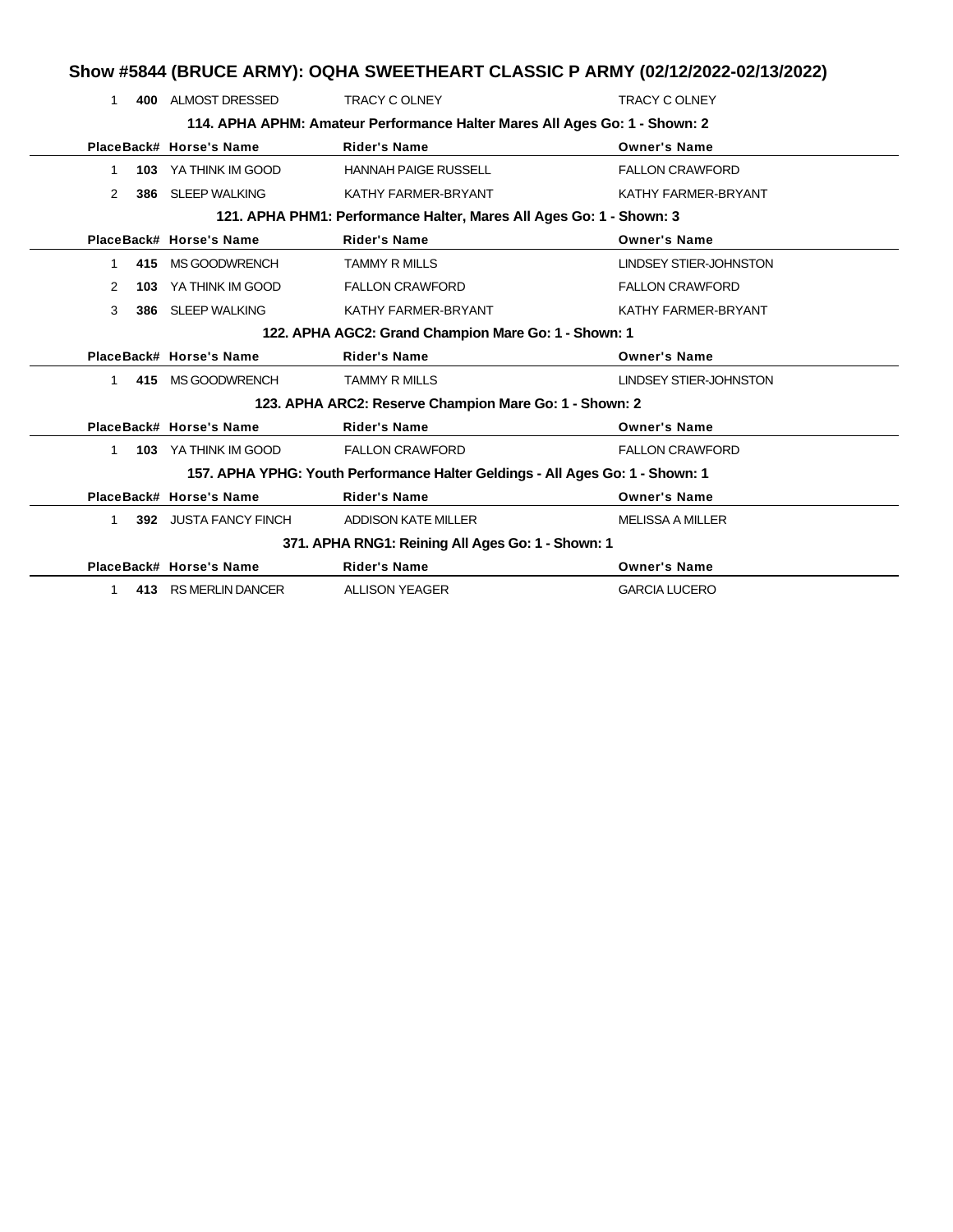## **Show #5845 (BRENDAN BROWN): OQHA SWEETHEART CLASSIC P BROWN (02/12/2022-02/13/2022)**

### **15. APHA WT11: YOUTH WALK TROT SHOWMANSHIP 11-18 Go: 1 - Shown: 1**

|              | PlaceBack# Horse's Name                                       | <b>Rider's Name</b>                                                          | <b>Owner's Name</b>         |  |  |  |  |
|--------------|---------------------------------------------------------------|------------------------------------------------------------------------------|-----------------------------|--|--|--|--|
| $\mathbf{1}$ | 392 JUSTA FANCY FINCH                                         | <b>ADDISON KATE MILLER</b>                                                   | <b>MELISSA A MILLER</b>     |  |  |  |  |
|              | 16. APHA AWT1: Amateur Walk Trot Showmanship Go: 1 - Shown: 4 |                                                                              |                             |  |  |  |  |
|              | PlaceBack# Horse's Name                                       | <b>Rider's Name</b>                                                          | <b>Owner's Name</b>         |  |  |  |  |
| 228<br>1     | NORFLEETS LIL SHADOW                                          | <b>ESPERANZA TERVALON-</b>                                                   | <b>ESPERANZA TERVALON-</b>  |  |  |  |  |
| 2<br>370     | <b>ENDLESS GOOD FORTUNE</b>                                   | <b>CHRISTINA BARTH</b>                                                       | <b>CHRISTINA BARTH</b>      |  |  |  |  |
| 3<br>386     | SLEEP WALKING                                                 | KATHY FARMER-BRYANT                                                          | KATHY FARMER-BRYANT         |  |  |  |  |
| 4            | 113 GOOD BARS ONLY                                            | <b>JAMIE BANSEN</b>                                                          | <b>JAMIE BANSEN</b>         |  |  |  |  |
|              |                                                               | 17. APHA VSH1: Novice Youth Showmanship Go: 1 - Shown: 2                     |                             |  |  |  |  |
|              | PlaceBack# Horse's Name                                       | Rider's Name                                                                 | <b>Owner's Name</b>         |  |  |  |  |
| 1            | 206 THE NEXT EPISODE                                          | RACHEL CASPER                                                                | RACHEL CASPER               |  |  |  |  |
| 2            | 273 WPQ MAKING IT ALWAYS                                      | SYDNEY A NEVILLE                                                             | SYDNEY A & ROBYN NEVILL     |  |  |  |  |
|              |                                                               | 18. APHA NSH1: Novice Amateur Showmanship Go: 1 - Shown: 2                   |                             |  |  |  |  |
|              | PlaceBack# Horse's Name                                       | <b>Rider's Name</b>                                                          | <b>Owner's Name</b>         |  |  |  |  |
| 1            | 103 YA THINK IM GOOD                                          | <b>HANNAH PAIGE RUSSELL</b>                                                  | <b>FALLON CRAWFORD</b>      |  |  |  |  |
| 2            | 370 ENDLESS GOOD FORTUNE                                      | <b>CHRISTINA BARTH</b>                                                       | <b>CHRISTINA BARTH</b>      |  |  |  |  |
|              |                                                               | 20. APHA YSH2: Youth Showmanship 13 & Under Go: 1 - Shown: 1                 |                             |  |  |  |  |
|              | PlaceBack# Horse's Name                                       | <b>Rider's Name</b>                                                          | <b>Owner's Name</b>         |  |  |  |  |
| $\mathbf{1}$ | 392 JUSTA FANCY FINCH                                         | <b>ADDISON KATE MILLER</b>                                                   | <b>MELISSA A MILLER</b>     |  |  |  |  |
|              |                                                               | 22. APHA ASH1: Amateur Showmanship All Ages Go: 1 - Shown: 3                 |                             |  |  |  |  |
|              | PlaceBack# Horse's Name                                       | <b>Rider's Name</b>                                                          | <b>Owner's Name</b>         |  |  |  |  |
| 1            | <b>397</b> A SPECIAL WORK OF ART                              | <b>JEANNIE JOSEPH GRETZ</b>                                                  | <b>JEANNIE JOSEPH GRETZ</b> |  |  |  |  |
| 2            | 370 ENDLESS GOOD FORTUNE                                      | <b>CHRISTINA BARTH</b>                                                       | <b>CHRISTINA BARTH</b>      |  |  |  |  |
| 3            | 400 ALMOST DRESSED                                            | TRACY C OLNEY                                                                | TRACY C OLNEY               |  |  |  |  |
|              |                                                               | 80. APHA APHG: Amateur Performance Halter Geldings All Ages Go: 1 - Shown: 3 |                             |  |  |  |  |
|              | PlaceBack# Horse's Name                                       | <b>Rider's Name</b>                                                          | <b>Owner's Name</b>         |  |  |  |  |
| $\mathbf{1}$ | 113 GOOD BARS ONLY                                            | <b>JAMIE BANSEN</b>                                                          | <b>JAMIE BANSEN</b>         |  |  |  |  |
| 2            | <b>397</b> A SPECIAL WORK OF ART                              | <b>JEANNIE JOSEPH GRETZ</b>                                                  | <b>JEANNIE JOSEPH GRETZ</b> |  |  |  |  |
| 3            | 400 ALMOST DRESSED                                            | TRACY C OLNEY                                                                | <b>TRACY C OLNEY</b>        |  |  |  |  |
|              |                                                               | 81. APHA AGCG: Amateur Grand Champion Gelding Go: 1 - Shown: 1               |                             |  |  |  |  |
|              | PlaceBack# Horse's Name                                       | <b>Rider's Name</b>                                                          | <b>Owner's Name</b>         |  |  |  |  |
| 1            | 113 GOOD BARS ONLY                                            | <b>JAMIE BANSEN</b>                                                          | <b>JAMIE BANSEN</b>         |  |  |  |  |
|              |                                                               | 82. APHA ARCG: Amateur Reserve Champion Gelding Go: 1 - Shown: 3             |                             |  |  |  |  |
|              | PlaceBack# Horse's Name                                       | <b>Rider's Name</b>                                                          | <b>Owner's Name</b>         |  |  |  |  |
| $1 \quad$    | 397 A SPECIAL WORK OF ART                                     | <b>JEANNIE JOSEPH GRETZ</b>                                                  | JEANNIE JOSEPH GRETZ        |  |  |  |  |
|              |                                                               | 87. APHA PHG1: Performance Halter, Geldings All Ages Go: 1 - Shown: 3        |                             |  |  |  |  |
|              | PlaceBack# Horse's Name                                       | <b>Rider's Name</b>                                                          | <b>Owner's Name</b>         |  |  |  |  |
| 1            | 113 GOOD BARS ONLY                                            | <b>TAMMY R MILLS</b>                                                         | <b>JAMIE BANSEN</b>         |  |  |  |  |
| 2            | 397 A SPECIAL WORK OF ART                                     | <b>JEANNIE JOSEPH GRETZ</b>                                                  | <b>JEANNIE JOSEPH GRETZ</b> |  |  |  |  |
| 3            | 400 ALMOST DRESSED                                            | TRACY C OLNEY                                                                | TRACY C OLNEY               |  |  |  |  |
|              |                                                               | 88. APHA AGC3: Grand Champion Gelding Go: 1 - Shown: 1                       |                             |  |  |  |  |
|              | PlaceBack# Horse's Name                                       | <b>Rider's Name</b>                                                          | <b>Owner's Name</b>         |  |  |  |  |
| 1            | 113 GOOD BARS ONLY                                            | <b>TAMMY R MILLS</b>                                                         | <b>JAMIE BANSEN</b>         |  |  |  |  |
|              |                                                               | 89. APHA ARC3: Reserve Champion Gelding Go: 1 - Shown: 3                     |                             |  |  |  |  |
|              | PlaceBack# Horse's Name                                       | <b>Rider's Name</b>                                                          | <b>Owner's Name</b>         |  |  |  |  |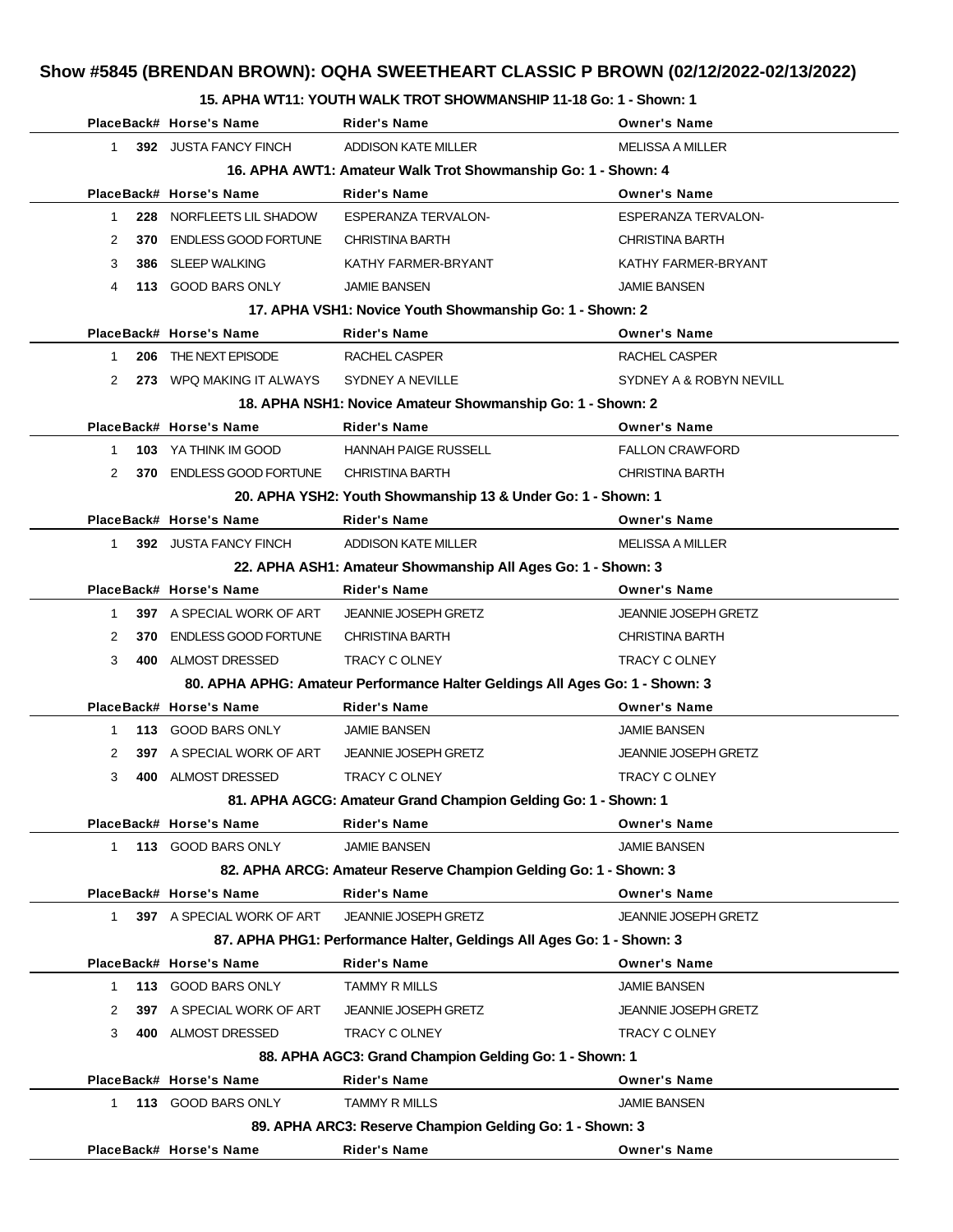|              |     |                           | Show #5845 (BRENDAN BROWN): OQHA SWEETHEART CLASSIC P BROWN (02/12/2022-02/13/2022) |                               |
|--------------|-----|---------------------------|-------------------------------------------------------------------------------------|-------------------------------|
|              |     | 397 A SPECIAL WORK OF ART | JEANNIE JOSEPH GRETZ                                                                | <b>JEANNIE JOSEPH GRETZ</b>   |
|              |     |                           | 114. APHA APHM: Amateur Performance Halter Mares All Ages Go: 1 - Shown: 2          |                               |
|              |     | PlaceBack# Horse's Name   | <b>Rider's Name</b>                                                                 | <b>Owner's Name</b>           |
| 1            | 103 | YA THINK IM GOOD          | <b>HANNAH PAIGE RUSSELL</b>                                                         | <b>FALLON CRAWFORD</b>        |
| 2            | 386 | <b>SLEEP WALKING</b>      | KATHY FARMER-BRYANT                                                                 | KATHY FARMER-BRYANT           |
|              |     |                           | 121. APHA PHM1: Performance Halter, Mares All Ages Go: 1 - Shown: 3                 |                               |
|              |     | PlaceBack# Horse's Name   | <b>Rider's Name</b>                                                                 | <b>Owner's Name</b>           |
| 1            | 415 | <b>MS GOODWRENCH</b>      | <b>TAMMY R MILLS</b>                                                                | <b>LINDSEY STIER-JOHNSTON</b> |
| 2            | 103 | YA THINK IM GOOD          | <b>FALLON CRAWFORD</b>                                                              | <b>FALLON CRAWFORD</b>        |
| 3            |     | 386 SLEEP WALKING         | KATHY FARMER-BRYANT                                                                 | KATHY FARMER-BRYANT           |
|              |     |                           | 122. APHA AGC2: Grand Champion Mare Go: 1 - Shown: 1                                |                               |
|              |     | PlaceBack# Horse's Name   | <b>Rider's Name</b>                                                                 | <b>Owner's Name</b>           |
| $\mathbf{1}$ |     | 415 MS GOODWRENCH         | <b>TAMMY R MILLS</b>                                                                | <b>LINDSEY STIER-JOHNSTON</b> |
|              |     |                           | 123. APHA ARC2: Reserve Champion Mare Go: 1 - Shown: 2                              |                               |
|              |     | PlaceBack# Horse's Name   | <b>Rider's Name</b>                                                                 | <b>Owner's Name</b>           |
| 1            |     | 103 YA THINK IM GOOD      | <b>FALLON CRAWFORD</b>                                                              | <b>FALLON CRAWFORD</b>        |
|              |     |                           | 157. APHA YPHG: Youth Performance Halter Geldings - All Ages Go: 1 - Shown: 1       |                               |
|              |     | PlaceBack# Horse's Name   | <b>Rider's Name</b>                                                                 | <b>Owner's Name</b>           |
| 1            |     | 392 JUSTA FANCY FINCH     | <b>ADDISON KATE MILLER</b>                                                          | <b>MELISSA A MILLER</b>       |
|              |     |                           | 371. APHA RNG1: Reining All Ages Go: 1 - Shown: 1                                   |                               |
|              |     | PlaceBack# Horse's Name   | <b>Rider's Name</b>                                                                 | <b>Owner's Name</b>           |
| 1            |     | 413 RS MERLIN DANCER      | <b>ALLISON YEAGER</b>                                                               | <b>GARCIA LUCERO</b>          |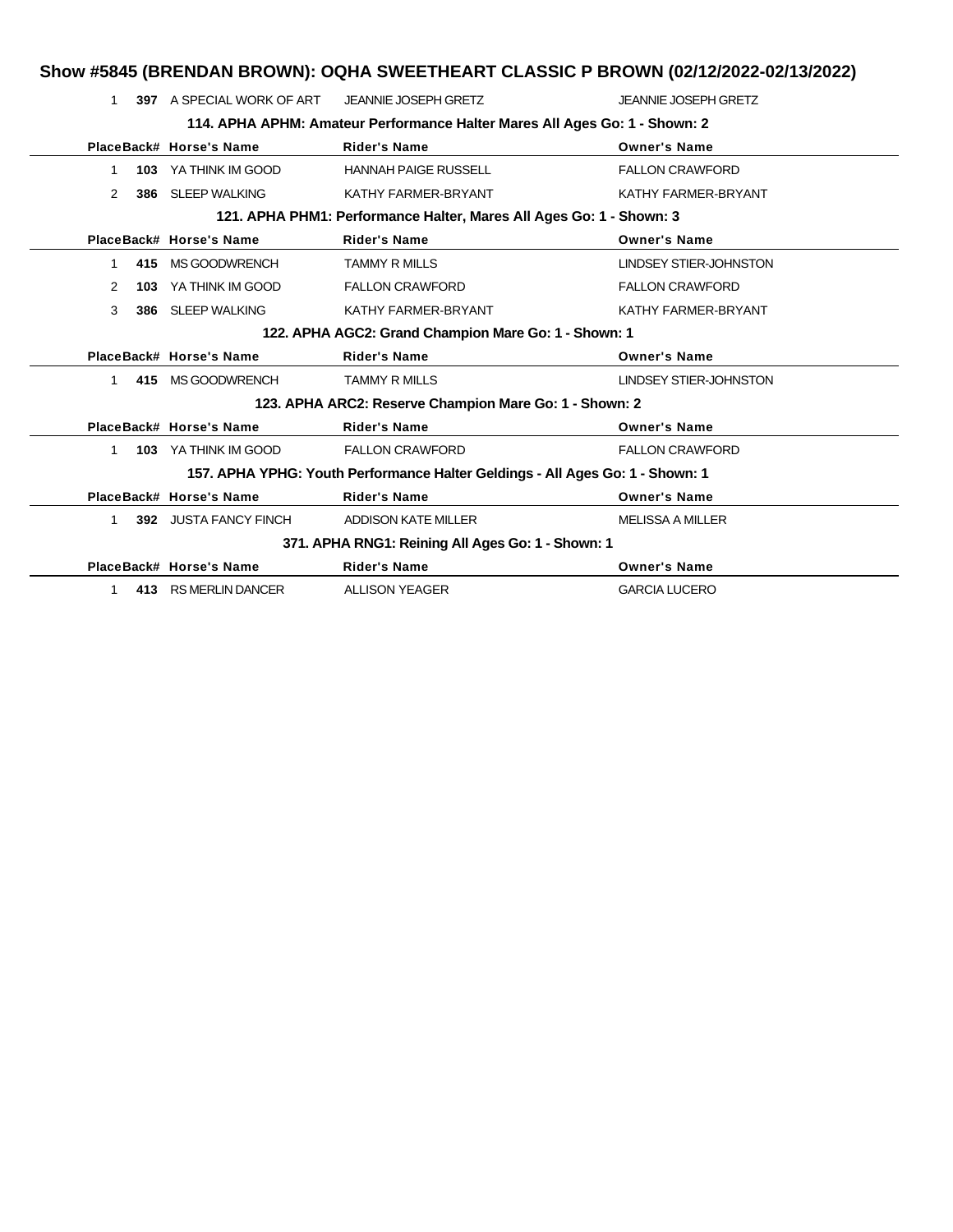#### **264. APHA AWT4: Amateur Walk Trot Trail Go: 1 - Shown: 1**

|              | PlaceBack# Horse's Name                              | <b>Rider's Name</b>                                                       | <b>Owner's Name</b>         |  |  |  |  |
|--------------|------------------------------------------------------|---------------------------------------------------------------------------|-----------------------------|--|--|--|--|
| $\mathbf{1}$ | 113 GOOD BARS ONLY                                   | <b>JAMIE BANSEN</b>                                                       | <b>JAMIE BANSEN</b>         |  |  |  |  |
|              | 272. APHA GTR: Green Trail All Ages Go: 1 - Shown: 3 |                                                                           |                             |  |  |  |  |
|              | PlaceBack# Horse's Name                              | <b>Rider's Name</b>                                                       | <b>Owner's Name</b>         |  |  |  |  |
| $\mathbf{1}$ | 397 A SPECIAL WORK OF ART                            | <b>ROBIN BINKERD</b>                                                      | JEANNIE JOSEPH GRETZ        |  |  |  |  |
| 2            | 206 THE NEXT EPISODE                                 | SAVANNAH C MCGUIRE                                                        | RACHEL CASPER               |  |  |  |  |
| 3            | 106 ALWAYS LOPIN                                     | <b>JOAN HORTON</b>                                                        | <b>HORTON FARMS INC</b>     |  |  |  |  |
|              |                                                      | 274. APHA NT1: Novice Amateur Trail Go: 1 - Shown: 1                      |                             |  |  |  |  |
|              | PlaceBack# Horse's Name                              | <b>Rider's Name</b>                                                       | <b>Owner's Name</b>         |  |  |  |  |
| 1            | 397 A SPECIAL WORK OF ART                            | <b>JEANNIE JOSEPH GRETZ</b>                                               | <b>JEANNIE JOSEPH GRETZ</b> |  |  |  |  |
|              |                                                      | 280. APHA TRL2: Jr Trail Go: 1 - Shown: 1                                 |                             |  |  |  |  |
|              | PlaceBack# Horse's Name                              | Rider's Name                                                              | <b>Owner's Name</b>         |  |  |  |  |
| $\mathbf{1}$ | 106 ALWAYS LOPIN                                     | <b>JOAN HORTON</b>                                                        | <b>HORTON FARMS INC</b>     |  |  |  |  |
|              |                                                      | 301. APHA GHU: Green Hunter Under Saddle All Ages Go: 1 - Shown: 5        |                             |  |  |  |  |
|              | PlaceBack# Horse's Name                              | <b>Rider's Name</b>                                                       | <b>Owner's Name</b>         |  |  |  |  |
| $\mathbf 1$  | 400 ALMOST DRESSED                                   | <b>TAMMY R MILLS</b>                                                      | TRACY C OLNEY               |  |  |  |  |
| 2            | 397 A SPECIAL WORK OF ART                            | <b>JEANNIE JOSEPH GRETZ</b>                                               | <b>JEANNIE JOSEPH GRETZ</b> |  |  |  |  |
| 3            | 392 JUSTA FANCY FINCH                                | ADDISON KATE MILLER                                                       | <b>MELISSA A MILLER</b>     |  |  |  |  |
| 4            | 364 LOVE A GOOD TIME                                 | BRITTNEY MELLOR BARR                                                      | <b>BRITTNEY MELLOR BARR</b> |  |  |  |  |
| 5            | <b>103</b> YA THINK IM GOOD                          | <b>FALLON CRAWFORD</b>                                                    | <b>FALLON CRAWFORD</b>      |  |  |  |  |
|              |                                                      | 302. APHA WT15: YOUTH WALK TROT HUNTER UNDR SADDLE 11-18 Go: 1 - Shown: 1 |                             |  |  |  |  |
|              | PlaceBack# Horse's Name                              | <b>Rider's Name</b>                                                       | <b>Owner's Name</b>         |  |  |  |  |
| $\mathbf{1}$ | 392 JUSTA FANCY FINCH                                | ADDISON KATE MILLER                                                       | <b>MELISSA A MILLER</b>     |  |  |  |  |
|              |                                                      | 303. APHA AWT5: Amateur Walk Trot Hunter Under Saddle Go: 1 - Shown: 1    |                             |  |  |  |  |
|              | PlaceBack# Horse's Name                              | <b>Rider's Name</b>                                                       | <b>Owner's Name</b>         |  |  |  |  |
| 1            | 386 SLEEP WALKING                                    | KATHY FARMER-BRYANT                                                       | KATHY FARMER-BRYANT         |  |  |  |  |
|              |                                                      | 308. APHA YBH2: Youth Hunter Under Saddle 13 & Under Go: 1 - Shown: 1     |                             |  |  |  |  |
|              | PlaceBack# Horse's Name                              | <b>Rider's Name</b>                                                       | <b>Owner's Name</b>         |  |  |  |  |
| $\mathbf 1$  | <b>394 DUNIT FORTHE ARTIFACT</b>                     | <b>HALEY SMITH</b>                                                        | <b>HALEY SMITH</b>          |  |  |  |  |
|              |                                                      | 326. APHA WT16: YOUTH WALK TROT EQUITATION 11-18 Go: 1 - Shown: 1         |                             |  |  |  |  |
|              | PlaceBack# Horse's Name                              | <b>Rider's Name</b>                                                       | <b>Owner's Name</b>         |  |  |  |  |
| $\mathbf 1$  | 392 JUSTA FANCY FINCH                                | <b>ADDISON KATE MILLER</b>                                                | <b>MELISSA A MILLER</b>     |  |  |  |  |
|              |                                                      | 327. APHA AWT6: Amateur Walk Trot Hunt Seat Equitation Go: 1 - Shown: 1   |                             |  |  |  |  |
|              | PlaceBack# Horse's Name                              | <b>Rider's Name</b>                                                       | <b>Owner's Name</b>         |  |  |  |  |
| $\mathbf{1}$ | 386 SLEEP WALKING                                    | KATHY FARMER-BRYANT                                                       | KATHY FARMER-BRYANT         |  |  |  |  |
|              |                                                      | 329. APHA NHS1: Novice Amateur Hunt Seat Equitation Go: 1 - Shown: 2      |                             |  |  |  |  |
|              | PlaceBack# Horse's Name                              | <b>Rider's Name</b>                                                       | <b>Owner's Name</b>         |  |  |  |  |
| 1            | 103 YA THINK IM GOOD                                 | <b>HANNAH PAIGE RUSSELL</b>                                               | <b>FALLON CRAWFORD</b>      |  |  |  |  |
| 2            | 397 A SPECIAL WORK OF ART                            | <b>JEANNIE JOSEPH GRETZ</b>                                               | <b>JEANNIE JOSEPH GRETZ</b> |  |  |  |  |
|              |                                                      | 412. APHA GWP: Green Western Pleasure All Ages Go: 1 - Shown: 4           |                             |  |  |  |  |
|              | PlaceBack# Horse's Name                              | <b>Rider's Name</b>                                                       | <b>Owner's Name</b>         |  |  |  |  |
| 1            | 364 LOVE A GOOD TIME                                 | <b>BRITTNEY MELLOR BARR</b>                                               | <b>BRITTNEY MELLOR BARR</b> |  |  |  |  |
| 2            | 103 YA THINK IM GOOD                                 | <b>FALLON CRAWFORD</b>                                                    | <b>FALLON CRAWFORD</b>      |  |  |  |  |
| 3            | 397 A SPECIAL WORK OF ART                            | <b>JEANNIE JOSEPH GRETZ</b>                                               | <b>JEANNIE JOSEPH GRETZ</b> |  |  |  |  |
| 4            | 415 MS GOODWRENCH                                    | <b>TAMMY R MILLS</b>                                                      | LINDSEY STIER-JOHNSTON      |  |  |  |  |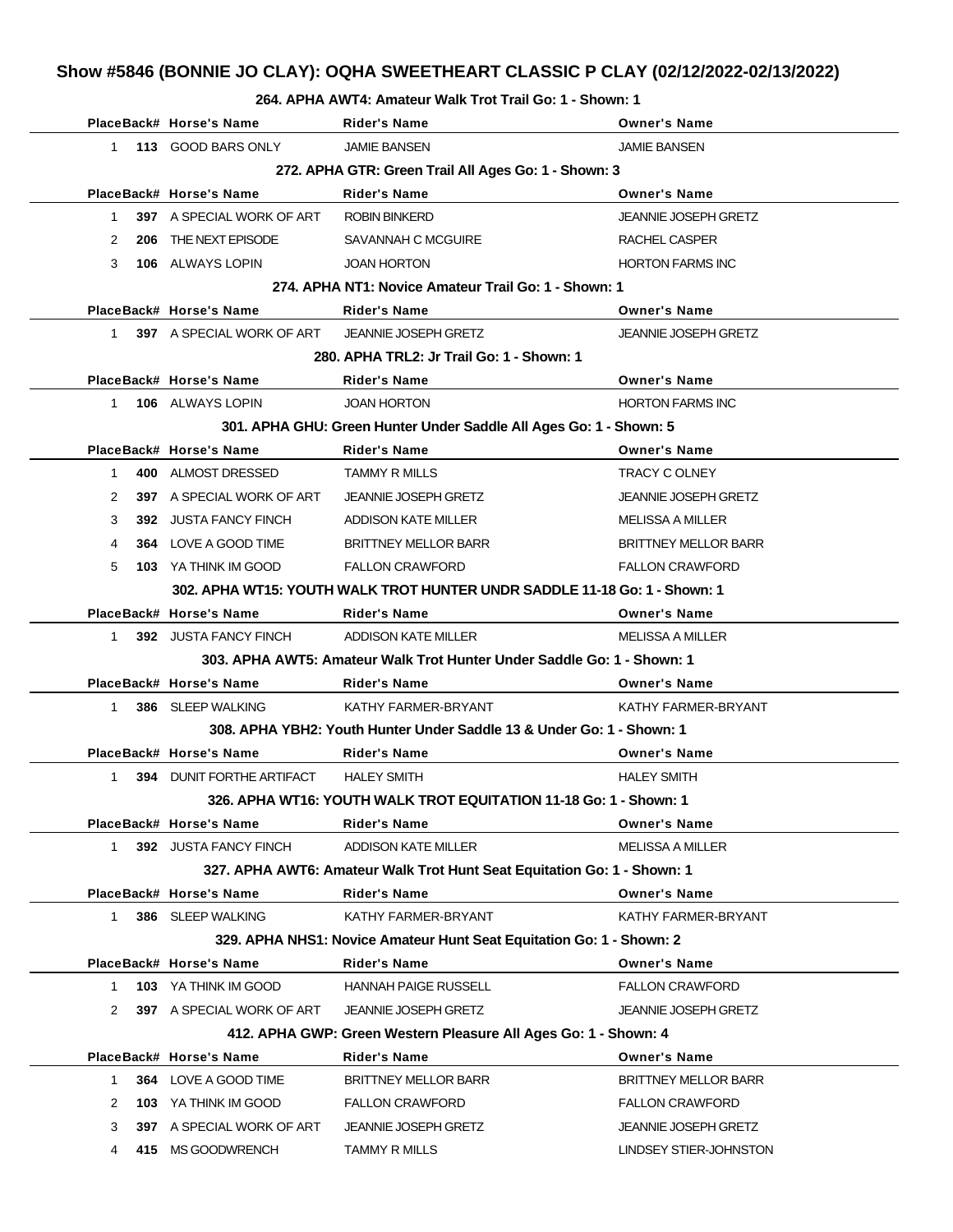### **413. APHA WT12: YOUTH WALK TROT WESTERN PLEASURE 11-18 Go: 1 - Shown: 1**

|                                                                     |     | PlaceBack# Horse's Name                     | <b>Rider's Name</b>                                                     | <b>Owner's Name</b>         |  |  |
|---------------------------------------------------------------------|-----|---------------------------------------------|-------------------------------------------------------------------------|-----------------------------|--|--|
| $1 \quad$                                                           |     | 392 JUSTA FANCY FINCH                       | ADDISON KATE MILLER                                                     | <b>MELISSA A MILLER</b>     |  |  |
| 414. APHA AWT2: Amateur Walk Trot Western Pleasure Go: 1 - Shown: 3 |     |                                             |                                                                         |                             |  |  |
|                                                                     |     | PlaceBack# Horse's Name                     | <b>Rider's Name</b>                                                     | <b>Owner's Name</b>         |  |  |
|                                                                     |     | 1 113 GOOD BARS ONLY                        | <b>JAMIE BANSEN</b>                                                     | <b>JAMIE BANSEN</b>         |  |  |
| $\mathcal{P}$                                                       | 228 | NORFLEETS LIL SHADOW ESPERANZA TERVALON-    |                                                                         | <b>ESPERANZA TERVALON-</b>  |  |  |
| 3                                                                   |     | 386 SLEEP WALKING                           | KATHY FARMER-BRYANT                                                     | KATHY FARMER-BRYANT         |  |  |
|                                                                     |     |                                             | 416. APHA NWP1: Novice Amateur Western Pleasure Go: 1 - Shown: 1        |                             |  |  |
|                                                                     |     | PlaceBack# Horse's Name                     | <b>Rider's Name</b>                                                     | <b>Owner's Name</b>         |  |  |
|                                                                     |     | 1 103 YA THINK IM GOOD                      | <b>HANNAH PAIGE RUSSELL</b>                                             | <b>FALLON CRAWFORD</b>      |  |  |
|                                                                     |     |                                             | 417. APHA WP3: Sr Western Pleasure Go: 1 - Shown: 2                     |                             |  |  |
|                                                                     |     | PlaceBack# Horse's Name                     | <b>Rider's Name</b>                                                     | <b>Owner's Name</b>         |  |  |
| $1 \quad$                                                           |     | 397 A SPECIAL WORK OF ART                   | <b>ROBIN BINKERD</b>                                                    | <b>JEANNIE JOSEPH GRETZ</b> |  |  |
| 2                                                                   | 206 | THE NEXT EPISODE                            | RACHEL CASPER                                                           | RACHEL CASPER               |  |  |
|                                                                     |     |                                             | 439. APHA WT13: YOUTH WALK TROT HORSEMANSHIP 11-18 Go: 1 - Shown: 1     |                             |  |  |
|                                                                     |     | PlaceBack# Horse's Name                     | <b>Rider's Name</b>                                                     | <b>Owner's Name</b>         |  |  |
|                                                                     |     | 1 392 JUSTA FANCY FINCH ADDISON KATE MILLER |                                                                         | <b>MELISSA A MILLER</b>     |  |  |
|                                                                     |     |                                             | 440. APHA AWT3: Amateur Walk Trot Western Horsemanship Go: 1 - Shown: 3 |                             |  |  |
|                                                                     |     | PlaceBack# Horse's Name                     | <b>Rider's Name</b>                                                     | <b>Owner's Name</b>         |  |  |
| $\mathbf{1}$                                                        |     | 228 NORFLEETS LIL SHADOW                    | <b>ESPERANZA TERVALON-</b>                                              | <b>ESPERANZA TERVALON-</b>  |  |  |
| 2                                                                   |     | 386 SLEEP WALKING                           | KATHY FARMER-BRYANT                                                     | KATHY FARMER-BRYANT         |  |  |
| 3                                                                   |     | 113 GOOD BARS ONLY                          | <b>JAMIE BANSEN</b>                                                     | <b>JAMIE BANSEN</b>         |  |  |
|                                                                     |     |                                             | 441. APHA VH1: Novice Youth Western Horsemanship Go: 1 - Shown: 1       |                             |  |  |
|                                                                     |     | PlaceBack# Horse's Name                     | <b>Rider's Name</b>                                                     | <b>Owner's Name</b>         |  |  |
| $1 \quad$                                                           |     | 206 THE NEXT EPISODE                        | RACHEL CASPER                                                           | <b>RACHEL CASPER</b>        |  |  |
|                                                                     |     |                                             | 3111. APHA BPH1: Hunter Under Saddle All Ages Go: 1 - Shown: 3          |                             |  |  |
|                                                                     |     | PlaceBack# Horse's Name                     | <b>Rider's Name</b>                                                     | <b>Owner's Name</b>         |  |  |
| 1                                                                   |     | 400 ALMOST DRESSED                          | <b>TAMMY R MILLS</b>                                                    | TRACY C OLNEY               |  |  |
| 2                                                                   |     | 397 A SPECIAL WORK OF ART                   | <b>ROBIN BINKERD</b>                                                    | <b>JEANNIE JOSEPH GRETZ</b> |  |  |
| 3                                                                   |     | 386 SLEEP WALKING                           | <b>BRITTNEY MELLOR BARR</b>                                             | KATHY FARMER-BRYANT         |  |  |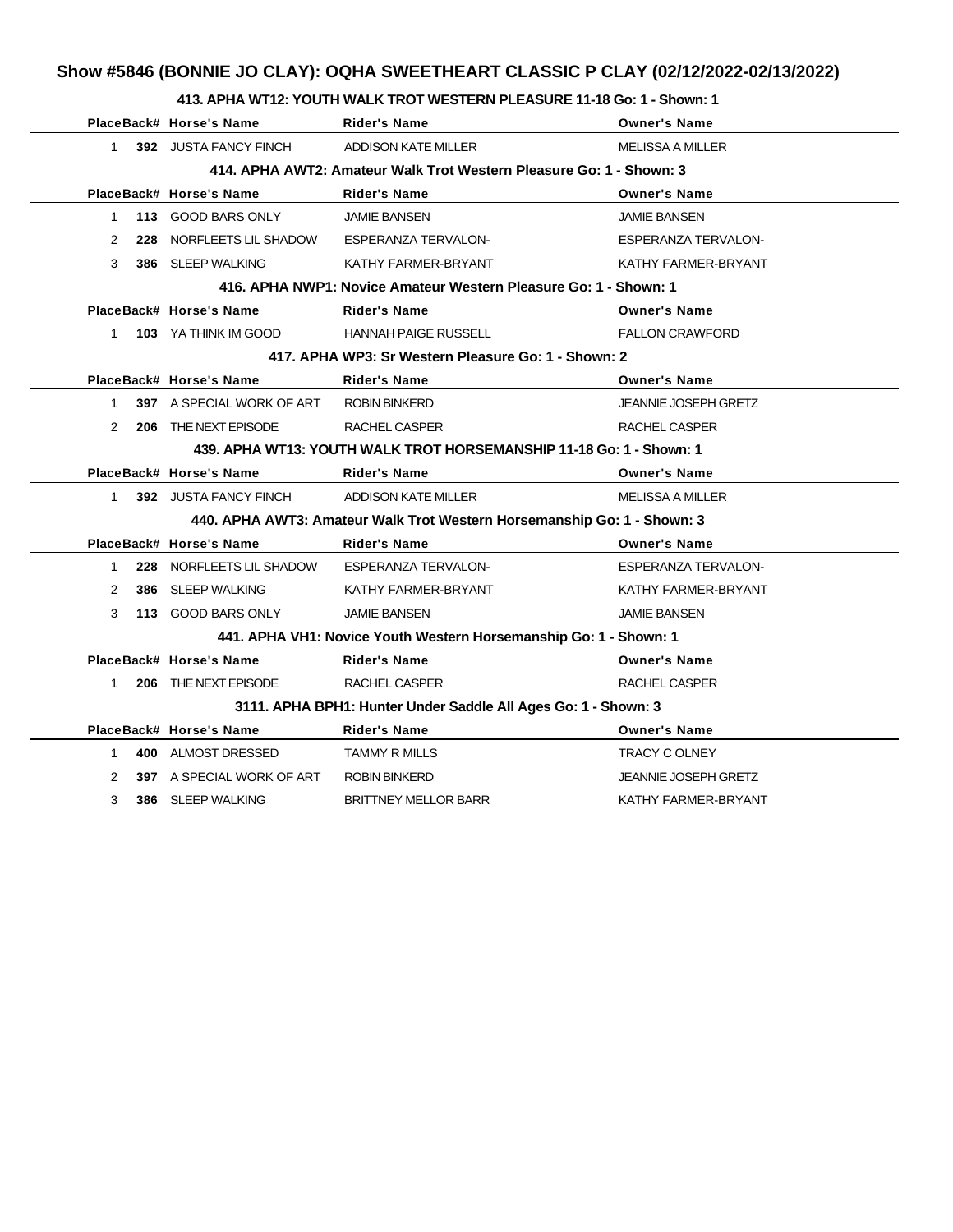## **Show #5847 (DEAN BOGART): OQHA SWEETHEART CLASSIC P BOGART (02/12/2022-02/13/2022)**

#### **264. APHA AWT4: Amateur Walk Trot Trail Go: 1 - Shown: 1**

|              | PlaceBack# Horse's Name                              | <b>Rider's Name</b>                                                       | <b>Owner's Name</b>         |
|--------------|------------------------------------------------------|---------------------------------------------------------------------------|-----------------------------|
| $1 \quad$    | 113 GOOD BARS ONLY                                   | <b>JAMIE BANSEN</b>                                                       | <b>JAMIE BANSEN</b>         |
|              | 272. APHA GTR: Green Trail All Ages Go: 1 - Shown: 3 |                                                                           |                             |
|              | PlaceBack# Horse's Name                              | <b>Rider's Name</b>                                                       | <b>Owner's Name</b>         |
| 1            | 206 THE NEXT EPISODE                                 | SAVANNAH C MCGUIRE                                                        | RACHEL CASPER               |
| 2            | 397 A SPECIAL WORK OF ART                            | <b>ROBIN BINKERD</b>                                                      | <b>JEANNIE JOSEPH GRETZ</b> |
| 3            | <b>106 ALWAYS LOPIN</b>                              | <b>JOAN HORTON</b>                                                        | <b>HORTON FARMS INC</b>     |
|              |                                                      | 274. APHA NT1: Novice Amateur Trail Go: 1 - Shown: 1                      |                             |
|              | PlaceBack# Horse's Name                              | <b>Rider's Name</b>                                                       | <b>Owner's Name</b>         |
| $1 \quad$    | 397 A SPECIAL WORK OF ART                            | <b>JEANNIE JOSEPH GRETZ</b>                                               | <b>JEANNIE JOSEPH GRETZ</b> |
|              |                                                      | 280. APHA TRL2: Jr Trail Go: 1 - Shown: 1                                 |                             |
|              | PlaceBack# Horse's Name                              | Rider's Name                                                              | <b>Owner's Name</b>         |
| 1            | 106 ALWAYS LOPIN                                     | <b>JOAN HORTON</b>                                                        | <b>HORTON FARMS INC</b>     |
|              |                                                      | 301. APHA GHU: Green Hunter Under Saddle All Ages Go: 1 - Shown: 5        |                             |
|              | PlaceBack# Horse's Name                              | <b>Rider's Name</b>                                                       | <b>Owner's Name</b>         |
| 1            | 400 ALMOST DRESSED                                   | <b>TAMMY R MILLS</b>                                                      | TRACY C OLNEY               |
| 2            | 392 JUSTA FANCY FINCH                                | ADDISON KATE MILLER                                                       | MELISSA A MILLER            |
| 3            | 397 A SPECIAL WORK OF ART                            | <b>JEANNIE JOSEPH GRETZ</b>                                               | <b>JEANNIE JOSEPH GRETZ</b> |
| 4            | 364 LOVE A GOOD TIME                                 | <b>BRITTNEY MELLOR BARR</b>                                               | <b>BRITTNEY MELLOR BARR</b> |
| 5            | 103 YA THINK IM GOOD                                 | <b>FALLON CRAWFORD</b>                                                    | <b>FALLON CRAWFORD</b>      |
|              |                                                      | 302. APHA WT15: YOUTH WALK TROT HUNTER UNDR SADDLE 11-18 Go: 1 - Shown: 1 |                             |
|              | PlaceBack# Horse's Name                              | Rider's Name                                                              | <b>Owner's Name</b>         |
| $1 \quad$    | 392 JUSTA FANCY FINCH                                | ADDISON KATE MILLER                                                       | <b>MELISSA A MILLER</b>     |
|              |                                                      | 303. APHA AWT5: Amateur Walk Trot Hunter Under Saddle Go: 1 - Shown: 1    |                             |
|              | PlaceBack# Horse's Name                              | <b>Rider's Name</b>                                                       | <b>Owner's Name</b>         |
| $\mathbf{1}$ | 386 SLEEP WALKING                                    | KATHY FARMER-BRYANT                                                       | KATHY FARMER-BRYANT         |
|              |                                                      | 308. APHA YBH2: Youth Hunter Under Saddle 13 & Under Go: 1 - Shown: 1     |                             |
|              | PlaceBack# Horse's Name                              | Rider's Name                                                              | <b>Owner's Name</b>         |
| $\mathbf{1}$ | <b>394 DUNIT FORTHE ARTIFACT</b>                     | <b>HALEY SMITH</b>                                                        | <b>HALEY SMITH</b>          |
|              |                                                      | 326. APHA WT16: YOUTH WALK TROT EQUITATION 11-18 Go: 1 - Shown: 1         |                             |
|              | PlaceBack# Horse's Name                              | <b>Rider's Name</b>                                                       | <b>Owner's Name</b>         |
| 1            | 392 JUSTA FANCY FINCH                                | ADDISON KATE MILLER                                                       | <b>MELISSA A MILLER</b>     |
|              |                                                      | 327. APHA AWT6: Amateur Walk Trot Hunt Seat Equitation Go: 1 - Shown: 1   |                             |
|              | PlaceBack# Horse's Name                              | <b>Rider's Name</b>                                                       | <b>Owner's Name</b>         |
| 1            | 386 SLEEP WALKING                                    | KATHY FARMER-BRYANT                                                       | KATHY FARMER-BRYANT         |
|              |                                                      | 329. APHA NHS1: Novice Amateur Hunt Seat Equitation Go: 1 - Shown: 2      |                             |
|              | PlaceBack# Horse's Name                              | <b>Rider's Name</b>                                                       | <b>Owner's Name</b>         |
| 1            | <b>103 YA THINK IM GOOD</b>                          | <b>HANNAH PAIGE RUSSELL</b>                                               | <b>FALLON CRAWFORD</b>      |
| 2            | 397 A SPECIAL WORK OF ART                            | <b>JEANNIE JOSEPH GRETZ</b>                                               | <b>JEANNIE JOSEPH GRETZ</b> |
|              |                                                      | 412. APHA GWP: Green Western Pleasure All Ages Go: 1 - Shown: 4           |                             |
|              | PlaceBack# Horse's Name                              | <b>Rider's Name</b>                                                       | <b>Owner's Name</b>         |
| 1            | 364 LOVE A GOOD TIME                                 | <b>BRITTNEY MELLOR BARR</b>                                               | <b>BRITTNEY MELLOR BARR</b> |
| 2            | <b>397</b> A SPECIAL WORK OF ART                     | <b>JEANNIE JOSEPH GRETZ</b>                                               | <b>JEANNIE JOSEPH GRETZ</b> |
| 3<br>415     | MS GOODWRENCH                                        | <b>TAMMY R MILLS</b>                                                      | LINDSEY STIER-JOHNSTON      |
| 4            | 103 YA THINK IM GOOD                                 | <b>FALLON CRAWFORD</b>                                                    | <b>FALLON CRAWFORD</b>      |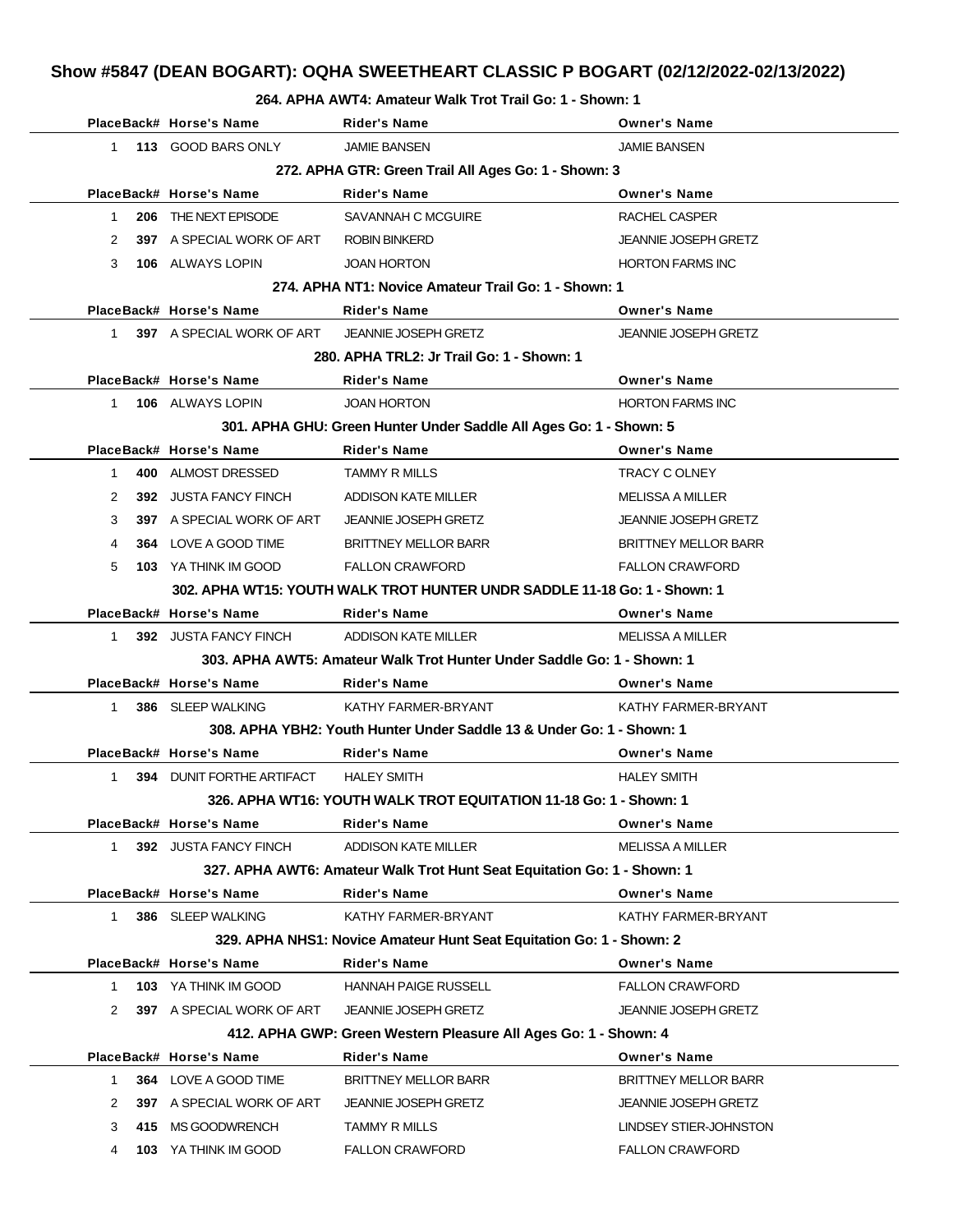## **Show #5847 (DEAN BOGART): OQHA SWEETHEART CLASSIC P BOGART (02/12/2022-02/13/2022)**

### **413. APHA WT12: YOUTH WALK TROT WESTERN PLEASURE 11-18 Go: 1 - Shown: 1**

|                                                                     |  | PlaceBack# Horse's Name                      | <b>Rider's Name</b>                                                     | <b>Owner's Name</b>         |  |  |
|---------------------------------------------------------------------|--|----------------------------------------------|-------------------------------------------------------------------------|-----------------------------|--|--|
| $1 \quad$                                                           |  | 392 JUSTA FANCY FINCH                        | <b>ADDISON KATE MILLER</b>                                              | <b>MELISSA A MILLER</b>     |  |  |
| 414, APHA AWT2: Amateur Walk Trot Western Pleasure Go: 1 - Shown: 3 |  |                                              |                                                                         |                             |  |  |
|                                                                     |  | PlaceBack# Horse's Name                      | <b>Rider's Name</b>                                                     | <b>Owner's Name</b>         |  |  |
| $\mathbf 1$                                                         |  | 113 GOOD BARS ONLY                           | <b>JAMIE BANSEN</b>                                                     | <b>JAMIE BANSEN</b>         |  |  |
| 2                                                                   |  | 228 NORFLEETS LIL SHADOW ESPERANZA TERVALON- |                                                                         | <b>ESPERANZA TERVALON-</b>  |  |  |
| 3                                                                   |  | 386 SLEEP WALKING                            | KATHY FARMER-BRYANT                                                     | KATHY FARMER-BRYANT         |  |  |
|                                                                     |  |                                              | 416. APHA NWP1: Novice Amateur Western Pleasure Go: 1 - Shown: 1        |                             |  |  |
|                                                                     |  | PlaceBack# Horse's Name                      | <b>Rider's Name</b>                                                     | <b>Owner's Name</b>         |  |  |
| $1 \quad$                                                           |  | <b>103 YA THINK IM GOOD</b>                  | <b>HANNAH PAIGE RUSSELL</b>                                             | <b>FALLON CRAWFORD</b>      |  |  |
|                                                                     |  |                                              | 417. APHA WP3: Sr Western Pleasure Go: 1 - Shown: 2                     |                             |  |  |
|                                                                     |  | PlaceBack# Horse's Name                      | <b>Rider's Name</b>                                                     | <b>Owner's Name</b>         |  |  |
| $\mathbf{1}$                                                        |  | 206 THE NEXT EPISODE                         | RACHEL CASPER                                                           | RACHEL CASPER               |  |  |
| 2                                                                   |  | 397 A SPECIAL WORK OF ART ROBIN BINKERD      |                                                                         | <b>JEANNIE JOSEPH GRETZ</b> |  |  |
|                                                                     |  |                                              | 439. APHA WT13: YOUTH WALK TROT HORSEMANSHIP 11-18 Go: 1 - Shown: 1     |                             |  |  |
|                                                                     |  | PlaceBack# Horse's Name                      | <b>Rider's Name</b>                                                     | <b>Owner's Name</b>         |  |  |
| $1 \quad$                                                           |  | 392 JUSTA FANCY FINCH                        | ADDISON KATE MILLER                                                     | <b>MELISSA A MILLER</b>     |  |  |
|                                                                     |  |                                              | 440. APHA AWT3: Amateur Walk Trot Western Horsemanship Go: 1 - Shown: 3 |                             |  |  |
|                                                                     |  | PlaceBack# Horse's Name                      | <b>Rider's Name</b>                                                     | <b>Owner's Name</b>         |  |  |
| 1                                                                   |  | 113 GOOD BARS ONLY                           | <b>JAMIE BANSEN</b>                                                     | <b>JAMIE BANSEN</b>         |  |  |
| 2                                                                   |  | 228 NORFLEETS LIL SHADOW                     | ESPERANZA TERVALON-                                                     | <b>ESPERANZA TERVALON-</b>  |  |  |
| 3                                                                   |  | 386 SLEEP WALKING                            | KATHY FARMER-BRYANT                                                     | KATHY FARMER-BRYANT         |  |  |
|                                                                     |  |                                              | 441. APHA VH1: Novice Youth Western Horsemanship Go: 1 - Shown: 1       |                             |  |  |
|                                                                     |  | PlaceBack# Horse's Name                      | <b>Rider's Name</b>                                                     | <b>Owner's Name</b>         |  |  |
| 1                                                                   |  | 206 THE NEXT EPISODE                         | RACHEL CASPER                                                           | <b>RACHEL CASPER</b>        |  |  |
|                                                                     |  |                                              | 3111. APHA BPH1: Hunter Under Saddle All Ages Go: 1 - Shown: 3          |                             |  |  |
|                                                                     |  | PlaceBack# Horse's Name                      | <b>Rider's Name</b>                                                     | <b>Owner's Name</b>         |  |  |
| $\mathbf{1}$                                                        |  | 400 ALMOST DRESSED                           | <b>TAMMY R MILLS</b>                                                    | TRACY C OLNEY               |  |  |
| 2                                                                   |  | 386 SLEEP WALKING                            | <b>BRITTNEY MELLOR BARR</b>                                             | KATHY FARMER-BRYANT         |  |  |
| 3                                                                   |  | <b>397 A SPECIAL WORK OF ART</b>             | <b>ROBIN BINKERD</b>                                                    | <b>JEANNIE JOSEPH GRETZ</b> |  |  |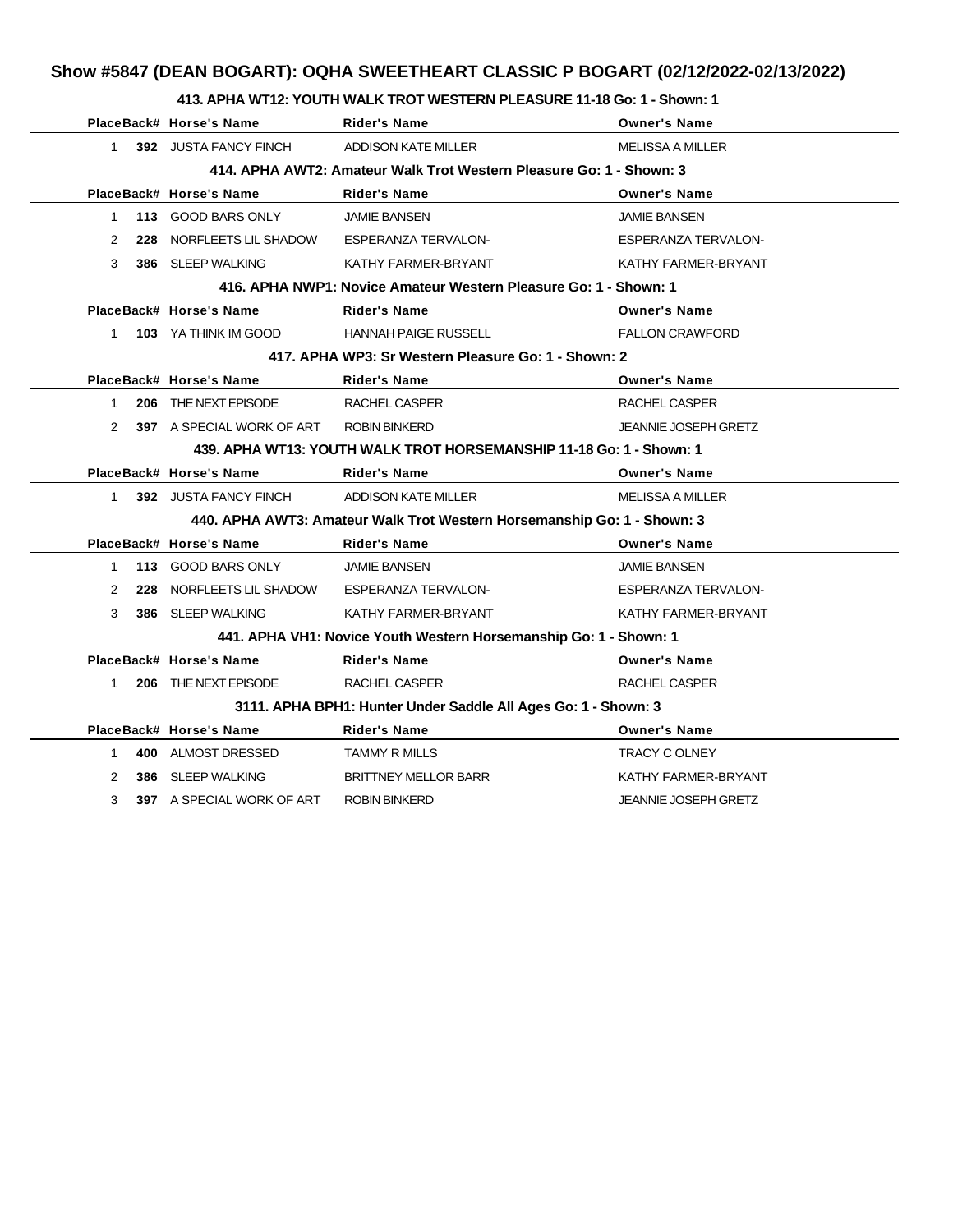#### **5. OQHA SFSHMS: OQHA SMALL FRY SHOWMANSHIP Go: 1 - Shown: 1**

|                                                                  | PlaceBack# Horse's Name        | <b>Rider's Name</b>                                                | <b>Owner's Name</b>     |  |  |
|------------------------------------------------------------------|--------------------------------|--------------------------------------------------------------------|-------------------------|--|--|
| $\mathbf{1}$                                                     | 414 WHIZKY FROSTED FRANK       | KINGZLEY OLIVER GRAVES                                             | KINGZLEY OLIVER GRAVES  |  |  |
| 6. AQHA 412001: RK Youth Showmanship at Halter Go: 1 - Shown: 10 |                                |                                                                    |                         |  |  |
|                                                                  | PlaceBack# Horse's Name        | <b>Rider's Name</b>                                                | <b>Owner's Name</b>     |  |  |
| 1                                                                | 108 ONLY BIG CHECKS            | <b>MALLIE OLSON</b>                                                | <b>TONNA L BROOKS</b>   |  |  |
| 2<br>40                                                          | SUGGEST AN OPEN BAR            | <b>REESE KUNITZER</b>                                              | <b>REESE KUNITZER</b>   |  |  |
| 3                                                                | 219 HOTRODDIN LEAGUER          | <b>CHLOE CIANNI</b>                                                | KARLA PHIPPS            |  |  |
| 4<br>245                                                         | ROCKING THE HOUSE              | <b>GRACE STANDLEY</b>                                              | <b>TERESA STANDLEY</b>  |  |  |
| 5<br>385                                                         | SUN TANS SCOTCH BAR            | <b>BRIAHNA LEDBETTER</b>                                           | <b>TONY FITZJARRELL</b> |  |  |
| 6<br>378                                                         | YOUR NOT INVITED               | XIMENA MCALLISTER                                                  | <b>RENEE ENGLAND</b>    |  |  |
| 7                                                                | 273 WPQ MAKING IT ALWAYS       | SYDNEY A NEVILLE                                                   | SYDNEY A & ROBYN NEVILL |  |  |
| 8                                                                | 85 CLASSIC DESIGNER            | <b>TEGAN BRANDER</b>                                               | TRACI M GRAM            |  |  |
| 9                                                                | 27 ZIPPIN ON GOODLOVE          | PAYTYN C STINNETT                                                  | PAYTYN C STINNETT       |  |  |
| DQ                                                               | 221 WILLYS HOT HOT HOT         | RAINA MCALLISTER                                                   | <b>RENEE ENGLAND</b>    |  |  |
|                                                                  |                                | 7. AQHA 412802: L1 Youth Showmanship (14 - 18) Go: 1 - Shown: 4    |                         |  |  |
|                                                                  | PlaceBack# Horse's Name        | Rider's Name                                                       | <b>Owner's Name</b>     |  |  |
| 1                                                                | 108 ONLY BIG CHECKS            | <b>MALLIE OLSON</b>                                                | <b>TONNA L BROOKS</b>   |  |  |
| 2<br>40                                                          | SUGGEST AN OPEN BAR            | <b>REESE KUNITZER</b>                                              | <b>REESE KUNITZER</b>   |  |  |
| 3                                                                | 245 ROCKING THE HOUSE          | <b>GRACE STANDLEY</b>                                              | <b>TERESA STANDLEY</b>  |  |  |
| DQ.                                                              | 221 WILLYS HOT HOT HOT         | RAINA MCALLISTER                                                   | <b>RENEE ENGLAND</b>    |  |  |
|                                                                  |                                | 8. AQHA 412702: L1 Youth Showmanship (13 & Under) Go: 1 - Shown: 4 |                         |  |  |
|                                                                  | PlaceBack# Horse's Name        | <b>Rider's Name</b>                                                | <b>Owner's Name</b>     |  |  |
| 1                                                                | 219 HOTRODDIN LEAGUER          | <b>CHLOE CIANNI</b>                                                | KARLA PHIPPS            |  |  |
| 2                                                                | 27 ZIPPIN ON GOODLOVE          | PAYTYN C STINNETT                                                  | PAYTYN C STINNETT       |  |  |
| 3<br>365                                                         | DONT PUSH MY BUTTONS           | <b>CAITLIN STEELE</b>                                              | NATASHA T /RYAN STEELE  |  |  |
| 4                                                                | 378 YOUR NOT INVITED           | XIMENA MCALLISTER                                                  | <b>RENEE ENGLAND</b>    |  |  |
|                                                                  |                                | 9. AQHA 412000: Youth Showmanship at Halter Go: 1 - Shown: 3       |                         |  |  |
|                                                                  | PlaceBack# Horse's Name        | Rider's Name                                                       | <b>Owner's Name</b>     |  |  |
| 1                                                                | 108 ONLY BIG CHECKS            | <b>MALLIE OLSON</b>                                                | <b>TONNA L BROOKS</b>   |  |  |
| 2                                                                | 29 RELAXX MONN                 | <b>TATUM GOODE</b>                                                 | <b>TATUM GOODE</b>      |  |  |
| DQ                                                               | 245 ROCKING THE HOUSE          | <b>GRACE STANDLEY</b>                                              | <b>TERESA STANDLEY</b>  |  |  |
|                                                                  |                                | 10. AQHA 212001: RK Amt Showmanship at Halter Go: 1 - Shown: 9     |                         |  |  |
|                                                                  | PlaceBack# Horse's Name        | <b>Rider's Name</b>                                                | <b>Owner's Name</b>     |  |  |
| 1                                                                | 100 WILLY GONNA LOVE YA        | KARI A BINEK                                                       | KARI A BINEK            |  |  |
| 2<br>61                                                          | VS LADY IN LACE                | SUSAN PERRY                                                        | <b>SUSAN PERRY</b>      |  |  |
| 3<br>368                                                         | MACS GOOD N DYNAMIC            | <b>KAREN SENGER</b>                                                | <b>CRESSANDRA</b>       |  |  |
| 4                                                                | 37 ROCKIN IT GOOD              | SUZANNE HARRIS                                                     | <b>SUZANNE HARRIS</b>   |  |  |
| 5<br>31                                                          | RIGHTEOUS BROTHA               | TRACI M GRAM                                                       | <b>TRACI M GRAM</b>     |  |  |
| 6                                                                | 162 GETTHISGIRLASCOTCH         | RACHEL DAVIDSON                                                    | RACHEL DAVIDSON         |  |  |
| 7<br>105                                                         | RIGHTEOUS JEWEL                | <b>CRESSANDRA</b>                                                  | <b>KAREN SENGER</b>     |  |  |
| 8                                                                | 267 WHIZKEYS CASH BANDIT       | LINDSEY PAUL                                                       | LINDSEY PAUL            |  |  |
| 9                                                                | 359 ZIPPOS GOLDEN FAME         | <b>JEANETTE JOHNSTON</b>                                           | KAITLIN JOHNSTON        |  |  |
|                                                                  |                                | 11. AQHA 212002: L1 Amt Showmanship at Halter Go: 1 - Shown: 8     |                         |  |  |
|                                                                  | PlaceBack# Horse's Name        | <b>Rider's Name</b>                                                | <b>Owner's Name</b>     |  |  |
| 1                                                                | <b>100 WILLY GONNA LOVE YA</b> | KARI A BINEK                                                       | KARI A BINEK            |  |  |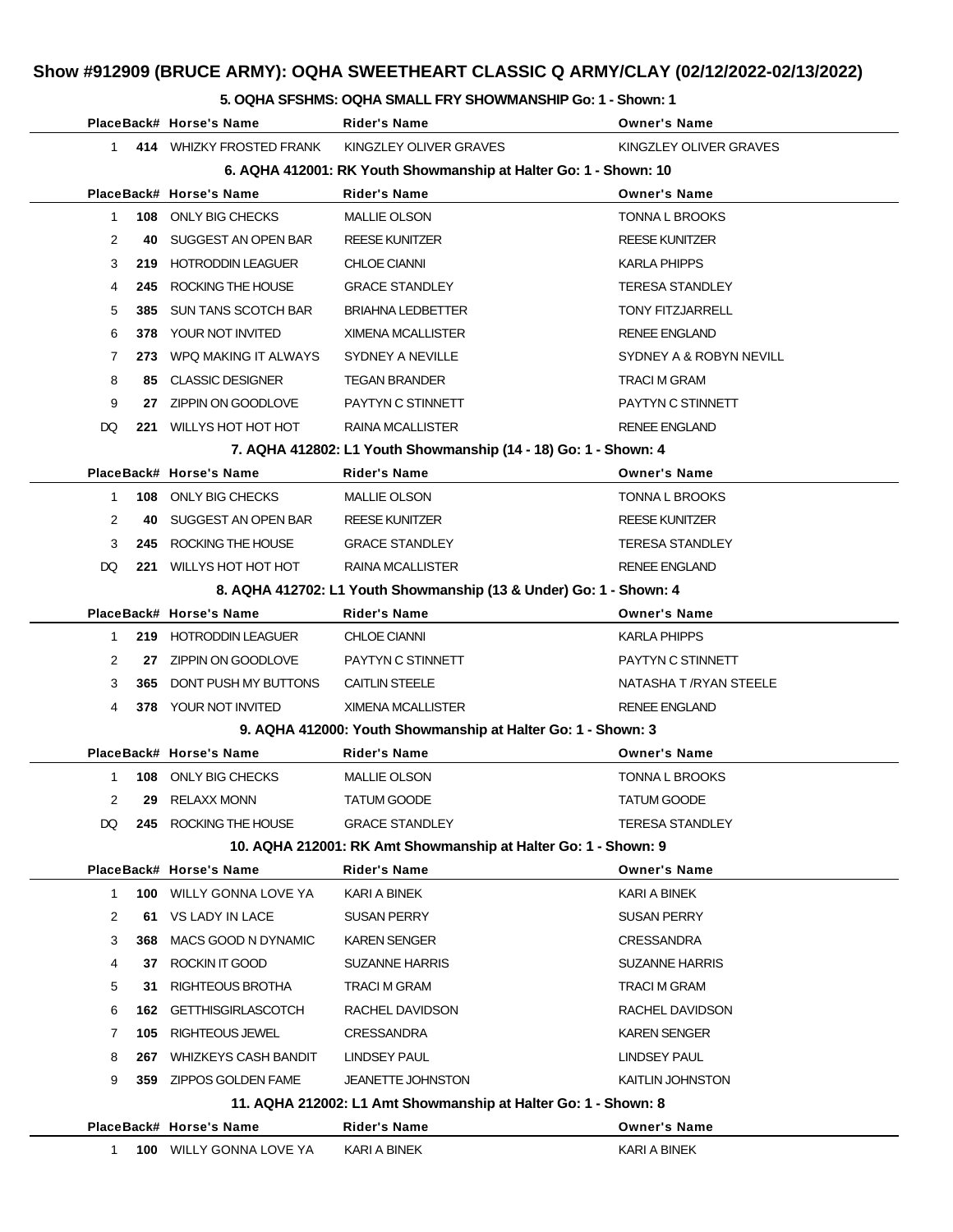| 2            |     | 61 VS LADY IN LACE          | <b>SUSAN PERRY</b>                                                   | SUSAN PERRY                |
|--------------|-----|-----------------------------|----------------------------------------------------------------------|----------------------------|
| 3            | 68  | BEST TO BE HOT              | LONNIE K ANNAS                                                       | LONNIE K ANNAS             |
| 4            |     | 3 LUCKY IN KENTUCKY         | <b>JOYCE SORENSEN</b>                                                | <b>JOYCE SORENSEN</b>      |
| 5            |     | 37 ROCKIN IT GOOD           | <b>SUZANNE HARRIS</b>                                                | <b>SUZANNE HARRIS</b>      |
| 6            | 8   | DOUBT IM INVITED            | <b>JENNIFER T REEVES</b>                                             | <b>JENNIFER T REEVES</b>   |
| 7            | 365 | DONT PUSH MY BUTTONS        | NATASHA T STEELE                                                     | NATASHA T /RYAN STEELE     |
| 8            | 30  | <b>RIGHTEOUS ROMANCE</b>    | <b>ROBIN MARTSOLF-</b>                                               | <b>ROBIN MARTSOLF-</b>     |
|              |     |                             | 12. AQHA 212800: Amt Select Showmanship at Halter Go: 1 - Shown: 4   |                            |
|              |     | PlaceBack# Horse's Name     | Rider's Name                                                         | <b>Owner's Name</b>        |
| 1            |     | 242 TOO HOT FOR SLEEPING    | LYNDA C GRESS                                                        | LYNDA C GRESS              |
| 2            | 88  | <b>WATCH THIS MACHINE</b>   | CINDY L KUENZI                                                       | DAN & CINDY KUENZI         |
| 3            |     | 68 BEST TO BE HOT           | LONNIE K ANNAS                                                       | LONNIE K ANNAS             |
| 4            |     | 8 DOUBT IM INVITED          | <b>JENNIFER T REEVES</b>                                             | <b>JENNIFER T REEVES</b>   |
|              |     |                             | 14. OQHA BEGSHM: OQHA BEGINNING SHOWMANSHIP Go: 1 - Shown: 14        |                            |
|              |     | PlaceBack# Horse's Name     | Rider's Name                                                         | <b>Owner's Name</b>        |
| $\mathbf{1}$ |     | 27 ZIPPIN ON GOODLOVE       | PAYTYN C STINNETT                                                    | PAYTYN C STINNETT          |
| 2            |     | 103 YA THINK IM GOOD        | <b>HANNAH PAIGE RUSSELL</b>                                          | <b>FALLON CRAWFORD</b>     |
| 3            | 273 | WPQ MAKING IT ALWAYS        | SYDNEY A NEVILLE                                                     | SYDNEY A & ROBYN NEVILL    |
| 4            | 385 | SUN TANS SCOTCH BAR         | <b>BRIAHNA LEDBETTER</b>                                             | <b>TONY FITZJARRELL</b>    |
| 5            | 219 | <b>HOTRODDIN LEAGUER</b>    | <b>CHLOE CIANNI</b>                                                  | KARLA PHIPPS               |
| 6            | 392 | <b>JUSTA FANCY FINCH</b>    | ADDISON KATE MILLER                                                  | MELISSA A MILLER           |
| 7            | 378 | YOUR NOT INVITED            | <b>XIMENA MCALLISTER</b>                                             | <b>RENEE ENGLAND</b>       |
| 8            | 85  | <b>CLASSIC DESIGNER</b>     | <b>TEGAN BRANDER</b>                                                 | <b>TRACI M GRAM</b>        |
| 9            |     | 31 RIGHTEOUS BROTHA         | <b>TRACI M GRAM</b>                                                  | TRACI M GRAM               |
|              |     |                             | 40. AQHA 103400: Aged Stallions Go: 1 - Shown: 5                     |                            |
|              |     | PlaceBack# Horse's Name     | Rider's Name                                                         | <b>Owner's Name</b>        |
| 1            |     | 417 ROCKING HOT             | <b>JAROD W WRIGHT</b>                                                | TRISHA K WRIGHT            |
| 2            | 405 | SHINE WONT RUST             | RANDI ALLEN                                                          | PERFORMANCE HORSE          |
| 3            | 250 | TUF N COMMAND               | ROBERT C HARTLEY                                                     | SHAUNA GARZA               |
| 4            |     | 404 HESATUF LEOCOMMANDER    | STACY JO HARTLEY                                                     | <b>HARTLEY PERFORMANCE</b> |
| 5            |     | 257 DUNITWITHMYSLIDERSON    | DEBBI D OTLEY                                                        | DEBBIE DOTLEY              |
|              |     |                             | 42. AQHA 101000: Grand Champion Stallions Go: 1 - Shown: 2           |                            |
|              |     | PlaceBack# Horse's Name     | <b>Rider's Name</b>                                                  | <b>Owner's Name</b>        |
| 1            |     | 417 ROCKING HOT             | <b>JAROD W WRIGHT</b>                                                | TRISHA K WRIGHT            |
|              |     |                             | 43. AQHA 101100: Reserve Champion Stallions Go: 1 - Shown: 3         |                            |
|              |     | PlaceBack# Horse's Name     | <b>Rider's Name</b>                                                  | <b>Owner's Name</b>        |
| $\mathbf{1}$ |     | 405 SHINE WONT RUST         | <b>RANDI ALLEN</b>                                                   | PERFORMANCE HORSE          |
|              |     |                             | 62. AQHA 207202: L1 Amt Geldings Three & Over Go: 1 - Shown: 2       |                            |
|              |     | PlaceBack# Horse's Name     | <b>Rider's Name</b>                                                  | <b>Owner's Name</b>        |
| 1            |     | 3 LUCKY IN KENTUCKY         | <b>JOYCE SORENSEN</b>                                                | <b>JOYCE SORENSEN</b>      |
| 2            |     | 37 ROCKIN IT GOOD           | <b>SUZANNE HARRIS</b>                                                | <b>SUZANNE HARRIS</b>      |
|              |     |                             | 63. AQHA 277002: L1 Amt Performance Halter Geldings Go: 1 - Shown: 5 |                            |
|              |     | PlaceBack# Horse's Name     | <b>Rider's Name</b>                                                  | <b>Owner's Name</b>        |
| 1            | 8   | DOUBT IM INVITED            | <b>JENNIFER T REEVES</b>                                             | <b>JENNIFER T REEVES</b>   |
| 2            | 68. | BEST TO BE HOT              | LONNIE K ANNAS                                                       | LONNIE K ANNAS             |
| 3            |     | <b>30 RIGHTEOUS ROMANCE</b> | ROBIN MARTSOLF-                                                      | ROBIN MARTSOLF-            |
|              |     |                             |                                                                      |                            |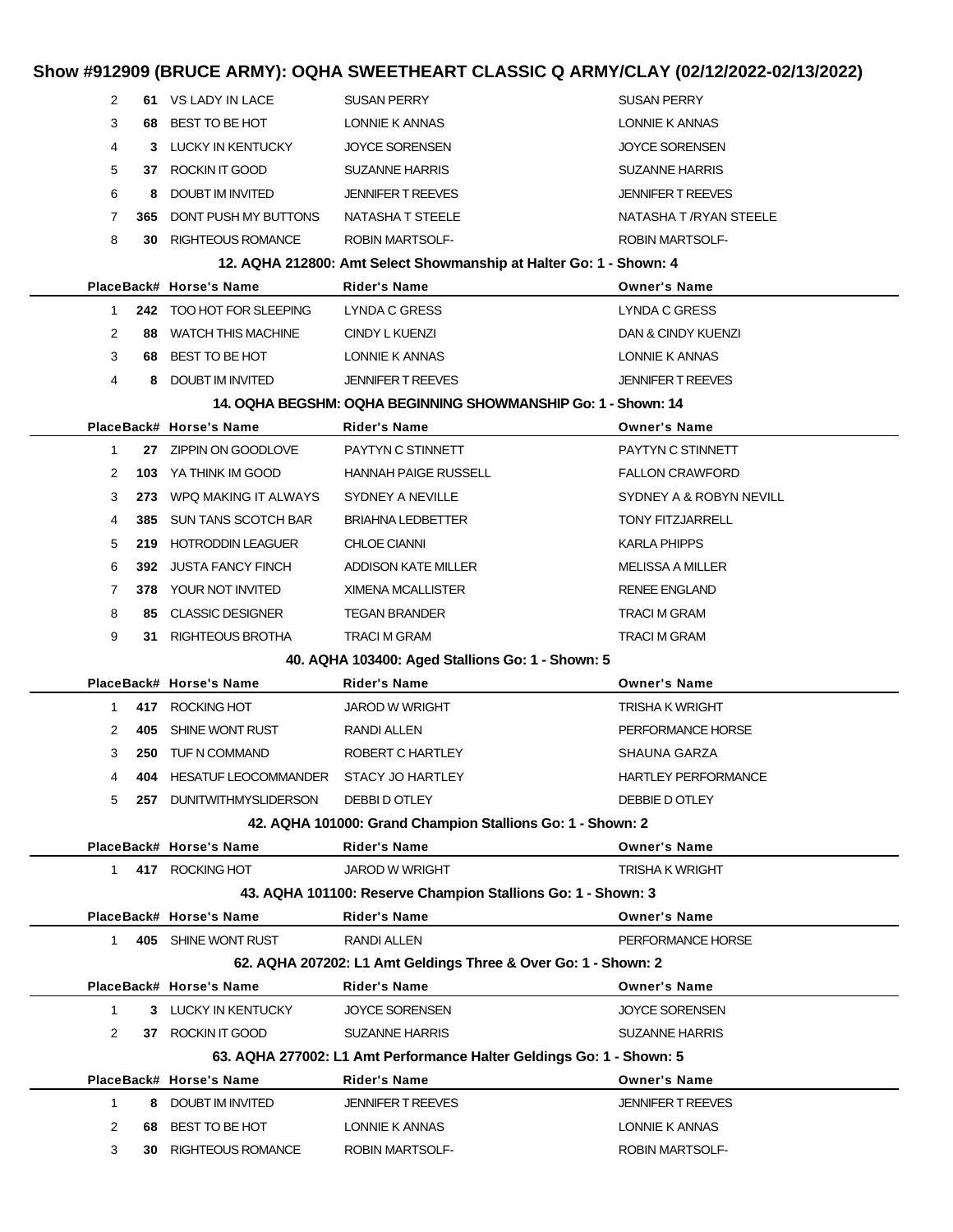|                |      |                                 | Show #912909 (BRUCE ARMY): OQHA SWEETHEART CLASSIC Q ARMY/CLAY (02/12/2022-02/13/2022) |                           |
|----------------|------|---------------------------------|----------------------------------------------------------------------------------------|---------------------------|
| 4              |      | 31 RIGHTEOUS BROTHA             | <b>TRACI M GRAM</b>                                                                    | <b>TRACI M GRAM</b>       |
| 5              |      | 359 ZIPPOS GOLDEN FAME          | <b>JEANETTE JOHNSTON</b>                                                               | <b>KAITLIN JOHNSTON</b>   |
|                |      |                                 | 67. AQHA 207700: Amt Aged Geldings Go: 1 - Shown: 2                                    |                           |
|                |      | PlaceBack# Horse's Name         | <b>Rider's Name</b>                                                                    | <b>Owner's Name</b>       |
| $\mathbf{1}$   | 10   | RWS CUTTIN CLASS                | <b>ADRIANNE STEWART</b>                                                                | JACQUELINE POTWORA        |
| 2              |      | <b>365 DONT PUSH MY BUTTONS</b> | NATASHA T STEELE                                                                       | NATASHA T / RYAN STEELE   |
|                |      |                                 | 68. AQHA 277000: Amt Performance Halter Geldings Go: 1 - Shown: 5                      |                           |
|                |      | PlaceBack# Horse's Name         | <b>Rider's Name</b>                                                                    | <b>Owner's Name</b>       |
| $\mathbf{1}$   | 8    | DOUBT IM INVITED                | <b>JENNIFER T REEVES</b>                                                               | <b>JENNIFER T REEVES</b>  |
| 2              | 68   | BEST TO BE HOT                  | LONNIE K ANNAS                                                                         | LONNIE K ANNAS            |
| 3              | 88   | <b>WATCH THIS MACHINE</b>       | <b>CINDY L KUENZI</b>                                                                  | DAN & CINDY KUENZI        |
| 4              | 30   | <b>RIGHTEOUS ROMANCE</b>        | ROBIN MARTSOLF-                                                                        | <b>ROBIN MARTSOLF-</b>    |
| 5              | 359  | ZIPPOS GOLDEN FAME              | <b>JEANETTE JOHNSTON</b>                                                               | <b>KAITLIN JOHNSTON</b>   |
|                |      |                                 | 69. AQHA 201400: Amt Grand Champion Gelding Go: 1 - Shown: 3                           |                           |
|                |      | PlaceBack# Horse's Name         | <b>Rider's Name</b>                                                                    | <b>Owner's Name</b>       |
| $\mathbf 1$    |      | 8 DOUBT IM INVITED              | <b>JENNIFER T REEVES</b>                                                               | <b>JENNIFER T REEVES</b>  |
|                |      |                                 | 70. AQHA 201500: Amt Reserve Champion Gelding Go: 1 - Shown: 4                         |                           |
|                |      | PlaceBack# Horse's Name         | <b>Rider's Name</b>                                                                    | <b>Owner's Name</b>       |
| $\mathbf{1}$   |      | 10 RWS CUTTIN CLASS             | <b>ADRIANNE STEWART</b>                                                                | <b>JACQUELINE POTWORA</b> |
|                |      |                                 | 75. AQHA 177000: Performance Halter Geldings Go: 1 - Shown: 4                          |                           |
|                |      | PlaceBack# Horse's Name         | <b>Rider's Name</b>                                                                    | <b>Owner's Name</b>       |
| $\mathbf 1$    | 229. | NEVER DOUBT A COWBOY            | MICHAEL R DAVIS                                                                        | ESPERANZA TERVALON-       |
| $\overline{2}$ | 10   | RWS CUTTIN CLASS                | <b>ADRIANNE STEWART</b>                                                                | <b>JACQUELINE POTWORA</b> |
| 3              | 8    | DOUBT IM INVITED                | <b>JENNIFER T REEVES</b>                                                               | <b>JENNIFER T REEVES</b>  |
| 4              | 68   | BEST TO BE HOT                  | LONNIE K ANNAS                                                                         | LONNIE K ANNAS            |
|                |      |                                 | 76. AQHA 101400: Grand Champion Geldings Go: 1 - Shown: 1                              |                           |
|                |      | PlaceBack# Horse's Name         | <b>Rider's Name</b>                                                                    | <b>Owner's Name</b>       |
| 1              |      | 229 NEVER DOUBT A COWBOY        | MICHAEL R DAVIS                                                                        | ESPERANZA TERVALON-       |
|                |      |                                 | 77. AQHA 101500: Reserve Champion Gelding Go: 1 - Shown: 4                             |                           |
|                |      | PlaceBack# Horse's Name         | <b>Rider's Name</b>                                                                    | <b>Owner's Name</b>       |
| $\mathbf{1}$   |      | 10 RWS CUTTIN CLASS             | ADRIANNE STEWART                                                                       | <b>JACQUELINE POTWORA</b> |
|                |      |                                 | 97. AQHA 275002: L1 Amt Performance Halter Mares Go: 1 - Shown: 1                      |                           |
|                |      | PlaceBack# Horse's Name         | <b>Rider's Name</b>                                                                    | <b>Owner's Name</b>       |
| 1              |      | 162 GETTHISGIRLASCOTCH          | RACHEL DAVIDSON                                                                        | RACHEL DAVIDSON           |
|                |      |                                 | 109. AQHA 175000: Performance Halter Mares Go: 1 - Shown: 1                            |                           |
|                |      | PlaceBack# Horse's Name         | Rider's Name                                                                           | <b>Owner's Name</b>       |
| 1              |      | 388 SHESREDWHITENBLUE           | <b>BRITTNEY MELLOR BARR</b>                                                            | PAISLEY THOM              |
|                |      |                                 | 130. AQHA 405202: L1 Youth Mares Three & Over Go: 1 - Shown: 3                         |                           |
|                |      | PlaceBack# Horse's Name         | <b>Rider's Name</b>                                                                    | <b>Owner's Name</b>       |
| $\mathbf{1}$   |      | 27 ZIPPIN ON GOODLOVE           | PAYTYN C STINNETT                                                                      | PAYTYN C STINNETT         |
| 2              |      | 395 MOONLIT REMINIC             | ANGELINA QUINTERO                                                                      | SOPHIE GIBSON             |
| 3              |      | 40 SUGGEST AN OPEN BAR          | <b>REESE KUNITZER</b>                                                                  | <b>REESE KUNITZER</b>     |
|                |      |                                 | 131. AQHA 475002: L1 Youth Performance Halter Mares Go: 1 - Shown: 1                   |                           |
|                |      | PlaceBack# Horse's Name         | <b>Rider's Name</b>                                                                    | <b>Owner's Name</b>       |
| $\mathbf{1}$   |      | 178 CERTAINLY A GOODBAR         | <b>MELLODY MERESSE</b>                                                                 | MELLODY MERESSE           |
|                |      |                                 | 135. AQHA 405700: Youth Aged Mares Go: 1 - Shown: 4                                    |                           |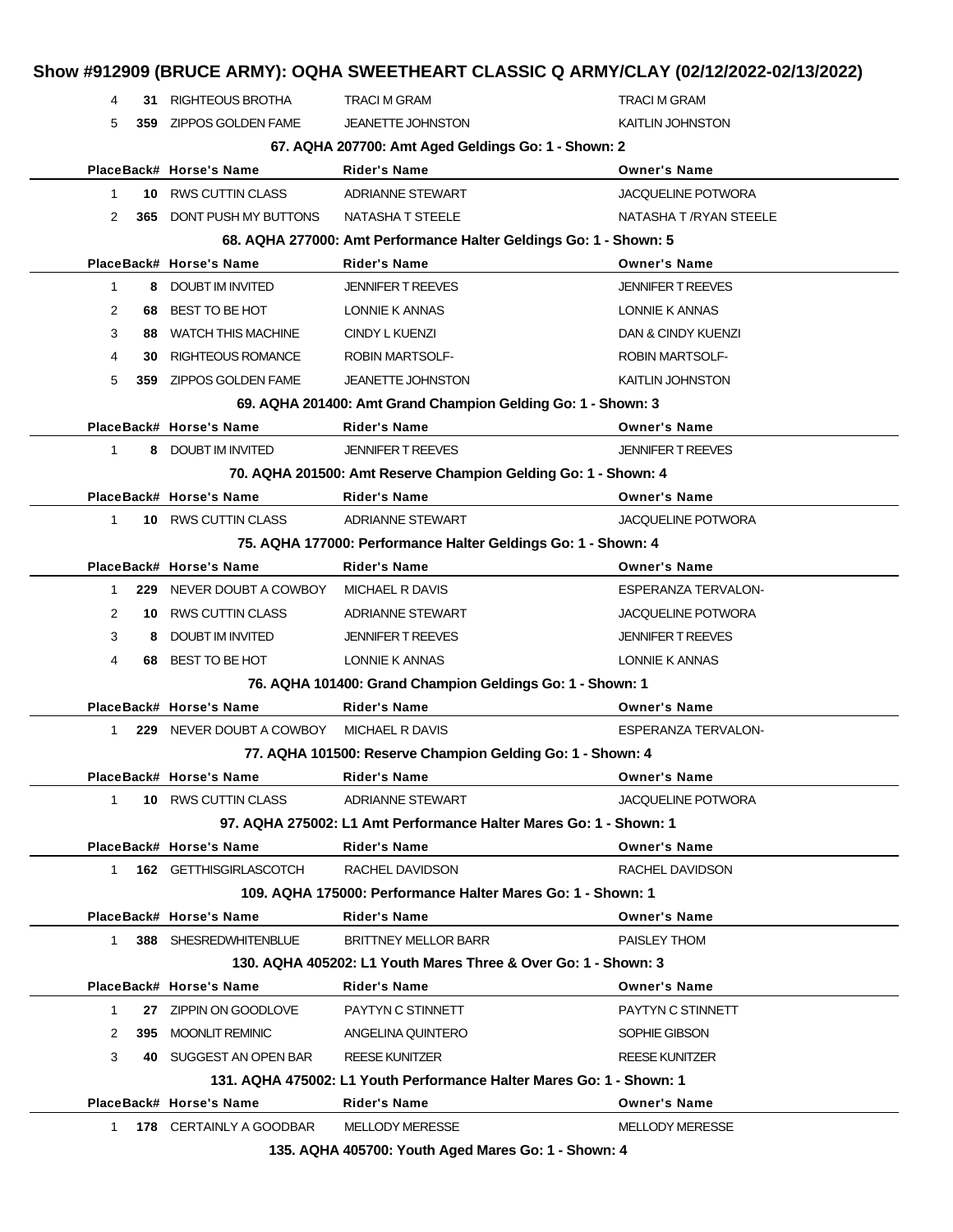|              |     | PlaceBack# Horse's Name         | <b>Rider's Name</b>                                                     | <b>Owner's Name</b>        |
|--------------|-----|---------------------------------|-------------------------------------------------------------------------|----------------------------|
| 1            |     | 27 ZIPPIN ON GOODLOVE           | PAYTYN C STINNETT                                                       | PAYTYN C STINNETT          |
| 2            |     | 178 CERTAINLY A GOODBAR         | <b>MELLODY MERESSE</b>                                                  | <b>MELLODY MERESSE</b>     |
| 3            | 40  | SUGGEST AN OPEN BAR             | <b>REESE KUNITZER</b>                                                   | <b>REESE KUNITZER</b>      |
| 4            |     | 395 MOONLIT REMINIC             | ANGELINA QUINTERO                                                       | SOPHIE GIBSON              |
|              |     |                                 | 147. AQHA 477002: L1 Youth Performance Halter Geldings Go: 1 - Shown: 9 |                            |
|              |     | PlaceBack# Horse's Name         | <b>Rider's Name</b>                                                     | <b>Owner's Name</b>        |
| 1            |     | 245 ROCKING THE HOUSE           | <b>GRACE STANDLEY</b>                                                   | <b>TERESA STANDLEY</b>     |
| 2            | 273 | WPQ MAKING IT ALWAYS            | SYDNEY A NEVILLE                                                        | SYDNEY A & ROBYN NEVILL    |
| 3            | 29  | RELAXX MONN                     | <b>TATUM GOODE</b>                                                      | <b>TATUM GOODE</b>         |
| 4            | 33. | MARTINIS IN THE DARK            | DELANEY DAVIS                                                           | ABBEY DAVIS                |
| 5            |     | 85 CLASSIC DESIGNER             | TEGAN BRANDER                                                           | TRACI M GRAM               |
| 6            | 219 | <b>HOTRODDIN LEAGUER</b>        | <b>CHLOE CIANNI</b>                                                     | <b>KARLA PHIPPS</b>        |
| 7            | 108 | <b>ONLY BIG CHECKS</b>          | <b>MALLIE OLSON</b>                                                     | <b>TONNA L BROOKS</b>      |
| 8            | 378 | YOUR NOT INVITED                | <b>XIMENA MCALLISTER</b>                                                | <b>RENEE ENGLAND</b>       |
| 9            |     | 221 WILLYS HOT HOT HOT          | <b>RAINA MCALLISTER</b>                                                 | <b>RENEE ENGLAND</b>       |
|              |     |                                 | 151. AQHA 407700: Youth Aged Geldings Go: 1 - Shown: 1                  |                            |
|              |     | PlaceBack# Horse's Name         | <b>Rider's Name</b>                                                     | <b>Owner's Name</b>        |
| 1            |     | 414 WHIZKY FROSTED FRANK        | KINGZLEY OLIVER GRAVES                                                  | KINGZLEY OLIVER GRAVES     |
|              |     |                                 | 152. AQHA 477000: Youth Performance Halter Geldings Go: 1 - Shown: 5    |                            |
|              |     | PlaceBack# Horse's Name         | Rider's Name                                                            | <b>Owner's Name</b>        |
| $\mathbf{1}$ |     | 245 ROCKING THE HOUSE           | <b>GRACE STANDLEY</b>                                                   | <b>TERESA STANDLEY</b>     |
| 2            | 29  | RELAXX MONN                     | <b>TATUM GOODE</b>                                                      | <b>TATUM GOODE</b>         |
| 3            | 33  | MARTINIS IN THE DARK            | DELANEY DAVIS                                                           | ABBEY DAVIS                |
| 4            | 108 | ONLY BIG CHECKS                 | <b>MALLIE OLSON</b>                                                     | <b>TONNA L BROOKS</b>      |
| 5            |     | <b>365 DONT PUSH MY BUTTONS</b> | <b>CAITLIN STEELE</b>                                                   | NATASHA T /RYAN STEELE     |
|              |     |                                 | 153. AQHA 401400: Youth Grand Champion Geldings Go: 1 - Shown: 3        |                            |
|              |     | PlaceBack# Horse's Name         | Rider's Name                                                            | <b>Owner's Name</b>        |
| $\mathbf{1}$ |     | 245 ROCKING THE HOUSE           | <b>GRACE STANDLEY</b>                                                   | <b>TERESA STANDLEY</b>     |
|              |     |                                 | 154. AQHA 401500: Youth Reserve Champion Gelding Go: 1 - Shown: 3       |                            |
|              |     | PlaceBack# Horse's Name         | Rider's Name                                                            | <b>Owner's Name</b>        |
| 1.           |     | 29 RELAXX MONN                  | TATUM GOODE                                                             | <b>TATUM GOODE</b>         |
|              |     |                                 | 161, OQHA BEGHLT: OQHA BEGINNING HALTER Go: 1 - Shown: 8                |                            |
|              |     | PlaceBack# Horse's Name         | Rider's Name                                                            | <b>Owner's Name</b>        |
| 1            |     | 273 WPQ MAKING IT ALWAYS        | SYDNEY A NEVILLE                                                        | SYDNEY A & ROBYN NEVILL    |
| 2            |     | 103 YA THINK IM GOOD            | HANNAH PAIGE RUSSELL                                                    | <b>FALLON CRAWFORD</b>     |
| 3            | 33. | <b>MARTINIS IN THE DARK</b>     | DELANEY DAVIS                                                           | ABBEY DAVIS                |
| 4            |     | 27 ZIPPIN ON GOODLOVE           | PAYTYN C STINNETT                                                       | PAYTYN C STINNETT          |
| 5            |     | 178 CERTAINLY A GOODBAR         | <b>MELLODY MERESSE</b>                                                  | <b>MELLODY MERESSE</b>     |
| 6            |     | 392 JUSTA FANCY FINCH           | ADDISON KATE MILLER                                                     | MELISSA A MILLER           |
| 7            |     | 85 CLASSIC DESIGNER             | <b>TEGAN BRANDER</b>                                                    | TRACI M GRAM               |
| 8            |     | 414 WHIZKY FROSTED FRANK        | KINGZLEY OLIVER GRAVES                                                  | KINGZLEY OLIVER GRAVES     |
|              |     |                                 | 171. AQHA 122000: Dally Team Roping - Heading Go: 1 - Shown: 3          |                            |
|              |     | PlaceBack# Horse's Name         | <b>Rider's Name</b>                                                     | <b>Owner's Name</b>        |
| $\mathbf{1}$ |     | 22 PURRFECT MAKERS MARK         | TED M TEEJAY II BROWN                                                   | WILLIAM & LINDA TIFFANY    |
| 2            |     | 375 GUNNA SMOKE BUGS            | <b>MACK M DODSWORTH</b>                                                 | <b>MACK &amp; GRETCHEN</b> |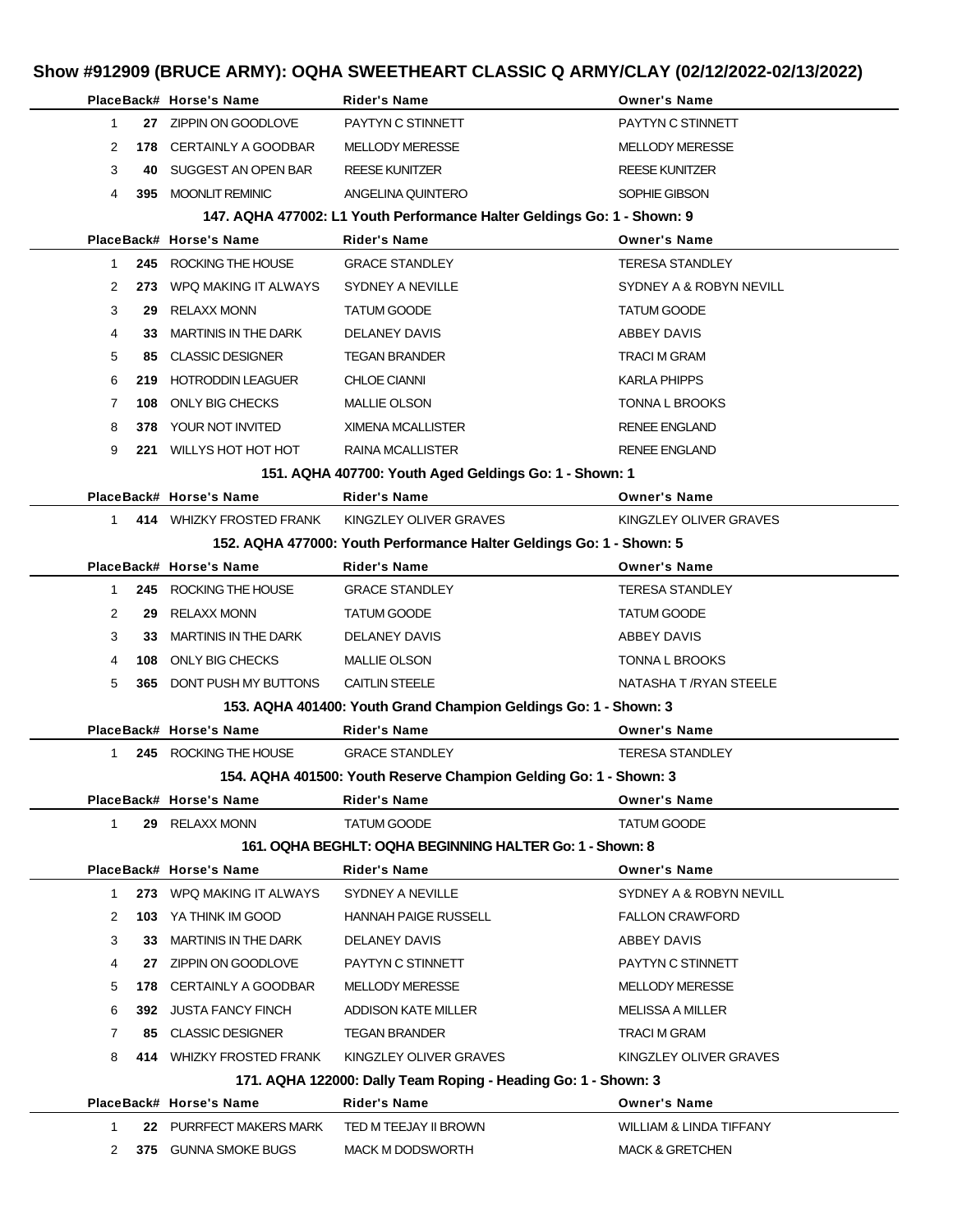|                                            |     |                            |                                                                          | Show #912909 (BRUCE ARMY): OQHA SWEETHEART CLASSIC Q ARMY/CLAY (02/12/2022-02/13/2022) |  |
|--------------------------------------------|-----|----------------------------|--------------------------------------------------------------------------|----------------------------------------------------------------------------------------|--|
|                                            |     | 3 144 PLAYBOYS PEPPY ALSO  | <b>BONNIE BROWN</b>                                                      | TEE JAY BROWN/WILLIAM &                                                                |  |
|                                            |     |                            | 172. AQHA 124000: Dally Team Roping - Heeling Go: 1 - Shown: 5           |                                                                                        |  |
|                                            |     | PlaceBack# Horse's Name    | <b>Rider's Name</b>                                                      | <b>Owner's Name</b>                                                                    |  |
| $\mathbf{1}$                               |     | 69 KIT KAT PETE            | TED M TEEJAY II BROWN                                                    | TEE JAY BROWN                                                                          |  |
| 2                                          | 11  | TEEJAYS BAD KAT            | TED M TEEJAY II BROWN                                                    | <b>BONNIE BROWN</b>                                                                    |  |
| 3                                          |     | 373 CDS HOT RUM            | <b>MIKE D MARRIOTT</b>                                                   | NANCY STOLZ PETTERSON                                                                  |  |
|                                            |     |                            | 175. AQHA 222000: Amt Dally Team Roping - Heading Go: 1 - Shown: 3       |                                                                                        |  |
|                                            |     | PlaceBack# Horse's Name    | <b>Rider's Name</b>                                                      | <b>Owner's Name</b>                                                                    |  |
| $\mathbf 1$                                | 133 | QR PEPTO FOR RONDEE        | <b>SAM MONDS</b>                                                         | RISING M5 LLC                                                                          |  |
| 2                                          |     | 407 POWER DOC COMMAND      | ALYSSA LYNN STANLEY                                                      | ALYSSA LYNN STANLEY                                                                    |  |
| DQ                                         |     | 144 PLAYBOYS PEPPY ALSO    | <b>BONNIE BROWN</b>                                                      | TEE JAY BROWN/WILLIAM &                                                                |  |
| 186. AQHA 114000: Cutting Go: 1 - Shown: 4 |     |                            |                                                                          |                                                                                        |  |
|                                            |     | PlaceBack# Horse's Name    | Rider's Name                                                             | <b>Owner's Name</b>                                                                    |  |
| 1.                                         |     | 401 REY DUALIN             | <b>GLENNA WICKETT</b>                                                    | <b>GLENNA WICKETT</b>                                                                  |  |
| 2                                          | 246 | SMOKUM HOLLY TIME          | <b>KRISTINA WALL</b>                                                     | <b>KRISTINA WALL</b>                                                                   |  |
| 3                                          | 533 | A REY OF HOPE              | <b>KELLY GENE KAHLER</b>                                                 | ROXY & KELLY G KAHLER                                                                  |  |
| 4                                          |     | 391 TALLIHOE               | <b>KELLY LINDELL</b>                                                     | <b>KELLY LINDELL</b>                                                                   |  |
|                                            |     |                            | 187. AQHA 214000: Amt Cutting Go: 1 - Shown: 4                           |                                                                                        |  |
|                                            |     | PlaceBack# Horse's Name    | <b>Rider's Name</b>                                                      | <b>Owner's Name</b>                                                                    |  |
| 1                                          | 384 | <b>TICKING TIME BOMB</b>   | PEGEEN ANDERSON                                                          | PEGEEN ANDERSON                                                                        |  |
| 2                                          | 406 | GOOSEN YA                  | ALYSSA LYNN STANLEY                                                      | <b>BRIAN ABINGDON</b>                                                                  |  |
| 3                                          | 246 | SMOKUM HOLLY TIME          | <b>KRISTINA WALL</b>                                                     | <b>KRISTINA WALL</b>                                                                   |  |
| DQ                                         |     | 391 TALLIHOE               | <b>KELLY LINDELL</b>                                                     | <b>KELLY LINDELL</b>                                                                   |  |
|                                            |     |                            | 189. OQHA BEGCUT: BEGINNING CUTTING Go: 1 - Shown: 5                     |                                                                                        |  |
|                                            |     | PlaceBack# Horse's Name    | Rider's Name                                                             | <b>Owner's Name</b>                                                                    |  |
| 1.                                         | 402 | NICS LIL ANGEL             | <b>MERANDA CHOATE</b>                                                    | SABRINA JANZEN                                                                         |  |
| 2                                          | 390 | <b>TIVIOS DRIFTEN STAR</b> | <b>RIDLEY FIFE</b>                                                       | <b>RIDLEY FIFE</b>                                                                     |  |
| 3                                          | 376 | TO SMART TO CASH           | <b>JACQUELYN WEBER</b>                                                   | <b>JACQUELYN WEBER</b>                                                                 |  |
| 4                                          |     | 127 STETSON                | ELLIOT BARNETT                                                           | RENEE AND ELLIOTT                                                                      |  |
| 5                                          |     | 114 SLIDIN WRIGHT ON       | <b>ELLIOT BARNETT</b>                                                    | RENEE AND ELLIOTT                                                                      |  |
|                                            |     |                            | 200. AQHA 116000: Working Cow Horse Go: 1 - Shown: 1                     |                                                                                        |  |
|                                            |     | PlaceBack# Horse's Name    | <b>Rider's Name</b>                                                      | <b>Owner's Name</b>                                                                    |  |
| $\mathbf{1}$                               |     | 233 UNO SMART FRITZ        | SUE SULTZE                                                               | <b>JOHN B SEMRAU</b>                                                                   |  |
|                                            |     |                            | 201. AQHA 216000: Amt Working Cow Horse Go: 1 - Shown: 1                 |                                                                                        |  |
|                                            |     | PlaceBack# Horse's Name    | <b>Rider's Name</b>                                                      | <b>Owner's Name</b>                                                                    |  |
| 1                                          |     | 418 SHESATUF PLAYBOY       | ADRIENNE DAVIDSON                                                        | <b>REUBEN OR ADRIENNE</b>                                                              |  |
|                                            |     |                            | 204. AQHA 217002: L1 Amt Working Cow Horse Boxing Go: 1 - Shown: 3       |                                                                                        |  |
|                                            |     | PlaceBack# Horse's Name    | <b>Rider's Name</b>                                                      | <b>Owner's Name</b>                                                                    |  |
| 1                                          |     | 391 TALLIHOE               | <b>KELLY LINDELL</b>                                                     | <b>KELLY LINDELL</b>                                                                   |  |
| 2                                          | 376 | TO SMART TO CASH           | <b>JACQUELYN WEBER</b>                                                   | JACQUELYN WEBER                                                                        |  |
| 3                                          |     | 207 DUN NIMBLE             | KATIE ELAINE AHOLA                                                       | KATIE ELAINE AHOLA                                                                     |  |
|                                            |     |                            | 208. AQHA 217000: Amt Working Cow Horse Boxing Go: 1 - Shown: 2          |                                                                                        |  |
|                                            |     | PlaceBack# Horse's Name    | <b>Rider's Name</b>                                                      | <b>Owner's Name</b>                                                                    |  |
| 1                                          | 391 | TALLIHOE                   | <b>KELLY LINDELL</b>                                                     | <b>KELLY LINDELL</b>                                                                   |  |
| 2                                          | 376 | TO SMART TO CASH           | JACQUELYN WEBER                                                          | <b>JACQUELYN WEBER</b>                                                                 |  |
|                                            |     |                            | 210. OQHA BEGWC: OQHA BEGINNING WORKING COWHORSE-BOXING Go: 1 - Shown: 4 |                                                                                        |  |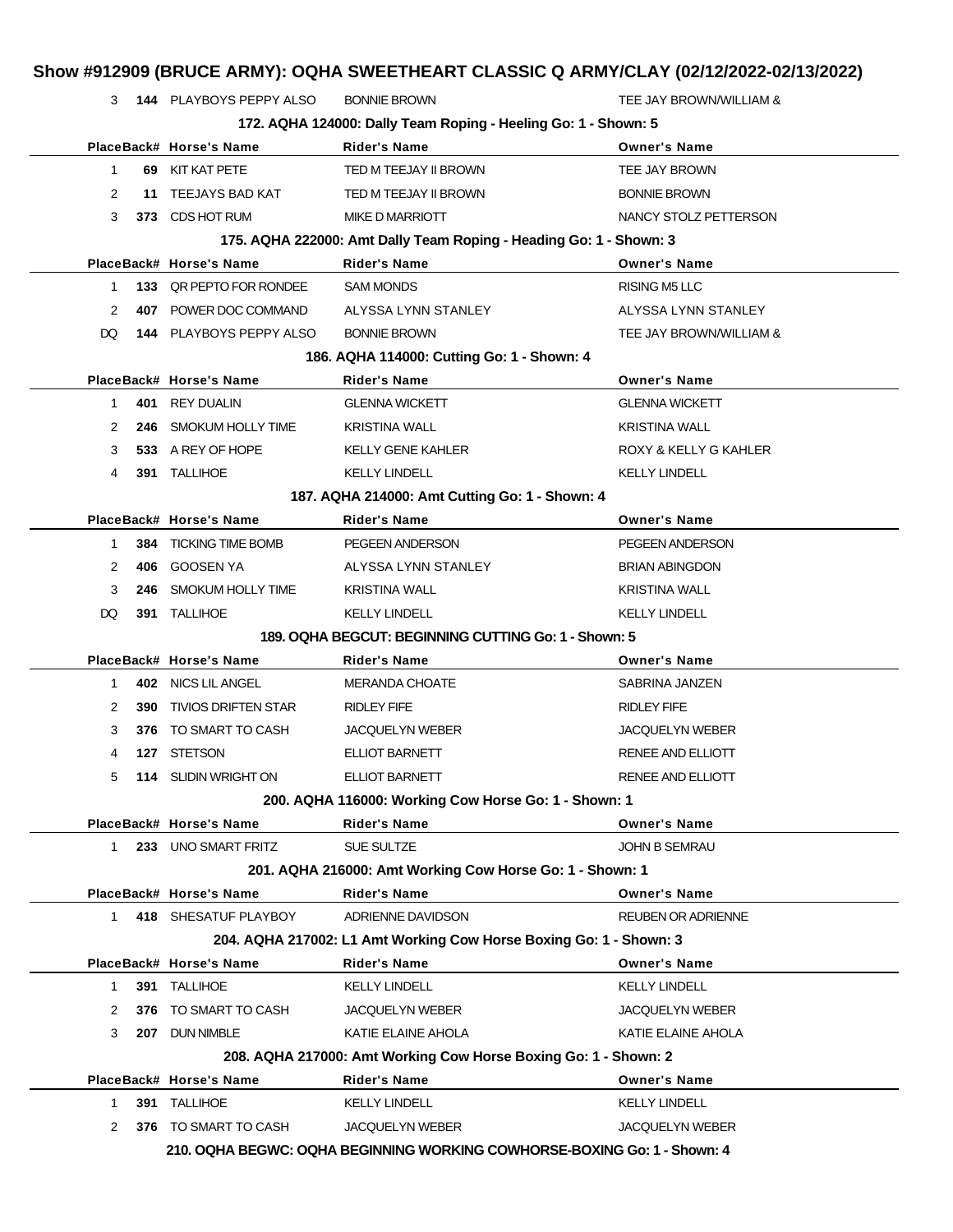|                                                                   |     | PlaceBack# Horse's Name  | <b>Rider's Name</b>                                           | <b>Owner's Name</b>     |  |  |
|-------------------------------------------------------------------|-----|--------------------------|---------------------------------------------------------------|-------------------------|--|--|
| $\mathbf{1}$                                                      |     | 207 DUN NIMBLE           | KATIE ELAINE AHOLA                                            | KATIE ELAINE AHOLA      |  |  |
| 2                                                                 | 395 | <b>MOONLIT REMINIC</b>   | KAITLIN JOHNSTON                                              | SOPHIE GIBSON           |  |  |
| 3                                                                 |     | 127 STETSON              | ELLIOT BARNETT                                                | RENEE AND ELLIOTT       |  |  |
| 4                                                                 |     | 114 SLIDIN WRIGHT ON     | <b>RENEE BARNETT</b>                                          | RENEE AND ELLIOTT       |  |  |
| 230, OQHA SMRR: SMALL FRY RANCH RIDING ALL BREED Go: 1 - Shown: 4 |     |                          |                                                               |                         |  |  |
|                                                                   |     | PlaceBack# Horse's Name  | <b>Rider's Name</b>                                           | <b>Owner's Name</b>     |  |  |
| $\mathbf{1}$                                                      |     | 409 SASSALENA            | <b>PAIGE STAFEK</b>                                           | CHARLES C JR HADAWAY    |  |  |
| 2                                                                 | 188 | ACE OF JADES             | KINGZLEY OLIVER GRAVES                                        | <b>KAITLIN JOHNSTON</b> |  |  |
| 3                                                                 |     | 414 WHIZKY FROSTED FRANK | KINGZLEY OLIVER GRAVES                                        | KINGZLEY OLIVER GRAVES  |  |  |
| 4                                                                 |     | 412 LITTLE CHIC WHIZ     | <b>PAIGE STAFEK</b>                                           | CORI LEE MOSCHETTI      |  |  |
|                                                                   |     |                          | 231. AQHA 143004: L1 Ranch Riding Go: 1 - Shown: 6            |                         |  |  |
|                                                                   |     | PlaceBack# Horse's Name  | <b>Rider's Name</b>                                           | <b>Owner's Name</b>     |  |  |
| $\mathbf{1}$                                                      | 380 | WIMPYS STEPPIN UP        | SUE SULTZE                                                    | LINDA NEUNZIG           |  |  |
| 2                                                                 | 419 | SMART PLATINUM CHIC      | CHRISSA M WESTBROOKS                                          | <b>JENNIFER KURTZ</b>   |  |  |
| 3                                                                 |     | 112 SMART SASSALENA      | <b>ELAINE GRIMPS</b>                                          | NANCY STOLZ PETTERSON   |  |  |
| 4                                                                 | 45. | CHOCOLATE CHICLET        | SAVANNAH C MCGUIRE                                            | <b>NEIL SWANSON</b>     |  |  |
| 5                                                                 |     | 414 WHIZKY FROSTED FRANK | CHRISSA M WESTBROOKS                                          | KINGZLEY OLIVER GRAVES  |  |  |
| DQ                                                                |     | 274 SHINERS LIL WHIZ     | CHRISSA M WESTBROOKS                                          | RICHARD & PAMELA MILLER |  |  |
|                                                                   |     |                          | 232. AQHA 243001: RK Amt Ranch Riding Go: 1 - Shown: 4        |                         |  |  |
|                                                                   |     | PlaceBack# Horse's Name  | <b>Rider's Name</b>                                           | <b>Owner's Name</b>     |  |  |
| 1                                                                 |     | 267 WHIZKEYS CASH BANDIT | LINDSEY PAUL                                                  | <b>LINDSEY PAUL</b>     |  |  |
| 2                                                                 |     | 414 WHIZKY FROSTED FRANK | KAITLIN JOHNSTON                                              | KINGZLEY OLIVER GRAVES  |  |  |
| 3                                                                 | 188 | ACE OF JADES             | KAITLIN JOHNSTON                                              | <b>KAITLIN JOHNSTON</b> |  |  |
| 4                                                                 |     | 274 SHINERS LIL WHIZ     | PAMELA A MILLER                                               | RICHARD & PAMELA MILLER |  |  |
|                                                                   |     |                          | 233. AQHA 443001: RK Youth Ranch Riding Go: 1 - Shown: 3      |                         |  |  |
|                                                                   |     | PlaceBack# Horse's Name  | <b>Rider's Name</b>                                           | <b>Owner's Name</b>     |  |  |
| 1                                                                 | 382 | THE NITE SHIFT           | <b>MARISSA FISHER</b>                                         | ALEXANDRA WOOLERY       |  |  |
| 2                                                                 |     | 395 MOONLIT REMINIC      | ANGELINA QUINTERO                                             | SOPHIE GIBSON           |  |  |
| 3                                                                 |     | 412 LITTLE CHIC WHIZ     | <b>PAIGE STAFEK</b>                                           | CORI LEE MOSCHETTI      |  |  |
|                                                                   |     |                          | 234. AQHA 243002: L1 Amt Ranch Riding Go: 1 - Shown: 4        |                         |  |  |
|                                                                   |     | PlaceBack# Horse's Name  | <b>Rider's Name</b>                                           | <b>Owner's Name</b>     |  |  |
| $\mathbf{1}$                                                      |     | 267 WHIZKEYS CASH BANDIT | LINDSEY PAUL                                                  | <b>LINDSEY PAUL</b>     |  |  |
| 2                                                                 |     | 414 WHIZKY FROSTED FRANK | KAITLIN JOHNSTON                                              | KINGZLEY OLIVER GRAVES  |  |  |
| 3                                                                 | 188 | ACE OF JADES             | <b>KAITLIN JOHNSTON</b>                                       | KAITLIN JOHNSTON        |  |  |
| 4                                                                 |     | 274 SHINERS LIL WHIZ     | PAMELA A MILLER                                               | RICHARD & PAMELA MILLER |  |  |
|                                                                   |     |                          | 235. AQHA 443002: L1 Youth Ranch Riding Go: 1 - Shown: 2      |                         |  |  |
|                                                                   |     | PlaceBack# Horse's Name  | <b>Rider's Name</b>                                           | <b>Owner's Name</b>     |  |  |
| $\mathbf{1}$                                                      |     | 382 THE NITE SHIFT       | <b>MARISSA FISHER</b>                                         | ALEXANDRA WOOLERY       |  |  |
| 2                                                                 |     | 395 MOONLIT REMINIC      | ANGELINA QUINTERO                                             | SOPHIE GIBSON           |  |  |
|                                                                   |     |                          | 238, OQHA BEGRR: OQHA BEGINNING RANCH RIDING Go: 1 - Shown: 8 |                         |  |  |
|                                                                   |     | PlaceBack# Horse's Name  | Rider's Name                                                  | <b>Owner's Name</b>     |  |  |
| $\mathbf{1}$                                                      |     | 414 WHIZKY FROSTED FRANK | <b>KAITLIN JOHNSTON</b>                                       | KINGZLEY OLIVER GRAVES  |  |  |
| 2                                                                 | 382 | THE NITE SHIFT           | <b>MARISSA FISHER</b>                                         | ALEXANDRA WOOLERY       |  |  |
| 3                                                                 |     | 127 STETSON              | ELLIOT BARNETT                                                | RENEE AND ELLIOTT       |  |  |
| 4                                                                 |     | 395 MOONLIT REMINIC      | ANGELINA QUINTERO                                             | SOPHIE GIBSON           |  |  |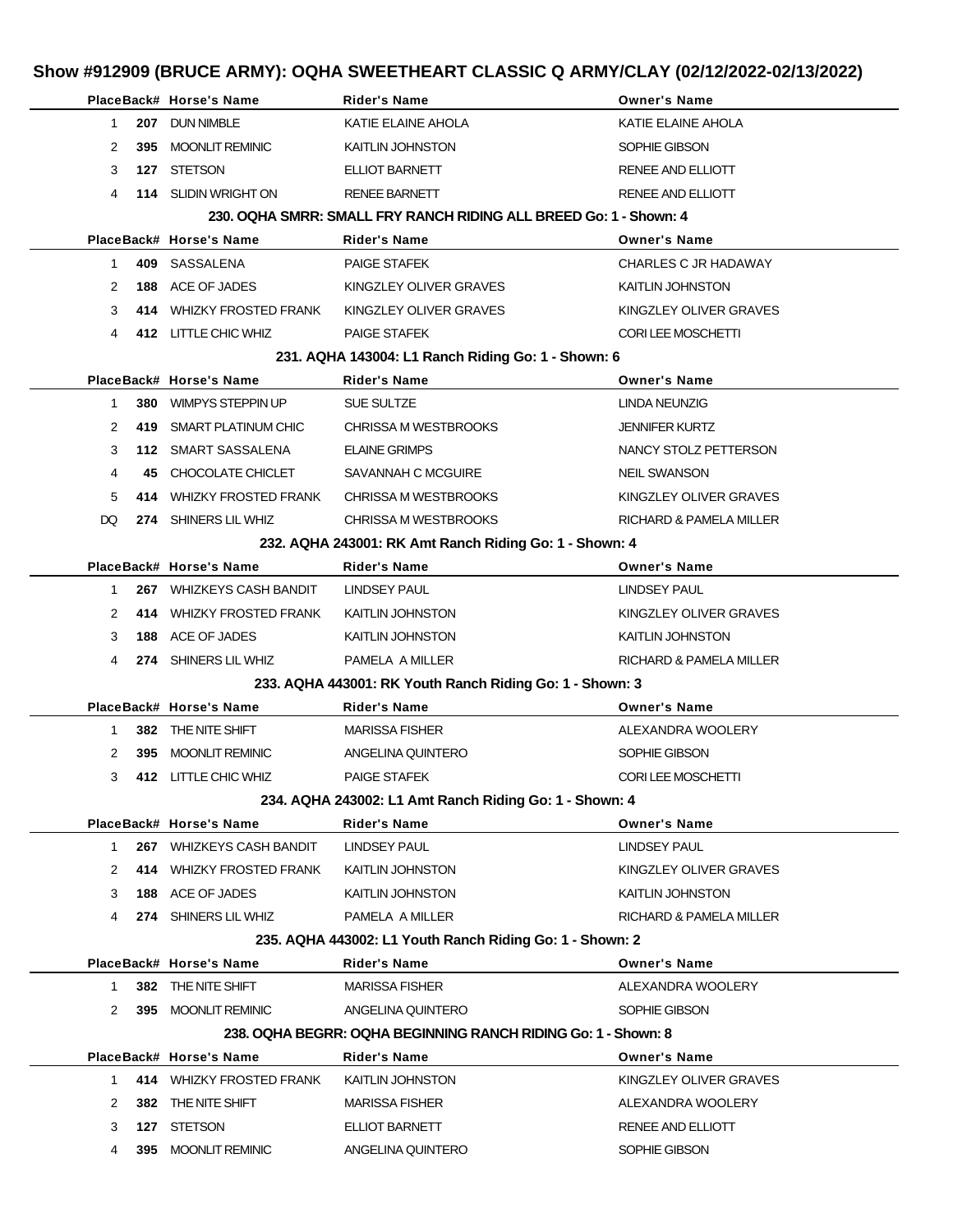| 5              |      | 114 SLIDIN WRIGHT ON        | ELLIOT BARNETT                                             | RENEE AND ELLIOTT           |
|----------------|------|-----------------------------|------------------------------------------------------------|-----------------------------|
| 6              | 296  | POCO BELLA STORM BIRD       | ANNA COLE                                                  | NIC COLE                    |
| 7              | 409  | SASSALENA                   | <b>PAIGE STAFEK</b>                                        | CHARLES C JR HADAWAY        |
| 8              |      | 412 LITTLE CHIC WHIZ        | <b>PAIGE STAFEK</b>                                        | CORI LEE MOSCHETTI          |
|                |      |                             | 240. AQHA 243800: Amt Select Ranch Riding Go: 1 - Shown: 1 |                             |
|                |      | PlaceBack# Horse's Name     | Rider's Name                                               | <b>Owner's Name</b>         |
| $\mathbf{1}$   |      | 10 RWS CUTTIN CLASS         | <b>ADRIANNE STEWART</b>                                    | JACQUELINE POTWORA          |
|                |      |                             | 241. AQHA 443000: Youth Ranch Riding Go: 1 - Shown: 1      |                             |
|                |      | PlaceBack# Horse's Name     | Rider's Name                                               | <b>Owner's Name</b>         |
| 1              |      | 236 POPPIN TAGS             | RACHEL SEMRAU                                              | <b>JOHN B SEMRAU</b>        |
|                |      |                             | 242. AQHA 143000: Ranch Riding Go: 1 - Shown: 5            |                             |
|                |      | PlaceBack# Horse's Name     | Rider's Name                                               | <b>Owner's Name</b>         |
| $\mathbf{1}$   |      | 366 SMART CHROMED RINGO     | <b>CHRISSA M WESTBROOKS</b>                                | <b>VICTORIA MARIE DAVIS</b> |
| 2              | 10   | RWS CUTTIN CLASS            | ADRIANNE STEWART                                           | <b>JACQUELINE POTWORA</b>   |
| 3              | 414  | <b>WHIZKY FROSTED FRANK</b> | CHRISSA M WESTBROOKS                                       | KINGZLEY OLIVER GRAVES      |
| 4              | 419. | SMART PLATINUM CHIC         | <b>CHRISSA M WESTBROOKS</b>                                | <b>JENNIFER KURTZ</b>       |
| 5              |      | 250 TUF N COMMAND           | ROBERT C HARTLEY                                           | SHAUNA GARZA                |
|                |      |                             | 265. OQHA BEGTR: OQHA BEGINNING TRAIL Go: 1 - Shown: 3     |                             |
|                |      | PlaceBack# Horse's Name     | <b>Rider's Name</b>                                        | <b>Owner's Name</b>         |
| -1             |      | 27 ZIPPIN ON GOODLOVE       | PAYTYN C STINNETT                                          | PAYTYN C STINNETT           |
| 2              |      | 85 CLASSIC DESIGNER         | <b>TEGAN BRANDER</b>                                       | TRACI M GRAM                |
| 3              |      | 33 MARTINIS IN THE DARK     | DELANEY DAVIS                                              | ABBEY DAVIS                 |
|                |      |                             | 266, AQHA 138004: L1 Trail Go: 1 - Shown: 12               |                             |
|                |      | PlaceBack# Horse's Name     | Rider's Name                                               | <b>Owner's Name</b>         |
| $\mathbf{1}$   |      | 229 NEVER DOUBT A COWBOY    | MICHAEL R DAVIS                                            | <b>ESPERANZA TERVALON-</b>  |
| 2              |      | <b>70 ONLY WAY TO LOPE</b>  | SAVANNAH C MCGUIRE                                         | <b>JERI L BUCKWALTER</b>    |
| 3              | 27   | ZIPPIN ON GOODLOVE          | <b>JAROD W WRIGHT</b>                                      | PAYTYN C STINNETT           |
| 4              | 408  | <b>HOT NITE</b>             | TRISHA K WRIGHT                                            | TRISHA K WRIGHT             |
| 5              | 33   | <b>MARTINIS IN THE DARK</b> | DELANEY DAVIS                                              | ABBEY DAVIS                 |
| 6              | 31.  | RIGHTEOUS BROTHA            | KYLER NALL                                                 | TRACI M GRAM                |
| $\overline{7}$ | 40.  | SUGGEST AN OPEN BAR         | <b>REESE KUNITZER</b>                                      | <b>REESE KUNITZER</b>       |
|                |      |                             | SAVANNAH C MCGUIRE                                         | <b>SUSAN PERRY</b>          |
| 8              |      | 61 VS LADY IN LACE          |                                                            |                             |
| 9              | 88.  | <b>WATCH THIS MACHINE</b>   | <b>KYLER NALL</b>                                          | DAN & CINDY KUENZI          |
|                |      |                             | 267, AQHA 438001: RK Youth Trail Go: 1 - Shown: 2          |                             |
|                |      | PlaceBack# Horse's Name     | Rider's Name                                               | <b>Owner's Name</b>         |
|                |      |                             |                                                            |                             |
| $\mathbf{1}$   |      | 27 ZIPPIN ON GOODLOVE       | PAYTYN C STINNETT                                          | PAYTYN C STINNETT           |
| 2              |      | 85 CLASSIC DESIGNER         | <b>TEGAN BRANDER</b>                                       | TRACI M GRAM                |
|                |      |                             | 268. AQHA 238001: RK Amt Trail Go: 1 - Shown: 2            |                             |
|                |      | PlaceBack# Horse's Name     | Rider's Name                                               | <b>Owner's Name</b>         |
| $\mathbf{1}$   |      | 37 ROCKIN IT GOOD           | <b>SUZANNE HARRIS</b>                                      | <b>SUZANNE HARRIS</b>       |
| 2              |      | 3 LUCKY IN KENTUCKY         | <b>JOYCE SORENSEN</b>                                      | <b>JOYCE SORENSEN</b>       |
|                |      |                             | 269. AQHA 438002: L1 Youth Trail Go: 1 - Shown: 3          |                             |
|                |      | PlaceBack# Horse's Name     | Rider's Name                                               | <b>Owner's Name</b>         |
| 1              |      | 374 A TOUCH OF DESTINY      | PAYTON BURNHAM                                             | ERIKA BESSEY                |
| 2              | 27   | ZIPPIN ON GOODLOVE          | PAYTYN C STINNETT                                          | PAYTYN C STINNETT           |
| 3              |      | 33 MARTINIS IN THE DARK     | DELANEY DAVIS                                              | ABBEY DAVIS                 |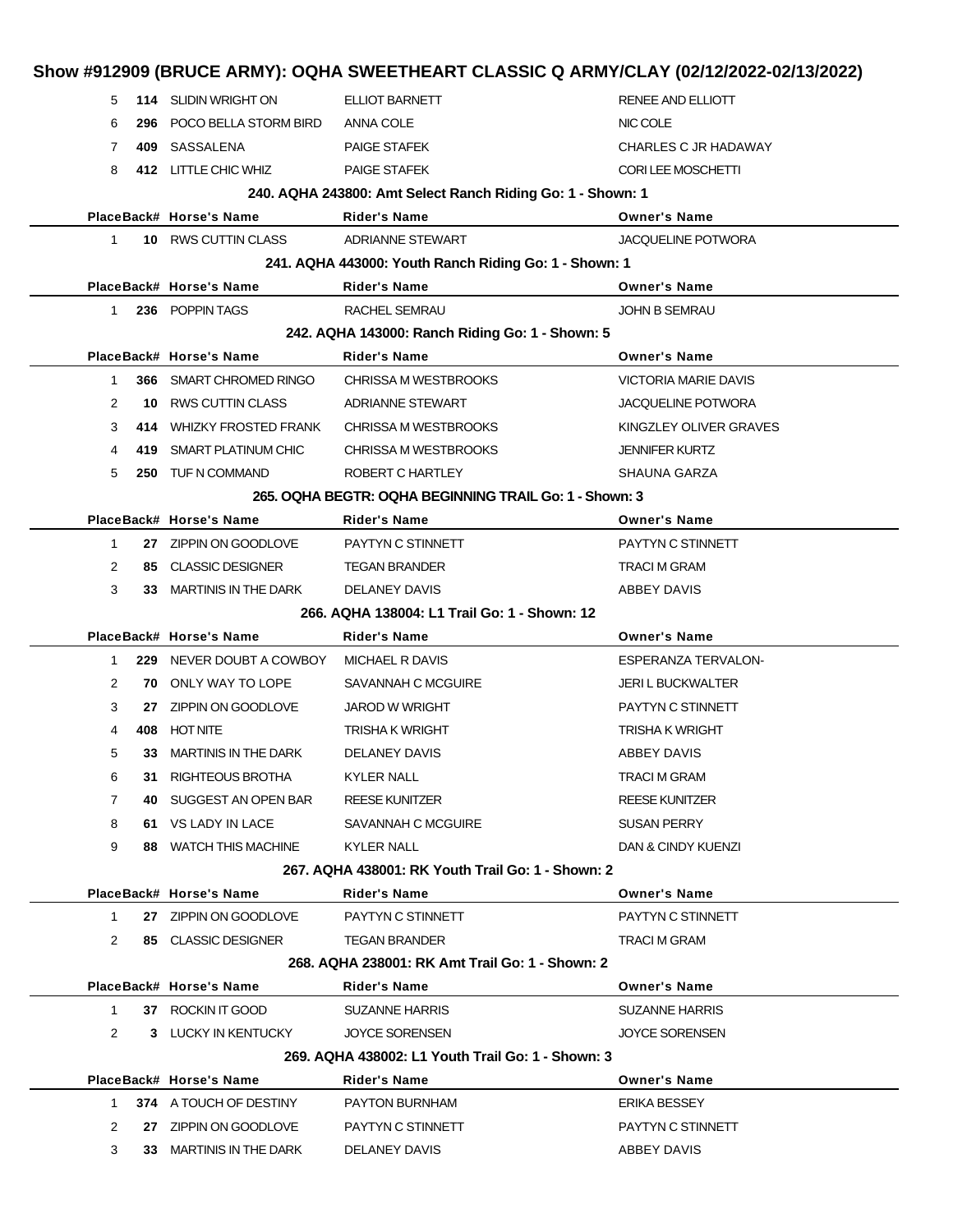#### **271. AQHA 238002: L1 Amt Trail Go: 1 - Shown: 4**

|              |      | PlaceBack# Horse's Name     | <b>Rider's Name</b>                                                          | <b>Owner's Name</b>      |
|--------------|------|-----------------------------|------------------------------------------------------------------------------|--------------------------|
| 1            |      | 365 DONT PUSH MY BUTTONS    | NATASHA T STEELE                                                             | NATASHA T / RYAN STEELE  |
| 2            |      | 3 LUCKY IN KENTUCKY         | <b>JOYCE SORENSEN</b>                                                        | <b>JOYCE SORENSEN</b>    |
| 3            | 8    | DOUBT IM INVITED            | <b>JENNIFER T REEVES</b>                                                     | <b>JENNIFER T REEVES</b> |
| 4            | 30   | RIGHTEOUS ROMANCE           | <b>ROBIN MARTSOLF-</b>                                                       | <b>ROBIN MARTSOLF-</b>   |
|              |      |                             | 278, AQHA 238000: Amt Trail Go: 1 - Shown: 1                                 |                          |
|              |      | PlaceBack# Horse's Name     | Rider's Name                                                                 | <b>Owner's Name</b>      |
| DQ.          |      | 90 INVITE WHO               | <b>KATRINA BILIC</b>                                                         | KATRINA BILIC            |
|              |      |                             | 279. AQHA 138200: Senior Trail Go: 1 - Shown: 3                              |                          |
|              |      | PlaceBack# Horse's Name     | Rider's Name                                                                 | <b>Owner's Name</b>      |
| $\mathbf{1}$ |      | <b>70 ONLY WAY TO LOPE</b>  | SAVANNAH C MCGUIRE                                                           | <b>JERI L BUCKWALTER</b> |
| DQ           |      | 40 SUGGEST AN OPEN BAR      | <b>REESE KUNITZER</b>                                                        | <b>REESE KUNITZER</b>    |
| DQ           | 90.  | <b>INVITE WHO</b>           | <b>CHELSEA E CARLSON</b>                                                     | KATRINA BILIC            |
|              |      |                             | 290. AQHA 444001: RK Youth Hunter Under Saddle Go: 1 - Shown: 7              |                          |
|              |      | PlaceBack# Horse's Name     | <b>Rider's Name</b>                                                          | <b>Owner's Name</b>      |
| 1            |      | <b>378 YOUR NOT INVITED</b> | <b>XIMENA MCALLISTER</b>                                                     | <b>RENEE ENGLAND</b>     |
| 2            | 33   | <b>MARTINIS IN THE DARK</b> | DELANEY DAVIS                                                                | ABBEY DAVIS              |
| 3            | 27   | ZIPPIN ON GOODLOVE          | PAYTYN C STINNETT                                                            | PAYTYN C STINNETT        |
| 4            | 219  | <b>HOTRODDIN LEAGUER</b>    | <b>CHLOE CIANNI</b>                                                          | <b>KARLA PHIPPS</b>      |
| 5            | 385  | SUN TANS SCOTCH BAR         | <b>BRIAHNA LEDBETTER</b>                                                     | <b>TONY FITZJARRELL</b>  |
| 6            | 245  | ROCKING THE HOUSE           | <b>GRACE STANDLEY</b>                                                        | <b>TERESA STANDLEY</b>   |
| 7            |      | 40 SUGGEST AN OPEN BAR      | <b>REESE KUNITZER</b>                                                        | <b>REESE KUNITZER</b>    |
|              |      |                             | 291. AQHA 444802: L1 Youth Hunter Under Saddle (14-18) Go: 1 - Shown: 6      |                          |
|              |      | PlaceBack# Horse's Name     | Rider's Name                                                                 | <b>Owner's Name</b>      |
| $\mathbf{1}$ | 29   | <b>RELAXX MONN</b>          | <b>TATUM GOODE</b>                                                           | TATUM GOODE              |
| 2            |      | 245 ROCKING THE HOUSE       | <b>GRACE STANDLEY</b>                                                        | <b>TERESA STANDLEY</b>   |
| 3            | 33   | <b>MARTINIS IN THE DARK</b> | DELANEY DAVIS                                                                | ABBEY DAVIS              |
| 4            |      | 374 A TOUCH OF DESTINY      | <b>PAYTON BURNHAM</b>                                                        | <b>ERIKA BESSEY</b>      |
| 5            | 372  | HOO DID THAT                | OLIVIA OGAN                                                                  | <b>BERNI OGAN</b>        |
| 6            | 40   | SUGGEST AN OPEN BAR         | <b>REESE KUNITZER</b>                                                        | <b>REESE KUNITZER</b>    |
|              |      |                             | 292. AQHA 444702: L1 Youth Hunter Under Saddle (13 & Under) Go: 1 - Shown: 3 |                          |
|              |      | PlaceBack# Horse's Name     | Rider's Name                                                                 | <b>Owner's Name</b>      |
| $\mathbf{1}$ |      | 27 ZIPPIN ON GOODLOVE       | PAYTYN C STINNETT                                                            | PAYTYN C STINNETT        |
| 2            | 378  | YOUR NOT INVITED            | <b>XIMENA MCALLISTER</b>                                                     | <b>RENEE ENGLAND</b>     |
| 3            | 219. | <b>HOTRODDIN LEAGUER</b>    | <b>CHLOE CIANNI</b>                                                          | <b>KARLA PHIPPS</b>      |
|              |      |                             | 293. AQHA 444000: Youth Hunter Under Saddle Go: 1 - Shown: 4                 |                          |
|              |      | PlaceBack# Horse's Name     | <b>Rider's Name</b>                                                          | <b>Owner's Name</b>      |
| 1            |      | 273 WPQ MAKING IT ALWAYS    | SYDNEY A NEVILLE                                                             | SYDNEY A & ROBYN NEVILL  |
| 2            | 29   | <b>RELAXX MONN</b>          | <b>TATUM GOODE</b>                                                           | <b>TATUM GOODE</b>       |
| 3            |      | 372 HOO DID THAT            | OLIVIA OGAN                                                                  | <b>BERNI OGAN</b>        |
| 4            | 40.  | SUGGEST AN OPEN BAR         | <b>REESE KUNITZER</b>                                                        | <b>REESE KUNITZER</b>    |
|              |      |                             | 295. AQHA 244001: RK Amt Hunter Under Saddle Go: 1 - Shown: 1                |                          |
|              |      | PlaceBack# Horse's Name     | Rider's Name                                                                 | <b>Owner's Name</b>      |
| 1            |      | 162 GETTHISGIRLASCOTCH      | RACHEL DAVIDSON                                                              | RACHEL DAVIDSON          |
|              |      |                             | 298. AQHA 144000: Hunter Under Saddle Go: 1 - Shown: 3                       |                          |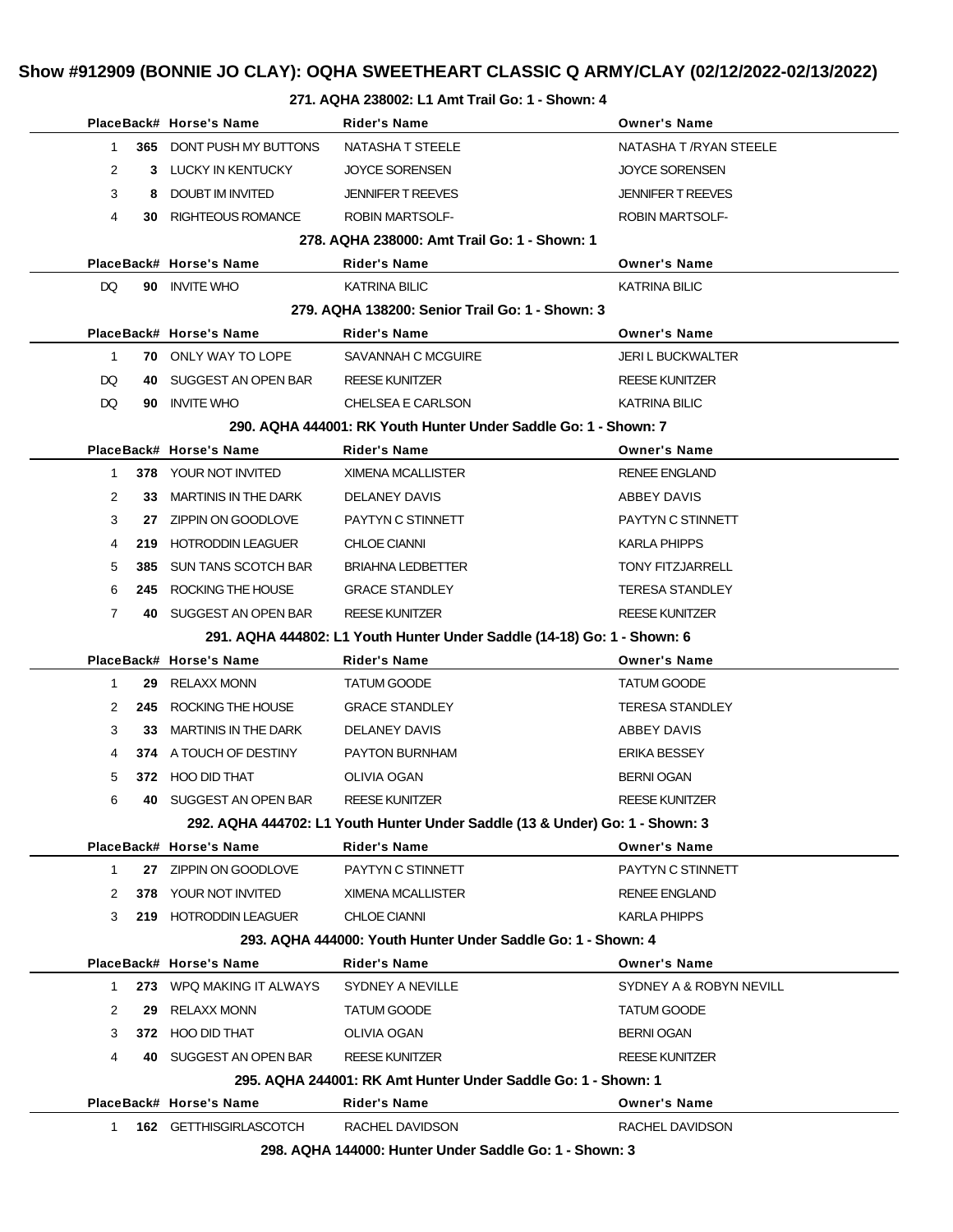|                                                                       |     | PlaceBack# Horse's Name                                   | Rider's Name                                                                  | <b>Owner's Name</b>                       |  |  |
|-----------------------------------------------------------------------|-----|-----------------------------------------------------------|-------------------------------------------------------------------------------|-------------------------------------------|--|--|
| $\mathbf{1}$                                                          |     | 273 WPQ MAKING IT ALWAYS                                  | SYDNEY A NEVILLE                                                              | SYDNEY A & ROBYN NEVILL                   |  |  |
| 2                                                                     |     | 388 SHESREDWHITENBLUE                                     | <b>BRITTNEY MELLOR BARR</b>                                                   | PAISLEY THOM                              |  |  |
| 3                                                                     |     | 90 INVITE WHO                                             | <b>KATRINA BILIC</b>                                                          | <b>KATRINA BILIC</b>                      |  |  |
| 299. OQHA BEGHUS: OQHA BEGINNING HUNTER UNDER SADDLE Go: 1 - Shown: 8 |     |                                                           |                                                                               |                                           |  |  |
|                                                                       |     | PlaceBack# Horse's Name                                   | <b>Rider's Name</b>                                                           | <b>Owner's Name</b>                       |  |  |
| $\mathbf{1}$                                                          |     | 27 ZIPPIN ON GOODLOVE                                     | PAYTYN C STINNETT                                                             | PAYTYN C STINNETT                         |  |  |
| 2                                                                     |     | 378 YOUR NOT INVITED                                      | <b>XIMENA MCALLISTER</b>                                                      | <b>RENEE ENGLAND</b>                      |  |  |
| 3                                                                     | 103 | YA THINK IM GOOD                                          | <b>HANNAH PAIGE RUSSELL</b>                                                   | <b>FALLON CRAWFORD</b>                    |  |  |
| 4                                                                     |     | 219 HOTRODDIN LEAGUER                                     | <b>CHLOE CIANNI</b>                                                           | <b>KARLA PHIPPS</b>                       |  |  |
| 5                                                                     |     | 385 SUN TANS SCOTCH BAR                                   | <b>BRIAHNA LEDBETTER</b>                                                      | <b>TONY FITZJARRELL</b>                   |  |  |
| 6                                                                     |     | 296 POCO BELLA STORM BIRD                                 | ANNA COLE                                                                     | NIC COLE                                  |  |  |
| $\overline{7}$                                                        |     | 40 SUGGEST AN OPEN BAR                                    | <b>REESE KUNITZER</b>                                                         | <b>REESE KUNITZER</b>                     |  |  |
| 8                                                                     |     | 33 MARTINIS IN THE DARK                                   | <b>DELANEY DAVIS</b>                                                          | ABBEY DAVIS                               |  |  |
|                                                                       |     |                                                           | 318. AQHA 452001: RK Youth Hunt Seat Equitation Go: 1 - Shown: 7              |                                           |  |  |
|                                                                       |     | PlaceBack# Horse's Name                                   | <b>Rider's Name</b>                                                           | <b>Owner's Name</b>                       |  |  |
| 1                                                                     |     | 219 HOTRODDIN LEAGUER                                     | <b>CHLOE CIANNI</b>                                                           | <b>KARLA PHIPPS</b>                       |  |  |
| 2                                                                     |     | 33 MARTINIS IN THE DARK                                   | DELANEY DAVIS                                                                 | ABBEY DAVIS                               |  |  |
| 3                                                                     |     | 27 ZIPPIN ON GOODLOVE                                     | PAYTYN C STINNETT                                                             | PAYTYN C STINNETT                         |  |  |
| 4                                                                     | 273 | WPQ MAKING IT ALWAYS                                      | SYDNEY A NEVILLE                                                              | SYDNEY A & ROBYN NEVILL                   |  |  |
| 5                                                                     |     | <b>378 YOUR NOT INVITED</b>                               | XIMENA MCALLISTER                                                             | <b>RENEE ENGLAND</b>                      |  |  |
| 6                                                                     |     | 385 SUN TANS SCOTCH BAR                                   | <b>BRIAHNA LEDBETTER</b>                                                      | <b>TONY FITZJARRELL</b>                   |  |  |
| $\overline{7}$                                                        |     | 40 SUGGEST AN OPEN BAR                                    | <b>REESE KUNITZER</b>                                                         | <b>REESE KUNITZER</b>                     |  |  |
|                                                                       |     |                                                           | 319. AQHA 452802: L1 Youth Hunt Seat Equitation (14-18) Go: 1 - Shown: 6      |                                           |  |  |
|                                                                       |     | PlaceBack# Horse's Name                                   | <b>Rider's Name</b>                                                           | <b>Owner's Name</b>                       |  |  |
|                                                                       |     |                                                           | <b>TATUM GOODE</b>                                                            | <b>TATUM GOODE</b>                        |  |  |
| $\mathbf{1}$                                                          |     | 29 RELAXX MONN                                            |                                                                               |                                           |  |  |
| 2                                                                     |     | 33 MARTINIS IN THE DARK                                   | <b>DELANEY DAVIS</b>                                                          | ABBEY DAVIS                               |  |  |
| 3                                                                     | 108 | ONLY BIG CHECKS                                           | MALLIE OLSON                                                                  | <b>TONNA L BROOKS</b>                     |  |  |
| 4                                                                     |     | 374 A TOUCH OF DESTINY                                    | <b>PAYTON BURNHAM</b>                                                         | <b>ERIKA BESSEY</b>                       |  |  |
| 5                                                                     |     | 372 HOO DID THAT                                          | OLIVIA OGAN                                                                   | <b>BERNI OGAN</b>                         |  |  |
| 6                                                                     |     | 40 SUGGEST AN OPEN BAR                                    | <b>REESE KUNITZER</b>                                                         | <b>REESE KUNITZER</b>                     |  |  |
|                                                                       |     |                                                           | 320. AQHA 452702: L1 Youth Hunt Seat Equitation (13 & Under) Go: 1 - Shown: 3 |                                           |  |  |
|                                                                       |     | PlaceBack# Horse's Name                                   | <b>Rider's Name</b>                                                           | <b>Owner's Name</b>                       |  |  |
| 1.                                                                    |     | 219 HOTRODDIN LEAGUER                                     | <b>CHLOE CIANNI</b>                                                           | <b>KARLA PHIPPS</b>                       |  |  |
| 2                                                                     |     | 27 ZIPPIN ON GOODLOVE                                     | PAYTYN C STINNETT                                                             | PAYTYN C STINNETT                         |  |  |
| 3                                                                     |     | 378 YOUR NOT INVITED                                      | <b>XIMENA MCALLISTER</b>                                                      | <b>RENEE ENGLAND</b>                      |  |  |
|                                                                       |     |                                                           | 321. AQHA 452000: Youth Hunt Seat Equitation Go: 1 - Shown: 4                 |                                           |  |  |
|                                                                       |     | PlaceBack# Horse's Name                                   | <b>Rider's Name</b>                                                           | <b>Owner's Name</b>                       |  |  |
| 1                                                                     |     | 29 RELAXX MONN                                            | <b>TATUM GOODE</b>                                                            | TATUM GOODE                               |  |  |
| 2                                                                     | 108 | ONLY BIG CHECKS                                           | <b>MALLIE OLSON</b>                                                           | <b>TONNA L BROOKS</b>                     |  |  |
| 3                                                                     |     | 372 HOO DID THAT                                          | OLIVIA OGAN                                                                   | <b>BERNI OGAN</b>                         |  |  |
| 4                                                                     | 40. | SUGGEST AN OPEN BAR                                       | <b>REESE KUNITZER</b>                                                         | <b>REESE KUNITZER</b>                     |  |  |
|                                                                       |     |                                                           | 322. AQHA 252001: RK Amt Hunt Seat Equitation Go: 1 - Shown: 2                |                                           |  |  |
| 1                                                                     |     | PlaceBack# Horse's Name                                   | <b>Rider's Name</b>                                                           | <b>Owner's Name</b>                       |  |  |
| 2                                                                     |     | <b>365 DONT PUSH MY BUTTONS</b><br>162 GETTHISGIRLASCOTCH | NATASHA T STEELE<br>RACHEL DAVIDSON                                           | NATASHA T /RYAN STEELE<br>RACHEL DAVIDSON |  |  |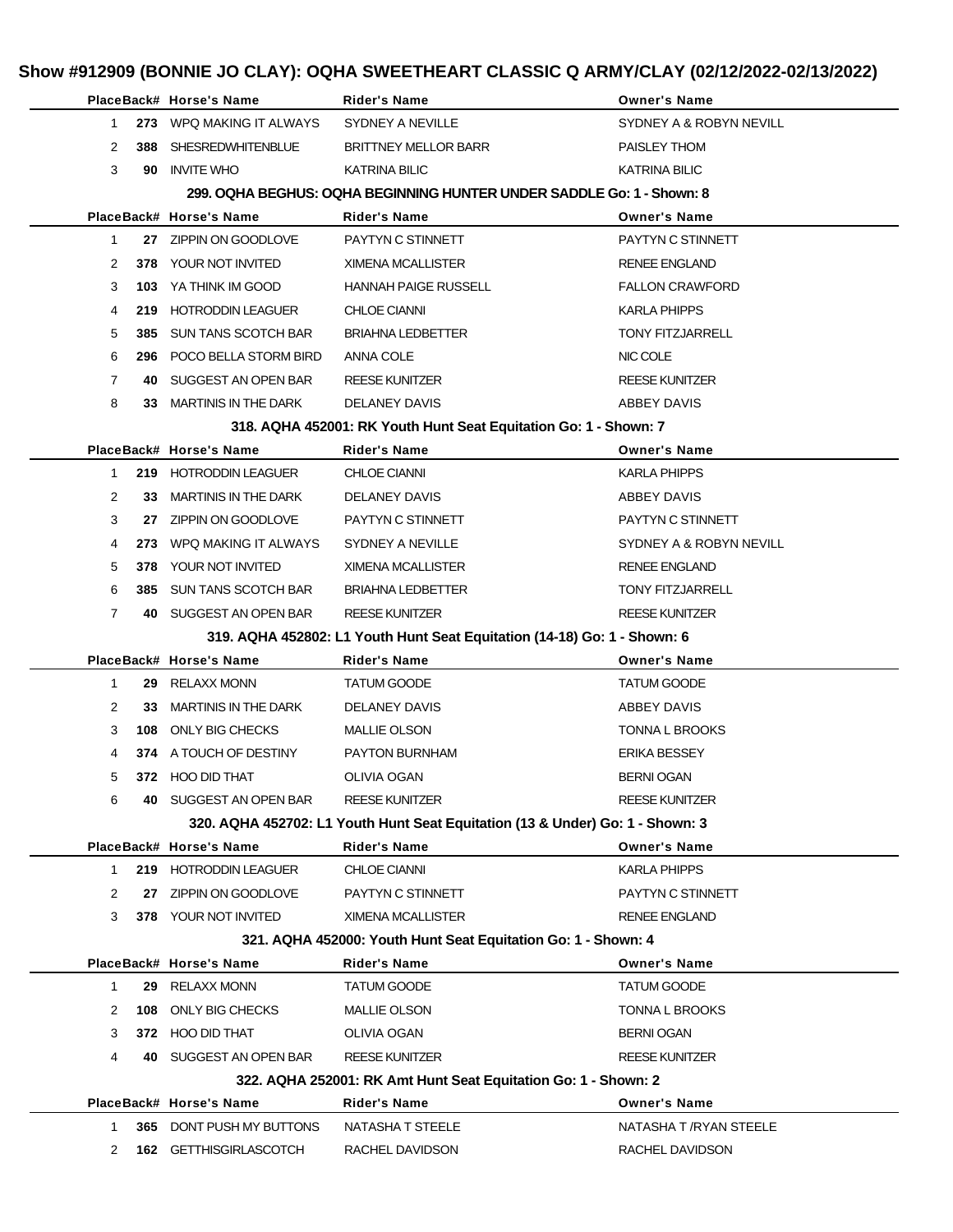#### **323. AQHA 252002: L1 Amt Hunt Seat Equitation Go: 1 - Shown: 2**

|              |                                                             | PlaceBack# Horse's Name         | Rider's Name                                                   | <b>Owner's Name</b>         |  |  |
|--------------|-------------------------------------------------------------|---------------------------------|----------------------------------------------------------------|-----------------------------|--|--|
| 1            |                                                             | <b>365 DONT PUSH MY BUTTONS</b> | NATASHA T STEELE                                               | NATASHA T /RYAN STEELE      |  |  |
| 2            |                                                             | <b>162 GETTHISGIRLASCOTCH</b>   | RACHEL DAVIDSON                                                | RACHEL DAVIDSON             |  |  |
|              | 324. AQHA 252000: Amt Hunt Seat Equitation Go: 1 - Shown: 1 |                                 |                                                                |                             |  |  |
|              |                                                             | PlaceBack# Horse's Name         | <b>Rider's Name</b>                                            | <b>Owner's Name</b>         |  |  |
| $\mathbf 1$  |                                                             | 90 INVITE WHO                   | <b>KATRINA BILIC</b>                                           | <b>KATRINA BILIC</b>        |  |  |
|              |                                                             |                                 | 325. OQHA BEGHSE: OQHA BEGINNING HUNT SEAT EQ Go: 1 - Shown: 8 |                             |  |  |
|              |                                                             | PlaceBack# Horse's Name         | Rider's Name                                                   | <b>Owner's Name</b>         |  |  |
| 1            |                                                             | 219 HOTRODDIN LEAGUER           | <b>CHLOE CIANNI</b>                                            | <b>KARLA PHIPPS</b>         |  |  |
| 2            |                                                             | 33 MARTINIS IN THE DARK         | <b>DELANEY DAVIS</b>                                           | ABBEY DAVIS                 |  |  |
| 3            |                                                             | 27 ZIPPIN ON GOODLOVE           | PAYTYN C STINNETT                                              | PAYTYN C STINNETT           |  |  |
| 4            |                                                             | 385 SUN TANS SCOTCH BAR         | <b>BRIAHNA LEDBETTER</b>                                       | <b>TONY FITZJARRELL</b>     |  |  |
| 5            |                                                             | 103 YA THINK IM GOOD            | <b>HANNAH PAIGE RUSSELL</b>                                    | <b>FALLON CRAWFORD</b>      |  |  |
| 6            |                                                             | 273 WPQ MAKING IT ALWAYS        | SYDNEY A NEVILLE                                               | SYDNEY A & ROBYN NEVILL     |  |  |
| $\mathbf{7}$ |                                                             | 40 SUGGEST AN OPEN BAR          | REESE KUNITZER                                                 | <b>REESE KUNITZER</b>       |  |  |
| 8            |                                                             | 378 YOUR NOT INVITED            | XIMENA MCALLISTER                                              | <b>RENEE ENGLAND</b>        |  |  |
|              |                                                             |                                 | 345, AQHA 110909: Ranch Trail Go: 1 - Shown: 1                 |                             |  |  |
|              |                                                             | PlaceBack# Horse's Name         | Rider's Name                                                   | <b>Owner's Name</b>         |  |  |
| 1            |                                                             | 10 RWS CUTTIN CLASS             | ADRIANNE STEWART                                               | <b>JACQUELINE POTWORA</b>   |  |  |
|              |                                                             |                                 | 346. AQHA 210900: AQHA RANCH TRAIL AMATEUR Go: 1 - Shown: 2    |                             |  |  |
|              |                                                             | PlaceBack# Horse's Name         | <b>Rider's Name</b>                                            | <b>Owner's Name</b>         |  |  |
| $\mathbf 1$  |                                                             | 10 RWS CUTTIN CLASS             | ADRIANNE STEWART                                               | <b>JACQUELINE POTWORA</b>   |  |  |
| 2            |                                                             | 363 MADD SKILLZ                 | KATHIANNE LEWIS                                                | KATHIANNE LEWIS             |  |  |
|              |                                                             |                                 | 347, AQHA 410900: AQHA RANCH TRAIL YOUTH Go: 1 - Shown: 1      |                             |  |  |
|              |                                                             | PlaceBack# Horse's Name         | <b>Rider's Name</b>                                            | <b>Owner's Name</b>         |  |  |
| 1            |                                                             | 236 POPPIN TAGS                 | RACHEL SEMRAU                                                  | <b>JOHN B SEMRAU</b>        |  |  |
|              |                                                             |                                 | 357. AQHA 134004: L1 Reining Go: 1 - Shown: 3                  |                             |  |  |
|              |                                                             | PlaceBack# Horse's Name         | Rider's Name                                                   | <b>Owner's Name</b>         |  |  |
| DQ.          |                                                             | 399 GUNNA BE TRASHY             | CHRISSA M WESTBROOKS                                           | ANDREW J RABUNG             |  |  |
| DQ           |                                                             | 398 MOBSTERS PEA EYE            | CHRISSA M WESTBROOKS                                           | ABIGAIL R ANDERSON          |  |  |
| DQ           |                                                             | 377 CRAVIN CODE                 | <b>CHRISSA M WESTBROOKS</b>                                    | <b>CHRISSA M WESTBROOKS</b> |  |  |
|              |                                                             |                                 | 358. AQHA 434001: RK Youth Reining Go: 1 - Shown: 4            |                             |  |  |
|              |                                                             | PlaceBack# Horse's Name         | Rider's Name                                                   | <b>Owner's Name</b>         |  |  |
| DQ           |                                                             | 395 MOONLIT REMINIC             | ANGELINA QUINTERO                                              | SOPHIE GIBSON               |  |  |
| DQ           | 371                                                         | <b>ITSGONNABEMAE</b>            | ABBIE RHOADS                                                   | ALEXANDRA WOOLERY           |  |  |
| DQ           |                                                             | 382 THE NITE SHIFT              | <b>MARISSA FISHER</b>                                          | ALEXANDRA WOOLERY           |  |  |
| DQ           |                                                             | 409 SASSALENA                   | <b>PAIGE STAFEK</b>                                            | CHARLES C JR HADAWAY        |  |  |
|              |                                                             |                                 | 359. AQHA 234001: RK Amt Reining Go: 1 - Shown: 1              |                             |  |  |
|              |                                                             | PlaceBack# Horse's Name         | Rider's Name                                                   | <b>Owner's Name</b>         |  |  |
| 1            |                                                             | 188 ACE OF JADES                | KAITLIN JOHNSTON                                               | KAITLIN JOHNSTON            |  |  |
|              |                                                             |                                 | 360. AQHA 434002: L1 Youth Reining Go: 1 - Shown: 2            |                             |  |  |
|              |                                                             | PlaceBack# Horse's Name         | Rider's Name                                                   | <b>Owner's Name</b>         |  |  |
| $\mathbf{1}$ |                                                             | 382 THE NITE SHIFT              | <b>MARISSA FISHER</b>                                          | ALEXANDRA WOOLERY           |  |  |
| DQ           | 371                                                         | <b>ITSGONNABEMAE</b>            | ABBIE RHOADS                                                   | ALEXANDRA WOOLERY           |  |  |
|              |                                                             |                                 | 361. AQHA 234002: L1 Amt Reining Go: 1 - Shown: 4              |                             |  |  |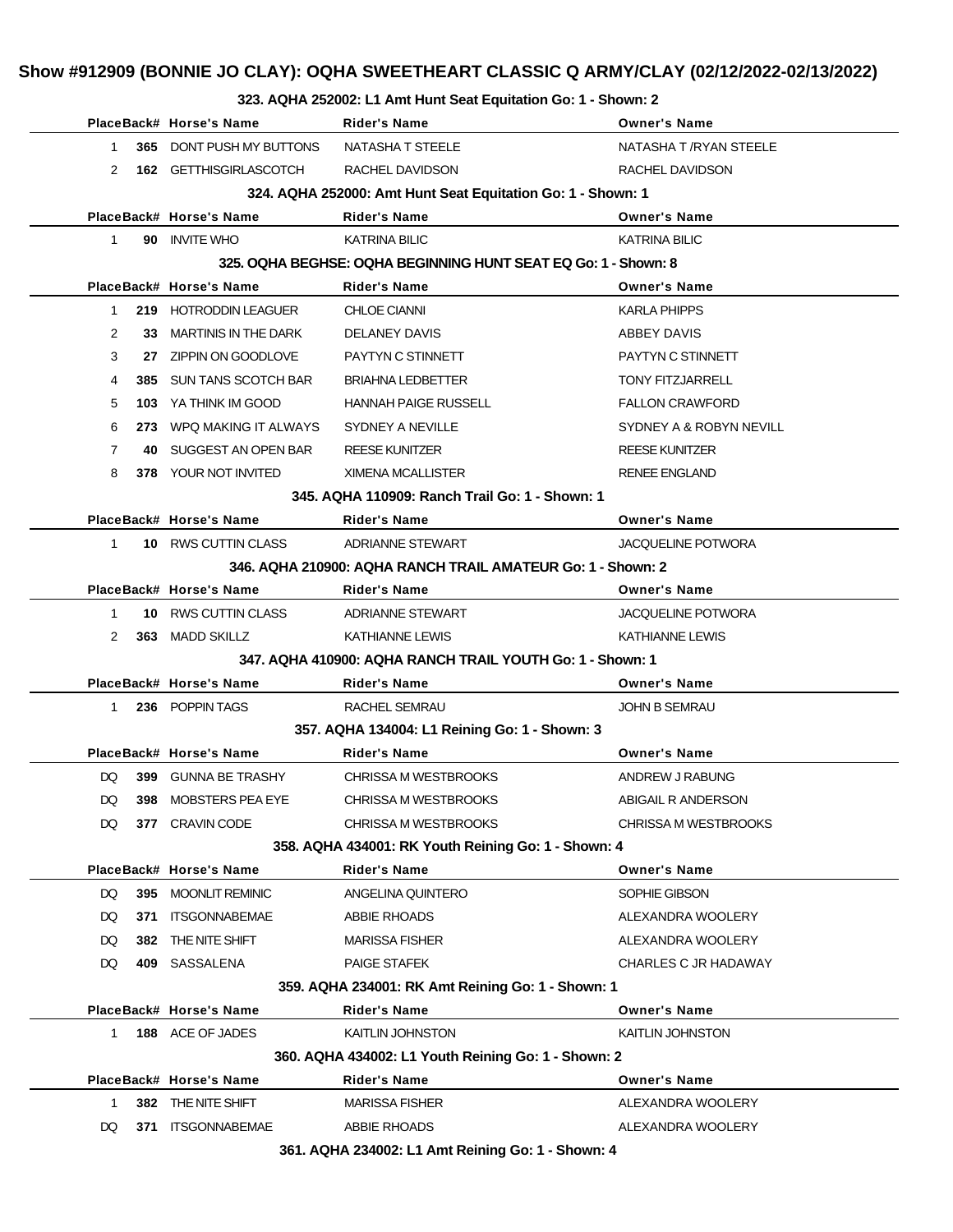| Show #912909 (BRUCE ARMY): OQHA SWEETHEART CLASSIC Q ARMY/CLAY (02/12/2022-02/13/2022) |                                            |                                          |                                                                        |                             |  |  |
|----------------------------------------------------------------------------------------|--------------------------------------------|------------------------------------------|------------------------------------------------------------------------|-----------------------------|--|--|
|                                                                                        |                                            | PlaceBack# Horse's Name                  | <b>Rider's Name</b>                                                    | <b>Owner's Name</b>         |  |  |
| 1.                                                                                     |                                            | 411 REST AWHILE                          | <b>HEATHER SMARTT</b>                                                  | <b>JOEY MILLER</b>          |  |  |
| 2                                                                                      | 188                                        | ACE OF JADES                             | <b>KAITLIN JOHNSTON</b>                                                | <b>KAITLIN JOHNSTON</b>     |  |  |
| 3                                                                                      | 398                                        | MOBSTERS PEA EYE                         | ABIGAIL R ANDERSON                                                     | ABIGAIL R ANDERSON          |  |  |
| DQ                                                                                     |                                            | 377 CRAVIN CODE                          | DAYLOR HOFER                                                           | <b>CHRISSA M WESTBROOKS</b> |  |  |
|                                                                                        |                                            |                                          | 362. AQHA 434000: Youth Reining Go: 1 - Shown: 1                       |                             |  |  |
|                                                                                        |                                            | PlaceBack# Horse's Name                  | <b>Rider's Name</b>                                                    | <b>Owner's Name</b>         |  |  |
| $1 \quad$                                                                              |                                            | 236 POPPIN TAGS                          | <b>RACHEL SEMRAU</b>                                                   | <b>JOHN B SEMRAU</b>        |  |  |
|                                                                                        |                                            |                                          | 364. AQHA 234000: Amt Reining Go: 1 - Shown: 2                         |                             |  |  |
|                                                                                        |                                            | PlaceBack# Horse's Name                  | <b>Rider's Name</b>                                                    | <b>Owner's Name</b>         |  |  |
| $\mathbf 1$                                                                            |                                            | 377 CRAVIN CODE                          | DAYLOR HOFER                                                           | <b>CHRISSA M WESTBROOKS</b> |  |  |
| 2                                                                                      |                                            | 398 MOBSTERS PEA EYE                     | ABIGAIL R ANDERSON                                                     | ABIGAIL R ANDERSON          |  |  |
|                                                                                        | 365. AQHA 134000: Reining Go: 1 - Shown: 3 |                                          |                                                                        |                             |  |  |
|                                                                                        |                                            | PlaceBack# Horse's Name                  | <b>Rider's Name</b>                                                    | <b>Owner's Name</b>         |  |  |
| 1                                                                                      |                                            | 233 UNO SMART FRITZ                      | SUE SULTZE                                                             | <b>JOHN B SEMRAU</b>        |  |  |
| 2                                                                                      | 398                                        | MOBSTERS PEA EYE                         | CHRISSA M WESTBROOKS                                                   | ABIGAIL R ANDERSON          |  |  |
| DQ                                                                                     |                                            | 399 GUNNA BE TRASHY                      | <b>CHRISSA M WESTBROOKS</b>                                            | ANDREW J RABUNG             |  |  |
|                                                                                        |                                            |                                          | 366, OQHA BEGRN: OQHA BEGINNING REINING Go: 1 - Shown: 6               |                             |  |  |
|                                                                                        |                                            | PlaceBack# Horse's Name                  | <b>Rider's Name</b>                                                    | <b>Owner's Name</b>         |  |  |
| 1                                                                                      |                                            | 188 ACE OF JADES                         | <b>KAITLIN JOHNSTON</b>                                                | <b>KAITLIN JOHNSTON</b>     |  |  |
| 2                                                                                      |                                            | 411 REST AWHILE                          | <b>HEATHER SMARTT</b>                                                  | <b>JOEY MILLER</b>          |  |  |
| 3                                                                                      |                                            | 382 THE NITE SHIFT                       | <b>MARISSA FISHER</b>                                                  | ALEXANDRA WOOLERY           |  |  |
| 4                                                                                      |                                            | 127 STETSON                              | ELLIOT BARNETT                                                         | RENEE AND ELLIOTT           |  |  |
| 5                                                                                      | 371                                        | ITSGONNABEMAE                            | ABBIE RHOADS                                                           | ALEXANDRA WOOLERY           |  |  |
| 6                                                                                      |                                            | 114 SLIDIN WRIGHT ON                     | <b>RENEE BARNETT</b>                                                   | RENEE AND ELLIOTT           |  |  |
|                                                                                        |                                            |                                          | 380. AQHA 136004: L1 Western Riding Go: 1 - Shown: 1                   |                             |  |  |
|                                                                                        |                                            | PlaceBack# Horse's Name                  | <b>Rider's Name</b>                                                    | <b>Owner's Name</b>         |  |  |
| 1                                                                                      |                                            | 229 NEVER DOUBT A COWBOY MICHAEL R DAVIS |                                                                        | <b>ESPERANZA TERVALON-</b>  |  |  |
|                                                                                        |                                            |                                          | 383. AQHA 436002: L1 Youth Western Riding Go: 1 - Shown: 1             |                             |  |  |
|                                                                                        |                                            | PlaceBack# Horse's Name                  | <b>Rider's Name</b>                                                    | <b>Owner's Name</b>         |  |  |
|                                                                                        |                                            | 1 374 A TOUCH OF DESTINY                 | <b>PAYTON BURNHAM</b>                                                  | <b>ERIKA BESSEY</b>         |  |  |
|                                                                                        |                                            |                                          | 384. AQHA 236002: L1 Amt Western Riding Go: 1 - Shown: 1               |                             |  |  |
|                                                                                        |                                            | PlaceBack# Horse's Name                  | <b>Rider's Name</b>                                                    | <b>Owner's Name</b>         |  |  |
| DQ.                                                                                    |                                            | 365 DONT PUSH MY BUTTONS                 | NATASHA T STEELE                                                       | NATASHA T / RYAN STEELE     |  |  |
|                                                                                        |                                            |                                          | 387. AQHA 136000: Western Riding Go: 1 - Shown: 1                      |                             |  |  |
|                                                                                        |                                            | PlaceBack# Horse's Name                  | <b>Rider's Name</b>                                                    | <b>Owner's Name</b>         |  |  |
| DQ.                                                                                    |                                            | 90 INVITE WHO                            | CHELSEA E CARLSON                                                      | <b>KATRINA BILIC</b>        |  |  |
|                                                                                        |                                            |                                          | 397. AQHA 142004: L1 Western Pleasure Go: 1 - Shown: 4                 |                             |  |  |
|                                                                                        |                                            | PlaceBack# Horse's Name                  | <b>Rider's Name</b>                                                    | <b>Owner's Name</b>         |  |  |
| 1.                                                                                     |                                            | 229 NEVER DOUBT A COWBOY                 | MICHAEL R DAVIS                                                        | <b>ESPERANZA TERVALON-</b>  |  |  |
| 2                                                                                      |                                            | 51 YOU WILLY WANT THIS                   | SAVANNAH C MCGUIRE                                                     | SYDNEY WINTER               |  |  |
| 3                                                                                      |                                            | 388 SHESREDWHITENBLUE                    | <b>BRITTNEY MELLOR BARR</b>                                            | PAISLEY THOM                |  |  |
| 4                                                                                      |                                            | 27 ZIPPIN ON GOODLOVE                    | <b>JAROD W WRIGHT</b>                                                  | PAYTYN C STINNETT           |  |  |
|                                                                                        |                                            |                                          | 398. AQHA 442102: L1 Youth Walk Trot Western Pleasure Go: 1 - Shown: 4 |                             |  |  |
|                                                                                        |                                            | PlaceBack# Horse's Name                  | Rider's Name                                                           | <b>Owner's Name</b>         |  |  |
| $1 \quad$                                                                              |                                            | 365 DONT PUSH MY BUTTONS                 | <b>CAITLIN STEELE</b>                                                  | NATASHA T / RYAN STEELE     |  |  |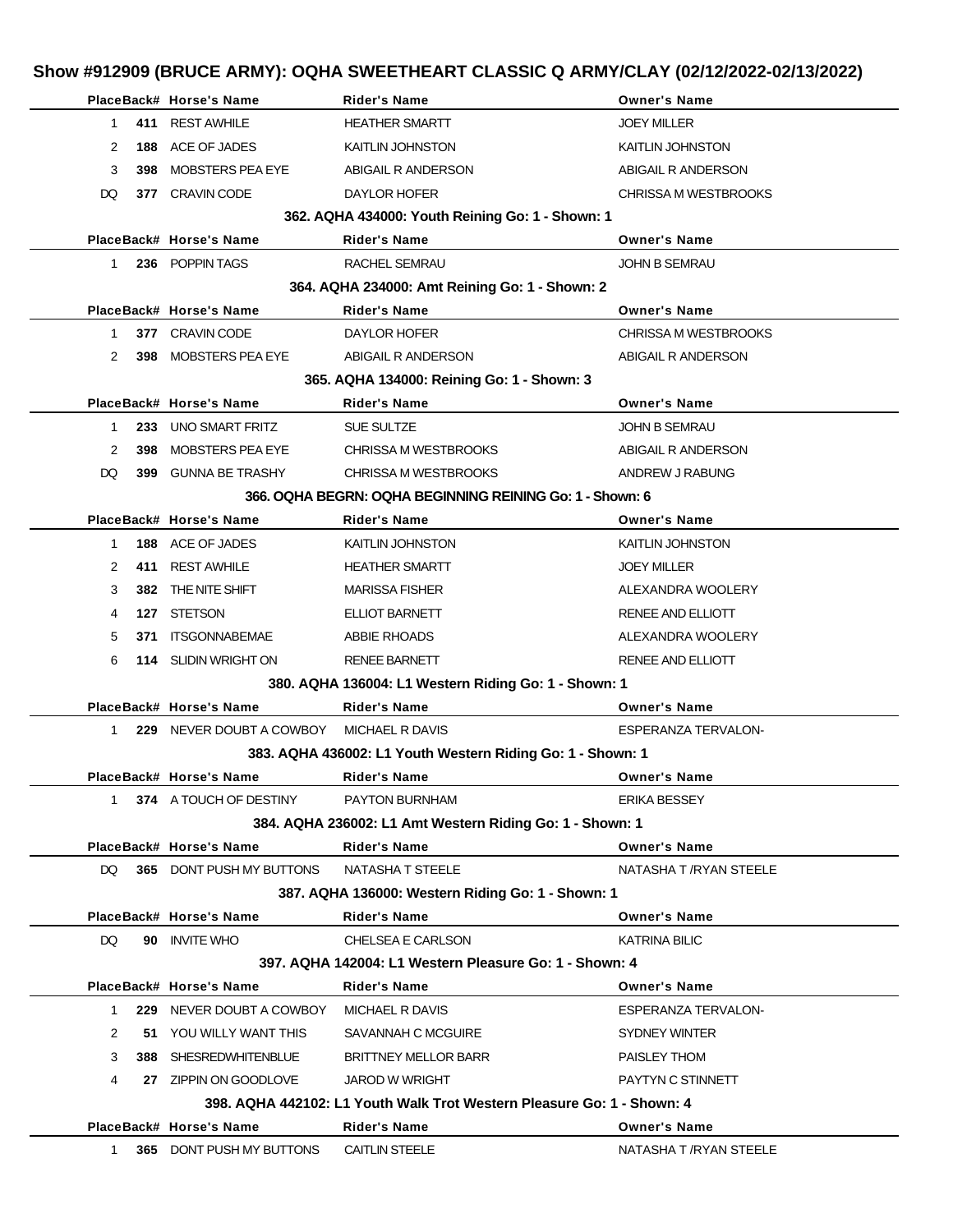| KINGZLEY OLIVER GRAVES |
|------------------------|
|                        |
|                        |
|                        |
|                        |
|                        |
|                        |
|                        |
|                        |
|                        |
|                        |
|                        |
|                        |
|                        |
|                        |
|                        |
|                        |
|                        |
|                        |
|                        |
|                        |
|                        |
|                        |
|                        |
|                        |
|                        |
|                        |
|                        |
|                        |
|                        |
|                        |
|                        |
|                        |
|                        |
|                        |
|                        |
|                        |
|                        |
|                        |
|                        |
|                        |
|                        |
| NATASHA T /RYAN STEELE |
|                        |
|                        |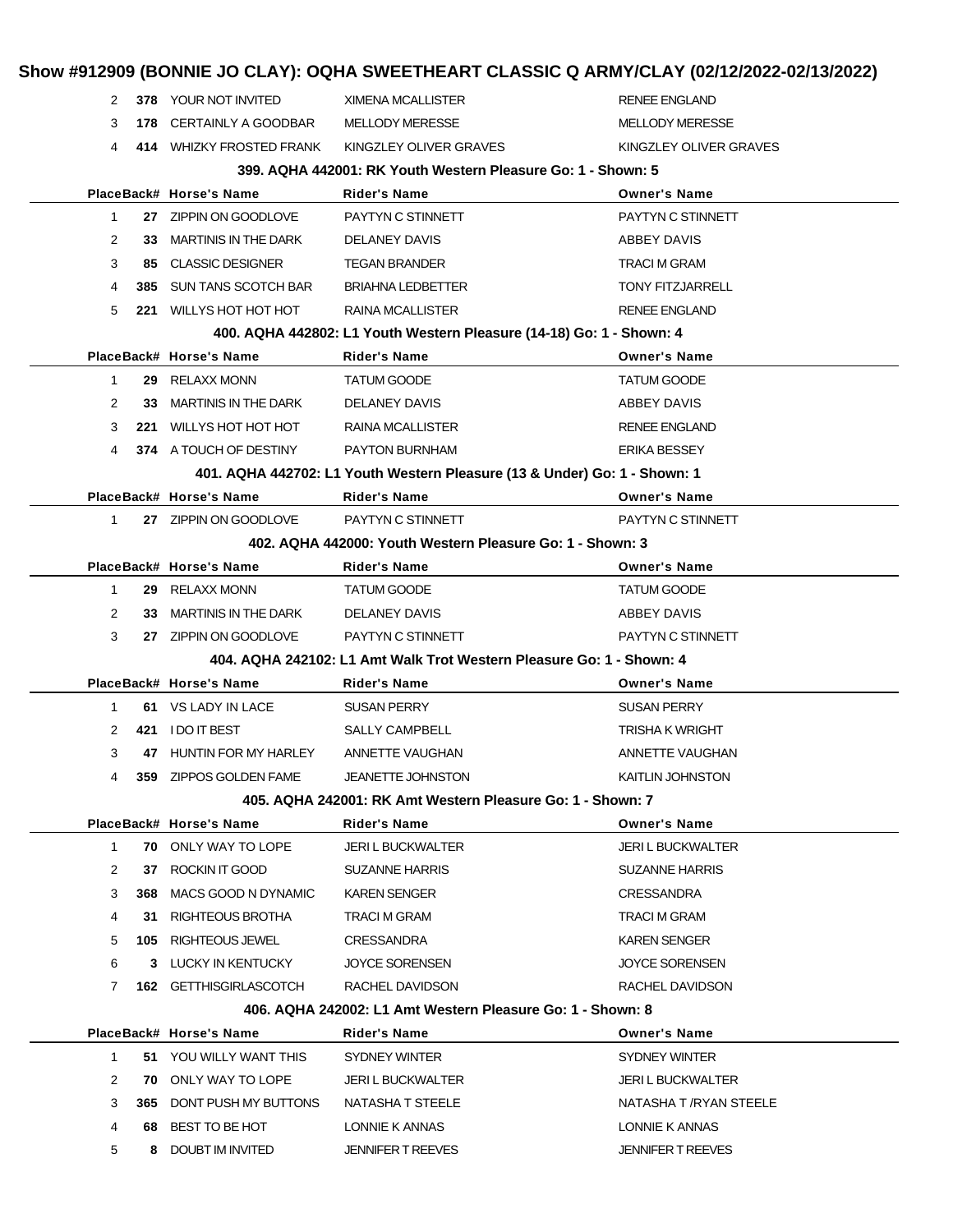|                |     |                                 | Show #912909 (BONNIE JO CLAY): OQHA SWEETHEART CLASSIC Q ARMY/CLAY (02/12/2022-02/13/2022) |                          |
|----------------|-----|---------------------------------|--------------------------------------------------------------------------------------------|--------------------------|
| 6              |     | 30 RIGHTEOUS ROMANCE            | <b>ROBIN MARTSOLF-</b>                                                                     | <b>ROBIN MARTSOLF-</b>   |
| $\overline{7}$ |     | 3 LUCKY IN KENTUCKY             | <b>JOYCE SORENSEN</b>                                                                      | <b>JOYCE SORENSEN</b>    |
| DQ             | 90  | <b>INVITE WHO</b>               | <b>KATRINA BILIC</b>                                                                       | KATRINA BILIC            |
|                |     |                                 | 407, AQHA 242800: Amt Select Western Pleasure Go: 1 - Shown: 4                             |                          |
|                |     | PlaceBack# Horse's Name         | <b>Rider's Name</b>                                                                        | <b>Owner's Name</b>      |
| $\mathbf 1$    |     | 88 WATCH THIS MACHINE           | CINDY L KUENZI                                                                             | DAN & CINDY KUENZI       |
| $\overline{2}$ | 68. | BEST TO BE HOT                  | LONNIE K ANNAS                                                                             | LONNIE K ANNAS           |
| 3              |     | <b>30 RIGHTEOUS ROMANCE</b>     | <b>ROBIN MARTSOLF-</b>                                                                     | <b>ROBIN MARTSOLF-</b>   |
| 4              | 8   | DOUBT IM INVITED                | <b>JENNIFER T REEVES</b>                                                                   | <b>JENNIFER T REEVES</b> |
|                |     |                                 | 410. OQHA BEGWP: OQHA BEGINNING WESTERN PLEASURE Go: 1 - Shown: 8                          |                          |
|                |     | PlaceBack# Horse's Name         | <b>Rider's Name</b>                                                                        | <b>Owner's Name</b>      |
| 1              |     | 273 WPQ MAKING IT ALWAYS        | SYDNEY A NEVILLE                                                                           | SYDNEY A & ROBYN NEVILL  |
| 2              |     | 103 YA THINK IM GOOD            | <b>HANNAH PAIGE RUSSELL</b>                                                                | <b>FALLON CRAWFORD</b>   |
| 3              |     | 221 WILLYS HOT HOT HOT          | <b>RAINA MCALLISTER</b>                                                                    | <b>RENEE ENGLAND</b>     |
| 4              | 33  | <b>MARTINIS IN THE DARK</b>     | DELANEY DAVIS                                                                              | <b>ABBEY DAVIS</b>       |
| 5              |     | 27 ZIPPIN ON GOODLOVE           | PAYTYN C STINNETT                                                                          | PAYTYN C STINNETT        |
| 6              |     | 85 CLASSIC DESIGNER             | <b>TEGAN BRANDER</b>                                                                       | <b>TRACI M GRAM</b>      |
| $\overline{7}$ |     | 378 YOUR NOT INVITED            | <b>XIMENA MCALLISTER</b>                                                                   | <b>RENEE ENGLAND</b>     |
| 8              |     | 385 SUN TANS SCOTCH BAR         | <b>BRIAHNA LEDBETTER</b>                                                                   | <b>TONY FITZJARRELL</b>  |
|                |     |                                 | 411. OQHA SFWP: OQHA SMALL FRY WESTERN PLEASURE Go: 1 - Shown: 3                           |                          |
|                |     | PlaceBack# Horse's Name         | Rider's Name                                                                               | <b>Owner's Name</b>      |
| $\mathbf{1}$   |     | 23 JETS PRINCIPLE STAR          | <b>KENNEDY WRIGHT</b>                                                                      | <b>JAROD W WRIGHT</b>    |
| 2              |     | 178 CERTAINLY A GOODBAR         | <b>MELLODY MERESSE</b>                                                                     | <b>MELLODY MERESSE</b>   |
| 3              |     | 414 WHIZKY FROSTED FRANK        | KINGZLEY OLIVER GRAVES                                                                     | KINGZLEY OLIVER GRAVES   |
|                |     |                                 | 428. AQHA 440102: L1 Youth Walk Trot Horsemanship Go: 1 - Shown: 1                         |                          |
|                |     | PlaceBack# Horse's Name         | <b>Rider's Name</b>                                                                        | <b>Owner's Name</b>      |
| $\mathbf{1}$   |     | <b>365 DONT PUSH MY BUTTONS</b> | <b>CAITLIN STEELE</b>                                                                      | NATASHA T / RYAN STEELE  |
|                |     |                                 | 429. AQHA 240102: L1 Amt Walk Trot Horsemanship Go: 1 - Shown: 2                           |                          |
|                |     | PlaceBack# Horse's Name         | Rider's Name                                                                               | <b>Owner's Name</b>      |
| 1              |     | 421 IDO IT BEST                 | <b>SALLY CAMPBELL</b>                                                                      | <b>TRISHA K WRIGHT</b>   |
| 2              | 47  | <b>HUNTIN FOR MY HARLEY</b>     | ANNETTE VAUGHAN                                                                            | ANNETTE VAUGHAN          |
|                |     |                                 | 430. AQHA 440001: RK Youth Western Horsemanship Go: 1 - Shown: 11                          |                          |
|                |     | PlaceBack# Horse's Name         | <b>Rider's Name</b>                                                                        | <b>Owner's Name</b>      |
| 1              | 33. | <b>MARTINIS IN THE DARK</b>     | <b>DELANEY DAVIS</b>                                                                       | ABBEY DAVIS              |
| 2              | 245 | ROCKING THE HOUSE               | <b>GRACE STANDLEY</b>                                                                      | <b>TERESA STANDLEY</b>   |
| 3              | 273 | WPQ MAKING IT ALWAYS            | SYDNEY A NEVILLE                                                                           | SYDNEY A & ROBYN NEVILL  |
| 4              | 27  | ZIPPIN ON GOODLOVE              | PAYTYN C STINNETT                                                                          | PAYTYN C STINNETT        |
| 5              | 221 | WILLYS HOT HOT HOT              | RAINA MCALLISTER                                                                           | <b>RENEE ENGLAND</b>     |
| 6              | 219 | <b>HOTRODDIN LEAGUER</b>        | <b>CHLOE CIANNI</b>                                                                        | <b>KARLA PHIPPS</b>      |
| 7              | 85  | <b>CLASSIC DESIGNER</b>         | <b>TEGAN BRANDER</b>                                                                       | TRACI M GRAM             |
| 8              |     | 378 YOUR NOT INVITED            | XIMENA MCALLISTER                                                                          | <b>RENEE ENGLAND</b>     |
| 9              | 40. | SUGGEST AN OPEN BAR             | <b>REESE KUNITZER</b>                                                                      | <b>REESE KUNITZER</b>    |
|                |     |                                 | 431. AQHA 440802: L1 Youth Western Horsemanship 14 - 18 Go: 1 - Shown: 8                   |                          |
|                |     | PlaceBack# Horse's Name         | <b>Rider's Name</b>                                                                        | <b>Owner's Name</b>      |
| $\mathbf{1}$   | 33  | <b>MARTINIS IN THE DARK</b>     | DELANEY DAVIS                                                                              | ABBEY DAVIS              |
| 2              | 29. | <b>RELAXX MONN</b>              | TATUM GOODE                                                                                | TATUM GOODE              |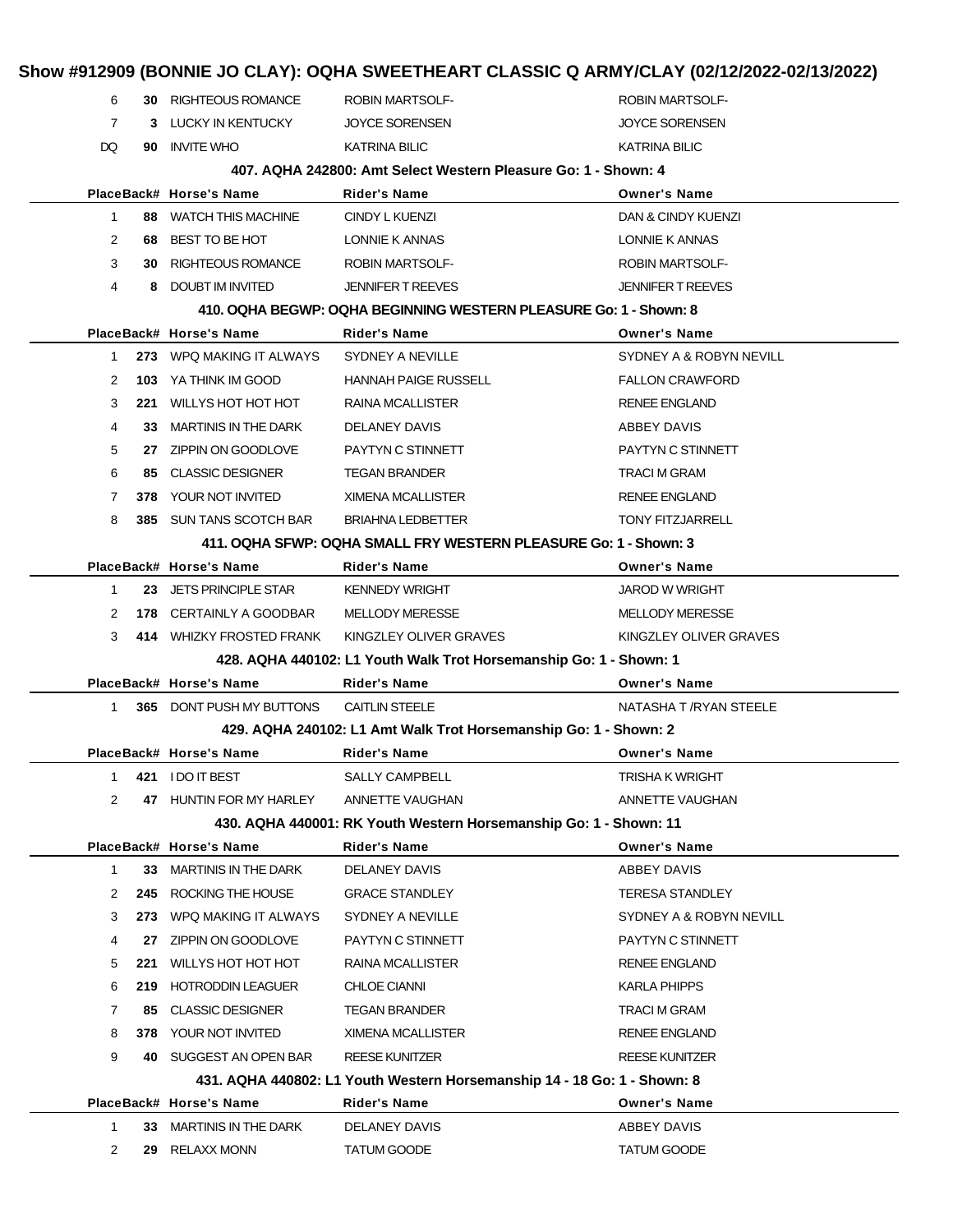|                |     |                             |                                                                             | Show #912909 (BONNIE JO CLAY): OQHA SWEETHEART CLASSIC Q ARMY/CLAY (02/12/2022-02/13/2022) |
|----------------|-----|-----------------------------|-----------------------------------------------------------------------------|--------------------------------------------------------------------------------------------|
| 3              |     | 245 ROCKING THE HOUSE       | <b>GRACE STANDLEY</b>                                                       | <b>TERESA STANDLEY</b>                                                                     |
| 4              |     | 374 A TOUCH OF DESTINY      | PAYTON BURNHAM                                                              | <b>ERIKA BESSEY</b>                                                                        |
| 5              | 108 | ONLY BIG CHECKS             | <b>MALLIE OLSON</b>                                                         | <b>TONNA L BROOKS</b>                                                                      |
| 6              | 395 | <b>MOONLIT REMINIC</b>      | ANGELINA QUINTERO                                                           | SOPHIE GIBSON                                                                              |
| $\overline{7}$ | 40  | SUGGEST AN OPEN BAR         | <b>REESE KUNITZER</b>                                                       | <b>REESE KUNITZER</b>                                                                      |
| 8              | 221 | WILLYS HOT HOT HOT          | RAINA MCALLISTER                                                            | <b>RENEE ENGLAND</b>                                                                       |
|                |     |                             | 432. AQHA 440702: L1 Youth Western Horsemanship 13 & Under Go: 1 - Shown: 4 |                                                                                            |
|                |     | PlaceBack# Horse's Name     | Rider's Name                                                                | <b>Owner's Name</b>                                                                        |
| $\mathbf 1$    |     | 219 HOTRODDIN LEAGUER       | <b>CHLOE CIANNI</b>                                                         | <b>KARLA PHIPPS</b>                                                                        |
| 2              | 27  | ZIPPIN ON GOODLOVE          | PAYTYN C STINNETT                                                           | PAYTYN C STINNETT                                                                          |
| 3              | 85  | <b>CLASSIC DESIGNER</b>     | <b>TEGAN BRANDER</b>                                                        | <b>TRACI M GRAM</b>                                                                        |
| 4              |     | <b>378 YOUR NOT INVITED</b> | <b>XIMENA MCALLISTER</b>                                                    | <b>RENEE ENGLAND</b>                                                                       |
|                |     |                             | 433. AQHA 440000: Youth Western Horsemanship Go: 1 - Shown: 4               |                                                                                            |
|                |     | PlaceBack# Horse's Name     | Rider's Name                                                                | <b>Owner's Name</b>                                                                        |
| 1              | 29  | <b>RELAXX MONN</b>          | <b>TATUM GOODE</b>                                                          | <b>TATUM GOODE</b>                                                                         |
| 2              | 108 | ONLY BIG CHECKS             | <b>MALLIE OLSON</b>                                                         | <b>TONNA L BROOKS</b>                                                                      |
| 3              | 33  | <b>MARTINIS IN THE DARK</b> | <b>DELANEY DAVIS</b>                                                        | ABBEY DAVIS                                                                                |
| 4              | 40  | SUGGEST AN OPEN BAR         | <b>REESE KUNITZER</b>                                                       | <b>REESE KUNITZER</b>                                                                      |
|                |     |                             | 434. AQHA 240001: RK Amt Western Horsemanship Go: 1 - Shown: 8              |                                                                                            |
|                |     | PlaceBack# Horse's Name     | Rider's Name                                                                | <b>Owner's Name</b>                                                                        |
| $\mathbf{1}$   |     | 37 ROCKIN IT GOOD           | <b>SUZANNE HARRIS</b>                                                       | <b>SUZANNE HARRIS</b>                                                                      |
| 2              | 365 | DONT PUSH MY BUTTONS        | NATASHA T STEELE                                                            | NATASHA T /RYAN STEELE                                                                     |
| 3              | 105 | <b>RIGHTEOUS JEWEL</b>      | <b>CRESSANDRA</b>                                                           | <b>KAREN SENGER</b>                                                                        |
| 4              | 368 | MACS GOOD N DYNAMIC         | KAREN SENGER                                                                | CRESSANDRA                                                                                 |
| 5              | 31  | RIGHTEOUS BROTHA            | TRACI M GRAM                                                                | <b>TRACI M GRAM</b>                                                                        |
| 6              | 162 | <b>GETTHISGIRLASCOTCH</b>   | RACHEL DAVIDSON                                                             | RACHEL DAVIDSON                                                                            |
| 7              |     | 3 LUCKY IN KENTUCKY         | <b>JOYCE SORENSEN</b>                                                       | <b>JOYCE SORENSEN</b>                                                                      |
| 8              | 359 | ZIPPOS GOLDEN FAME          | JEANETTE JOHNSTON                                                           | KAITLIN JOHNSTON                                                                           |
|                |     |                             | 435. AQHA 240002: L1 Amt Western Horsemanship Go: 1 - Shown: 8              |                                                                                            |
|                |     | PlaceBack# Horse's Name     | Rider's Name                                                                | <b>Owner's Name</b>                                                                        |
| 1              |     | 51 YOU WILLY WANT THIS      | SYDNEY WINTER                                                               | SYDNEY WINTER                                                                              |
| 2              | 365 | DONT PUSH MY BUTTONS        | NATASHA T STEELE                                                            | NATASHA T /RYAN STEELE                                                                     |
| 3              | 30  | <b>RIGHTEOUS ROMANCE</b>    | ROBIN MARTSOLF-                                                             | <b>ROBIN MARTSOLF-</b>                                                                     |
| 4              | 8   | DOUBT IM INVITED            | JENNIFER T REEVES                                                           | <b>JENNIFER T REEVES</b>                                                                   |
| 5              | 70  | ONLY WAY TO LOPE            | JERI L BUCKWALTER                                                           | JERI L BUCKWALTER                                                                          |
| 6              | 359 | ZIPPOS GOLDEN FAME          | <b>JEANETTE JOHNSTON</b>                                                    | KAITLIN JOHNSTON                                                                           |
| 7              |     | 3 LUCKY IN KENTUCKY         | JOYCE SORENSEN                                                              | JOYCE SORENSEN                                                                             |
| 8              | 68  | BEST TO BE HOT              | LONNIE K ANNAS                                                              | LONNIE K ANNAS                                                                             |
|                |     |                             | 437. AQHA 240000: Amt Western Horsemanship Go: 1 - Shown: 5                 |                                                                                            |
|                |     | PlaceBack# Horse's Name     | Rider's Name                                                                | <b>Owner's Name</b>                                                                        |
| 1              | 90  | <b>INVITE WHO</b>           | <b>KATRINA BILIC</b>                                                        | KATRINA BILIC                                                                              |
| 2              | 68  | BEST TO BE HOT              | LONNIE K ANNAS                                                              | LONNIE K ANNAS                                                                             |
| 3              | 70  | ONLY WAY TO LOPE            | JERI L BUCKWALTER                                                           | JERI L BUCKWALTER                                                                          |
| 4              | 88. | <b>WATCH THIS MACHINE</b>   | CINDY L KUENZI                                                              | DAN & CINDY KUENZI                                                                         |
| 5              | 8.  | DOUBT IM INVITED            | JENNIFER T REEVES                                                           | JENNIFER T REEVES                                                                          |

**438. OQHA BEGHRM: OQHA BEGINNING HORSEMANSHIP Go: 1 - Shown: 7**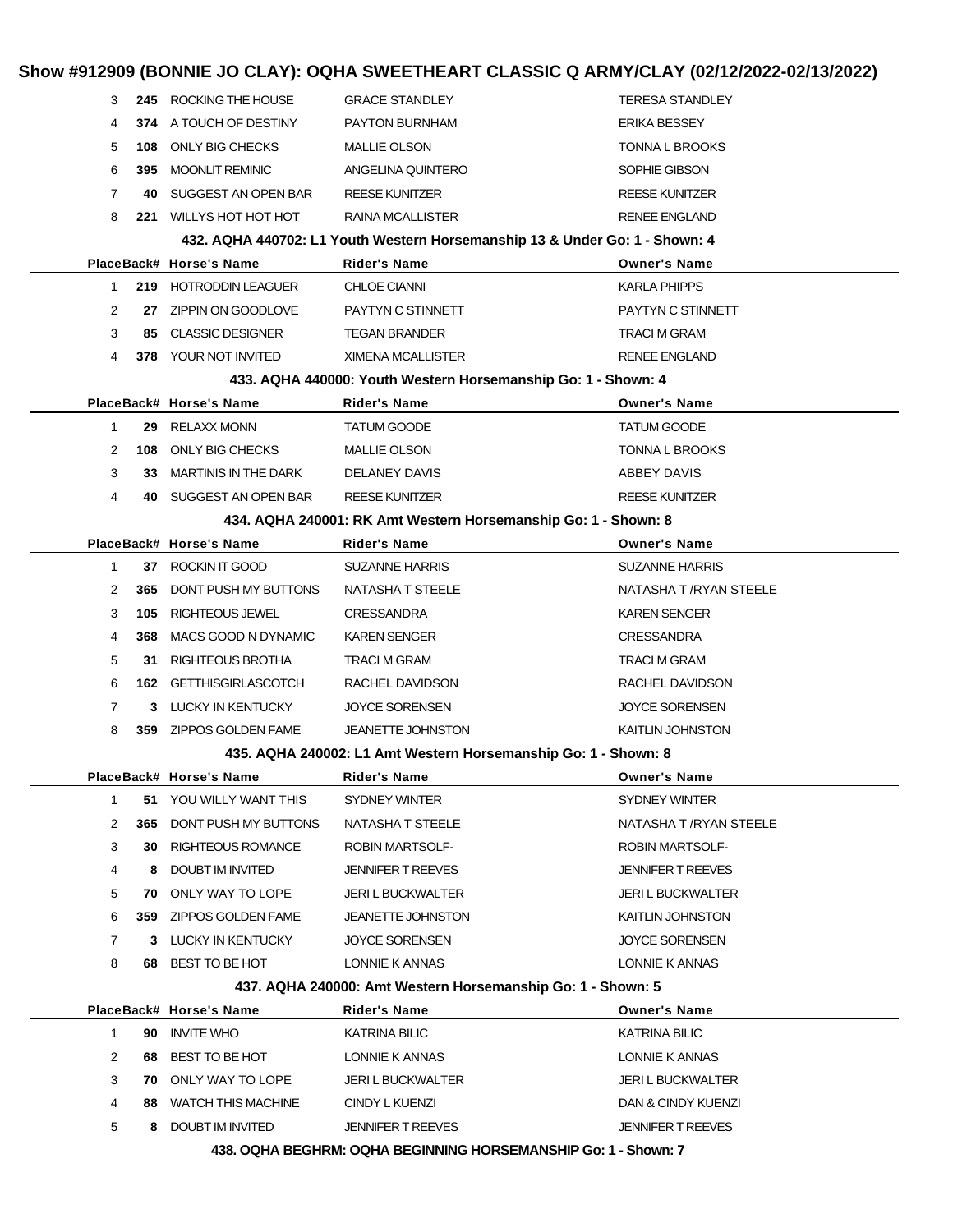|                | PlaceBack# Horse's Name                     | Rider's Name                                                        | <b>Owner's Name</b>         |
|----------------|---------------------------------------------|---------------------------------------------------------------------|-----------------------------|
| $\mathbf{1}$   | 273 WPQ MAKING IT ALWAYS                    | SYDNEY A NEVILLE                                                    | SYDNEY A & ROBYN NEVILL     |
| 2              | <b>103</b> YA THINK IM GOOD                 | <b>HANNAH PAIGE RUSSELL</b>                                         | <b>FALLON CRAWFORD</b>      |
| 3              | 219 HOTRODDIN LEAGUER                       | <b>CHLOE CIANNI</b>                                                 | <b>KARLA PHIPPS</b>         |
| 4              | 221 WILLYS HOT HOT HOT                      | <b>RAINA MCALLISTER</b>                                             | <b>RENEE ENGLAND</b>        |
| 5              | 385 SUN TANS SCOTCH BAR                     | <b>BRIAHNA LEDBETTER</b>                                            | <b>TONY FITZJARRELL</b>     |
| 6              | 27 ZIPPIN ON GOODLOVE                       | PAYTYN C STINNETT                                                   | PAYTYN C STINNETT           |
| $\overline{7}$ | 33 MARTINIS IN THE DARK                     | DELANEY DAVIS                                                       | ABBEY DAVIS                 |
|                |                                             | 451. AQHA 230000: Amt Pole Bending Go: 1 - Shown: 1                 |                             |
|                | PlaceBack# Horse's Name                     | <b>Rider's Name</b>                                                 | <b>Owner's Name</b>         |
| $\mathbf{1}$   | 327 A FRENCHMANS FANCY                      | RACHAEL MACDONALD                                                   | RACHAEL MACDONALD           |
|                |                                             | 452. AQHA 130000: Pole Bending Go: 1 - Shown: 1                     |                             |
|                | PlaceBack# Horse's Name                     | <b>Rider's Name</b>                                                 | <b>Owner's Name</b>         |
| 1              | 327 A FRENCHMANS FANCY                      | RACHAEL MACDONALD                                                   | RACHAEL MACDONALD           |
|                |                                             | 456. AQHA 432000: Youth Stake Race Go: 1 - Shown: 2                 |                             |
|                | PlaceBack# Horse's Name                     | <b>Rider's Name</b>                                                 | <b>Owner's Name</b>         |
| $\mathbf{1}$   | 414 WHIZKY FROSTED FRANK                    | KINGZLEY OLIVER GRAVES                                              | KINGZLEY OLIVER GRAVES      |
| 2              | <b>178 CERTAINLY A GOODBAR</b>              | <b>MELLODY MERESSE</b>                                              | <b>MELLODY MERESSE</b>      |
|                |                                             | 457. AQHA 232000: Amt Stake Race Go: 1 - Shown: 1                   |                             |
|                | PlaceBack# Horse's Name                     | Rider's Name                                                        | <b>Owner's Name</b>         |
| $\mathbf{1}$   | 327 A FRENCHMANS FANCY                      | RACHAEL MACDONALD                                                   | RACHAEL MACDONALD           |
|                |                                             | 458. AQHA 428000: Youth Barrel Racing Go: 1 - Shown: 2              |                             |
|                | PlaceBack# Horse's Name                     | <b>Rider's Name</b>                                                 | <b>Owner's Name</b>         |
| $\mathbf{1}$   | 414 WHIZKY FROSTED FRANK                    | KINGZLEY OLIVER GRAVES                                              | KINGZLEY OLIVER GRAVES      |
| 2              | <b>178 CERTAINLY A GOODBAR</b>              | <b>MELLODY MERESSE</b>                                              | <b>MELLODY MERESSE</b>      |
|                |                                             | 459. AQHA 228000: Amt Barrel Racing Go: 1 - Shown: 1                |                             |
|                | PlaceBack# Horse's Name                     | Rider's Name                                                        | <b>Owner's Name</b>         |
| 1.             | 327 A FRENCHMANS FANCY                      | RACHAEL MACDONALD                                                   | RACHAEL MACDONALD           |
|                |                                             | 460. AQHA 128000: Barrel Racing Go: 1 - Shown: 1                    |                             |
|                | PlaceBack# Horse's Name                     | Rider's Name                                                        | <b>Owner's Name</b>         |
| 1              | 327 A FRENCHMANS FANCY                      | RACHAEL MACDONALD                                                   | RACHAEL MACDONALD           |
|                |                                             | 570. ALBR ABRR19: ALL BREED RANCH RIDING 19 & OVER Go: 1 - Shown: 4 |                             |
|                | PlaceBack# Horse's Name                     | Rider's Name                                                        | <b>Owner's Name</b>         |
| $\mathbf{1}$   | <b>112 SMART SASSALENA</b>                  | <b>ELAINE GRIMPS</b>                                                | NANCY STOLZ PETTERSON       |
| 2              | 366 SMART CHROMED RINGO                     | CHRISSA M WESTBROOKS                                                | <b>VICTORIA MARIE DAVIS</b> |
| 3              | 414 WHIZKY FROSTED FRANK                    | CHRISSA M WESTBROOKS                                                | KINGZLEY OLIVER GRAVES      |
| 4              | 10 RWS CUTTIN CLASS                         | ADRIANNE STEWART                                                    | <b>JACQUELINE POTWORA</b>   |
|                |                                             | 579. ALBR ABSH19: ALL BREED SHOWMANSHIP 19 & O Go: 1 - Shown: 3     |                             |
|                | PlaceBack# Horse's Name                     | Rider's Name                                                        | <b>Owner's Name</b>         |
|                | 61 VS LADY IN LACE                          |                                                                     |                             |
| 1              |                                             | <b>SUSAN PERRY</b>                                                  | <b>SUSAN PERRY</b>          |
| 2              | <b>100 WILLY GONNA LOVE YA KARI A BINEK</b> |                                                                     | KARI A BINEK                |
| 3              | <b>103</b> YA THINK IM GOOD                 | <b>FALLON CRAWFORD</b>                                              | <b>FALLON CRAWFORD</b>      |
|                |                                             | 580. ALBR ABSH18: ALL BREED SHOWMANSHIP 18 & UNDER Go: 1 - Shown: 1 |                             |
|                | PlaceBack# Horse's Name                     | <b>Rider's Name</b>                                                 | <b>Owner's Name</b>         |
| 1              | 206 THE NEXT EPISODE                        | RACHEL CASPER                                                       | RACHEL CASPER               |
|                |                                             | 581. ALBR ABSHO: ALL BREED SHOWMANSHIP OPEN Go: 1 - Shown: 2        |                             |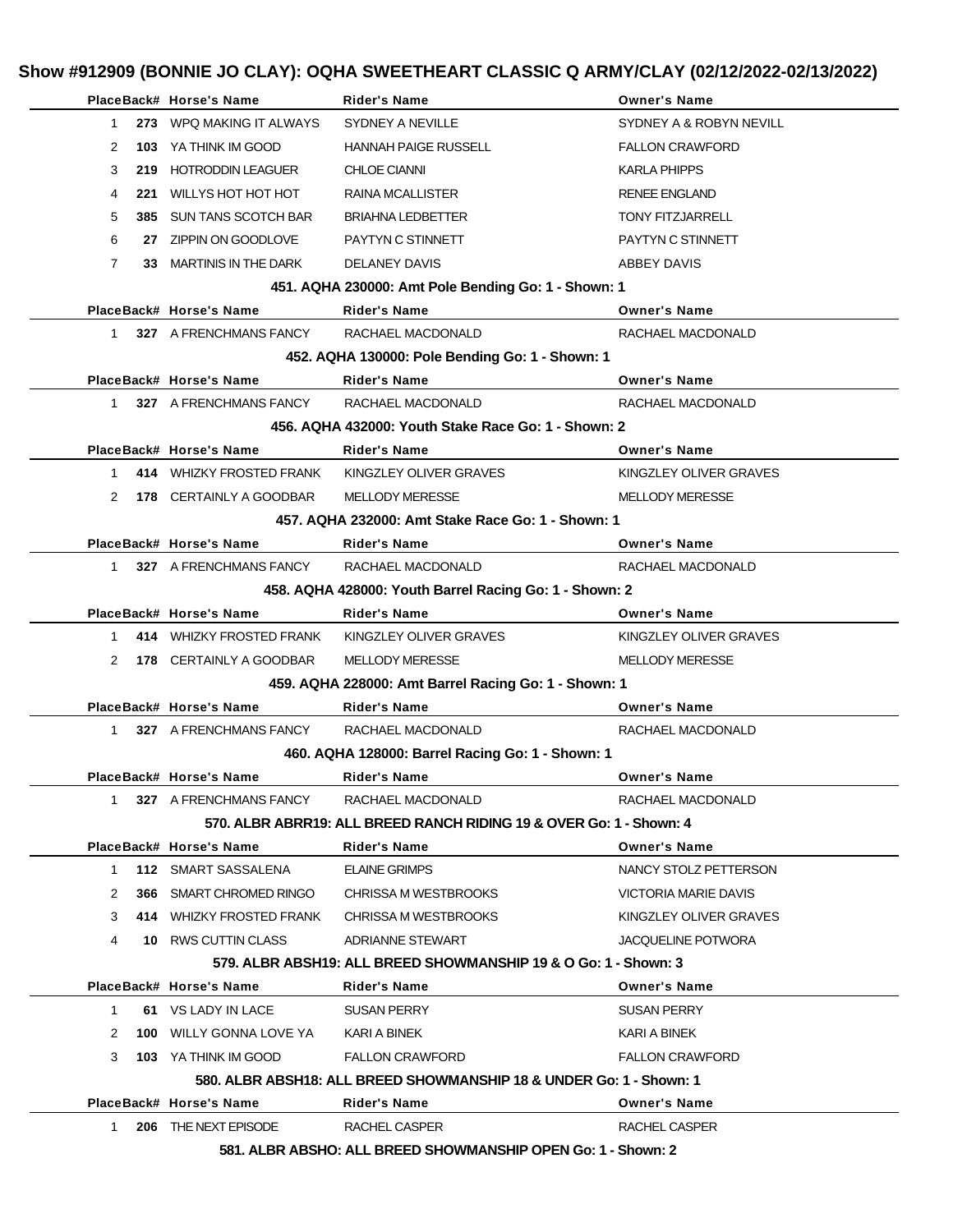|                |  |                                                  |                                                                     | Show #912909 (BRUCE ARMY): OQHA SWEETHEART CLASSIC Q ARMY/CLAY (02/12/2022-02/13/2022) |
|----------------|--|--------------------------------------------------|---------------------------------------------------------------------|----------------------------------------------------------------------------------------|
|                |  | PlaceBack# Horse's Name                          | <b>Rider's Name</b>                                                 | <b>Owner's Name</b>                                                                    |
| $\mathbf{1}$   |  | 103 YA THINK IM GOOD                             | <b>FALLON CRAWFORD</b>                                              | <b>FALLON CRAWFORD</b>                                                                 |
|                |  | 2 397 A SPECIAL WORK OF ART JEANNIE JOSEPH GRETZ |                                                                     | <b>JEANNIE JOSEPH GRETZ</b>                                                            |
|                |  |                                                  |                                                                     | 592. ALBR ABWR19: ALL BREED WESTERN RIDING 19 & OVER Go: 1 - Shown: 1                  |
|                |  | PlaceBack# Horse's Name                          | <b>Rider's Name</b>                                                 | <b>Owner's Name</b>                                                                    |
| $\Omega$       |  | 90 INVITE WHO                                    | <b>CHELSEA E CARLSON</b>                                            | <b>KATRINA BILIC</b>                                                                   |
|                |  |                                                  |                                                                     | 595, ALBR ABWP19: ALL BREED WESTERN PLEASURE 19 & OVER Go: 1 - Shown: 1                |
|                |  | PlaceBack# Horse's Name                          | <b>Rider's Name</b>                                                 | <b>Owner's Name</b>                                                                    |
|                |  | 0 103 YA THINK IM GOOD                           | <b>FALLON CRAWFORD</b>                                              | <b>FALLON CRAWFORD</b>                                                                 |
|                |  |                                                  | 598. ALBR ABHM19: ALL BREED HORSEMANSHIP 19 & OVER Go: 1 - Shown: 1 |                                                                                        |
|                |  | PlaceBack# Horse's Name                          | <b>Rider's Name</b>                                                 | <b>Owner's Name</b>                                                                    |
|                |  | 1 103 YA THINK IM GOOD                           | <b>FALLON CRAWFORD</b>                                              | <b>FALLON CRAWFORD</b>                                                                 |
|                |  |                                                  | 776, OQHA JPHDO: OQHA JACKPOT HEADING OPEN Go: 1 - Shown: 3         |                                                                                        |
|                |  | PlaceBack# Horse's Name                          | Rider's Name                                                        | <b>Owner's Name</b>                                                                    |
| $\mathbf{1}$   |  | 22 PURRFECT MAKERS MARK TED M TEEJAY II BROWN    |                                                                     | <b>WILLIAM &amp; LINDA TIFFANY</b>                                                     |
| $\mathcal{P}$  |  | 375 GUNNA SMOKE BUGS                             | <b>MACK M DODSWORTH</b>                                             | <b>MACK &amp; GRETCHEN</b>                                                             |
| 3              |  | <b>144 PLAYBOYS PEPPY ALSO</b>                   | <b>BONNIE BROWN</b>                                                 | TEE JAY BROWN/WILLIAM &                                                                |
|                |  |                                                  | 777, OQHA JPHLO: OQHA JACKPOT HEELING OPEN Go: 1 - Shown: 5         |                                                                                        |
|                |  | PlaceBack# Horse's Name                          | <b>Rider's Name</b>                                                 | <b>Owner's Name</b>                                                                    |
|                |  | 1 373 CDS HOT RUM                                | MIKE D MARRIOTT                                                     | NANCY STOLZ PETTERSON                                                                  |
| 2              |  | 11 TEEJAYS BAD KAT                               | TED M TEEJAY II BROWN                                               | <b>BONNIE BROWN</b>                                                                    |
| 3              |  | 69 KIT KAT PETE                                  | TED M TEEJAY II BROWN                                               | <b>TEE JAY BROWN</b>                                                                   |
|                |  |                                                  | 780, OQHA JPHDA: OQHA JACKPOT HEADING AMA Go: 1 - Shown: 3          |                                                                                        |
|                |  | PlaceBack# Horse's Name                          | <b>Rider's Name</b>                                                 | <b>Owner's Name</b>                                                                    |
| 0              |  | <b>133 QR PEPTO FOR RONDEE</b>                   | <b>SAM MONDS</b>                                                    | <b>RISING M5 LLC</b>                                                                   |
| 0              |  | 407 POWER DOC COMMAND ALYSSA LYNN STANLEY        |                                                                     | ALYSSA LYNN STANLEY                                                                    |
| $\Omega$       |  | 144 PLAYBOYS PEPPY ALSO                          | <b>BONNIE BROWN</b>                                                 | TEE JAY BROWN/WILLIAM &                                                                |
|                |  |                                                  | 4091, AQHA 142000: Western Pleasure Go: 1 - Shown: 3                |                                                                                        |
|                |  | PlaceBack# Horse's Name                          | Rider's Name                                                        | <b>Owner's Name</b>                                                                    |
| $\mathbf{1}$   |  | 51 YOU WILLY WANT THIS                           | SYDNEY WINTER                                                       | <b>SYDNEY WINTER</b>                                                                   |
| $\overline{2}$ |  | 61 VS LADY IN LACE                               | SAVANNAH C MCGUIRE                                                  | <b>SUSAN PERRY</b>                                                                     |
| 3              |  | 40 SUGGEST AN OPEN BAR                           | <b>JAROD W WRIGHT</b>                                               | <b>REESE KUNITZER</b>                                                                  |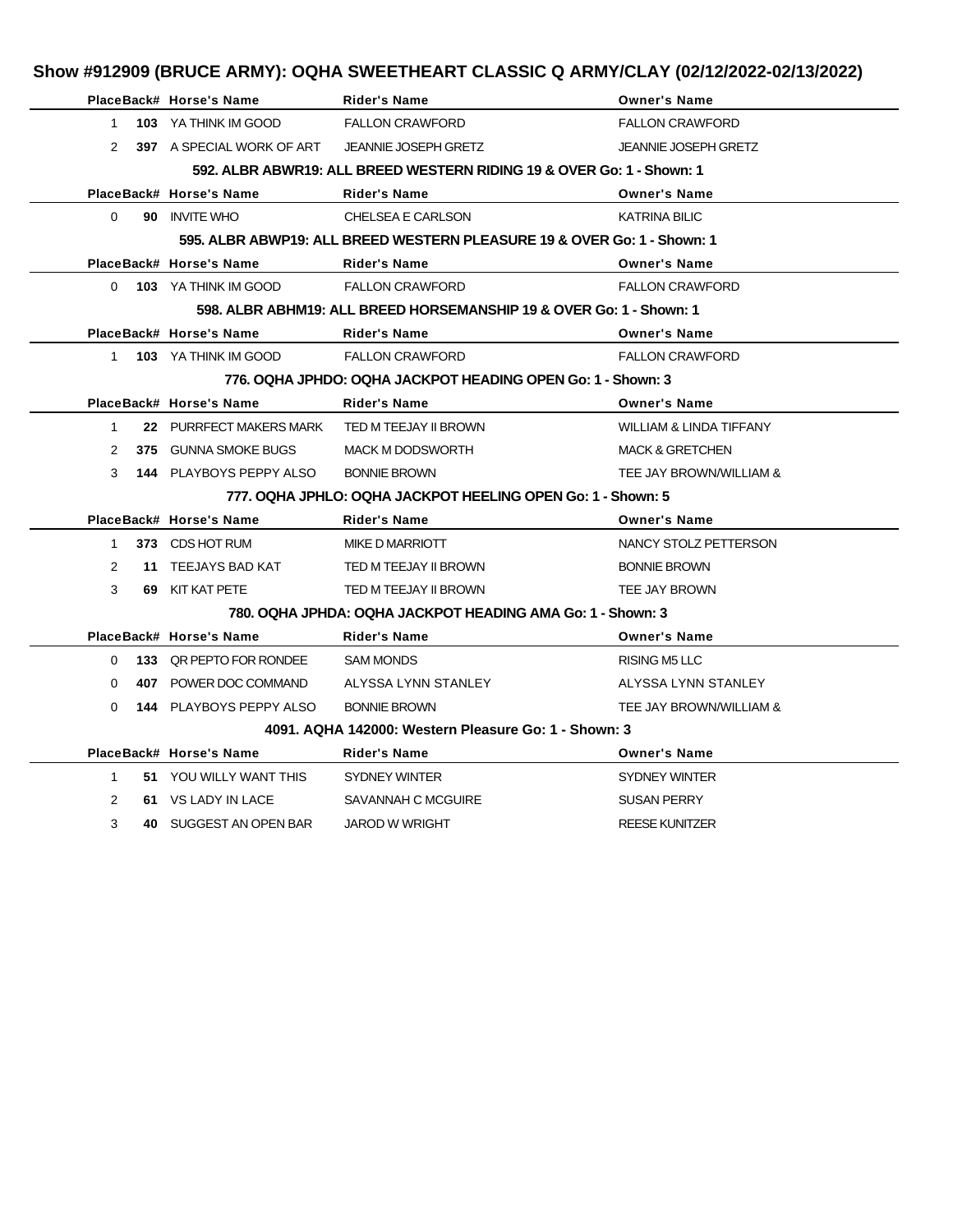### **5. OQHA SFSHMS: OQHA SMALL FRY SHOWMANSHIP Go: 1 - Shown: 1**

|                |     | PlaceBack# Horse's Name         | Rider's Name                                                       | <b>Owner's Name</b>     |
|----------------|-----|---------------------------------|--------------------------------------------------------------------|-------------------------|
| $\mathbf{1}$   |     | 414 WHIZKY FROSTED FRANK        | KINGZLEY OLIVER GRAVES                                             | KINGZLEY OLIVER GRAVES  |
|                |     |                                 | 6. AQHA 412001: RK Youth Showmanship at Halter Go: 1 - Shown: 10   |                         |
|                |     | PlaceBack# Horse's Name         | <b>Rider's Name</b>                                                | <b>Owner's Name</b>     |
| $\mathbf{1}$   |     | 108 ONLY BIG CHECKS             | <b>MALLIE OLSON</b>                                                | <b>TONNA L BROOKS</b>   |
| $\overline{2}$ | 40  | SUGGEST AN OPEN BAR             | <b>REESE KUNITZER</b>                                              | <b>REESE KUNITZER</b>   |
| 3              |     | 219 HOTRODDIN LEAGUER           | <b>CHLOE CIANNI</b>                                                | <b>KARLA PHIPPS</b>     |
| 4              | 245 | ROCKING THE HOUSE               | <b>GRACE STANDLEY</b>                                              | <b>TERESA STANDLEY</b>  |
| 5              | 85. | <b>CLASSIC DESIGNER</b>         | <b>TEGAN BRANDER</b>                                               | <b>TRACI M GRAM</b>     |
| 6              | 273 | WPQ MAKING IT ALWAYS            | SYDNEY A NEVILLE                                                   | SYDNEY A & ROBYN NEVILL |
| 7              | 378 | YOUR NOT INVITED                | XIMENA MCALLISTER                                                  | <b>RENEE ENGLAND</b>    |
| 8              | 385 | <b>SUN TANS SCOTCH BAR</b>      | <b>BRIAHNA LEDBETTER</b>                                           | <b>TONY FITZJARRELL</b> |
| 9              |     | 27 ZIPPIN ON GOODLOVE           | PAYTYN C STINNETT                                                  | PAYTYN C STINNETT       |
| DQ             | 221 | WILLYS HOT HOT HOT              | <b>RAINA MCALLISTER</b>                                            | <b>RENEE ENGLAND</b>    |
|                |     |                                 | 7. AQHA 412802: L1 Youth Showmanship (14 - 18) Go: 1 - Shown: 4    |                         |
|                |     | PlaceBack# Horse's Name         | Rider's Name                                                       | <b>Owner's Name</b>     |
| $\mathbf{1}$   |     | 108 ONLY BIG CHECKS             | <b>MALLIE OLSON</b>                                                | TONNA L BROOKS          |
| $\overline{2}$ |     | 245 ROCKING THE HOUSE           | <b>GRACE STANDLEY</b>                                              | <b>TERESA STANDLEY</b>  |
| 3              | 40. | SUGGEST AN OPEN BAR             | <b>REESE KUNITZER</b>                                              | <b>REESE KUNITZER</b>   |
| DQ.            |     | 221 WILLYS HOT HOT HOT          | RAINA MCALLISTER                                                   | <b>RENEE ENGLAND</b>    |
|                |     |                                 | 8. AQHA 412702: L1 Youth Showmanship (13 & Under) Go: 1 - Shown: 4 |                         |
|                |     | PlaceBack# Horse's Name         | <b>Rider's Name</b>                                                | <b>Owner's Name</b>     |
| $\mathbf 1$    |     | 219 HOTRODDIN LEAGUER           | <b>CHLOE CIANNI</b>                                                | <b>KARLA PHIPPS</b>     |
| 2              | 27  | ZIPPIN ON GOODLOVE              | PAYTYN C STINNETT                                                  | PAYTYN C STINNETT       |
| 3              |     | 378 YOUR NOT INVITED            | XIMENA MCALLISTER                                                  | <b>RENEE ENGLAND</b>    |
| 4              |     | <b>365 DONT PUSH MY BUTTONS</b> | <b>CAITLIN STEELE</b>                                              | NATASHA T / RYAN STEELE |
|                |     |                                 | 9. AQHA 412000: Youth Showmanship at Halter Go: 1 - Shown: 3       |                         |
|                |     | PlaceBack# Horse's Name         | Rider's Name                                                       | <b>Owner's Name</b>     |
| 1              |     | 29 RELAXX MONN                  | <b>TATUM GOODE</b>                                                 | <b>TATUM GOODE</b>      |
|                |     | 2 108 ONLY BIG CHECKS           | <b>MALLIE OLSON</b>                                                | <b>TONNA L BROOKS</b>   |
| DQ.            |     | 245 ROCKING THE HOUSE           | <b>GRACE STANDLEY</b>                                              | <b>TERESA STANDLEY</b>  |
|                |     |                                 | 10. AQHA 212001: RK Amt Showmanship at Halter Go: 1 - Shown: 9     |                         |
|                |     | PlaceBack# Horse's Name         | <b>Rider's Name</b>                                                | <b>Owner's Name</b>     |
| 1              | 100 | WILLY GONNA LOVE YA             | KARI A BINEK                                                       | KARI A BINEK            |
| 2              | 368 | MACS GOOD N DYNAMIC             | <b>KAREN SENGER</b>                                                | <b>CRESSANDRA</b>       |
| 3              | 105 | <b>RIGHTEOUS JEWEL</b>          | <b>CRESSANDRA</b>                                                  | <b>KAREN SENGER</b>     |
| 4              | 37  | ROCKIN IT GOOD                  | <b>SUZANNE HARRIS</b>                                              | <b>SUZANNE HARRIS</b>   |
| 5              | 31  | RIGHTEOUS BROTHA                | TRACI M GRAM                                                       | <b>TRACI M GRAM</b>     |
| 6              | 61. | VS LADY IN LACE                 | <b>SUSAN PERRY</b>                                                 | <b>SUSAN PERRY</b>      |
| 7              | 162 | <b>GETTHISGIRLASCOTCH</b>       | RACHEL DAVIDSON                                                    | RACHEL DAVIDSON         |
| 8              | 267 | <b>WHIZKEYS CASH BANDIT</b>     | LINDSEY PAUL                                                       | LINDSEY PAUL            |
| 9              | 359 | ZIPPOS GOLDEN FAME              | <b>JEANETTE JOHNSTON</b>                                           | <b>KAITLIN JOHNSTON</b> |
|                |     |                                 | 11. AQHA 212002: L1 Amt Showmanship at Halter Go: 1 - Shown: 8     |                         |
|                |     | PlaceBack# Horse's Name         | <b>Rider's Name</b>                                                | <b>Owner's Name</b>     |
| 1.             |     | <b>100 WILLY GONNA LOVE YA</b>  | KARI A BINEK                                                       | KARI A BINEK            |
|                |     |                                 |                                                                    |                         |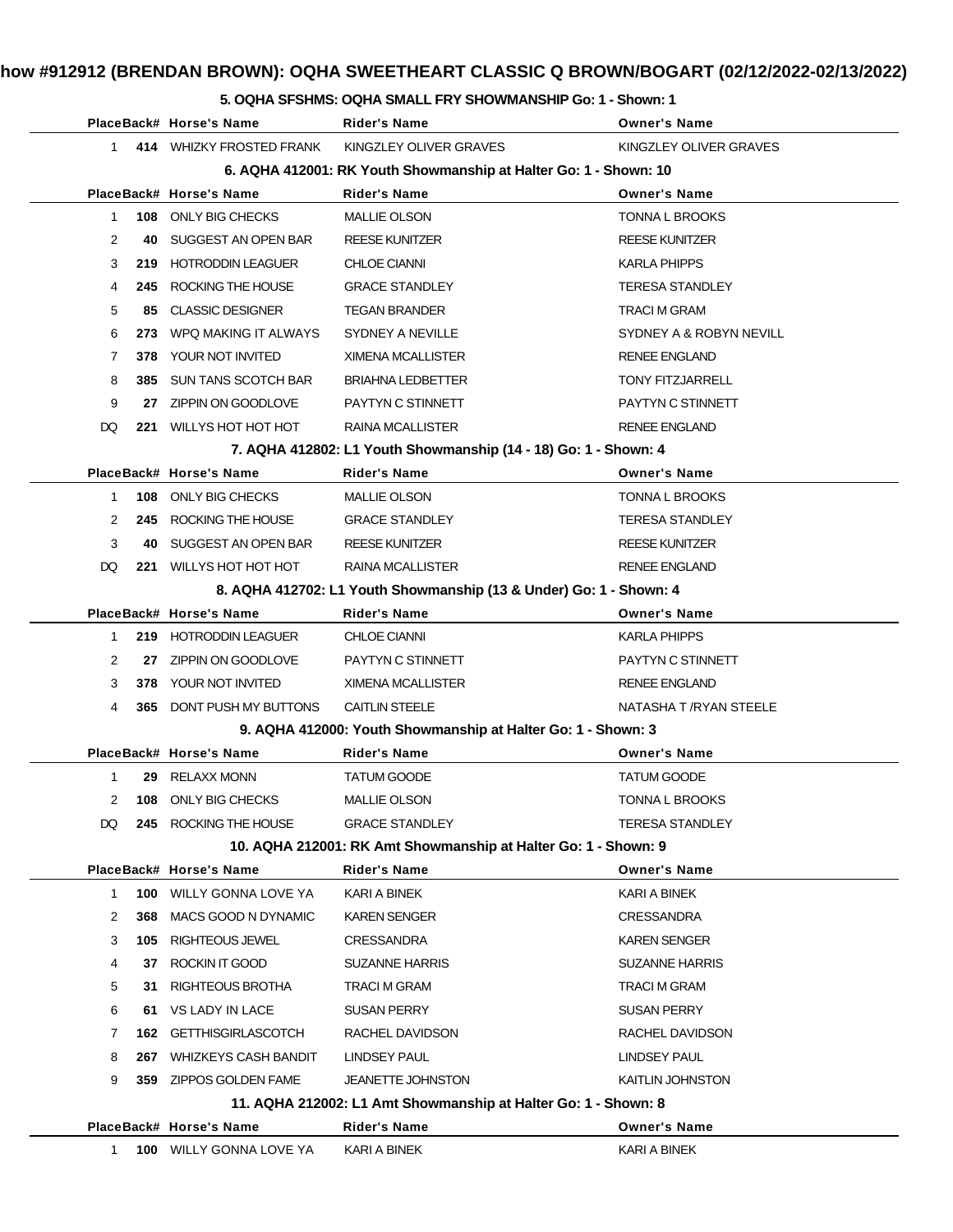| 2              |     | 61 VS LADY IN LACE                       | <b>SUSAN PERRY</b>                                                   | <b>SUSAN PERRY</b>         |
|----------------|-----|------------------------------------------|----------------------------------------------------------------------|----------------------------|
| 3              | 8.  | DOUBT IM INVITED                         | <b>JENNIFER T REEVES</b>                                             | <b>JENNIFER T REEVES</b>   |
| 4              |     | 3 LUCKY IN KENTUCKY                      | <b>JOYCE SORENSEN</b>                                                | <b>JOYCE SORENSEN</b>      |
| 5              | 37  | ROCKIN IT GOOD                           | <b>SUZANNE HARRIS</b>                                                | <b>SUZANNE HARRIS</b>      |
| 6              | 68  | BEST TO BE HOT                           | LONNIE K ANNAS                                                       | LONNIE K ANNAS             |
| $\overline{7}$ | 30  | <b>RIGHTEOUS ROMANCE</b>                 | <b>ROBIN MARTSOLF-</b>                                               | <b>ROBIN MARTSOLF-</b>     |
| 8              | 365 | DONT PUSH MY BUTTONS                     | NATASHA T STEELE                                                     | NATASHA T /RYAN STEELE     |
|                |     |                                          | 12. AQHA 212800: Amt Select Showmanship at Halter Go: 1 - Shown: 4   |                            |
|                |     | PlaceBack# Horse's Name                  | <b>Rider's Name</b>                                                  | <b>Owner's Name</b>        |
| $\mathbf{1}$   |     | 242 TOO HOT FOR SLEEPING                 | LYNDA C GRESS                                                        | <b>LYNDA C GRESS</b>       |
| $\overline{2}$ |     | 8 DOUBT IM INVITED                       | <b>JENNIFER T REEVES</b>                                             | <b>JENNIFER T REEVES</b>   |
| 3              | 88  | <b>WATCH THIS MACHINE</b>                | CINDY L KUENZI                                                       | DAN & CINDY KUENZI         |
| 4              | 68  | BEST TO BE HOT                           | LONNIE K ANNAS                                                       | LONNIE K ANNAS             |
|                |     |                                          | 14. OQHA BEGSHM: OQHA BEGINNING SHOWMANSHIP Go: 1 - Shown: 14        |                            |
|                |     | PlaceBack# Horse's Name                  | <b>Rider's Name</b>                                                  | <b>Owner's Name</b>        |
| $\mathbf{1}$   |     | 385 SUN TANS SCOTCH BAR                  | <b>BRIAHNA LEDBETTER</b>                                             | <b>TONY FITZJARRELL</b>    |
| $\overline{2}$ | 31. | RIGHTEOUS BROTHA                         | <b>TRACI M GRAM</b>                                                  | TRACI M GRAM               |
| 3              | 27  | ZIPPIN ON GOODLOVE                       | PAYTYN C STINNETT                                                    | PAYTYN C STINNETT          |
| 4              |     | <b>103</b> YA THINK IM GOOD              | <b>HANNAH PAIGE RUSSELL</b>                                          | <b>FALLON CRAWFORD</b>     |
| 5              | 219 | <b>HOTRODDIN LEAGUER</b>                 | <b>CHLOE CIANNI</b>                                                  | <b>KARLA PHIPPS</b>        |
| 6              | 273 | WPQ MAKING IT ALWAYS                     | SYDNEY A NEVILLE                                                     | SYDNEY A & ROBYN NEVILL    |
| $\overline{7}$ | 85. | <b>CLASSIC DESIGNER</b>                  | <b>TEGAN BRANDER</b>                                                 | TRACI M GRAM               |
| 8              | 392 | <b>JUSTA FANCY FINCH</b>                 | ADDISON KATE MILLER                                                  | MELISSA A MILLER           |
| 9              |     | 378 YOUR NOT INVITED                     | XIMENA MCALLISTER                                                    | <b>RENEE ENGLAND</b>       |
|                |     |                                          | 15. APHA WT11: YOUTH WALK TROT SHOWMANSHIP 11-18 Go: 1 - Shown: 1    |                            |
|                |     | PlaceBack# Horse's Name                  | <b>Rider's Name</b>                                                  | <b>Owner's Name</b>        |
| 1.             |     | 392 JUSTA FANCY FINCH                    | <b>ADDISON KATE MILLER</b>                                           | MELISSA A MILLER           |
|                |     |                                          | 40. AQHA 103400: Aged Stallions Go: 1 - Shown: 5                     |                            |
|                |     | PlaceBack# Horse's Name                  | <b>Rider's Name</b>                                                  | <b>Owner's Name</b>        |
|                |     | 405 SHINE WONT RUST                      | RANDI ALLEN                                                          | PERFORMANCE HORSE          |
| 2              | 250 | TUF N COMMAND                            | ROBERT C HARTLEY                                                     | SHAUNA GARZA               |
| 3              | 417 | ROCKING HOT                              | <b>JAROD W WRIGHT</b>                                                | <b>TRISHA K WRIGHT</b>     |
| 4              | 257 | <b>DUNITWITHMYSLIDERSON</b>              | DEBBI D OTLEY                                                        | DEBBIE D OTLEY             |
| 5              | 404 | HESATUF LEOCOMMANDER STACY JO HARTLEY    |                                                                      | <b>HARTLEY PERFORMANCE</b> |
|                |     |                                          | 42. AQHA 101000: Grand Champion Stallions Go: 1 - Shown: 2           |                            |
|                |     | PlaceBack# Horse's Name                  | <b>Rider's Name</b>                                                  | <b>Owner's Name</b>        |
| 1              |     | 405 SHINE WONT RUST                      | <b>RANDI ALLEN</b>                                                   | PERFORMANCE HORSE          |
|                |     |                                          | 43. AQHA 101100: Reserve Champion Stallions Go: 1 - Shown: 3         |                            |
|                |     | PlaceBack# Horse's Name                  | <b>Rider's Name</b>                                                  | <b>Owner's Name</b>        |
| 1.             |     | 250 TUF N COMMAND                        | ROBERT C HARTLEY                                                     | SHAUNA GARZA               |
|                |     |                                          | 62. AQHA 207202: L1 Amt Geldings Three & Over Go: 1 - Shown: 2       |                            |
|                |     | PlaceBack# Horse's Name                  | <b>Rider's Name</b>                                                  | <b>Owner's Name</b>        |
| $\mathbf{1}$   |     | 3 LUCKY IN KENTUCKY<br>37 ROCKIN IT GOOD | <b>JOYCE SORENSEN</b>                                                | <b>JOYCE SORENSEN</b>      |
| 2              |     |                                          | <b>SUZANNE HARRIS</b>                                                | <b>SUZANNE HARRIS</b>      |
|                |     | PlaceBack# Horse's Name                  | 63. AQHA 277002: L1 Amt Performance Halter Geldings Go: 1 - Shown: 5 |                            |
|                |     |                                          | Rider's Name                                                         | <b>Owner's Name</b>        |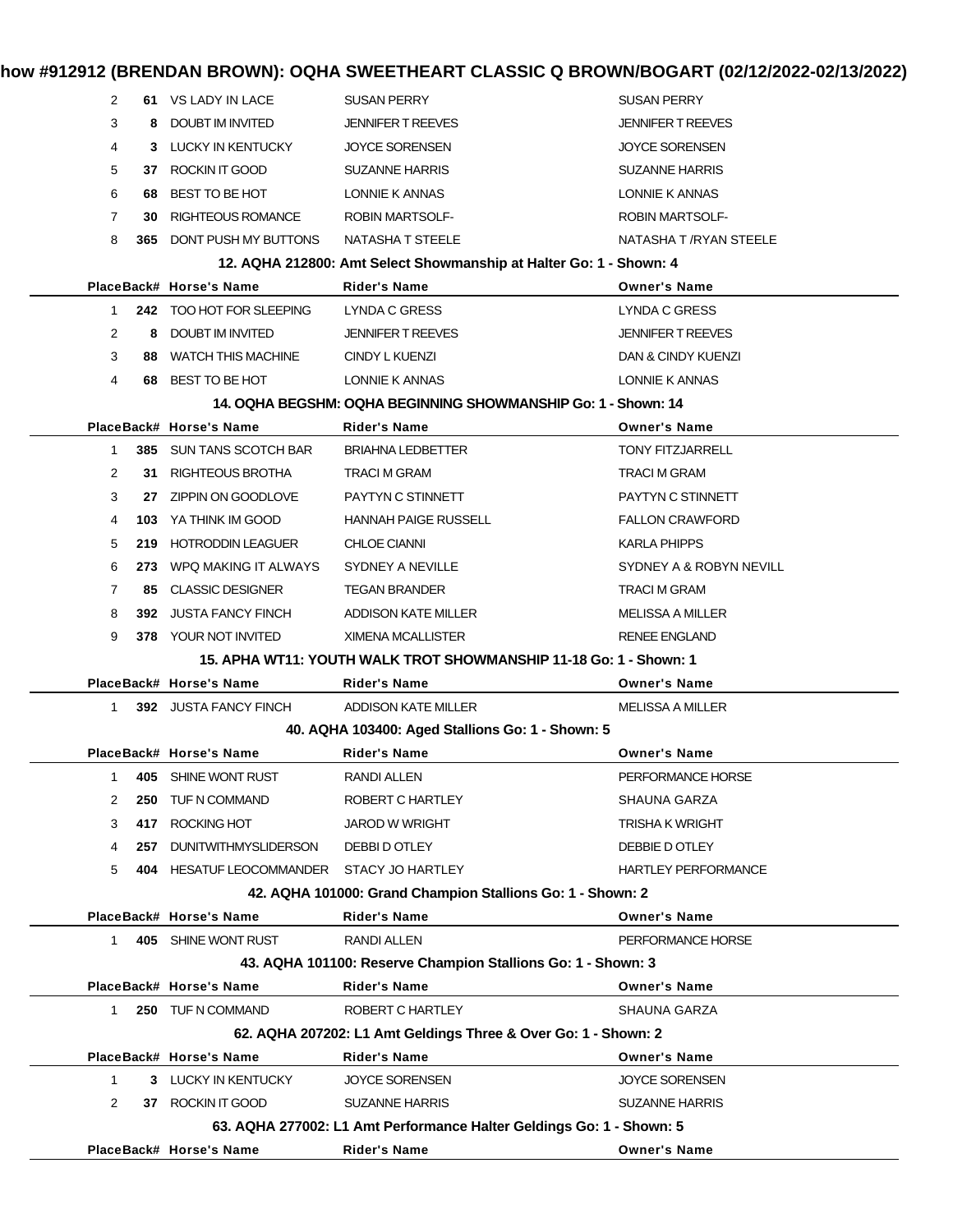| 1            |      | 68 BEST TO BE HOT                        | LONNIE K ANNAS                                                                            | LONNIE K ANNAS            |
|--------------|------|------------------------------------------|-------------------------------------------------------------------------------------------|---------------------------|
| 2            | 8    | <b>DOUBT IM INVITED</b>                  | <b>JENNIFER T REEVES</b>                                                                  | <b>JENNIFER T REEVES</b>  |
| 3            | 30   | <b>RIGHTEOUS ROMANCE</b>                 | <b>ROBIN MARTSOLF-</b>                                                                    | <b>ROBIN MARTSOLF-</b>    |
| 4            | 31   | RIGHTEOUS BROTHA                         | <b>TRACI M GRAM</b>                                                                       | <b>TRACI M GRAM</b>       |
| 5            | 359. | ZIPPOS GOLDEN FAME                       | <b>JEANETTE JOHNSTON</b>                                                                  | <b>KAITLIN JOHNSTON</b>   |
|              |      |                                          | 67. AQHA 207700: Amt Aged Geldings Go: 1 - Shown: 2                                       |                           |
|              |      | PlaceBack# Horse's Name                  | <b>Rider's Name</b>                                                                       | <b>Owner's Name</b>       |
| $\mathbf 1$  | 10.  | RWS CUTTIN CLASS                         | <b>ADRIANNE STEWART</b>                                                                   | <b>JACQUELINE POTWORA</b> |
| 2            |      | <b>365 DONT PUSH MY BUTTONS</b>          | NATASHA T STEELE                                                                          | NATASHA T /RYAN STEELE    |
|              |      |                                          | 68. AQHA 277000: Amt Performance Halter Geldings Go: 1 - Shown: 5                         |                           |
|              |      | PlaceBack# Horse's Name                  | <b>Rider's Name</b>                                                                       | <b>Owner's Name</b>       |
| $\mathbf{1}$ |      | 68 BEST TO BE HOT                        | LONNIE K ANNAS                                                                            | LONNIE K ANNAS            |
| 2            | 8    | <b>DOUBT IM INVITED</b>                  | <b>JENNIFER T REEVES</b>                                                                  | <b>JENNIFER T REEVES</b>  |
| 3            | 88   | <b>WATCH THIS MACHINE</b>                | <b>CINDY L KUENZI</b>                                                                     | DAN & CINDY KUENZI        |
| 4            | 30   | <b>RIGHTEOUS ROMANCE</b>                 | <b>ROBIN MARTSOLF-</b>                                                                    | <b>ROBIN MARTSOLF-</b>    |
| 5            | 359. | ZIPPOS GOLDEN FAME                       | <b>JEANETTE JOHNSTON</b>                                                                  | <b>KAITLIN JOHNSTON</b>   |
|              |      |                                          | 69. AQHA 201400: Amt Grand Champion Gelding Go: 1 - Shown: 3                              |                           |
|              |      | PlaceBack# Horse's Name                  | <b>Rider's Name</b>                                                                       | <b>Owner's Name</b>       |
| 1            |      | 68 BEST TO BE HOT                        | LONNIE K ANNAS                                                                            | LONNIE K ANNAS            |
|              |      |                                          | 70. AQHA 201500: Amt Reserve Champion Gelding Go: 1 - Shown: 4                            |                           |
|              |      | PlaceBack# Horse's Name                  | <b>Rider's Name</b>                                                                       | <b>Owner's Name</b>       |
| $\mathbf{1}$ |      | 8 DOUBT IM INVITED                       | <b>JENNIFER T REEVES</b>                                                                  | <b>JENNIFER T REEVES</b>  |
|              |      |                                          | 75. AQHA 177000: Performance Halter Geldings Go: 1 - Shown: 4                             |                           |
|              |      | PlaceBack# Horse's Name                  | <b>Rider's Name</b>                                                                       | <b>Owner's Name</b>       |
| $\mathbf{1}$ |      | 229 NEVER DOUBT A COWBOY                 | MICHAEL R DAVIS                                                                           | ESPERANZA TERVALON-       |
| 2            | 68.  | BEST TO BE HOT                           | <b>LONNIE K ANNAS</b>                                                                     | LONNIE K ANNAS            |
| 3            | 8    | <b>DOUBT IM INVITED</b>                  | <b>JENNIFER T REEVES</b>                                                                  | <b>JENNIFER T REEVES</b>  |
| 4            | 10   | <b>RWS CUTTIN CLASS</b>                  | <b>ADRIANNE STEWART</b>                                                                   | JACQUELINE POTWORA        |
|              |      |                                          | 76. AQHA 101400: Grand Champion Geldings Go: 1 - Shown: 1                                 |                           |
|              |      | PlaceBack# Horse's Name                  | <b>Rider's Name</b>                                                                       | <b>Owner's Name</b>       |
| 1            |      | 229 NEVER DOUBT A COWBOY MICHAEL R DAVIS |                                                                                           | ESPERANZA TERVALON-       |
|              |      |                                          | 77. AQHA 101500: Reserve Champion Gelding Go: 1 - Shown: 4                                |                           |
|              |      | PlaceBack# Horse's Name                  | <b>Rider's Name</b>                                                                       | <b>Owner's Name</b>       |
| $\mathbf{1}$ |      | 68 BEST TO BE HOT                        | LONNIE K ANNAS                                                                            | LONNIE K ANNAS            |
|              |      |                                          | 97. AQHA 275002: L1 Amt Performance Halter Mares Go: 1 - Shown: 1                         |                           |
|              |      | PlaceBack# Horse's Name                  | <b>Rider's Name</b>                                                                       | <b>Owner's Name</b>       |
| $1 \quad$    |      | <b>162 GETTHISGIRLASCOTCH</b>            | RACHEL DAVIDSON                                                                           | RACHEL DAVIDSON           |
|              |      |                                          | 109. AQHA 175000: Performance Halter Mares Go: 1 - Shown: 1                               |                           |
|              |      | PlaceBack# Horse's Name                  | <b>Rider's Name</b>                                                                       | <b>Owner's Name</b>       |
| $\mathbf{1}$ |      | 388 SHESREDWHITENBLUE                    | <b>BRITTNEY MELLOR BARR</b>                                                               | PAISLEY THOM              |
|              |      |                                          | 130, AQHA 405202: L1 Youth Mares Three & Over Go: 1 - Shown: 3                            |                           |
|              |      | PlaceBack# Horse's Name                  | <b>Rider's Name</b>                                                                       | <b>Owner's Name</b>       |
| $\mathbf{1}$ |      | 27 ZIPPIN ON GOODLOVE                    | PAYTYN C STINNETT                                                                         | PAYTYN C STINNETT         |
| 2            |      | 40 SUGGEST AN OPEN BAR                   | <b>REESE KUNITZER</b>                                                                     | <b>REESE KUNITZER</b>     |
| 3            |      | 395 MOONLIT REMINIC                      | ANGELINA QUINTERO<br>131. AQHA 475002: L1 Youth Performance Halter Mares Go: 1 - Shown: 1 | SOPHIE GIBSON             |
|              |      |                                          |                                                                                           |                           |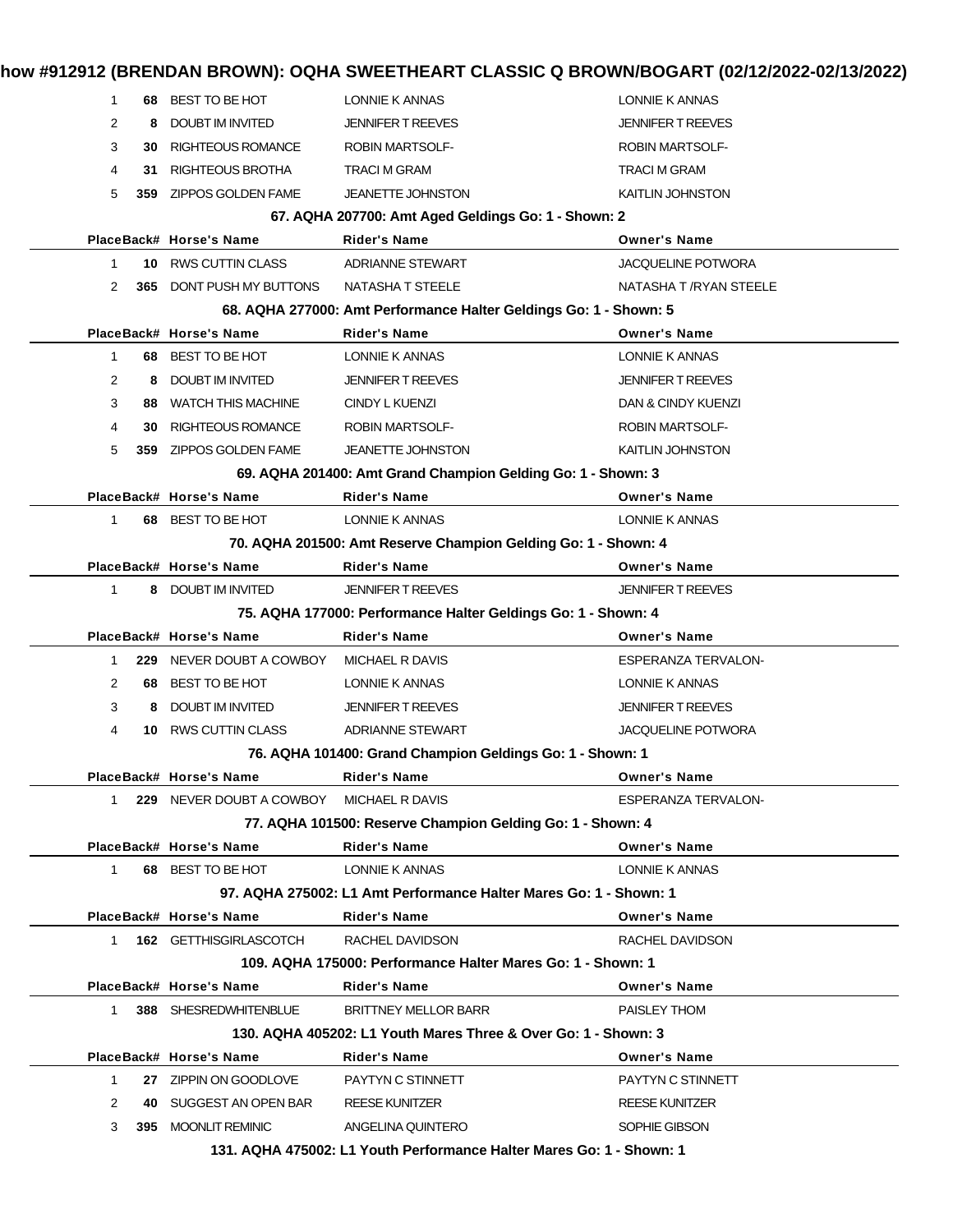|                |     | PlaceBack# Horse's Name                           | <b>Rider's Name</b>                                                                      | <b>Owner's Name</b>                               |
|----------------|-----|---------------------------------------------------|------------------------------------------------------------------------------------------|---------------------------------------------------|
| $\mathbf{1}$   |     | 178 CERTAINLY A GOODBAR                           | <b>MELLODY MERESSE</b>                                                                   | <b>MELLODY MERESSE</b>                            |
|                |     |                                                   | 135. AQHA 405700: Youth Aged Mares Go: 1 - Shown: 4                                      |                                                   |
|                |     | PlaceBack# Horse's Name                           | <b>Rider's Name</b>                                                                      | <b>Owner's Name</b>                               |
| $\mathbf{1}$   |     | 27 ZIPPIN ON GOODLOVE                             | PAYTYN C STINNETT                                                                        | PAYTYN C STINNETT                                 |
| 2              |     | 178 CERTAINLY A GOODBAR                           | <b>MELLODY MERESSE</b>                                                                   | <b>MELLODY MERESSE</b>                            |
| 3              | 40  | SUGGEST AN OPEN BAR                               | <b>REESE KUNITZER</b>                                                                    | <b>REESE KUNITZER</b>                             |
| 4              | 395 | <b>MOONLIT REMINIC</b>                            | ANGELINA QUINTERO                                                                        | SOPHIE GIBSON                                     |
|                |     |                                                   | 147. AQHA 477002: L1 Youth Performance Halter Geldings Go: 1 - Shown: 9                  |                                                   |
|                |     | PlaceBack# Horse's Name                           | <b>Rider's Name</b>                                                                      | <b>Owner's Name</b>                               |
| $\mathbf{1}$   | 29  | <b>RELAXX MONN</b>                                | <b>TATUM GOODE</b>                                                                       | <b>TATUM GOODE</b>                                |
| $\overline{2}$ | 245 | ROCKING THE HOUSE                                 | <b>GRACE STANDLEY</b>                                                                    | <b>TERESA STANDLEY</b>                            |
| 3              | 33  | <b>MARTINIS IN THE DARK</b>                       | <b>DELANEY DAVIS</b>                                                                     | ABBEY DAVIS                                       |
| 4              |     | 273 WPQ MAKING IT ALWAYS                          | <b>SYDNEY A NEVILLE</b>                                                                  | SYDNEY A & ROBYN NEVILL                           |
| 5              |     | 221 WILLYS HOT HOT HOT                            | <b>RAINA MCALLISTER</b>                                                                  | <b>RENEE ENGLAND</b>                              |
| 6              | 85  | <b>CLASSIC DESIGNER</b>                           | <b>TEGAN BRANDER</b>                                                                     | <b>TRACI M GRAM</b>                               |
| $\mathbf{7}$   | 219 | <b>HOTRODDIN LEAGUER</b>                          | <b>CHLOE CIANNI</b>                                                                      | <b>KARLA PHIPPS</b>                               |
| 8              | 108 | ONLY BIG CHECKS                                   | <b>MALLIE OLSON</b>                                                                      | <b>TONNA L BROOKS</b>                             |
| 9              |     | 378 YOUR NOT INVITED                              | <b>XIMENA MCALLISTER</b>                                                                 | <b>RENEE ENGLAND</b>                              |
|                |     |                                                   | 151. AQHA 407700: Youth Aged Geldings Go: 1 - Shown: 1                                   |                                                   |
|                |     | PlaceBack# Horse's Name                           | <b>Rider's Name</b>                                                                      | <b>Owner's Name</b>                               |
| 1.             |     | 414 WHIZKY FROSTED FRANK                          | KINGZLEY OLIVER GRAVES                                                                   | KINGZLEY OLIVER GRAVES                            |
|                |     |                                                   | 152. AQHA 477000: Youth Performance Halter Geldings Go: 1 - Shown: 5                     |                                                   |
|                |     | PlaceBack# Horse's Name                           | <b>Rider's Name</b>                                                                      | <b>Owner's Name</b>                               |
| $\mathbf{1}$   | 29  | <b>RELAXX MONN</b>                                | TATUM GOODE                                                                              | TATUM GOODE                                       |
| 2              | 245 | ROCKING THE HOUSE                                 | <b>GRACE STANDLEY</b>                                                                    | <b>TERESA STANDLEY</b>                            |
| 3              | 33. | <b>MARTINIS IN THE DARK</b>                       | <b>DELANEY DAVIS</b>                                                                     | ABBEY DAVIS                                       |
| 4              | 108 | ONLY BIG CHECKS                                   | <b>MALLIE OLSON</b>                                                                      | <b>TONNA L BROOKS</b>                             |
| 5              | 365 | DONT PUSH MY BUTTONS                              | <b>CAITLIN STEELE</b>                                                                    | NATASHA T /RYAN STEELE                            |
|                |     |                                                   | 153. AQHA 401400: Youth Grand Champion Geldings Go: 1 - Shown: 3                         |                                                   |
|                |     | PlaceBack# Horse's Name                           | <b>Rider's Name</b>                                                                      | <b>Owner's Name</b>                               |
|                |     |                                                   |                                                                                          |                                                   |
| $\mathbf{1}$   |     | 29 RELAXX MONN                                    |                                                                                          |                                                   |
|                |     |                                                   | <b>TATUM GOODE</b>                                                                       | TATUM GOODE                                       |
|                |     | PlaceBack# Horse's Name                           | 154. AQHA 401500: Youth Reserve Champion Gelding Go: 1 - Shown: 3<br><b>Rider's Name</b> |                                                   |
| 1              |     | 245 ROCKING THE HOUSE                             | <b>GRACE STANDLEY</b>                                                                    | <b>Owner's Name</b><br><b>TERESA STANDLEY</b>     |
|                |     |                                                   | 161. OQHA BEGHLT: OQHA BEGINNING HALTER Go: 1 - Shown: 8                                 |                                                   |
|                |     | PlaceBack# Horse's Name                           | <b>Rider's Name</b>                                                                      | <b>Owner's Name</b>                               |
| $\mathbf{1}$   |     | 85 CLASSIC DESIGNER                               | <b>TEGAN BRANDER</b>                                                                     | TRACI M GRAM                                      |
| $\overline{2}$ | 33  |                                                   |                                                                                          |                                                   |
|                |     | <b>MARTINIS IN THE DARK</b>                       | <b>DELANEY DAVIS</b>                                                                     | ABBEY DAVIS                                       |
| 3              | 27  | ZIPPIN ON GOODLOVE                                | PAYTYN C STINNETT                                                                        | PAYTYN C STINNETT                                 |
| 4              | 103 | YA THINK IM GOOD                                  | <b>HANNAH PAIGE RUSSELL</b>                                                              | <b>FALLON CRAWFORD</b>                            |
| 5              |     | 273 WPQ MAKING IT ALWAYS                          | SYDNEY A NEVILLE                                                                         | SYDNEY A & ROBYN NEVILL                           |
| 6              |     | 178 CERTAINLY A GOODBAR                           | <b>MELLODY MERESSE</b>                                                                   | <b>MELLODY MERESSE</b>                            |
| 7<br>8         |     | 414 WHIZKY FROSTED FRANK<br>392 JUSTA FANCY FINCH | KINGZLEY OLIVER GRAVES<br>ADDISON KATE MILLER                                            | KINGZLEY OLIVER GRAVES<br><b>MELISSA A MILLER</b> |

**171. AQHA 122000: Dally Team Roping - Heading Go: 1 - Shown: 3**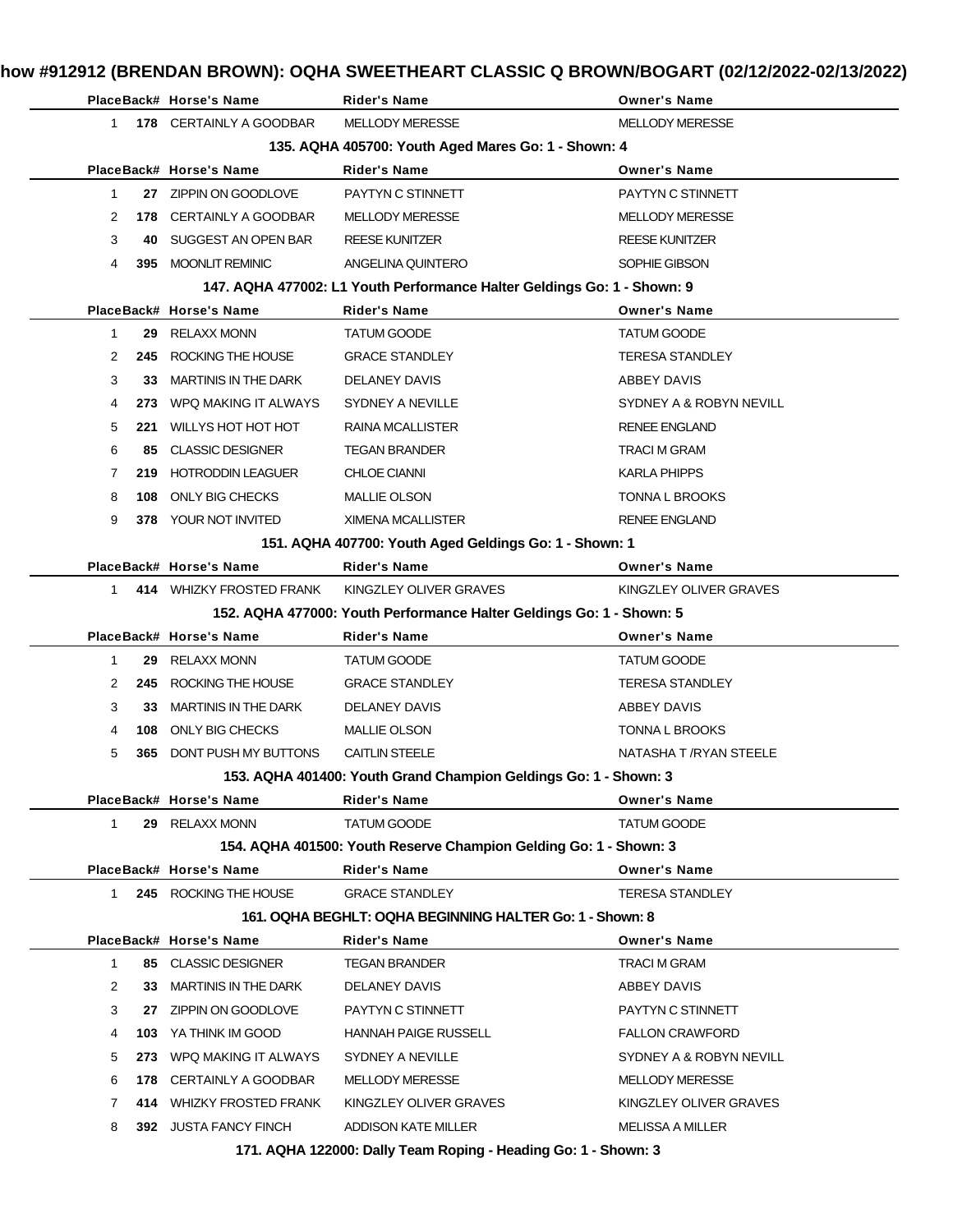|              |              | PlaceBack# Horse's Name        | <b>Rider's Name</b>                                                | <b>Owner's Name</b>                |
|--------------|--------------|--------------------------------|--------------------------------------------------------------------|------------------------------------|
| $\mathbf{1}$ |              | 22 PURRFECT MAKERS MARK        | TED M TEEJAY II BROWN                                              | <b>WILLIAM &amp; LINDA TIFFANY</b> |
| 2            | 144          | PLAYBOYS PEPPY ALSO            | <b>BONNIE BROWN</b>                                                | TEE JAY BROWN/WILLIAM &            |
| 3            |              | 375 GUNNA SMOKE BUGS           | <b>MACK M DODSWORTH</b>                                            | <b>MACK &amp; GRETCHEN</b>         |
|              |              |                                | 172. AQHA 124000: Dally Team Roping - Heeling Go: 1 - Shown: 5     |                                    |
|              |              | PlaceBack# Horse's Name        | <b>Rider's Name</b>                                                | <b>Owner's Name</b>                |
| $\mathbf{1}$ |              | 11 TEEJAYS BAD KAT             | TED M TEEJAY II BROWN                                              | <b>BONNIE BROWN</b>                |
| 2            | 373.         | CDS HOT RUM                    | MIKE D MARRIOTT                                                    | NANCY STOLZ PETTERSON              |
| 3            |              | 69 KIT KAT PETE                | TED M TEEJAY II BROWN                                              | TEE JAY BROWN                      |
|              |              |                                | 175. AQHA 222000: Amt Dally Team Roping - Heading Go: 1 - Shown: 3 |                                    |
|              |              | PlaceBack# Horse's Name        | <b>Rider's Name</b>                                                | <b>Owner's Name</b>                |
| $\mathbf 1$  |              | 133 QR PEPTO FOR RONDEE        | <b>SAM MONDS</b>                                                   | <b>RISING M5 LLC</b>               |
| 2            |              | 407 POWER DOC COMMAND          | ALYSSA LYNN STANLEY                                                | ALYSSA LYNN STANLEY                |
| DQ.          |              | 144 PLAYBOYS PEPPY ALSO        | <b>BONNIE BROWN</b>                                                | TEE JAY BROWN/WILLIAM &            |
|              |              |                                | 186. AQHA 114000: Cutting Go: 1 - Shown: 4                         |                                    |
|              |              | PlaceBack# Horse's Name        | <b>Rider's Name</b>                                                | <b>Owner's Name</b>                |
| $\mathbf 1$  |              | 401 REY DUALIN                 | <b>GLENNA WICKETT</b>                                              | <b>GLENNA WICKETT</b>              |
| 2            |              | 533 A REY OF HOPE              | <b>KELLY GENE KAHLER</b>                                           | ROXY & KELLY G KAHLER              |
| DQ.          |              | 391 TALLIHOE                   | <b>KELLY LINDELL</b>                                               | <b>KELLY LINDELL</b>               |
| DQ.          |              | 246 SMOKUM HOLLY TIME          | <b>KRISTINA WALL</b>                                               | <b>KRISTINA WALL</b>               |
|              |              |                                | 187. AQHA 214000: Amt Cutting Go: 1 - Shown: 4                     |                                    |
|              |              | PlaceBack# Horse's Name        | <b>Rider's Name</b>                                                | <b>Owner's Name</b>                |
| $\mathbf 1$  |              | <b>384 TICKING TIME BOMB</b>   | PEGEEN ANDERSON                                                    | PEGEEN ANDERSON                    |
| 2            |              | 406 GOOSEN YA                  | ALYSSA LYNN STANLEY                                                | <b>BRIAN ABINGDON</b>              |
| DQ.          | 391          | TALLIHOE                       | <b>KELLY LINDELL</b>                                               | <b>KELLY LINDELL</b>               |
| DQ.          |              | 246 SMOKUM HOLLY TIME          | <b>KRISTINA WALL</b>                                               | <b>KRISTINA WALL</b>               |
|              |              |                                | 189. OQHA BEGCUT: BEGINNING CUTTING Go: 1 - Shown: 5               |                                    |
|              |              | PlaceBack# Horse's Name        | <b>Rider's Name</b>                                                | <b>Owner's Name</b>                |
|              | $\mathbf{1}$ | 402 NICS LIL ANGEL             | <b>MERANDA CHOATE</b>                                              | SABRINA JANZEN                     |
| 2            |              | 376 TO SMART TO CASH           | <b>JACQUELYN WEBER</b>                                             | <b>JACQUELYN WEBER</b>             |
| 3            |              | 114 SLIDIN WRIGHT ON           | ELLIOT BARNETT                                                     | RENEE AND ELLIOTT                  |
| 4            | 127          | STETSON                        | ELLIOT BARNETT                                                     | RENEE AND ELLIOTT                  |
| 5            |              | <b>390 TIVIOS DRIFTEN STAR</b> | <b>RIDLEY FIFE</b>                                                 | <b>RIDLEY FIFE</b>                 |
|              |              |                                | 200. AQHA 116000: Working Cow Horse Go: 1 - Shown: 1               |                                    |
|              |              | PlaceBack# Horse's Name        | <b>Rider's Name</b>                                                | <b>Owner's Name</b>                |
| $\mathbf{1}$ |              | 233 UNO SMART FRITZ            | <b>SUE SULTZE</b>                                                  | <b>JOHN B SEMRAU</b>               |
|              |              |                                | 201. AQHA 216000: Amt Working Cow Horse Go: 1 - Shown: 1           |                                    |
|              |              | PlaceBack# Horse's Name        | <b>Rider's Name</b>                                                | <b>Owner's Name</b>                |
|              | 1            | 418 SHESATUF PLAYBOY           | ADRIENNE DAVIDSON                                                  | <b>REUBEN OR ADRIENNE</b>          |
|              |              |                                | 204. AQHA 217002: L1 Amt Working Cow Horse Boxing Go: 1 - Shown: 3 |                                    |
|              |              | PlaceBack# Horse's Name        | <b>Rider's Name</b>                                                | <b>Owner's Name</b>                |
| 1            |              | 376 TO SMART TO CASH           | <b>JACQUELYN WEBER</b>                                             | <b>JACQUELYN WEBER</b>             |
| 2            |              | 391 TALLIHOE                   | <b>KELLY LINDELL</b>                                               | <b>KELLY LINDELL</b>               |
| 3            |              | 207 DUN NIMBLE                 | KATIE ELAINE AHOLA                                                 | KATIE ELAINE AHOLA                 |
|              |              |                                | 208. AQHA 217000: Amt Working Cow Horse Boxing Go: 1 - Shown: 2    |                                    |
|              |              | PlaceBack# Horse's Name        | <b>Rider's Name</b>                                                | <b>Owner's Name</b>                |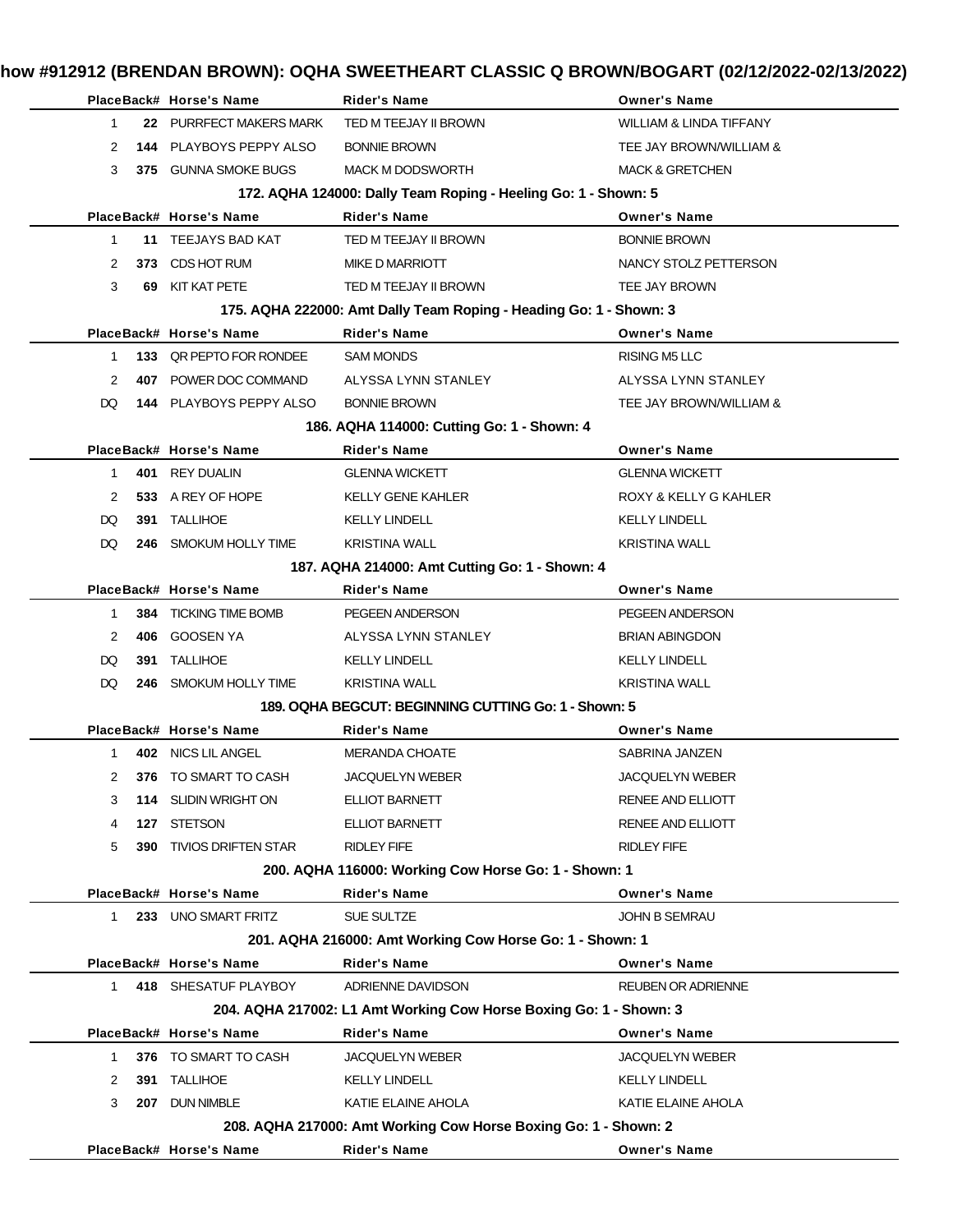| 1.                 | 391 TALLIHOE                | <b>KELLY LINDELL</b>                                                     | <b>KELLY LINDELL</b>     |
|--------------------|-----------------------------|--------------------------------------------------------------------------|--------------------------|
| 2                  | 376 TO SMART TO CASH        | <b>JACQUELYN WEBER</b>                                                   | <b>JACQUELYN WEBER</b>   |
|                    |                             | 210. OQHA BEGWC: OQHA BEGINNING WORKING COWHORSE-BOXING Go: 1 - Shown: 4 |                          |
|                    | PlaceBack# Horse's Name     | <b>Rider's Name</b>                                                      | <b>Owner's Name</b>      |
| $\mathbf 1$<br>207 | <b>DUN NIMBLE</b>           | KATIE ELAINE AHOLA                                                       | KATIE ELAINE AHOLA       |
| 2<br>395           | <b>MOONLIT REMINIC</b>      | KAITLIN JOHNSTON                                                         | SOPHIE GIBSON            |
| 3<br>127           | <b>STETSON</b>              | ELLIOT BARNETT                                                           | <b>RENEE AND ELLIOTT</b> |
| 4                  | 114 SLIDIN WRIGHT ON        | <b>RENEE BARNETT</b>                                                     | RENEE AND ELLIOTT        |
|                    |                             | 230, OQHA SMRR: SMALL FRY RANCH RIDING ALL BREED Go: 1 - Shown: 4        |                          |
|                    | PlaceBack# Horse's Name     | Rider's Name                                                             | <b>Owner's Name</b>      |
| 1                  | 409 SASSALENA               | <b>PAIGE STAFEK</b>                                                      | CHARLES C JR HADAWAY     |
| 2                  | 188 ACE OF JADES            | KINGZLEY OLIVER GRAVES                                                   | KAITLIN JOHNSTON         |
| 3                  | 414 WHIZKY FROSTED FRANK    | KINGZLEY OLIVER GRAVES                                                   | KINGZLEY OLIVER GRAVES   |
| 4                  | 412 LITTLE CHIC WHIZ        | <b>PAIGE STAFEK</b>                                                      | CORI LEE MOSCHETTI       |
|                    |                             | 231. AQHA 143004: L1 Ranch Riding Go: 1 - Shown: 6                       |                          |
|                    | PlaceBack# Horse's Name     | <b>Rider's Name</b>                                                      | <b>Owner's Name</b>      |
| $\mathbf{1}$       | 380 WIMPYS STEPPIN UP       | SUE SULTZE                                                               | <b>LINDA NEUNZIG</b>     |
| 2                  | 112 SMART SASSALENA         | <b>ELAINE GRIMPS</b>                                                     | NANCY STOLZ PETTERSON    |
| 3<br>419           | SMART PLATINUM CHIC         | CHRISSA M WESTBROOKS                                                     | <b>JENNIFER KURTZ</b>    |
| 4<br>45            | CHOCOLATE CHICLET           | SAVANNAH C MCGUIRE                                                       | <b>NEIL SWANSON</b>      |
| 5<br>414           | <b>WHIZKY FROSTED FRANK</b> | CHRISSA M WESTBROOKS                                                     | KINGZLEY OLIVER GRAVES   |
| DQ                 | 274 SHINERS LIL WHIZ        | CHRISSA M WESTBROOKS                                                     | RICHARD & PAMELA MILLER  |
|                    |                             | 232. AQHA 243001: RK Amt Ranch Riding Go: 1 - Shown: 4                   |                          |
|                    | PlaceBack# Horse's Name     | Rider's Name                                                             | <b>Owner's Name</b>      |
| $\mathbf{1}$       | 267 WHIZKEYS CASH BANDIT    | LINDSEY PAUL                                                             | <b>LINDSEY PAUL</b>      |
| 2                  | 414 WHIZKY FROSTED FRANK    | KAITLIN JOHNSTON                                                         | KINGZLEY OLIVER GRAVES   |
| 3                  | 188 ACE OF JADES            | <b>KAITLIN JOHNSTON</b>                                                  | <b>KAITLIN JOHNSTON</b>  |
| 4                  | 274 SHINERS LIL WHIZ        | PAMELA A MILLER                                                          | RICHARD & PAMELA MILLER  |
|                    |                             | 233. AQHA 443001: RK Youth Ranch Riding Go: 1 - Shown: 3                 |                          |
|                    | PlaceBack# Horse's Name     | <b>Rider's Name</b>                                                      | <b>Owner's Name</b>      |
| $\mathbf{1}$       | 382 THE NITE SHIFT          | <b>MARISSA FISHER</b>                                                    | ALEXANDRA WOOLERY        |
| 2<br>395           | <b>MOONLIT REMINIC</b>      | ANGELINA QUINTERO                                                        | SOPHIE GIBSON            |
| 3                  | 412 LITTLE CHIC WHIZ        | <b>PAIGE STAFEK</b>                                                      | CORI LEE MOSCHETTI       |
|                    |                             | 234. AQHA 243002: L1 Amt Ranch Riding Go: 1 - Shown: 4                   |                          |
|                    | PlaceBack# Horse's Name     | Rider's Name                                                             | <b>Owner's Name</b>      |
| $\mathbf 1$        | 267 WHIZKEYS CASH BANDIT    | <b>LINDSEY PAUL</b>                                                      | <b>LINDSEY PAUL</b>      |
| 2<br>414           | <b>WHIZKY FROSTED FRANK</b> | <b>KAITLIN JOHNSTON</b>                                                  | KINGZLEY OLIVER GRAVES   |
| 3                  | 274 SHINERS LIL WHIZ        | PAMELA A MILLER                                                          | RICHARD & PAMELA MILLER  |
| 4                  | 188 ACE OF JADES            | <b>KAITLIN JOHNSTON</b>                                                  | KAITLIN JOHNSTON         |
|                    |                             | 235. AQHA 443002: L1 Youth Ranch Riding Go: 1 - Shown: 2                 |                          |
|                    | PlaceBack# Horse's Name     | <b>Rider's Name</b>                                                      | <b>Owner's Name</b>      |
| 1                  | 395 MOONLIT REMINIC         | ANGELINA QUINTERO                                                        | SOPHIE GIBSON            |
| 2                  | 382 THE NITE SHIFT          | <b>MARISSA FISHER</b>                                                    | ALEXANDRA WOOLERY        |
|                    |                             | 238. OQHA BEGRR: OQHA BEGINNING RANCH RIDING Go: 1 - Shown: 8            |                          |
|                    | PlaceBack# Horse's Name     | <b>Rider's Name</b>                                                      | <b>Owner's Name</b>      |
| 1.                 | 414 WHIZKY FROSTED FRANK    | KAITLIN JOHNSTON                                                         | KINGZLEY OLIVER GRAVES   |
|                    |                             |                                                                          |                          |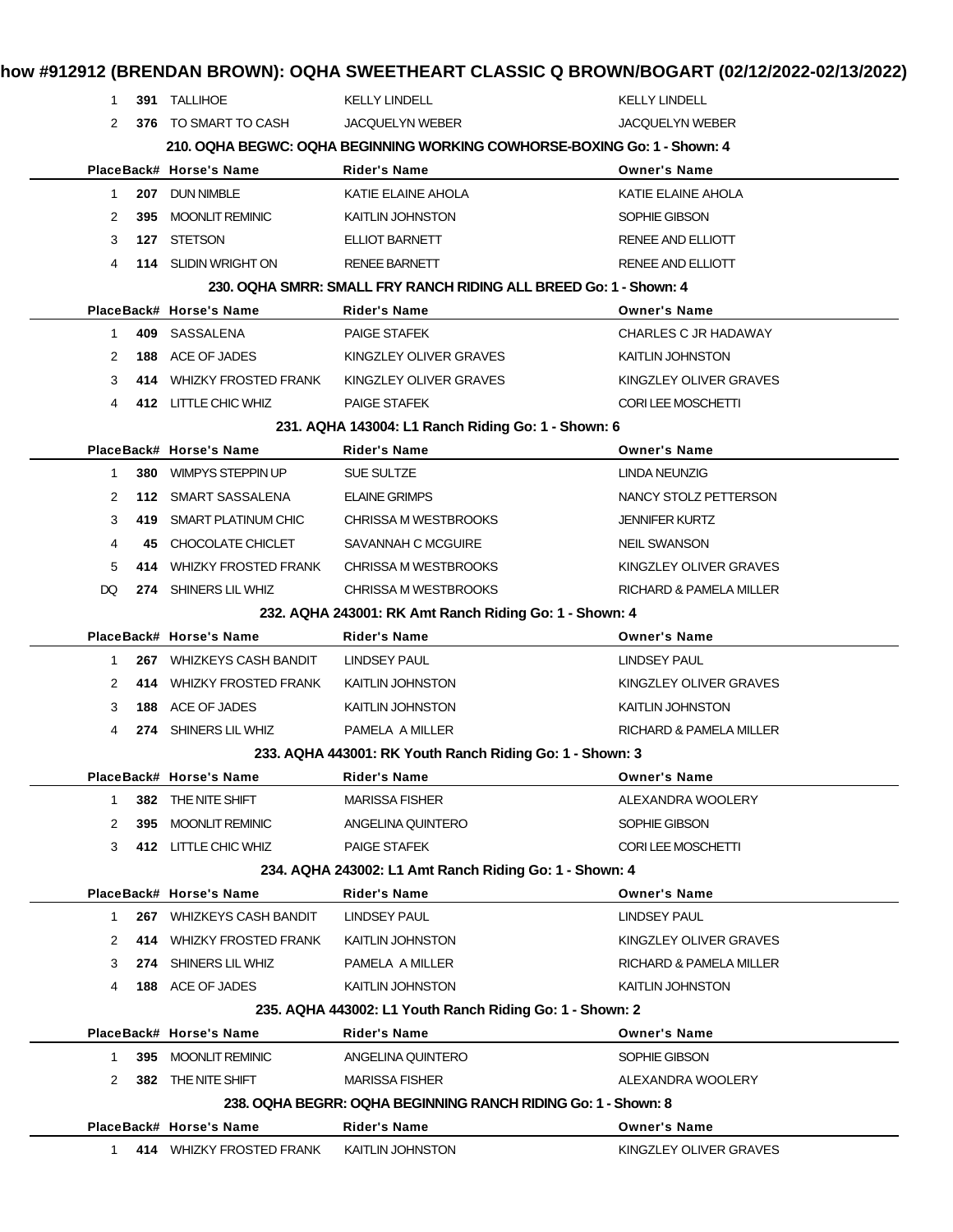|  | how #912912 (BRENDAN BROWN): OQHA SWEETHEART CLASSIC Q BROWN/BOGART (02/12/2022-02/13/2022) |  |
|--|---------------------------------------------------------------------------------------------|--|
|--|---------------------------------------------------------------------------------------------|--|

| 382 THE NITE SHIFT<br><b>MARISSA FISHER</b><br>ALEXANDRA WOOLERY<br>2<br>3<br>395 MOONLIT REMINIC<br>ANGELINA QUINTERO<br>SOPHIE GIBSON<br>4<br>127 STETSON<br>ELLIOT BARNETT<br>RENEE AND ELLIOTT<br>5<br><b>SLIDIN WRIGHT ON</b><br>ELLIOT BARNETT<br>RENEE AND ELLIOTT<br>114<br>6<br>296 POCO BELLA STORM BIRD<br>NIC COLE<br>ANNA COLE<br>$\overline{7}$<br>409 SASSALENA<br><b>PAIGE STAFEK</b><br>CHARLES C JR HADAWAY<br>412 LITTLE CHIC WHIZ<br>CORI LEE MOSCHETTI<br>8<br><b>PAIGE STAFEK</b><br>240. AQHA 243800: Amt Select Ranch Riding Go: 1 - Shown: 1<br>PlaceBack# Horse's Name<br><b>Rider's Name</b><br><b>Owner's Name</b><br>10 RWS CUTTIN CLASS<br>ADRIANNE STEWART<br><b>JACQUELINE POTWORA</b><br>$\mathbf{1}$<br>241. AQHA 443000: Youth Ranch Riding Go: 1 - Shown: 1<br>PlaceBack# Horse's Name<br><b>Rider's Name</b><br><b>Owner's Name</b><br>236 POPPIN TAGS<br>RACHEL SEMRAU<br><b>JOHN B SEMRAU</b><br>1<br>242. AQHA 143000: Ranch Riding Go: 1 - Shown: 5<br>PlaceBack# Horse's Name<br><b>Rider's Name</b><br><b>Owner's Name</b><br>366 SMART CHROMED RINGO<br>CHRISSA M WESTBROOKS<br><b>VICTORIA MARIE DAVIS</b><br>$\mathbf{1}$<br>$\overline{2}$<br>10 RWS CUTTIN CLASS<br><b>ADRIANNE STEWART</b><br><b>JACQUELINE POTWORA</b><br>414 WHIZKY FROSTED FRANK<br>CHRISSA M WESTBROOKS<br>KINGZLEY OLIVER GRAVES<br>3<br>419 SMART PLATINUM CHIC<br>4<br>CHRISSA M WESTBROOKS<br><b>JENNIFER KURTZ</b><br>5<br>250 TUF N COMMAND<br>SHAUNA GARZA<br>ROBERT C HARTLEY<br>265. OQHA BEGTR: OQHA BEGINNING TRAIL Go: 1 - Shown: 3<br>PlaceBack# Horse's Name<br><b>Rider's Name</b><br><b>Owner's Name</b><br>PAYTYN C STINNETT<br>PAYTYN C STINNETT<br>$\mathbf{1}$<br>27 ZIPPIN ON GOODLOVE<br>$\overline{2}$<br>85 CLASSIC DESIGNER<br><b>TRACI M GRAM</b><br><b>TEGAN BRANDER</b><br>3<br>33 MARTINIS IN THE DARK<br><b>DELANEY DAVIS</b><br>ABBEY DAVIS<br>266, AQHA 138004: L1 Trail Go: 1 - Shown: 12<br>PlaceBack# Horse's Name<br><b>Owner's Name</b><br>Rider's Name<br>$\mathbf{1}$<br><b>70 ONLY WAY TO LOPE</b><br><b>JERI L BUCKWALTER</b><br>SAVANNAH C MCGUIRE<br>229 NEVER DOUBT A COWBOY<br>MICHAEL R DAVIS<br><b>ESPERANZA TERVALON-</b><br>2<br>27 ZIPPIN ON GOODLOVE<br>JAROD W WRIGHT<br>PAYTYN C STINNETT<br>3<br>61 VS LADY IN LACE<br>4<br>SAVANNAH C MCGUIRE<br><b>SUSAN PERRY</b><br>5<br>33 MARTINIS IN THE DARK<br>DELANEY DAVIS<br>ABBEY DAVIS<br>6<br>31 RIGHTEOUS BROTHA<br><b>KYLER NALL</b><br><b>TRACI M GRAM</b><br>$\overline{7}$<br>408 HOT NITE<br><b>TRISHA K WRIGHT</b><br><b>TRISHA K WRIGHT</b><br>8<br>40 SUGGEST AN OPEN BAR<br><b>REESE KUNITZER</b><br><b>REESE KUNITZER</b><br>9<br>47 HUNTIN FOR MY HARLEY<br>ANNETTE VAUGHAN<br>MICHAEL R DAVIS<br>267. AQHA 438001: RK Youth Trail Go: 1 - Shown: 2<br>PlaceBack# Horse's Name<br><b>Owner's Name</b><br>Rider's Name<br>27 ZIPPIN ON GOODLOVE<br>PAYTYN C STINNETT<br>$\mathbf{1}$<br>PAYTYN C STINNETT<br>$\overline{2}$<br>85 CLASSIC DESIGNER<br><b>TEGAN BRANDER</b><br><b>TRACI M GRAM</b><br>268. AQHA 238001: RK Amt Trail Go: 1 - Shown: 2<br>PlaceBack# Horse's Name<br><b>Owner's Name</b><br>Rider's Name<br>37 ROCKIN IT GOOD<br><b>SUZANNE HARRIS</b><br>$\mathbf{1}$<br><b>SUZANNE HARRIS</b><br>$\overline{2}$<br>3 LUCKY IN KENTUCKY<br><b>JOYCE SORENSEN</b><br><b>JOYCE SORENSEN</b><br>269, AQHA 438002: L1 Youth Trail Go: 1 - Shown: 3 |  |  |
|----------------------------------------------------------------------------------------------------------------------------------------------------------------------------------------------------------------------------------------------------------------------------------------------------------------------------------------------------------------------------------------------------------------------------------------------------------------------------------------------------------------------------------------------------------------------------------------------------------------------------------------------------------------------------------------------------------------------------------------------------------------------------------------------------------------------------------------------------------------------------------------------------------------------------------------------------------------------------------------------------------------------------------------------------------------------------------------------------------------------------------------------------------------------------------------------------------------------------------------------------------------------------------------------------------------------------------------------------------------------------------------------------------------------------------------------------------------------------------------------------------------------------------------------------------------------------------------------------------------------------------------------------------------------------------------------------------------------------------------------------------------------------------------------------------------------------------------------------------------------------------------------------------------------------------------------------------------------------------------------------------------------------------------------------------------------------------------------------------------------------------------------------------------------------------------------------------------------------------------------------------------------------------------------------------------------------------------------------------------------------------------------------------------------------------------------------------------------------------------------------------------------------------------------------------------------------------------------------------------------------------------------------------------------------------------------------------------------------------------------------------------------------------------------------------------------------------------------------------------------------------------------------------------------------------------------------------------------------------------------------------------------------------------------------------------------------------------------------------------------------------------------------------------------------------------------------------------------------------------------------------------------------------------------------------------------------------------------------------------------------------------------------|--|--|
|                                                                                                                                                                                                                                                                                                                                                                                                                                                                                                                                                                                                                                                                                                                                                                                                                                                                                                                                                                                                                                                                                                                                                                                                                                                                                                                                                                                                                                                                                                                                                                                                                                                                                                                                                                                                                                                                                                                                                                                                                                                                                                                                                                                                                                                                                                                                                                                                                                                                                                                                                                                                                                                                                                                                                                                                                                                                                                                                                                                                                                                                                                                                                                                                                                                                                                                                                                                                    |  |  |
|                                                                                                                                                                                                                                                                                                                                                                                                                                                                                                                                                                                                                                                                                                                                                                                                                                                                                                                                                                                                                                                                                                                                                                                                                                                                                                                                                                                                                                                                                                                                                                                                                                                                                                                                                                                                                                                                                                                                                                                                                                                                                                                                                                                                                                                                                                                                                                                                                                                                                                                                                                                                                                                                                                                                                                                                                                                                                                                                                                                                                                                                                                                                                                                                                                                                                                                                                                                                    |  |  |
|                                                                                                                                                                                                                                                                                                                                                                                                                                                                                                                                                                                                                                                                                                                                                                                                                                                                                                                                                                                                                                                                                                                                                                                                                                                                                                                                                                                                                                                                                                                                                                                                                                                                                                                                                                                                                                                                                                                                                                                                                                                                                                                                                                                                                                                                                                                                                                                                                                                                                                                                                                                                                                                                                                                                                                                                                                                                                                                                                                                                                                                                                                                                                                                                                                                                                                                                                                                                    |  |  |
|                                                                                                                                                                                                                                                                                                                                                                                                                                                                                                                                                                                                                                                                                                                                                                                                                                                                                                                                                                                                                                                                                                                                                                                                                                                                                                                                                                                                                                                                                                                                                                                                                                                                                                                                                                                                                                                                                                                                                                                                                                                                                                                                                                                                                                                                                                                                                                                                                                                                                                                                                                                                                                                                                                                                                                                                                                                                                                                                                                                                                                                                                                                                                                                                                                                                                                                                                                                                    |  |  |
|                                                                                                                                                                                                                                                                                                                                                                                                                                                                                                                                                                                                                                                                                                                                                                                                                                                                                                                                                                                                                                                                                                                                                                                                                                                                                                                                                                                                                                                                                                                                                                                                                                                                                                                                                                                                                                                                                                                                                                                                                                                                                                                                                                                                                                                                                                                                                                                                                                                                                                                                                                                                                                                                                                                                                                                                                                                                                                                                                                                                                                                                                                                                                                                                                                                                                                                                                                                                    |  |  |
|                                                                                                                                                                                                                                                                                                                                                                                                                                                                                                                                                                                                                                                                                                                                                                                                                                                                                                                                                                                                                                                                                                                                                                                                                                                                                                                                                                                                                                                                                                                                                                                                                                                                                                                                                                                                                                                                                                                                                                                                                                                                                                                                                                                                                                                                                                                                                                                                                                                                                                                                                                                                                                                                                                                                                                                                                                                                                                                                                                                                                                                                                                                                                                                                                                                                                                                                                                                                    |  |  |
|                                                                                                                                                                                                                                                                                                                                                                                                                                                                                                                                                                                                                                                                                                                                                                                                                                                                                                                                                                                                                                                                                                                                                                                                                                                                                                                                                                                                                                                                                                                                                                                                                                                                                                                                                                                                                                                                                                                                                                                                                                                                                                                                                                                                                                                                                                                                                                                                                                                                                                                                                                                                                                                                                                                                                                                                                                                                                                                                                                                                                                                                                                                                                                                                                                                                                                                                                                                                    |  |  |
|                                                                                                                                                                                                                                                                                                                                                                                                                                                                                                                                                                                                                                                                                                                                                                                                                                                                                                                                                                                                                                                                                                                                                                                                                                                                                                                                                                                                                                                                                                                                                                                                                                                                                                                                                                                                                                                                                                                                                                                                                                                                                                                                                                                                                                                                                                                                                                                                                                                                                                                                                                                                                                                                                                                                                                                                                                                                                                                                                                                                                                                                                                                                                                                                                                                                                                                                                                                                    |  |  |
|                                                                                                                                                                                                                                                                                                                                                                                                                                                                                                                                                                                                                                                                                                                                                                                                                                                                                                                                                                                                                                                                                                                                                                                                                                                                                                                                                                                                                                                                                                                                                                                                                                                                                                                                                                                                                                                                                                                                                                                                                                                                                                                                                                                                                                                                                                                                                                                                                                                                                                                                                                                                                                                                                                                                                                                                                                                                                                                                                                                                                                                                                                                                                                                                                                                                                                                                                                                                    |  |  |
|                                                                                                                                                                                                                                                                                                                                                                                                                                                                                                                                                                                                                                                                                                                                                                                                                                                                                                                                                                                                                                                                                                                                                                                                                                                                                                                                                                                                                                                                                                                                                                                                                                                                                                                                                                                                                                                                                                                                                                                                                                                                                                                                                                                                                                                                                                                                                                                                                                                                                                                                                                                                                                                                                                                                                                                                                                                                                                                                                                                                                                                                                                                                                                                                                                                                                                                                                                                                    |  |  |
|                                                                                                                                                                                                                                                                                                                                                                                                                                                                                                                                                                                                                                                                                                                                                                                                                                                                                                                                                                                                                                                                                                                                                                                                                                                                                                                                                                                                                                                                                                                                                                                                                                                                                                                                                                                                                                                                                                                                                                                                                                                                                                                                                                                                                                                                                                                                                                                                                                                                                                                                                                                                                                                                                                                                                                                                                                                                                                                                                                                                                                                                                                                                                                                                                                                                                                                                                                                                    |  |  |
|                                                                                                                                                                                                                                                                                                                                                                                                                                                                                                                                                                                                                                                                                                                                                                                                                                                                                                                                                                                                                                                                                                                                                                                                                                                                                                                                                                                                                                                                                                                                                                                                                                                                                                                                                                                                                                                                                                                                                                                                                                                                                                                                                                                                                                                                                                                                                                                                                                                                                                                                                                                                                                                                                                                                                                                                                                                                                                                                                                                                                                                                                                                                                                                                                                                                                                                                                                                                    |  |  |
|                                                                                                                                                                                                                                                                                                                                                                                                                                                                                                                                                                                                                                                                                                                                                                                                                                                                                                                                                                                                                                                                                                                                                                                                                                                                                                                                                                                                                                                                                                                                                                                                                                                                                                                                                                                                                                                                                                                                                                                                                                                                                                                                                                                                                                                                                                                                                                                                                                                                                                                                                                                                                                                                                                                                                                                                                                                                                                                                                                                                                                                                                                                                                                                                                                                                                                                                                                                                    |  |  |
|                                                                                                                                                                                                                                                                                                                                                                                                                                                                                                                                                                                                                                                                                                                                                                                                                                                                                                                                                                                                                                                                                                                                                                                                                                                                                                                                                                                                                                                                                                                                                                                                                                                                                                                                                                                                                                                                                                                                                                                                                                                                                                                                                                                                                                                                                                                                                                                                                                                                                                                                                                                                                                                                                                                                                                                                                                                                                                                                                                                                                                                                                                                                                                                                                                                                                                                                                                                                    |  |  |
|                                                                                                                                                                                                                                                                                                                                                                                                                                                                                                                                                                                                                                                                                                                                                                                                                                                                                                                                                                                                                                                                                                                                                                                                                                                                                                                                                                                                                                                                                                                                                                                                                                                                                                                                                                                                                                                                                                                                                                                                                                                                                                                                                                                                                                                                                                                                                                                                                                                                                                                                                                                                                                                                                                                                                                                                                                                                                                                                                                                                                                                                                                                                                                                                                                                                                                                                                                                                    |  |  |
|                                                                                                                                                                                                                                                                                                                                                                                                                                                                                                                                                                                                                                                                                                                                                                                                                                                                                                                                                                                                                                                                                                                                                                                                                                                                                                                                                                                                                                                                                                                                                                                                                                                                                                                                                                                                                                                                                                                                                                                                                                                                                                                                                                                                                                                                                                                                                                                                                                                                                                                                                                                                                                                                                                                                                                                                                                                                                                                                                                                                                                                                                                                                                                                                                                                                                                                                                                                                    |  |  |
|                                                                                                                                                                                                                                                                                                                                                                                                                                                                                                                                                                                                                                                                                                                                                                                                                                                                                                                                                                                                                                                                                                                                                                                                                                                                                                                                                                                                                                                                                                                                                                                                                                                                                                                                                                                                                                                                                                                                                                                                                                                                                                                                                                                                                                                                                                                                                                                                                                                                                                                                                                                                                                                                                                                                                                                                                                                                                                                                                                                                                                                                                                                                                                                                                                                                                                                                                                                                    |  |  |
|                                                                                                                                                                                                                                                                                                                                                                                                                                                                                                                                                                                                                                                                                                                                                                                                                                                                                                                                                                                                                                                                                                                                                                                                                                                                                                                                                                                                                                                                                                                                                                                                                                                                                                                                                                                                                                                                                                                                                                                                                                                                                                                                                                                                                                                                                                                                                                                                                                                                                                                                                                                                                                                                                                                                                                                                                                                                                                                                                                                                                                                                                                                                                                                                                                                                                                                                                                                                    |  |  |
|                                                                                                                                                                                                                                                                                                                                                                                                                                                                                                                                                                                                                                                                                                                                                                                                                                                                                                                                                                                                                                                                                                                                                                                                                                                                                                                                                                                                                                                                                                                                                                                                                                                                                                                                                                                                                                                                                                                                                                                                                                                                                                                                                                                                                                                                                                                                                                                                                                                                                                                                                                                                                                                                                                                                                                                                                                                                                                                                                                                                                                                                                                                                                                                                                                                                                                                                                                                                    |  |  |
|                                                                                                                                                                                                                                                                                                                                                                                                                                                                                                                                                                                                                                                                                                                                                                                                                                                                                                                                                                                                                                                                                                                                                                                                                                                                                                                                                                                                                                                                                                                                                                                                                                                                                                                                                                                                                                                                                                                                                                                                                                                                                                                                                                                                                                                                                                                                                                                                                                                                                                                                                                                                                                                                                                                                                                                                                                                                                                                                                                                                                                                                                                                                                                                                                                                                                                                                                                                                    |  |  |
|                                                                                                                                                                                                                                                                                                                                                                                                                                                                                                                                                                                                                                                                                                                                                                                                                                                                                                                                                                                                                                                                                                                                                                                                                                                                                                                                                                                                                                                                                                                                                                                                                                                                                                                                                                                                                                                                                                                                                                                                                                                                                                                                                                                                                                                                                                                                                                                                                                                                                                                                                                                                                                                                                                                                                                                                                                                                                                                                                                                                                                                                                                                                                                                                                                                                                                                                                                                                    |  |  |
|                                                                                                                                                                                                                                                                                                                                                                                                                                                                                                                                                                                                                                                                                                                                                                                                                                                                                                                                                                                                                                                                                                                                                                                                                                                                                                                                                                                                                                                                                                                                                                                                                                                                                                                                                                                                                                                                                                                                                                                                                                                                                                                                                                                                                                                                                                                                                                                                                                                                                                                                                                                                                                                                                                                                                                                                                                                                                                                                                                                                                                                                                                                                                                                                                                                                                                                                                                                                    |  |  |
|                                                                                                                                                                                                                                                                                                                                                                                                                                                                                                                                                                                                                                                                                                                                                                                                                                                                                                                                                                                                                                                                                                                                                                                                                                                                                                                                                                                                                                                                                                                                                                                                                                                                                                                                                                                                                                                                                                                                                                                                                                                                                                                                                                                                                                                                                                                                                                                                                                                                                                                                                                                                                                                                                                                                                                                                                                                                                                                                                                                                                                                                                                                                                                                                                                                                                                                                                                                                    |  |  |
|                                                                                                                                                                                                                                                                                                                                                                                                                                                                                                                                                                                                                                                                                                                                                                                                                                                                                                                                                                                                                                                                                                                                                                                                                                                                                                                                                                                                                                                                                                                                                                                                                                                                                                                                                                                                                                                                                                                                                                                                                                                                                                                                                                                                                                                                                                                                                                                                                                                                                                                                                                                                                                                                                                                                                                                                                                                                                                                                                                                                                                                                                                                                                                                                                                                                                                                                                                                                    |  |  |
|                                                                                                                                                                                                                                                                                                                                                                                                                                                                                                                                                                                                                                                                                                                                                                                                                                                                                                                                                                                                                                                                                                                                                                                                                                                                                                                                                                                                                                                                                                                                                                                                                                                                                                                                                                                                                                                                                                                                                                                                                                                                                                                                                                                                                                                                                                                                                                                                                                                                                                                                                                                                                                                                                                                                                                                                                                                                                                                                                                                                                                                                                                                                                                                                                                                                                                                                                                                                    |  |  |
|                                                                                                                                                                                                                                                                                                                                                                                                                                                                                                                                                                                                                                                                                                                                                                                                                                                                                                                                                                                                                                                                                                                                                                                                                                                                                                                                                                                                                                                                                                                                                                                                                                                                                                                                                                                                                                                                                                                                                                                                                                                                                                                                                                                                                                                                                                                                                                                                                                                                                                                                                                                                                                                                                                                                                                                                                                                                                                                                                                                                                                                                                                                                                                                                                                                                                                                                                                                                    |  |  |
|                                                                                                                                                                                                                                                                                                                                                                                                                                                                                                                                                                                                                                                                                                                                                                                                                                                                                                                                                                                                                                                                                                                                                                                                                                                                                                                                                                                                                                                                                                                                                                                                                                                                                                                                                                                                                                                                                                                                                                                                                                                                                                                                                                                                                                                                                                                                                                                                                                                                                                                                                                                                                                                                                                                                                                                                                                                                                                                                                                                                                                                                                                                                                                                                                                                                                                                                                                                                    |  |  |
|                                                                                                                                                                                                                                                                                                                                                                                                                                                                                                                                                                                                                                                                                                                                                                                                                                                                                                                                                                                                                                                                                                                                                                                                                                                                                                                                                                                                                                                                                                                                                                                                                                                                                                                                                                                                                                                                                                                                                                                                                                                                                                                                                                                                                                                                                                                                                                                                                                                                                                                                                                                                                                                                                                                                                                                                                                                                                                                                                                                                                                                                                                                                                                                                                                                                                                                                                                                                    |  |  |
|                                                                                                                                                                                                                                                                                                                                                                                                                                                                                                                                                                                                                                                                                                                                                                                                                                                                                                                                                                                                                                                                                                                                                                                                                                                                                                                                                                                                                                                                                                                                                                                                                                                                                                                                                                                                                                                                                                                                                                                                                                                                                                                                                                                                                                                                                                                                                                                                                                                                                                                                                                                                                                                                                                                                                                                                                                                                                                                                                                                                                                                                                                                                                                                                                                                                                                                                                                                                    |  |  |
|                                                                                                                                                                                                                                                                                                                                                                                                                                                                                                                                                                                                                                                                                                                                                                                                                                                                                                                                                                                                                                                                                                                                                                                                                                                                                                                                                                                                                                                                                                                                                                                                                                                                                                                                                                                                                                                                                                                                                                                                                                                                                                                                                                                                                                                                                                                                                                                                                                                                                                                                                                                                                                                                                                                                                                                                                                                                                                                                                                                                                                                                                                                                                                                                                                                                                                                                                                                                    |  |  |
|                                                                                                                                                                                                                                                                                                                                                                                                                                                                                                                                                                                                                                                                                                                                                                                                                                                                                                                                                                                                                                                                                                                                                                                                                                                                                                                                                                                                                                                                                                                                                                                                                                                                                                                                                                                                                                                                                                                                                                                                                                                                                                                                                                                                                                                                                                                                                                                                                                                                                                                                                                                                                                                                                                                                                                                                                                                                                                                                                                                                                                                                                                                                                                                                                                                                                                                                                                                                    |  |  |
|                                                                                                                                                                                                                                                                                                                                                                                                                                                                                                                                                                                                                                                                                                                                                                                                                                                                                                                                                                                                                                                                                                                                                                                                                                                                                                                                                                                                                                                                                                                                                                                                                                                                                                                                                                                                                                                                                                                                                                                                                                                                                                                                                                                                                                                                                                                                                                                                                                                                                                                                                                                                                                                                                                                                                                                                                                                                                                                                                                                                                                                                                                                                                                                                                                                                                                                                                                                                    |  |  |
|                                                                                                                                                                                                                                                                                                                                                                                                                                                                                                                                                                                                                                                                                                                                                                                                                                                                                                                                                                                                                                                                                                                                                                                                                                                                                                                                                                                                                                                                                                                                                                                                                                                                                                                                                                                                                                                                                                                                                                                                                                                                                                                                                                                                                                                                                                                                                                                                                                                                                                                                                                                                                                                                                                                                                                                                                                                                                                                                                                                                                                                                                                                                                                                                                                                                                                                                                                                                    |  |  |
|                                                                                                                                                                                                                                                                                                                                                                                                                                                                                                                                                                                                                                                                                                                                                                                                                                                                                                                                                                                                                                                                                                                                                                                                                                                                                                                                                                                                                                                                                                                                                                                                                                                                                                                                                                                                                                                                                                                                                                                                                                                                                                                                                                                                                                                                                                                                                                                                                                                                                                                                                                                                                                                                                                                                                                                                                                                                                                                                                                                                                                                                                                                                                                                                                                                                                                                                                                                                    |  |  |
|                                                                                                                                                                                                                                                                                                                                                                                                                                                                                                                                                                                                                                                                                                                                                                                                                                                                                                                                                                                                                                                                                                                                                                                                                                                                                                                                                                                                                                                                                                                                                                                                                                                                                                                                                                                                                                                                                                                                                                                                                                                                                                                                                                                                                                                                                                                                                                                                                                                                                                                                                                                                                                                                                                                                                                                                                                                                                                                                                                                                                                                                                                                                                                                                                                                                                                                                                                                                    |  |  |
|                                                                                                                                                                                                                                                                                                                                                                                                                                                                                                                                                                                                                                                                                                                                                                                                                                                                                                                                                                                                                                                                                                                                                                                                                                                                                                                                                                                                                                                                                                                                                                                                                                                                                                                                                                                                                                                                                                                                                                                                                                                                                                                                                                                                                                                                                                                                                                                                                                                                                                                                                                                                                                                                                                                                                                                                                                                                                                                                                                                                                                                                                                                                                                                                                                                                                                                                                                                                    |  |  |
|                                                                                                                                                                                                                                                                                                                                                                                                                                                                                                                                                                                                                                                                                                                                                                                                                                                                                                                                                                                                                                                                                                                                                                                                                                                                                                                                                                                                                                                                                                                                                                                                                                                                                                                                                                                                                                                                                                                                                                                                                                                                                                                                                                                                                                                                                                                                                                                                                                                                                                                                                                                                                                                                                                                                                                                                                                                                                                                                                                                                                                                                                                                                                                                                                                                                                                                                                                                                    |  |  |
|                                                                                                                                                                                                                                                                                                                                                                                                                                                                                                                                                                                                                                                                                                                                                                                                                                                                                                                                                                                                                                                                                                                                                                                                                                                                                                                                                                                                                                                                                                                                                                                                                                                                                                                                                                                                                                                                                                                                                                                                                                                                                                                                                                                                                                                                                                                                                                                                                                                                                                                                                                                                                                                                                                                                                                                                                                                                                                                                                                                                                                                                                                                                                                                                                                                                                                                                                                                                    |  |  |
|                                                                                                                                                                                                                                                                                                                                                                                                                                                                                                                                                                                                                                                                                                                                                                                                                                                                                                                                                                                                                                                                                                                                                                                                                                                                                                                                                                                                                                                                                                                                                                                                                                                                                                                                                                                                                                                                                                                                                                                                                                                                                                                                                                                                                                                                                                                                                                                                                                                                                                                                                                                                                                                                                                                                                                                                                                                                                                                                                                                                                                                                                                                                                                                                                                                                                                                                                                                                    |  |  |
|                                                                                                                                                                                                                                                                                                                                                                                                                                                                                                                                                                                                                                                                                                                                                                                                                                                                                                                                                                                                                                                                                                                                                                                                                                                                                                                                                                                                                                                                                                                                                                                                                                                                                                                                                                                                                                                                                                                                                                                                                                                                                                                                                                                                                                                                                                                                                                                                                                                                                                                                                                                                                                                                                                                                                                                                                                                                                                                                                                                                                                                                                                                                                                                                                                                                                                                                                                                                    |  |  |
|                                                                                                                                                                                                                                                                                                                                                                                                                                                                                                                                                                                                                                                                                                                                                                                                                                                                                                                                                                                                                                                                                                                                                                                                                                                                                                                                                                                                                                                                                                                                                                                                                                                                                                                                                                                                                                                                                                                                                                                                                                                                                                                                                                                                                                                                                                                                                                                                                                                                                                                                                                                                                                                                                                                                                                                                                                                                                                                                                                                                                                                                                                                                                                                                                                                                                                                                                                                                    |  |  |
|                                                                                                                                                                                                                                                                                                                                                                                                                                                                                                                                                                                                                                                                                                                                                                                                                                                                                                                                                                                                                                                                                                                                                                                                                                                                                                                                                                                                                                                                                                                                                                                                                                                                                                                                                                                                                                                                                                                                                                                                                                                                                                                                                                                                                                                                                                                                                                                                                                                                                                                                                                                                                                                                                                                                                                                                                                                                                                                                                                                                                                                                                                                                                                                                                                                                                                                                                                                                    |  |  |
|                                                                                                                                                                                                                                                                                                                                                                                                                                                                                                                                                                                                                                                                                                                                                                                                                                                                                                                                                                                                                                                                                                                                                                                                                                                                                                                                                                                                                                                                                                                                                                                                                                                                                                                                                                                                                                                                                                                                                                                                                                                                                                                                                                                                                                                                                                                                                                                                                                                                                                                                                                                                                                                                                                                                                                                                                                                                                                                                                                                                                                                                                                                                                                                                                                                                                                                                                                                                    |  |  |
|                                                                                                                                                                                                                                                                                                                                                                                                                                                                                                                                                                                                                                                                                                                                                                                                                                                                                                                                                                                                                                                                                                                                                                                                                                                                                                                                                                                                                                                                                                                                                                                                                                                                                                                                                                                                                                                                                                                                                                                                                                                                                                                                                                                                                                                                                                                                                                                                                                                                                                                                                                                                                                                                                                                                                                                                                                                                                                                                                                                                                                                                                                                                                                                                                                                                                                                                                                                                    |  |  |
|                                                                                                                                                                                                                                                                                                                                                                                                                                                                                                                                                                                                                                                                                                                                                                                                                                                                                                                                                                                                                                                                                                                                                                                                                                                                                                                                                                                                                                                                                                                                                                                                                                                                                                                                                                                                                                                                                                                                                                                                                                                                                                                                                                                                                                                                                                                                                                                                                                                                                                                                                                                                                                                                                                                                                                                                                                                                                                                                                                                                                                                                                                                                                                                                                                                                                                                                                                                                    |  |  |
| PlaceBack# Horse's Name<br><b>Rider's Name</b><br><b>Owner's Name</b>                                                                                                                                                                                                                                                                                                                                                                                                                                                                                                                                                                                                                                                                                                                                                                                                                                                                                                                                                                                                                                                                                                                                                                                                                                                                                                                                                                                                                                                                                                                                                                                                                                                                                                                                                                                                                                                                                                                                                                                                                                                                                                                                                                                                                                                                                                                                                                                                                                                                                                                                                                                                                                                                                                                                                                                                                                                                                                                                                                                                                                                                                                                                                                                                                                                                                                                              |  |  |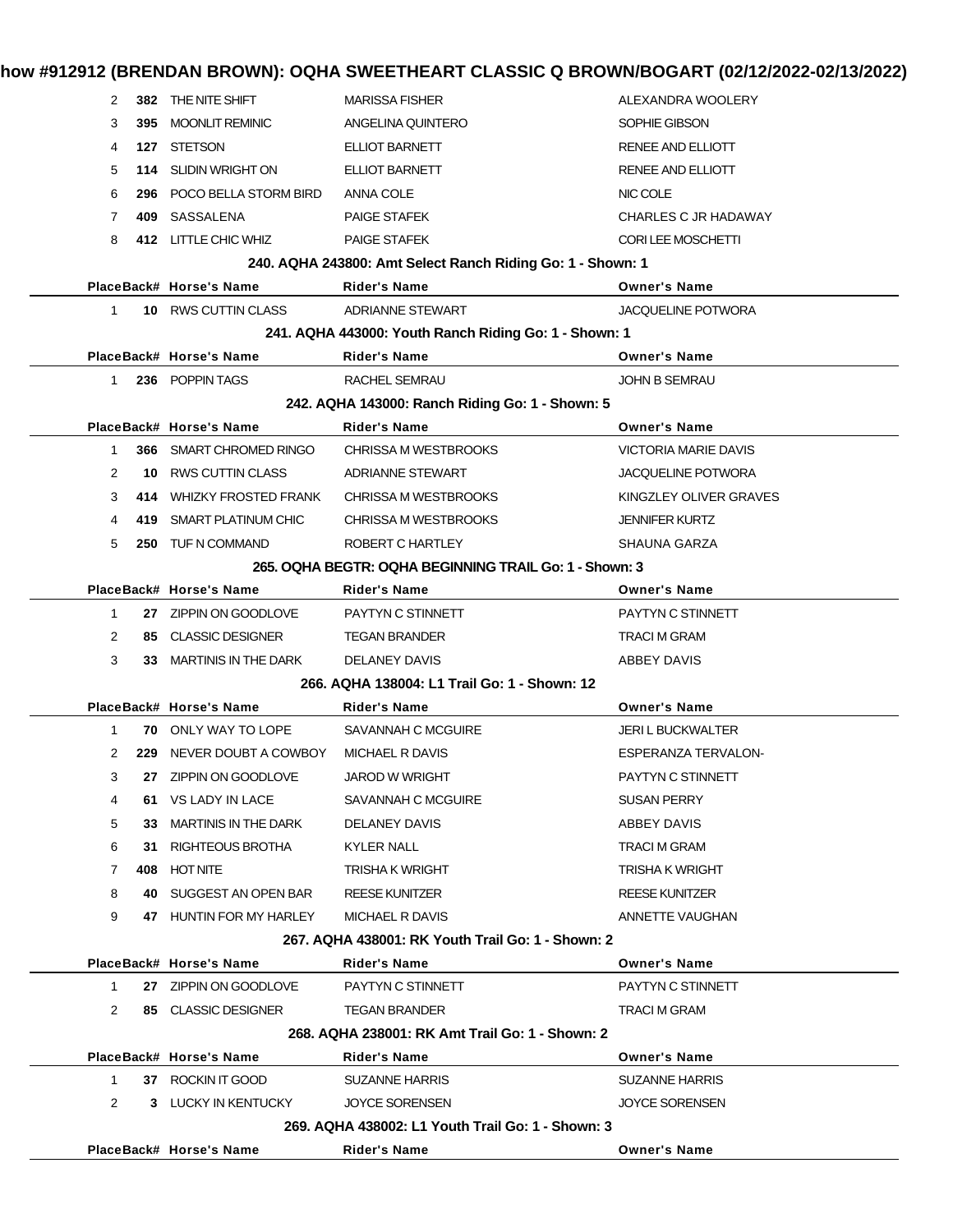| 1                    |     | 374 A TOUCH OF DESTINY          | <b>PAYTON BURNHAM</b>                                                        | <b>ERIKA BESSEY</b>      |
|----------------------|-----|---------------------------------|------------------------------------------------------------------------------|--------------------------|
| 2                    |     | 27 ZIPPIN ON GOODLOVE           | PAYTYN C STINNETT                                                            | PAYTYN C STINNETT        |
| 3                    |     | 33 MARTINIS IN THE DARK         | DELANEY DAVIS                                                                | ABBEY DAVIS              |
|                      |     |                                 | 271, AQHA 238002: L1 Amt Trail Go: 1 - Shown: 4                              |                          |
|                      |     | PlaceBack# Horse's Name         | <b>Rider's Name</b>                                                          | <b>Owner's Name</b>      |
| 1                    |     | <b>365 DONT PUSH MY BUTTONS</b> | NATASHA T STEELE                                                             | NATASHA T /RYAN STEELE   |
| $\mathbf{2}^{\circ}$ |     | 3 LUCKY IN KENTUCKY             | <b>JOYCE SORENSEN</b>                                                        | <b>JOYCE SORENSEN</b>    |
| 3                    |     | 8 DOUBT IM INVITED              | <b>JENNIFER T REEVES</b>                                                     | <b>JENNIFER T REEVES</b> |
| 4                    |     | 30 RIGHTEOUS ROMANCE            | <b>ROBIN MARTSOLF-</b>                                                       | <b>ROBIN MARTSOLF-</b>   |
|                      |     |                                 | 278. AQHA 238000: Amt Trail Go: 1 - Shown: 1                                 |                          |
|                      |     | PlaceBack# Horse's Name         | Rider's Name                                                                 | <b>Owner's Name</b>      |
| DQ.                  |     | 90 INVITE WHO                   | <b>KATRINA BILIC</b>                                                         | <b>KATRINA BILIC</b>     |
|                      |     |                                 | 279. AQHA 138200: Senior Trail Go: 1 - Shown: 3                              |                          |
|                      |     | PlaceBack# Horse's Name         | <b>Rider's Name</b>                                                          | <b>Owner's Name</b>      |
| $\mathbf{1}$         |     | <b>70 ONLY WAY TO LOPE</b>      | SAVANNAH C MCGUIRE                                                           | <b>JERI L BUCKWALTER</b> |
| DQ.                  |     | 40 SUGGEST AN OPEN BAR          | <b>REESE KUNITZER</b>                                                        | <b>REESE KUNITZER</b>    |
| DQ.                  |     | 90 INVITE WHO                   | CHELSEA E CARLSON                                                            | KATRINA BILIC            |
|                      |     |                                 | 290, AQHA 444001: RK Youth Hunter Under Saddle Go: 1 - Shown: 7              |                          |
|                      |     | PlaceBack# Horse's Name         | <b>Rider's Name</b>                                                          | <b>Owner's Name</b>      |
| $1 \quad$            |     | 245 ROCKING THE HOUSE           | <b>GRACE STANDLEY</b>                                                        | <b>TERESA STANDLEY</b>   |
| $\mathbf{2}^{\circ}$ |     | 27 ZIPPIN ON GOODLOVE           | PAYTYN C STINNETT                                                            | PAYTYN C STINNETT        |
| 3                    |     | 33 MARTINIS IN THE DARK         | DELANEY DAVIS                                                                | ABBEY DAVIS              |
| 4                    |     | 385 SUN TANS SCOTCH BAR         | <b>BRIAHNA LEDBETTER</b>                                                     | <b>TONY FITZJARRELL</b>  |
| 5                    |     | 219 HOTRODDIN LEAGUER           | <b>CHLOE CIANNI</b>                                                          | <b>KARLA PHIPPS</b>      |
| 6                    | 40. | SUGGEST AN OPEN BAR             | <b>REESE KUNITZER</b>                                                        | <b>REESE KUNITZER</b>    |
| $\overline{7}$       |     | <b>378 YOUR NOT INVITED</b>     | XIMENA MCALLISTER                                                            | <b>RENEE ENGLAND</b>     |
|                      |     |                                 | 291. AQHA 444802: L1 Youth Hunter Under Saddle (14-18) Go: 1 - Shown: 6      |                          |
|                      |     | PlaceBack# Horse's Name         | <b>Rider's Name</b>                                                          | <b>Owner's Name</b>      |
| $\mathbf{1}$         |     | 29 RELAXX MONN                  | <b>TATUM GOODE</b>                                                           | <b>TATUM GOODE</b>       |
|                      |     | 2 245 ROCKING THE HOUSE         | <b>GRACE STANDLEY</b>                                                        | <b>TERESA STANDLEY</b>   |
| 3                    |     | 374 A TOUCH OF DESTINY          | <b>PAYTON BURNHAM</b>                                                        | <b>ERIKA BESSEY</b>      |
| 4                    | 33. | <b>MARTINIS IN THE DARK</b>     | DELANEY DAVIS                                                                | ABBEY DAVIS              |
| 5                    |     | 372 HOO DID THAT                | <b>OLIVIA OGAN</b>                                                           | <b>BERNI OGAN</b>        |
| 6                    |     | 40 SUGGEST AN OPEN BAR          | <b>REESE KUNITZER</b>                                                        | <b>REESE KUNITZER</b>    |
|                      |     |                                 | 292. AQHA 444702: L1 Youth Hunter Under Saddle (13 & Under) Go: 1 - Shown: 3 |                          |
|                      |     | PlaceBack# Horse's Name         | <b>Rider's Name</b>                                                          | <b>Owner's Name</b>      |
| 1                    |     | 219 HOTRODDIN LEAGUER           | <b>CHLOE CIANNI</b>                                                          | KARLA PHIPPS             |
| 2                    | 27  | ZIPPIN ON GOODLOVE              | PAYTYN C STINNETT                                                            | PAYTYN C STINNETT        |
| 3                    |     | 378 YOUR NOT INVITED            | XIMENA MCALLISTER                                                            | <b>RENEE ENGLAND</b>     |
|                      |     |                                 | 293. AQHA 444000: Youth Hunter Under Saddle Go: 1 - Shown: 4                 |                          |
|                      |     | PlaceBack# Horse's Name         | Rider's Name                                                                 | <b>Owner's Name</b>      |
| 1.                   |     | 273 WPQ MAKING IT ALWAYS        | SYDNEY A NEVILLE                                                             | SYDNEY A & ROBYN NEVILL  |
| 2                    | 29. | RELAXX MONN                     | TATUM GOODE                                                                  | TATUM GOODE              |
| 3                    |     | 372 HOO DID THAT                | OLIVIA OGAN                                                                  | <b>BERNI OGAN</b>        |
| 4                    |     | 40 SUGGEST AN OPEN BAR          | <b>REESE KUNITZER</b>                                                        | REESE KUNITZER           |
|                      |     |                                 | 295 AOHA 244001: RK Amt Hunter Under Saddle Go: 1 - Shown: 1                 |                          |

**295. AQHA 244001: RK Amt Hunter Under Saddle Go: 1 - Shown: 1**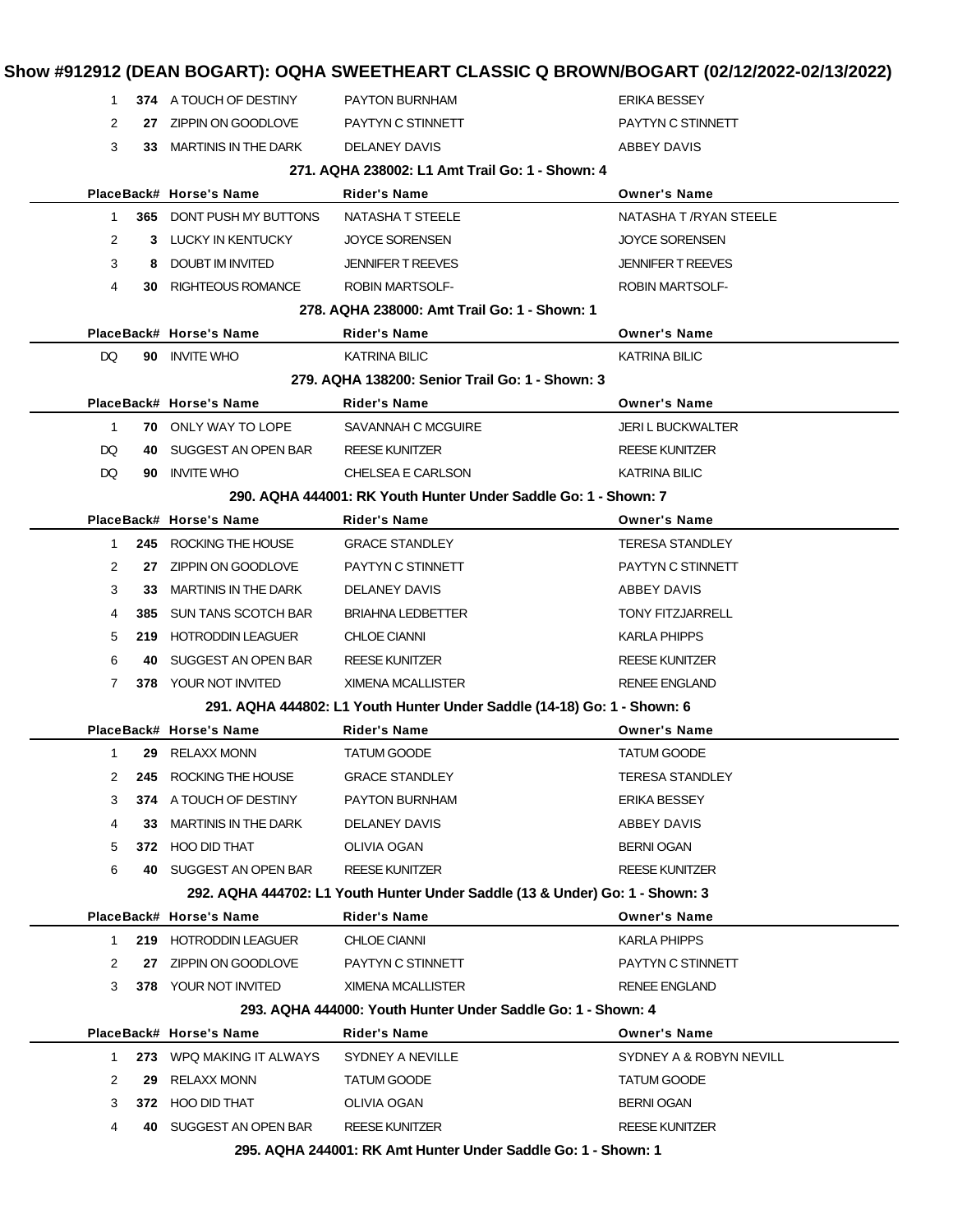|                   | PlaceBack# Horse's Name     | Rider's Name                                                                  | <b>Owner's Name</b>     |
|-------------------|-----------------------------|-------------------------------------------------------------------------------|-------------------------|
| 1                 | 162 GETTHISGIRLASCOTCH      | RACHEL DAVIDSON                                                               | RACHEL DAVIDSON         |
|                   |                             | 298. AQHA 144000: Hunter Under Saddle Go: 1 - Shown: 3                        |                         |
|                   | PlaceBack# Horse's Name     | <b>Rider's Name</b>                                                           | <b>Owner's Name</b>     |
| $\mathbf 1$       | 273 WPQ MAKING IT ALWAYS    | <b>SYDNEY A NEVILLE</b>                                                       | SYDNEY A & ROBYN NEVILL |
| 2<br>388          | SHESREDWHITENBLUE           | <b>BRITTNEY MELLOR BARR</b>                                                   | PAISLEY THOM            |
| 3<br>90           | <b>INVITE WHO</b>           | <b>KATRINA BILIC</b>                                                          | <b>KATRINA BILIC</b>    |
|                   |                             | 299, OQHA BEGHUS: OQHA BEGINNING HUNTER UNDER SADDLE Go: 1 - Shown: 8         |                         |
|                   | PlaceBack# Horse's Name     | <b>Rider's Name</b>                                                           | <b>Owner's Name</b>     |
| 1                 | <b>103</b> YA THINK IM GOOD | HANNAH PAIGE RUSSELL                                                          | <b>FALLON CRAWFORD</b>  |
| 2                 | 27 ZIPPIN ON GOODLOVE       | PAYTYN C STINNETT                                                             | PAYTYN C STINNETT       |
| 3                 | 219 HOTRODDIN LEAGUER       | <b>CHLOE CIANNI</b>                                                           | <b>KARLA PHIPPS</b>     |
| 4<br>385          | SUN TANS SCOTCH BAR         | <b>BRIAHNA LEDBETTER</b>                                                      | <b>TONY FITZJARRELL</b> |
| 5<br>378          | YOUR NOT INVITED            | XIMENA MCALLISTER                                                             | <b>RENEE ENGLAND</b>    |
| 6                 | 296 POCO BELLA STORM BIRD   | ANNA COLE                                                                     | NIC COLE                |
| 7<br>40           | SUGGEST AN OPEN BAR         | <b>REESE KUNITZER</b>                                                         | <b>REESE KUNITZER</b>   |
| 8<br>33.          | MARTINIS IN THE DARK        | DELANEY DAVIS                                                                 | ABBEY DAVIS             |
|                   |                             | 318. AQHA 452001: RK Youth Hunt Seat Equitation Go: 1 - Shown: 7              |                         |
|                   | PlaceBack# Horse's Name     | <b>Rider's Name</b>                                                           | <b>Owner's Name</b>     |
| $\mathbf{1}$      | 219 HOTRODDIN LEAGUER       | <b>CHLOE CIANNI</b>                                                           | KARLA PHIPPS            |
| 2<br>33           | MARTINIS IN THE DARK        | DELANEY DAVIS                                                                 | ABBEY DAVIS             |
| 3                 | 27 ZIPPIN ON GOODLOVE       | PAYTYN C STINNETT                                                             | PAYTYN C STINNETT       |
| 4                 | 385 SUN TANS SCOTCH BAR     | <b>BRIAHNA LEDBETTER</b>                                                      | <b>TONY FITZJARRELL</b> |
| 5<br>273          | WPQ MAKING IT ALWAYS        | SYDNEY A NEVILLE                                                              | SYDNEY A & ROBYN NEVILL |
| 6<br>378          | YOUR NOT INVITED            | XIMENA MCALLISTER                                                             | <b>RENEE ENGLAND</b>    |
| 7                 | 40 SUGGEST AN OPEN BAR      | <b>REESE KUNITZER</b>                                                         | REESE KUNITZER          |
|                   |                             | 319. AQHA 452802: L1 Youth Hunt Seat Equitation (14-18) Go: 1 - Shown: 6      |                         |
|                   | PlaceBack# Horse's Name     | Rider's Name                                                                  | <b>Owner's Name</b>     |
| $\mathbf{1}$      | 29 RELAXX MONN              | <b>TATUM GOODE</b>                                                            | <b>TATUM GOODE</b>      |
| 2                 | 108 ONLY BIG CHECKS         | MALLIE OLSON                                                                  | <b>TONNA L BROOKS</b>   |
| 3                 | 374 A TOUCH OF DESTINY      | PAYTON BURNHAM                                                                | ERIKA BESSEY            |
| 4<br>33           | <b>MARTINIS IN THE DARK</b> | DELANEY DAVIS                                                                 | ABBEY DAVIS             |
| 5                 | 372 HOO DID THAT            | OLIVIA OGAN                                                                   | <b>BERNI OGAN</b>       |
| 6                 | 40 SUGGEST AN OPEN BAR      | <b>REESE KUNITZER</b>                                                         | REESE KUNITZER          |
|                   |                             | 320. AQHA 452702: L1 Youth Hunt Seat Equitation (13 & Under) Go: 1 - Shown: 3 |                         |
|                   | PlaceBack# Horse's Name     | <b>Rider's Name</b>                                                           | <b>Owner's Name</b>     |
| 1.                | 219 HOTRODDIN LEAGUER       | <b>CHLOE CIANNI</b>                                                           | <b>KARLA PHIPPS</b>     |
| 2                 | 27 ZIPPIN ON GOODLOVE       | PAYTYN C STINNETT                                                             | PAYTYN C STINNETT       |
| 3                 | 378 YOUR NOT INVITED        | XIMENA MCALLISTER                                                             | <b>RENEE ENGLAND</b>    |
|                   |                             | 321. AQHA 452000: Youth Hunt Seat Equitation Go: 1 - Shown: 4                 |                         |
|                   | PlaceBack# Horse's Name     | <b>Rider's Name</b>                                                           | <b>Owner's Name</b>     |
| $\mathbf 1$<br>29 | RELAXX MONN                 | TATUM GOODE                                                                   | <b>TATUM GOODE</b>      |
| 2<br>108          | ONLY BIG CHECKS             | <b>MALLIE OLSON</b>                                                           | <b>TONNA L BROOKS</b>   |
| 3                 | 372 HOO DID THAT            | <b>OLIVIA OGAN</b>                                                            | <b>BERNI OGAN</b>       |
| 4<br>40.          | SUGGEST AN OPEN BAR         | <b>REESE KUNITZER</b>                                                         | REESE KUNITZER          |
|                   |                             | 322. AQHA 252001: RK Amt Hunt Seat Equitation Go: 1 - Shown: 2                |                         |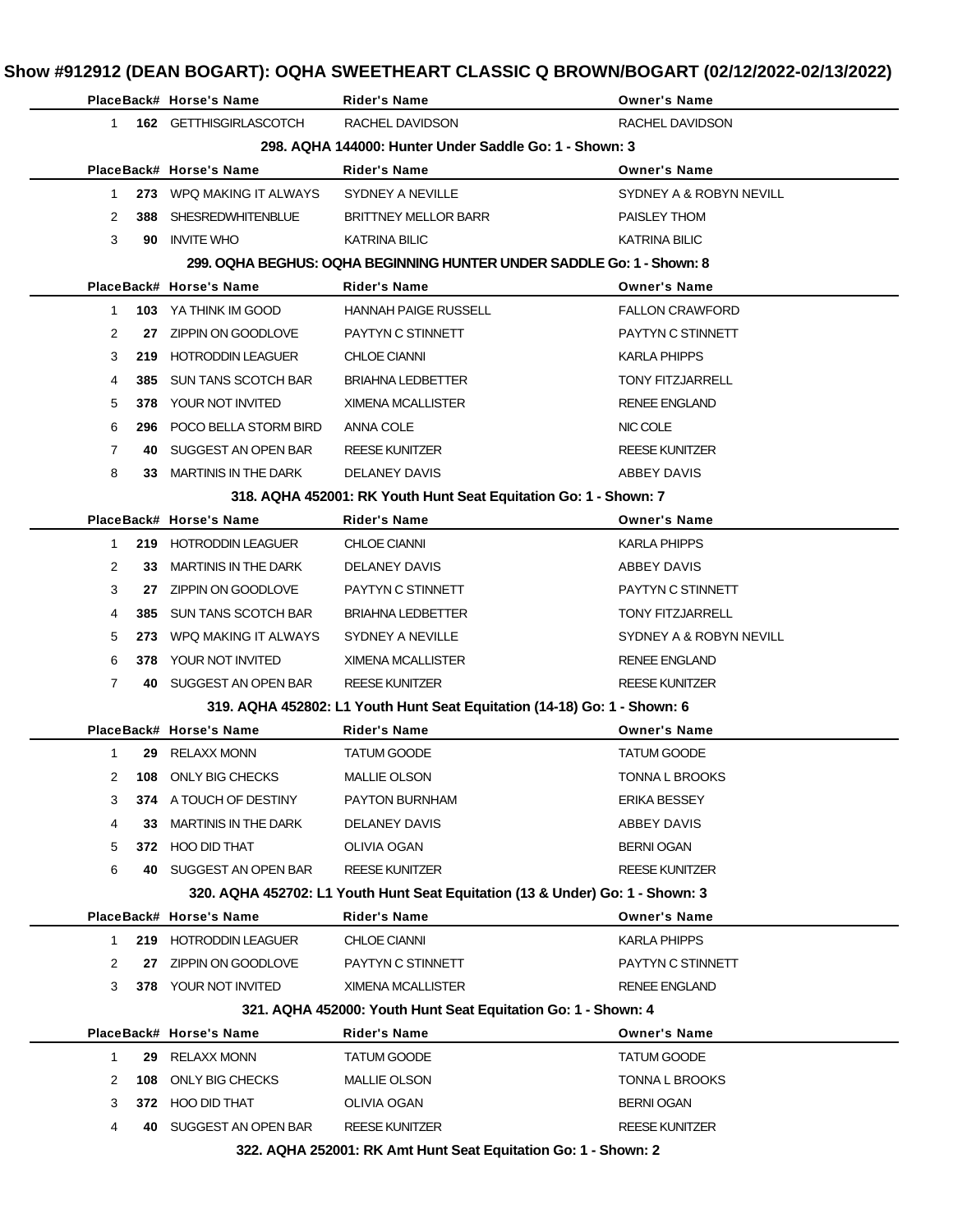|                    | PlaceBack# Horse's Name | <b>Rider's Name</b>                                            | <b>Owner's Name</b>       |
|--------------------|-------------------------|----------------------------------------------------------------|---------------------------|
| $\mathbf 1$<br>365 | DONT PUSH MY BUTTONS    | NATASHA T STEELE                                               | NATASHA T / RYAN STEELE   |
| 2                  | 162 GETTHISGIRLASCOTCH  | RACHEL DAVIDSON                                                | RACHEL DAVIDSON           |
|                    |                         | 323. AQHA 252002: L1 Amt Hunt Seat Equitation Go: 1 - Shown: 2 |                           |
|                    | PlaceBack# Horse's Name | <b>Rider's Name</b>                                            | <b>Owner's Name</b>       |
| 365<br>1           | DONT PUSH MY BUTTONS    | NATASHA T STEELE                                               | NATASHA T / RYAN STEELE   |
| 2                  | 162 GETTHISGIRLASCOTCH  | RACHEL DAVIDSON                                                | RACHEL DAVIDSON           |
|                    |                         | 324. AQHA 252000: Amt Hunt Seat Equitation Go: 1 - Shown: 1    |                           |
|                    | PlaceBack# Horse's Name | <b>Rider's Name</b>                                            | <b>Owner's Name</b>       |
| $\mathbf 1$        | 90 INVITE WHO           | <b>KATRINA BILIC</b>                                           | <b>KATRINA BILIC</b>      |
|                    |                         | 325. OQHA BEGHSE: OQHA BEGINNING HUNT SEAT EQ Go: 1 - Shown: 8 |                           |
|                    | PlaceBack# Horse's Name | Rider's Name                                                   | <b>Owner's Name</b>       |
| 1                  | 219 HOTRODDIN LEAGUER   | <b>CHLOE CIANNI</b>                                            | <b>KARLA PHIPPS</b>       |
| 2<br>27            | ZIPPIN ON GOODLOVE      | PAYTYN C STINNETT                                              | PAYTYN C STINNETT         |
| 3<br>385           | SUN TANS SCOTCH BAR     | <b>BRIAHNA LEDBETTER</b>                                       | <b>TONY FITZJARRELL</b>   |
| 4<br>103           | YA THINK IM GOOD        | <b>HANNAH PAIGE RUSSELL</b>                                    | <b>FALLON CRAWFORD</b>    |
| 5<br>273           | WPQ MAKING IT ALWAYS    | <b>SYDNEY A NEVILLE</b>                                        | SYDNEY A & ROBYN NEVILL   |
| 6<br>40            | SUGGEST AN OPEN BAR     | <b>REESE KUNITZER</b>                                          | <b>REESE KUNITZER</b>     |
| 7<br>378           | YOUR NOT INVITED        | XIMENA MCALLISTER                                              | <b>RENEE ENGLAND</b>      |
| 8<br>33            | MARTINIS IN THE DARK    | DELANEY DAVIS                                                  | ABBEY DAVIS               |
|                    |                         | 345, AQHA 110909: Ranch Trail Go: 1 - Shown: 1                 |                           |
|                    | PlaceBack# Horse's Name | <b>Rider's Name</b>                                            | <b>Owner's Name</b>       |
| $\mathbf{1}$       | 10 RWS CUTTIN CLASS     | ADRIANNE STEWART                                               | <b>JACQUELINE POTWORA</b> |
|                    |                         | 346, AQHA 210900: AQHA RANCH TRAIL AMATEUR Go: 1 - Shown: 2    |                           |
|                    | PlaceBack# Horse's Name | Rider's Name                                                   | <b>Owner's Name</b>       |
| $\mathbf 1$<br>10  | RWS CUTTIN CLASS        | <b>ADRIANNE STEWART</b>                                        | <b>JACQUELINE POTWORA</b> |
| 2                  | 363 MADD SKILLZ         | KATHIANNE LEWIS                                                | <b>KATHIANNE LEWIS</b>    |
|                    |                         | 347. AQHA 410900: AQHA RANCH TRAIL YOUTH Go: 1 - Shown: 1      |                           |
|                    | PlaceBack# Horse's Name | Rider's Name                                                   | <b>Owner's Name</b>       |
| 1                  | 236 POPPIN TAGS         | RACHEL SEMRAU                                                  | <b>JOHN B SEMRAU</b>      |
|                    |                         | 357. AQHA 134004: L1 Reining Go: 1 - Shown: 3                  |                           |
|                    | PlaceBack# Horse's Name | <b>Rider's Name</b>                                            | <b>Owner's Name</b>       |
| DQ<br>399          | <b>GUNNA BE TRASHY</b>  | <b>CHRISSA M WESTBROOKS</b>                                    | ANDREW J RABUNG           |
| DQ<br>398          | <b>MOBSTERS PEA EYE</b> | CHRISSA M WESTBROOKS                                           | ABIGAIL R ANDERSON        |
| DQ                 | 377 CRAVIN CODE         | CHRISSA M WESTBROOKS                                           | CHRISSA M WESTBROOKS      |
|                    |                         | 358. AQHA 434001: RK Youth Reining Go: 1 - Shown: 4            |                           |
|                    | PlaceBack# Horse's Name | Rider's Name                                                   | <b>Owner's Name</b>       |
| DQ<br>395          | <b>MOONLIT REMINIC</b>  | ANGELINA QUINTERO                                              | SOPHIE GIBSON             |
| DQ<br>371          | <b>ITSGONNABEMAE</b>    | ABBIE RHOADS                                                   | ALEXANDRA WOOLERY         |
| DQ<br>382          | THE NITE SHIFT          | <b>MARISSA FISHER</b>                                          | ALEXANDRA WOOLERY         |
| DQ                 | 409 SASSALENA           | PAIGE STAFEK                                                   | CHARLES C JR HADAWAY      |
|                    |                         | 359. AQHA 234001: RK Amt Reining Go: 1 - Shown: 1              |                           |
|                    | PlaceBack# Horse's Name | <b>Rider's Name</b>                                            | <b>Owner's Name</b>       |
| $\mathbf{1}$       | 188 ACE OF JADES        | KAITLIN JOHNSTON                                               | KAITLIN JOHNSTON          |
|                    |                         | 360. AQHA 434002: L1 Youth Reining Go: 1 - Shown: 2            |                           |
|                    | PlaceBack# Horse's Name | Rider's Name                                                   | <b>Owner's Name</b>       |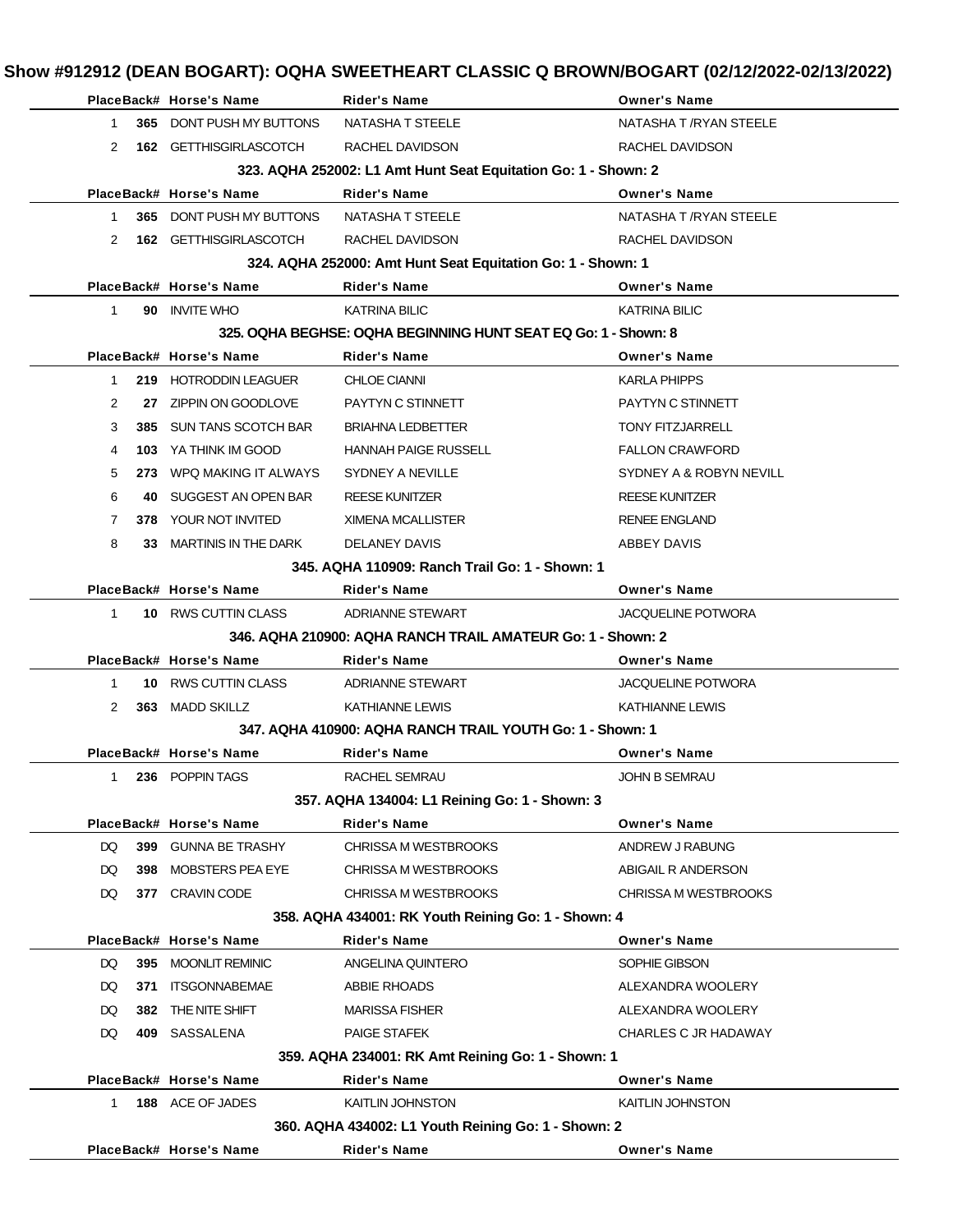|              |            | 382 THE NITE SHIFT                               | <b>MARISSA FISHER</b>                                                    | ALEXANDRA WOOLERY                             |
|--------------|------------|--------------------------------------------------|--------------------------------------------------------------------------|-----------------------------------------------|
| DQ           | 371        | <b>ITSGONNABEMAE</b>                             | <b>ABBIE RHOADS</b>                                                      | ALEXANDRA WOOLERY                             |
|              |            |                                                  | 361. AQHA 234002: L1 Amt Reining Go: 1 - Shown: 4                        |                                               |
|              |            | PlaceBack# Horse's Name                          | <b>Rider's Name</b>                                                      | <b>Owner's Name</b>                           |
| $\mathbf{1}$ |            | 188 ACE OF JADES                                 | <b>KAITLIN JOHNSTON</b>                                                  | KAITLIN JOHNSTON                              |
| 2            | 411        | <b>REST AWHILE</b>                               | <b>HEATHER SMARTT</b>                                                    | <b>JOEY MILLER</b>                            |
| 3            | 398        | <b>MOBSTERS PEA EYE</b>                          | ABIGAIL R ANDERSON                                                       | ABIGAIL R ANDERSON                            |
| DQ           |            | 377 CRAVIN CODE                                  | DAYLOR HOFER                                                             | <b>CHRISSA M WESTBROOKS</b>                   |
|              |            |                                                  | 362. AQHA 434000: Youth Reining Go: 1 - Shown: 1                         |                                               |
|              |            | PlaceBack# Horse's Name                          | Rider's Name                                                             | <b>Owner's Name</b>                           |
| 1            |            | 236 POPPIN TAGS                                  | RACHEL SEMRAU                                                            | <b>JOHN B SEMRAU</b>                          |
|              |            |                                                  | 364. AQHA 234000: Amt Reining Go: 1 - Shown: 2                           |                                               |
|              |            | PlaceBack# Horse's Name                          | <b>Rider's Name</b>                                                      | <b>Owner's Name</b>                           |
| 1.           |            | 377 CRAVIN CODE                                  | DAYLOR HOFER                                                             | <b>CHRISSA M WESTBROOKS</b>                   |
| 2            |            | 398 MOBSTERS PEA EYE                             | ABIGAIL R ANDERSON                                                       | ABIGAIL R ANDERSON                            |
|              |            |                                                  | 365. AQHA 134000: Reining Go: 1 - Shown: 3                               |                                               |
|              |            | PlaceBack# Horse's Name                          | <b>Rider's Name</b>                                                      | <b>Owner's Name</b>                           |
| 1            |            | 233 UNO SMART FRITZ                              | <b>SUE SULTZE</b>                                                        | JOHN B SEMRAU                                 |
| 2            | 398        | MOBSTERS PEA EYE                                 | <b>CHRISSA M WESTBROOKS</b>                                              | ABIGAIL R ANDERSON                            |
| DQ.          | 399        | <b>GUNNA BE TRASHY</b>                           | CHRISSA M WESTBROOKS                                                     | ANDREW J RABUNG                               |
|              |            |                                                  | 366. OQHA BEGRN: OQHA BEGINNING REINING Go: 1 - Shown: 6                 |                                               |
|              |            | PlaceBack# Horse's Name                          | Rider's Name                                                             | <b>Owner's Name</b>                           |
| 1            |            | 411 REST AWHILE                                  | <b>HEATHER SMARTT</b>                                                    | <b>JOEY MILLER</b>                            |
| 2            |            | 188 ACE OF JADES                                 | KAITLIN JOHNSTON                                                         | KAITLIN JOHNSTON                              |
| 3            |            | 382 THE NITE SHIFT                               | <b>MARISSA FISHER</b>                                                    | ALEXANDRA WOOLERY                             |
| 4            | 127        | <b>STETSON</b>                                   | ELLIOT BARNETT                                                           | RENEE AND ELLIOTT                             |
| 5            | 371        | <b>ITSGONNABEMAE</b>                             | <b>ABBIE RHOADS</b>                                                      | ALEXANDRA WOOLERY                             |
| 6            |            | 114 SLIDIN WRIGHT ON                             | <b>RENEE BARNETT</b>                                                     | RENEE AND ELLIOTT                             |
|              |            |                                                  | 380. AQHA 136004: L1 Western Riding Go: 1 - Shown: 1                     |                                               |
|              |            | PlaceBack# Horse's Name                          | Rider's Name                                                             | <b>Owner's Name</b>                           |
| 1            |            | 229 NEVER DOUBT A COWBOY                         | MICHAEL R DAVIS                                                          | <b>ESPERANZA TERVALON-</b>                    |
|              |            |                                                  | 383. AQHA 436002: L1 Youth Western Riding Go: 1 - Shown: 1               |                                               |
|              |            | PlaceBack# Horse's Name                          | <b>Rider's Name</b>                                                      | <b>Owner's Name</b>                           |
|              |            |                                                  |                                                                          |                                               |
| 1.           |            | 374 A TOUCH OF DESTINY                           | <b>PAYTON BURNHAM</b>                                                    | <b>ERIKA BESSEY</b>                           |
|              |            |                                                  |                                                                          |                                               |
|              |            | PlaceBack# Horse's Name                          | 384. AQHA 236002: L1 Amt Western Riding Go: 1 - Shown: 1                 |                                               |
| DQ.          |            | 365 DONT PUSH MY BUTTONS                         | <b>Rider's Name</b><br>NATASHA T STEELE                                  | <b>Owner's Name</b><br>NATASHA T /RYAN STEELE |
|              |            |                                                  |                                                                          |                                               |
|              |            | PlaceBack# Horse's Name                          | 387. AQHA 136000: Western Riding Go: 1 - Shown: 1<br><b>Rider's Name</b> | <b>Owner's Name</b>                           |
| DQ           | 90         | <b>INVITE WHO</b>                                | CHELSEA E CARLSON                                                        | <b>KATRINA BILIC</b>                          |
|              |            |                                                  | 397. AQHA 142004: L1 Western Pleasure Go: 1 - Shown: 4                   |                                               |
|              |            |                                                  |                                                                          |                                               |
|              |            | PlaceBack# Horse's Name                          | Rider's Name                                                             | <b>Owner's Name</b>                           |
| $\mathbf{1}$ |            | 51 YOU WILLY WANT THIS                           | SAVANNAH C MCGUIRE                                                       | <b>SYDNEY WINTER</b>                          |
| 2<br>3       | 229<br>388 | NEVER DOUBT A COWBOY<br><b>SHESREDWHITENBLUE</b> | MICHAEL R DAVIS<br><b>BRITTNEY MELLOR BARR</b>                           | ESPERANZA TERVALON-<br>PAISLEY THOM           |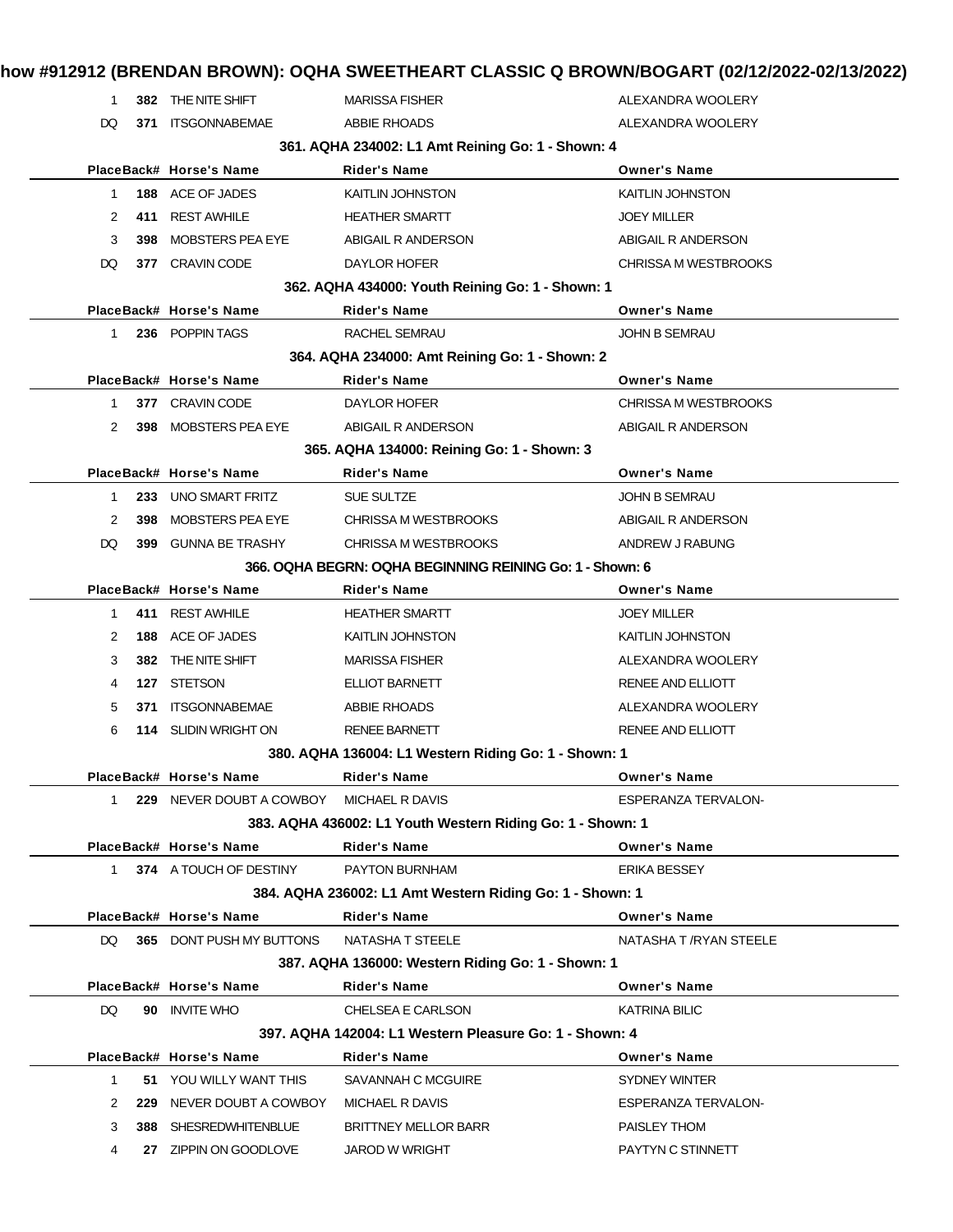### **398. AQHA 442102: L1 Youth Walk Trot Western Pleasure Go: 1 - Shown: 4**

| IN THE IVE. LT TURNIT WAIR TIUL WESTERN FIGUOUSE OU. T |     |                             |                                                                           |                          |  |
|--------------------------------------------------------|-----|-----------------------------|---------------------------------------------------------------------------|--------------------------|--|
|                                                        |     | PlaceBack# Horse's Name     | <b>Rider's Name</b>                                                       | <b>Owner's Name</b>      |  |
| $\mathbf{1}$                                           |     | 365 DONT PUSH MY BUTTONS    | <b>CAITLIN STEELE</b>                                                     | NATASHA T / RYAN STEELE  |  |
| 2                                                      |     | 378 YOUR NOT INVITED        | XIMENA MCALLISTER                                                         | <b>RENEE ENGLAND</b>     |  |
| 3                                                      | 414 | <b>WHIZKY FROSTED FRANK</b> | KINGZLEY OLIVER GRAVES                                                    | KINGZLEY OLIVER GRAVES   |  |
| 4                                                      |     | 178 CERTAINLY A GOODBAR     | <b>MELLODY MERESSE</b>                                                    | <b>MELLODY MERESSE</b>   |  |
|                                                        |     |                             | 399. AQHA 442001: RK Youth Western Pleasure Go: 1 - Shown: 5              |                          |  |
|                                                        |     | PlaceBack# Horse's Name     | <b>Rider's Name</b>                                                       | <b>Owner's Name</b>      |  |
| $\mathbf{1}$                                           |     | 85 CLASSIC DESIGNER         | <b>TEGAN BRANDER</b>                                                      | <b>TRACI M GRAM</b>      |  |
| 2                                                      | 221 | WILLYS HOT HOT HOT          | RAINA MCALLISTER                                                          | <b>RENEE ENGLAND</b>     |  |
| 3                                                      |     | 385 SUN TANS SCOTCH BAR     | <b>BRIAHNA LEDBETTER</b>                                                  | <b>TONY FITZJARRELL</b>  |  |
| 4                                                      |     | 33 MARTINIS IN THE DARK     | DELANEY DAVIS                                                             | ABBEY DAVIS              |  |
| 5                                                      |     | 27 ZIPPIN ON GOODLOVE       | PAYTYN C STINNETT                                                         | PAYTYN C STINNETT        |  |
|                                                        |     |                             | 400. AQHA 442802: L1 Youth Western Pleasure (14-18) Go: 1 - Shown: 4      |                          |  |
|                                                        |     | PlaceBack# Horse's Name     | <b>Rider's Name</b>                                                       | <b>Owner's Name</b>      |  |
| $\mathbf{1}$                                           |     | 29 RELAXX MONN              | <b>TATUM GOODE</b>                                                        | <b>TATUM GOODE</b>       |  |
| 2                                                      |     | 374 A TOUCH OF DESTINY      | <b>PAYTON BURNHAM</b>                                                     | <b>ERIKA BESSEY</b>      |  |
| 3                                                      | 221 | WILLYS HOT HOT HOT          | <b>RAINA MCALLISTER</b>                                                   | <b>RENEE ENGLAND</b>     |  |
| 4                                                      |     | 33 MARTINIS IN THE DARK     | <b>DELANEY DAVIS</b>                                                      | ABBEY DAVIS              |  |
|                                                        |     |                             | 401. AQHA 442702: L1 Youth Western Pleasure (13 & Under) Go: 1 - Shown: 1 |                          |  |
|                                                        |     | PlaceBack# Horse's Name     | <b>Rider's Name</b>                                                       | <b>Owner's Name</b>      |  |
| $\mathbf{1}$                                           |     | 27 ZIPPIN ON GOODLOVE       | PAYTYN C STINNETT                                                         | PAYTYN C STINNETT        |  |
|                                                        |     |                             | 402. AQHA 442000: Youth Western Pleasure Go: 1 - Shown: 3                 |                          |  |
|                                                        |     | PlaceBack# Horse's Name     | <b>Rider's Name</b>                                                       | <b>Owner's Name</b>      |  |
| $\mathbf{1}$                                           |     | 29 RELAXX MONN              | TATUM GOODE                                                               | <b>TATUM GOODE</b>       |  |
| 2                                                      | 33  | MARTINIS IN THE DARK        | DELANEY DAVIS                                                             | ABBEY DAVIS              |  |
| 3                                                      |     | 27 ZIPPIN ON GOODLOVE       | PAYTYN C STINNETT                                                         | PAYTYN C STINNETT        |  |
|                                                        |     |                             | 404. AQHA 242102: L1 Amt Walk Trot Western Pleasure Go: 1 - Shown: 4      |                          |  |
|                                                        |     | PlaceBack# Horse's Name     | <b>Rider's Name</b>                                                       | <b>Owner's Name</b>      |  |
| 1.                                                     |     | 421 IDO IT BEST             | <b>SALLY CAMPBELL</b>                                                     | <b>TRISHA K WRIGHT</b>   |  |
| $\mathbf{2}$                                           |     | 61 VS LADY IN LACE          | SUSAN PERRY                                                               | <b>SUSAN PERRY</b>       |  |
| 3                                                      |     | 47 HUNTIN FOR MY HARLEY     | ANNETTE VAUGHAN                                                           | ANNETTE VAUGHAN          |  |
| 4                                                      |     | 359 ZIPPOS GOLDEN FAME      | <b>JEANETTE JOHNSTON</b>                                                  | KAITLIN JOHNSTON         |  |
|                                                        |     |                             | 405, AQHA 242001: RK Amt Western Pleasure Go: 1 - Shown: 7                |                          |  |
|                                                        |     | PlaceBack# Horse's Name     | <b>Rider's Name</b>                                                       | <b>Owner's Name</b>      |  |
| $\mathbf{1}$                                           |     | <b>70 ONLY WAY TO LOPE</b>  | <b>JERI L BUCKWALTER</b>                                                  | <b>JERI L BUCKWALTER</b> |  |
| 2                                                      | 368 | MACS GOOD N DYNAMIC         | <b>KAREN SENGER</b>                                                       | <b>CRESSANDRA</b>        |  |
| 3                                                      |     | 37 ROCKIN IT GOOD           | <b>SUZANNE HARRIS</b>                                                     | <b>SUZANNE HARRIS</b>    |  |
| 4                                                      |     | 3 LUCKY IN KENTUCKY         | <b>JOYCE SORENSEN</b>                                                     | <b>JOYCE SORENSEN</b>    |  |
| 5                                                      | 31. | RIGHTEOUS BROTHA            | TRACI M GRAM                                                              | <b>TRACI M GRAM</b>      |  |
| 6                                                      | 105 | RIGHTEOUS JEWEL             | CRESSANDRA                                                                | <b>KAREN SENGER</b>      |  |
| 7                                                      |     | 162 GETTHISGIRLASCOTCH      | RACHEL DAVIDSON                                                           | RACHEL DAVIDSON          |  |
|                                                        |     |                             | 406. AQHA 242002: L1 Amt Western Pleasure Go: 1 - Shown: 8                |                          |  |
|                                                        |     | PlaceBack# Horse's Name     | <b>Rider's Name</b>                                                       | <b>Owner's Name</b>      |  |
| $\mathbf{1}$                                           |     | 51 YOU WILLY WANT THIS      | SYDNEY WINTER                                                             | SYDNEY WINTER            |  |
| 2                                                      |     | <b>70 ONLY WAY TO LOPE</b>  | <b>JERI L BUCKWALTER</b>                                                  | <b>JERI L BUCKWALTER</b> |  |
|                                                        |     |                             |                                                                           |                          |  |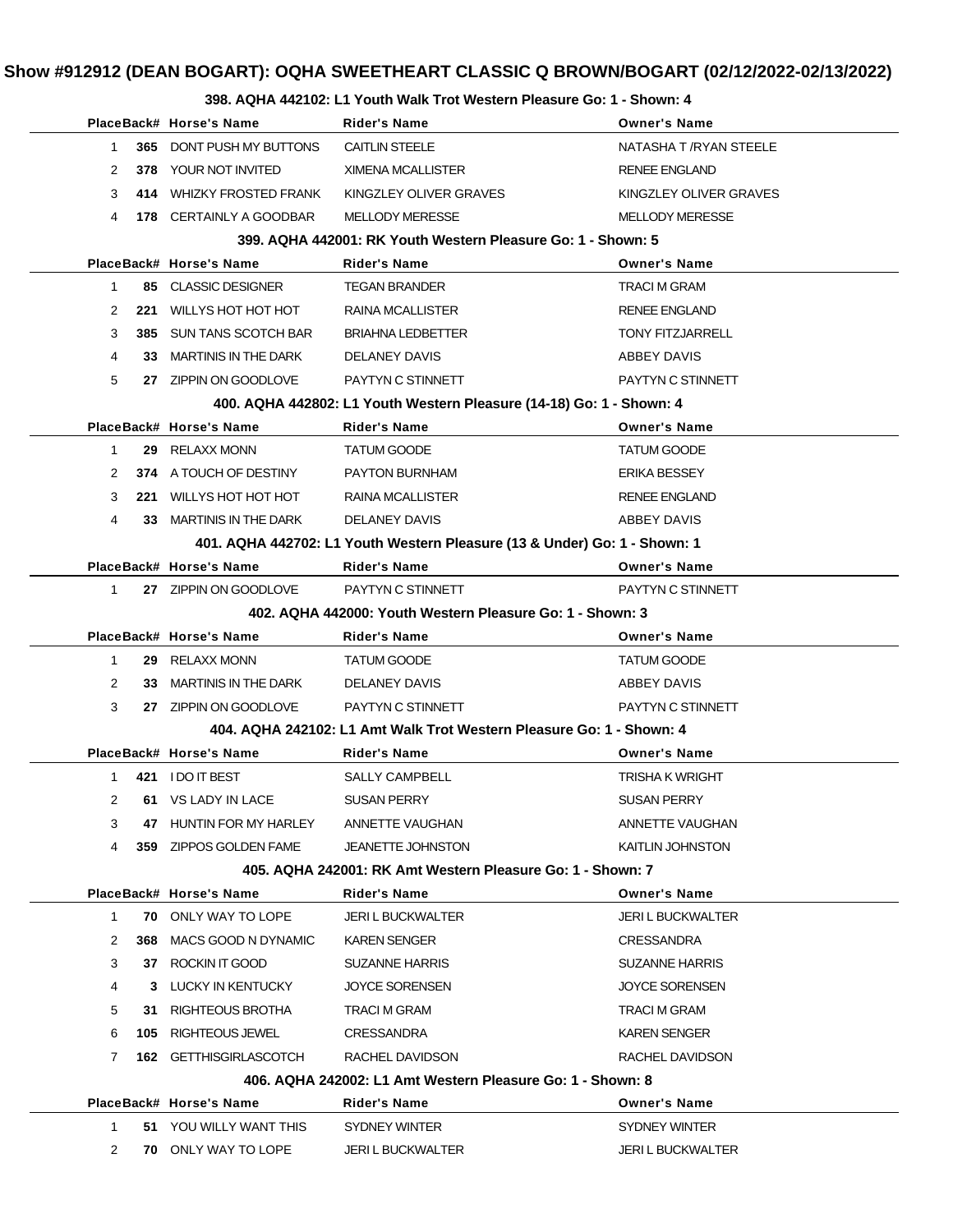| Show #912912 (DEAN BOGART): OQHA SWEETHEART CLASSIC Q BROWN/BOGART (02/12/2022-02/13/2022) |                       |                             |                                                                    |                          |  |
|--------------------------------------------------------------------------------------------|-----------------------|-----------------------------|--------------------------------------------------------------------|--------------------------|--|
|                                                                                            | 3<br>8                | DOUBT IM INVITED            | <b>JENNIFER T REEVES</b>                                           | <b>JENNIFER T REEVES</b> |  |
|                                                                                            | 4<br>365              | DONT PUSH MY BUTTONS        | NATASHA T STEELE                                                   | NATASHA T /RYAN STEELE   |  |
|                                                                                            | 5<br>68               | BEST TO BE HOT              | LONNIE K ANNAS                                                     | LONNIE K ANNAS           |  |
|                                                                                            | 6<br>3                | LUCKY IN KENTUCKY           | <b>JOYCE SORENSEN</b>                                              | <b>JOYCE SORENSEN</b>    |  |
|                                                                                            | $\overline{7}$<br>30. | <b>RIGHTEOUS ROMANCE</b>    | <b>ROBIN MARTSOLF-</b>                                             | <b>ROBIN MARTSOLF-</b>   |  |
| DQ                                                                                         | 90                    | <b>INVITE WHO</b>           | <b>KATRINA BILIC</b>                                               | <b>KATRINA BILIC</b>     |  |
|                                                                                            |                       |                             | 407. AQHA 242800: Amt Select Western Pleasure Go: 1 - Shown: 4     |                          |  |
|                                                                                            |                       | PlaceBack# Horse's Name     | Rider's Name                                                       | <b>Owner's Name</b>      |  |
|                                                                                            | $\mathbf{1}$          | 88 WATCH THIS MACHINE       | CINDY L KUENZI                                                     | DAN & CINDY KUENZI       |  |
|                                                                                            | 2<br>68               | BEST TO BE HOT              | LONNIE K ANNAS                                                     | LONNIE K ANNAS           |  |
|                                                                                            | 3<br>8                | DOUBT IM INVITED            | <b>JENNIFER T REEVES</b>                                           | <b>JENNIFER T REEVES</b> |  |
|                                                                                            | 4                     | 30 RIGHTEOUS ROMANCE        | <b>ROBIN MARTSOLF-</b>                                             | <b>ROBIN MARTSOLF-</b>   |  |
|                                                                                            |                       |                             | 410. OQHA BEGWP: OQHA BEGINNING WESTERN PLEASURE Go: 1 - Shown: 8  |                          |  |
|                                                                                            |                       | PlaceBack# Horse's Name     | <b>Rider's Name</b>                                                | <b>Owner's Name</b>      |  |
|                                                                                            | $\mathbf{1}$          | 33 MARTINIS IN THE DARK     | DELANEY DAVIS                                                      | ABBEY DAVIS              |  |
|                                                                                            | 2<br>103              | YA THINK IM GOOD            | <b>HANNAH PAIGE RUSSELL</b>                                        | <b>FALLON CRAWFORD</b>   |  |
|                                                                                            | 3<br>221              | WILLYS HOT HOT HOT          | <b>RAINA MCALLISTER</b>                                            | <b>RENEE ENGLAND</b>     |  |
|                                                                                            | 4<br>85.              | <b>CLASSIC DESIGNER</b>     | <b>TEGAN BRANDER</b>                                               | TRACI M GRAM             |  |
|                                                                                            | 5                     | 27 ZIPPIN ON GOODLOVE       | PAYTYN C STINNETT                                                  | PAYTYN C STINNETT        |  |
|                                                                                            | 6<br>273              | WPQ MAKING IT ALWAYS        | SYDNEY A NEVILLE                                                   | SYDNEY A & ROBYN NEVILL  |  |
|                                                                                            | 7<br>378              | YOUR NOT INVITED            | <b>XIMENA MCALLISTER</b>                                           | <b>RENEE ENGLAND</b>     |  |
|                                                                                            | 8<br>385.             | SUN TANS SCOTCH BAR         | <b>BRIAHNA LEDBETTER</b>                                           | <b>TONY FITZJARRELL</b>  |  |
|                                                                                            |                       |                             | 411. OQHA SFWP: OQHA SMALL FRY WESTERN PLEASURE Go: 1 - Shown: 3   |                          |  |
|                                                                                            |                       | PlaceBack# Horse's Name     | Rider's Name                                                       | <b>Owner's Name</b>      |  |
|                                                                                            | 1                     | 178 CERTAINLY A GOODBAR     | <b>MELLODY MERESSE</b>                                             | <b>MELLODY MERESSE</b>   |  |
|                                                                                            | 2<br>23               | <b>JETS PRINCIPLE STAR</b>  | <b>KENNEDY WRIGHT</b>                                              | <b>JAROD W WRIGHT</b>    |  |
|                                                                                            | 3                     | 414 WHIZKY FROSTED FRANK    | KINGZLEY OLIVER GRAVES                                             | KINGZLEY OLIVER GRAVES   |  |
|                                                                                            |                       |                             | 428. AQHA 440102: L1 Youth Walk Trot Horsemanship Go: 1 - Shown: 1 |                          |  |
|                                                                                            |                       | PlaceBack# Horse's Name     | Rider's Name                                                       | <b>Owner's Name</b>      |  |
|                                                                                            | 1                     | 365 DONT PUSH MY BUTTONS    | <b>CAITLIN STEELE</b>                                              | NATASHA T / RYAN STEELE  |  |
|                                                                                            |                       |                             | 429. AQHA 240102: L1 Amt Walk Trot Horsemanship Go: 1 - Shown: 2   |                          |  |
|                                                                                            |                       | PlaceBack# Horse's Name     | <b>Rider's Name</b>                                                | <b>Owner's Name</b>      |  |
|                                                                                            | 1.                    | 421 IDO IT BEST             | <b>SALLY CAMPBELL</b>                                              | <b>TRISHA K WRIGHT</b>   |  |
|                                                                                            | 2                     | 47 HUNTIN FOR MY HARLEY     | ANNETTE VAUGHAN                                                    | ANNETTE VAUGHAN          |  |
|                                                                                            |                       |                             | 430. AQHA 440001: RK Youth Western Horsemanship Go: 1 - Shown: 11  |                          |  |
|                                                                                            |                       | PlaceBack# Horse's Name     | <b>Rider's Name</b>                                                | <b>Owner's Name</b>      |  |
|                                                                                            | 1.                    | 245 ROCKING THE HOUSE       | <b>GRACE STANDLEY</b>                                              | <b>TERESA STANDLEY</b>   |  |
|                                                                                            | 2<br>273              | WPQ MAKING IT ALWAYS        | SYDNEY A NEVILLE                                                   | SYDNEY A & ROBYN NEVILL  |  |
|                                                                                            | 3<br>33.              | <b>MARTINIS IN THE DARK</b> | DELANEY DAVIS                                                      | ABBEY DAVIS              |  |
|                                                                                            | 4<br>27               | ZIPPIN ON GOODLOVE          | PAYTYN C STINNETT                                                  | PAYTYN C STINNETT        |  |
|                                                                                            | 5<br>219              | <b>HOTRODDIN LEAGUER</b>    | <b>CHLOE CIANNI</b>                                                | KARLA PHIPPS             |  |
|                                                                                            | 6<br>385              | <b>SUN TANS SCOTCH BAR</b>  | <b>BRIAHNA LEDBETTER</b>                                           | <b>TONY FITZJARRELL</b>  |  |
|                                                                                            | 7<br>85.              | <b>CLASSIC DESIGNER</b>     | TEGAN BRANDER                                                      | TRACI M GRAM             |  |
|                                                                                            | 8<br>40               | SUGGEST AN OPEN BAR         | <b>REESE KUNITZER</b>                                              | <b>REESE KUNITZER</b>    |  |
|                                                                                            | 9                     | 395 MOONLIT REMINIC         | KAITLIN JOHNSTON                                                   | SOPHIE GIBSON            |  |

**431. AQHA 440802: L1 Youth Western Horsemanship 14 - 18 Go: 1 - Shown: 8**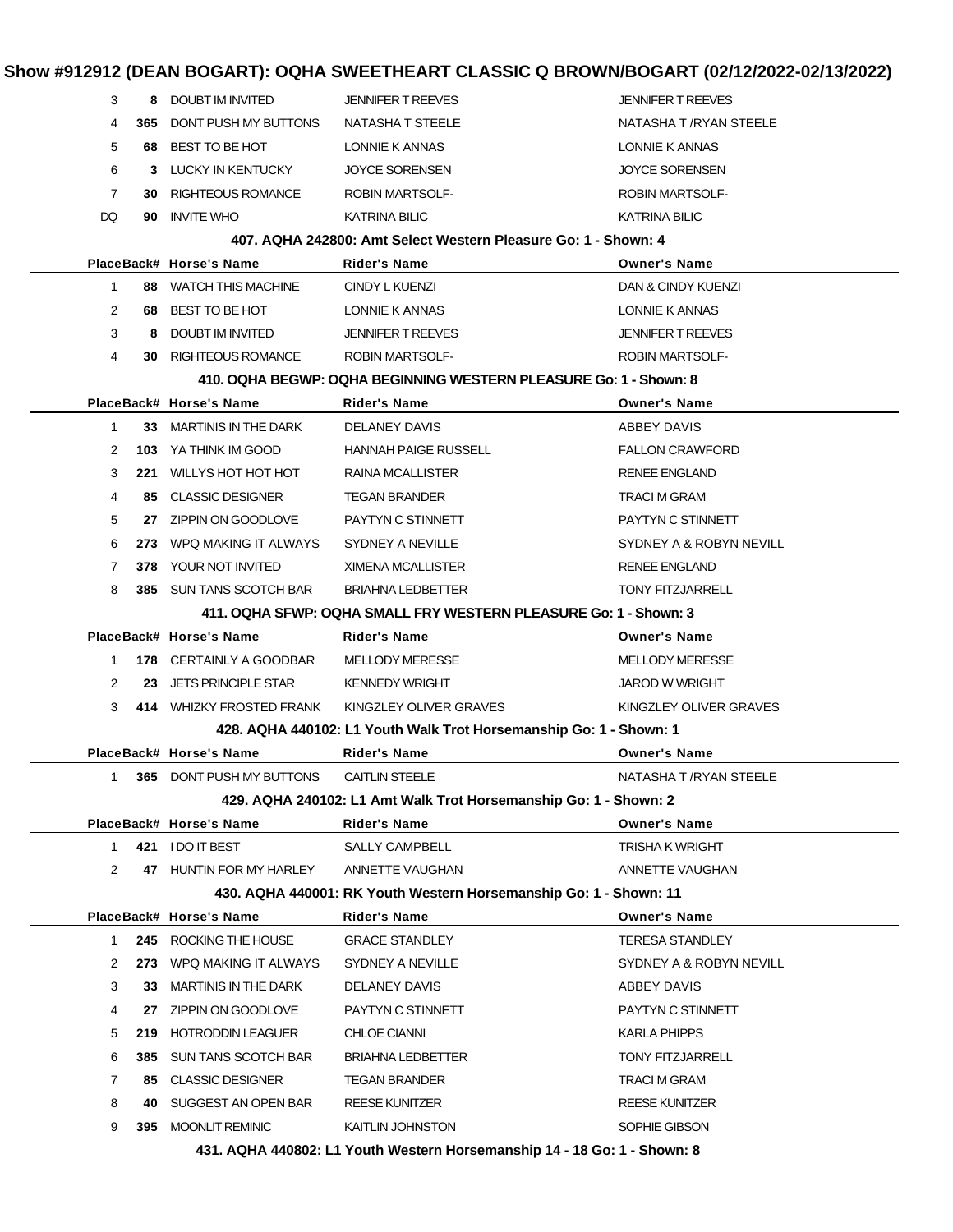|              |     | PlaceBack# Horse's Name     | Rider's Name                                                                | <b>Owner's Name</b>      |
|--------------|-----|-----------------------------|-----------------------------------------------------------------------------|--------------------------|
| $\mathbf{1}$ |     | 29 RELAXX MONN              | <b>TATUM GOODE</b>                                                          | <b>TATUM GOODE</b>       |
| 2            | 108 | ONLY BIG CHECKS             | <b>MALLIE OLSON</b>                                                         | <b>TONNA L BROOKS</b>    |
| 3            | 245 | ROCKING THE HOUSE           | <b>GRACE STANDLEY</b>                                                       | <b>TERESA STANDLEY</b>   |
| 4            | 33  | <b>MARTINIS IN THE DARK</b> | <b>DELANEY DAVIS</b>                                                        | ABBEY DAVIS              |
| 5            |     | 374 A TOUCH OF DESTINY      | PAYTON BURNHAM                                                              | <b>ERIKA BESSEY</b>      |
| 6            | 395 | <b>MOONLIT REMINIC</b>      | ANGELINA QUINTERO                                                           | SOPHIE GIBSON            |
| 7            | 40  | SUGGEST AN OPEN BAR         | <b>REESE KUNITZER</b>                                                       | <b>REESE KUNITZER</b>    |
| 8            | 221 | WILLYS HOT HOT HOT          | RAINA MCALLISTER                                                            | <b>RENEE ENGLAND</b>     |
|              |     |                             | 432. AQHA 440702: L1 Youth Western Horsemanship 13 & Under Go: 1 - Shown: 4 |                          |
|              |     | PlaceBack# Horse's Name     | Rider's Name                                                                | <b>Owner's Name</b>      |
| $\mathbf{1}$ |     | 27 ZIPPIN ON GOODLOVE       | PAYTYN C STINNETT                                                           | PAYTYN C STINNETT        |
| 2            | 85  | <b>CLASSIC DESIGNER</b>     | <b>TEGAN BRANDER</b>                                                        | <b>TRACI M GRAM</b>      |
| 3            | 219 | <b>HOTRODDIN LEAGUER</b>    | <b>CHLOE CIANNI</b>                                                         | KARLA PHIPPS             |
| 4            |     | <b>378 YOUR NOT INVITED</b> | <b>XIMENA MCALLISTER</b>                                                    | <b>RENEE ENGLAND</b>     |
|              |     |                             | 433. AQHA 440000: Youth Western Horsemanship Go: 1 - Shown: 4               |                          |
|              |     | PlaceBack# Horse's Name     | Rider's Name                                                                | <b>Owner's Name</b>      |
| 1            | 29  | RELAXX MONN                 | <b>TATUM GOODE</b>                                                          | <b>TATUM GOODE</b>       |
| 2            | 108 | ONLY BIG CHECKS             | <b>MALLIE OLSON</b>                                                         | TONNA L BROOKS           |
| 3            | 33  | <b>MARTINIS IN THE DARK</b> | DELANEY DAVIS                                                               | ABBEY DAVIS              |
| 4            | 40  | SUGGEST AN OPEN BAR         | <b>REESE KUNITZER</b>                                                       | <b>REESE KUNITZER</b>    |
|              |     |                             | 434. AQHA 240001: RK Amt Western Horsemanship Go: 1 - Shown: 8              |                          |
|              |     | PlaceBack# Horse's Name     | Rider's Name                                                                | <b>Owner's Name</b>      |
| 1            |     | 365 DONT PUSH MY BUTTONS    | NATASHA T STEELE                                                            | NATASHA T /RYAN STEELE   |
| 2            | 37  | ROCKIN IT GOOD              | <b>SUZANNE HARRIS</b>                                                       | <b>SUZANNE HARRIS</b>    |
| 3            | 368 | MACS GOOD N DYNAMIC         | <b>KAREN SENGER</b>                                                         | <b>CRESSANDRA</b>        |
| 4            | 31  | RIGHTEOUS BROTHA            | <b>TRACI M GRAM</b>                                                         | TRACI M GRAM             |
| 5            | 105 | RIGHTEOUS JEWEL             | <b>CRESSANDRA</b>                                                           | <b>KAREN SENGER</b>      |
| 6            |     | 162 GETTHISGIRLASCOTCH      | RACHEL DAVIDSON                                                             | RACHEL DAVIDSON          |
| 7            |     | 3 LUCKY IN KENTUCKY         | <b>JOYCE SORENSEN</b>                                                       | JOYCE SORENSEN           |
| 8            |     | 359 ZIPPOS GOLDEN FAME      | <b>JEANETTE JOHNSTON</b>                                                    | KAITLIN JOHNSTON         |
|              |     |                             | 435. AQHA 240002: L1 Amt Western Horsemanship Go: 1 - Shown: 8              |                          |
|              |     | PlaceBack# Horse's Name     | Rider's Name                                                                | <b>Owner's Name</b>      |
| $\mathbf{1}$ |     | 51 YOU WILLY WANT THIS      | SYDNEY WINTER                                                               | SYDNEY WINTER            |
| 2            |     | 365 DONT PUSH MY BUTTONS    | NATASHA T STEELE                                                            | NATASHA T /RYAN STEELE   |
| 3            | 30  | <b>RIGHTEOUS ROMANCE</b>    | <b>ROBIN MARTSOLF-</b>                                                      | <b>ROBIN MARTSOLF-</b>   |
| 4            | 70  | ONLY WAY TO LOPE            | <b>JERI L BUCKWALTER</b>                                                    | <b>JERI L BUCKWALTER</b> |
| 5            | 359 | ZIPPOS GOLDEN FAME          | <b>JEANETTE JOHNSTON</b>                                                    | <b>KAITLIN JOHNSTON</b>  |
| 6            | 8   | DOUBT IM INVITED            | <b>JENNIFER T REEVES</b>                                                    | <b>JENNIFER T REEVES</b> |
| 7            | 3   | LUCKY IN KENTUCKY           | JOYCE SORENSEN                                                              | <b>JOYCE SORENSEN</b>    |
| 8            |     | 68 BEST TO BE HOT           | LONNIE K ANNAS                                                              | LONNIE K ANNAS           |
|              |     |                             | 437. AQHA 240000: Amt Western Horsemanship Go: 1 - Shown: 5                 |                          |
|              |     | PlaceBack# Horse's Name     | Rider's Name                                                                | <b>Owner's Name</b>      |
| $\mathbf{1}$ | 90  | <b>INVITE WHO</b>           | <b>KATRINA BILIC</b>                                                        | KATRINA BILIC            |
| 2            | 88  | <b>WATCH THIS MACHINE</b>   | CINDY L KUENZI                                                              | DAN & CINDY KUENZI       |
| 3            | 68  | BEST TO BE HOT              | LONNIE K ANNAS                                                              | LONNIE K ANNAS           |
|              |     |                             |                                                                             |                          |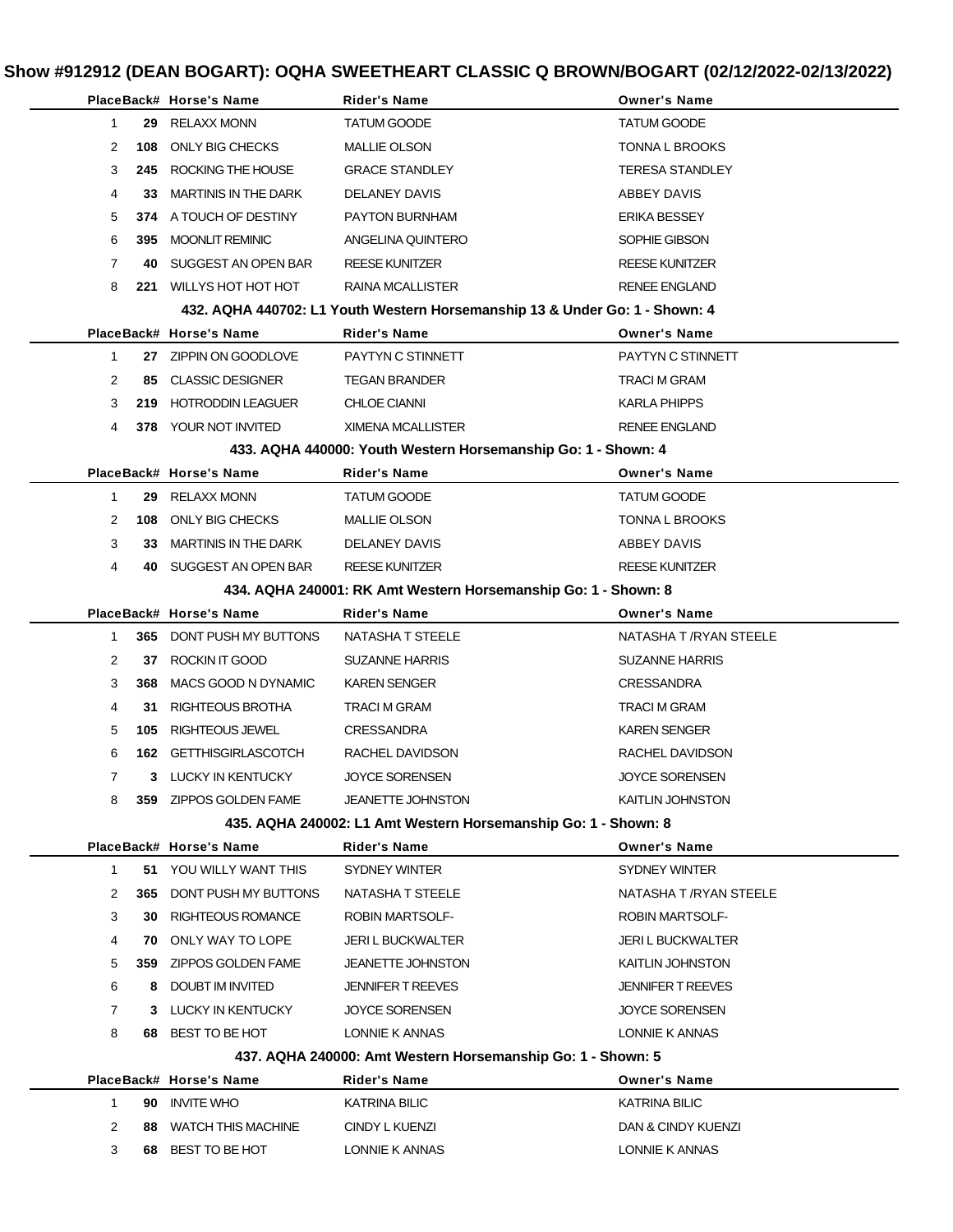## **Show #912912 (DEAN BOGART): OQHA SWEETHEART CLASSIC Q BROWN/BOGART (02/12/2022-02/13/2022)** 4 **8** DOUBT IM INVITED JENNIFER T REEVES JENNIFER T REEVES 5 **70** ONLY WAY TO LOPE JERI L BUCKWALTER JERI L BUCKWALTER **438. OQHA BEGHRM: OQHA BEGINNING HORSEMANSHIP Go: 1 - Shown: 7 PlaceBack# Horse's Name Rider's Name Owner's Name** 1 **273** WPQ MAKING IT ALWAYS SYDNEY A NEVILLE SYDNEY A & ROBYN NEVILL 2 **103** YA THINK IM GOOD HANNAH PAIGE RUSSELL FALLON CRAWFORD 3 **27 ZIPPIN ON GOODLOVE PAYTYN C STINNETT** PAYTYN C STINNETT 4 **33** MARTINIS IN THE DARK DELANEY DAVIS **DELANEY DAVIS** ABBEY DAVIS 5 **219 HOTRODDIN LEAGUER CHLOE CIANNI** CHORE CHANNI KARLA PHIPPS 6 **385** SUN TANS SCOTCH BAR BRIAHNA LEDBETTER TONY FITZJARRELL 7 **221 WILLYS HOT HOT RAINA MCALLISTER RENE ENGLAND 451. AQHA 230000: Amt Pole Bending Go: 1 - Shown: 1 PlaceBack# Horse's Name Rider's Name Owner's Name** 1 **327** A FRENCHMANS FANCY RACHAEL MACDONALD RACHAEL MACDONALD **452. AQHA 130000: Pole Bending Go: 1 - Shown: 1 PlaceBack# Horse's Name Rider's Name Owner's Name** 1 **327** A FRENCHMANS FANCY RACHAEL MACDONALD RACHAEL MACDONALD **456. AQHA 432000: Youth Stake Race Go: 1 - Shown: 2 PlaceBack# Horse's Name Rider's Name Owner's Name** 1 **414** WHIZKY FROSTED FRANK KINGZLEY OLIVER GRAVES KINGZLEY OLIVER GRAVES 2 **178** CERTAINLY A GOODBAR MELLODY MERESSE MELLODY MELLODY MERESSE **457. AQHA 232000: Amt Stake Race Go: 1 - Shown: 1 PlaceBack# Horse's Name Rider's Name Owner's Name** 1 **327** A FRENCHMANS FANCY RACHAEL MACDONALD RACHAEL MACDONALD **458. AQHA 428000: Youth Barrel Racing Go: 1 - Shown: 2 PlaceBack# Horse's Name Rider's Name Owner's Name** 1 **414** WHIZKY FROSTED FRANK KINGZLEY OLIVER GRAVES KINGZLEY OLIVER GRAVES 2 **178** CERTAINLY A GOODBAR MELLODY MERESSE MELLODY MERESSE **459. AQHA 228000: Amt Barrel Racing Go: 1 - Shown: 1 PlaceBack# Horse's Name Rider's Name Owner's Name** 1 **327** A FRENCHMANS FANCY RACHAEL MACDONALD RACHAEL MACDONALD **460. AQHA 128000: Barrel Racing Go: 1 - Shown: 1 PlaceBack# Horse's Name Rider's Name Owner's Name** 1 **327** A FRENCHMANS FANCY RACHAEL MACDONALD RACHAEL MACDONALD **570. ALBR ABRR19: ALL BREED RANCH RIDING 19 & OVER Go: 1 - Shown: 4 PlaceBack# Horse's Name Rider's Name Owner's Name** 1 **112** SMART SASSALENA ELAINE GRIMPS NANCY STOLZ PETTERSON 2 **366** SMART CHROMED RINGO CHRISSA M WESTBROOKS VICTORIA MARIE DAVIS 3 **414** WHIZKY FROSTED FRANK CHRISSA M WESTBROOKS KINGZLEY OLIVER GRAVES **4 10 RWS CUTTIN CLASS ADRIANNE STEWART ADDITION CONTRACT AND ACQUELINE POTWORA 579. ALBR ABSH19: ALL BREED SHOWMANSHIP 19 & O Go: 1 - Shown: 3 PlaceBack# Horse's Name Rider's Name Owner's Name** 1 61 VS LADY IN LACE SUSAN PERRY SUSAN PERRY SUSAN PERRY 2 **100** WILLY GONNA LOVE YA KARI A BINEK KARI A BINEK KARI A BINEK 3 **103** YA THINK IM GOOD FALLON CRAWFORD FALLON CRAWFORD

**580. ALBR ABSH18: ALL BREED SHOWMANSHIP 18 & UNDER Go: 1 - Shown: 1**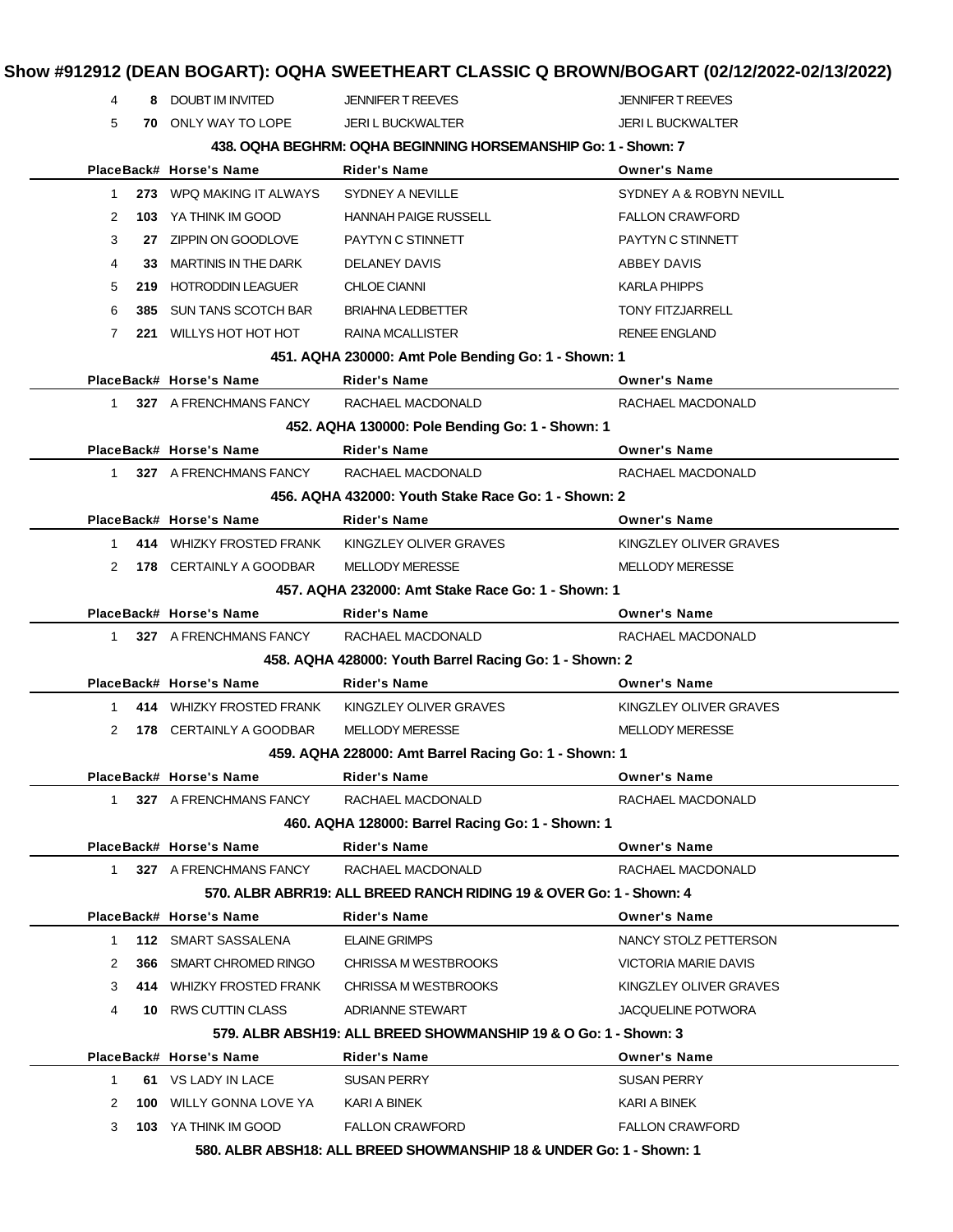| how #912912 (BRENDAN BROWN): OQHA SWEETHEART CLASSIC Q BROWN/BOGART (02/12/2022-02/13/2022) |  |  |  |
|---------------------------------------------------------------------------------------------|--|--|--|
|                                                                                             |  |  |  |

|              | PlaceBack# Horse's Name                          | <b>Rider's Name</b>                                                     | <b>Owner's Name</b>                |
|--------------|--------------------------------------------------|-------------------------------------------------------------------------|------------------------------------|
|              | 1 206 THE NEXT EPISODE                           | RACHEL CASPER                                                           | <b>RACHEL CASPER</b>               |
|              |                                                  | 581, ALBR ABSHO: ALL BREED SHOWMANSHIP OPEN Go: 1 - Shown: 2            |                                    |
|              | PlaceBack# Horse's Name                          | Rider's Name                                                            | <b>Owner's Name</b>                |
|              | 1 103 YA THINK IM GOOD                           | <b>FALLON CRAWFORD</b>                                                  | <b>FALLON CRAWFORD</b>             |
|              | 2 397 A SPECIAL WORK OF ART JEANNIE JOSEPH GRETZ |                                                                         | <b>JEANNIE JOSEPH GRETZ</b>        |
|              |                                                  | 592. ALBR ABWR19: ALL BREED WESTERN RIDING 19 & OVER Go: 1 - Shown: 1   |                                    |
|              | PlaceBack# Horse's Name                          | <b>Rider's Name</b>                                                     | <b>Owner's Name</b>                |
| $\Omega$     | 90 INVITE WHO                                    | CHELSEA E CARLSON                                                       | <b>KATRINA BILIC</b>               |
|              |                                                  | 595, ALBR ABWP19: ALL BREED WESTERN PLEASURE 19 & OVER Go: 1 - Shown: 1 |                                    |
|              | PlaceBack# Horse's Name                          | Rider's Name                                                            | <b>Owner's Name</b>                |
|              | 0 103 YA THINK IM GOOD                           | <b>FALLON CRAWFORD</b>                                                  | <b>FALLON CRAWFORD</b>             |
|              |                                                  | 598. ALBR ABHM19: ALL BREED HORSEMANSHIP 19 & OVER Go: 1 - Shown: 1     |                                    |
|              | PlaceBack# Horse's Name                          | <b>Rider's Name</b>                                                     | <b>Owner's Name</b>                |
|              | 1 103 YA THINK IM GOOD                           | <b>FALLON CRAWFORD</b>                                                  | <b>FALLON CRAWFORD</b>             |
|              |                                                  | 776, OQHA JPHDO: OQHA JACKPOT HEADING OPEN Go: 1 - Shown: 3             |                                    |
|              | PlaceBack# Horse's Name                          | <b>Rider's Name</b>                                                     | <b>Owner's Name</b>                |
| $\mathbf{1}$ | 22 PURRFECT MAKERS MARK TED M TEEJAY II BROWN    |                                                                         | <b>WILLIAM &amp; LINDA TIFFANY</b> |
| 2            | 375 GUNNA SMOKE BUGS                             | <b>MACK M DODSWORTH</b>                                                 | <b>MACK &amp; GRETCHEN</b>         |
|              | 3 144 PLAYBOYS PEPPY ALSO                        | <b>BONNIE BROWN</b>                                                     | TEE JAY BROWN/WILLIAM &            |
|              |                                                  | 777. OQHA JPHLO: OQHA JACKPOT HEELING OPEN Go: 1 - Shown: 5             |                                    |
|              | PlaceBack# Horse's Name                          | Rider's Name                                                            | <b>Owner's Name</b>                |
|              | 1 373 CDS HOT RUM                                | MIKE D MARRIOTT                                                         | NANCY STOLZ PETTERSON              |
| 2            | 11 TEEJAYS BAD KAT                               | TED M TEEJAY II BROWN                                                   | <b>BONNIE BROWN</b>                |
| 3            | 69 KIT KAT PETE                                  | TED M TEEJAY II BROWN                                                   | TEE JAY BROWN                      |
|              |                                                  | 780, OQHA JPHDA: OQHA JACKPOT HEADING AMA Go: 1 - Shown: 3              |                                    |
|              | PlaceBack# Horse's Name                          | <b>Rider's Name</b>                                                     | <b>Owner's Name</b>                |
|              |                                                  |                                                                         | RISING M5 LLC                      |
|              | 0 133 QR PEPTO FOR RONDEE SAM MONDS              |                                                                         |                                    |
| $\Omega$     | 407 POWER DOC COMMAND                            | ALYSSA LYNN STANLEY                                                     | ALYSSA LYNN STANLEY                |
|              | 0 144 PLAYBOYS PEPPY ALSO BONNIE BROWN           |                                                                         | TEE JAY BROWN/WILLIAM &            |
|              |                                                  | 4091. AQHA 142000: Western Pleasure Go: 1 - Shown: 3                    |                                    |
|              | PlaceBack# Horse's Name                          | <b>Rider's Name</b>                                                     | <b>Owner's Name</b>                |
| $\mathbf{1}$ | 51 YOU WILLY WANT THIS                           | SYDNEY WINTER                                                           | SYDNEY WINTER                      |
| 2            | 61 VS LADY IN LACE                               | SAVANNAH C MCGUIRE                                                      | <b>SUSAN PERRY</b>                 |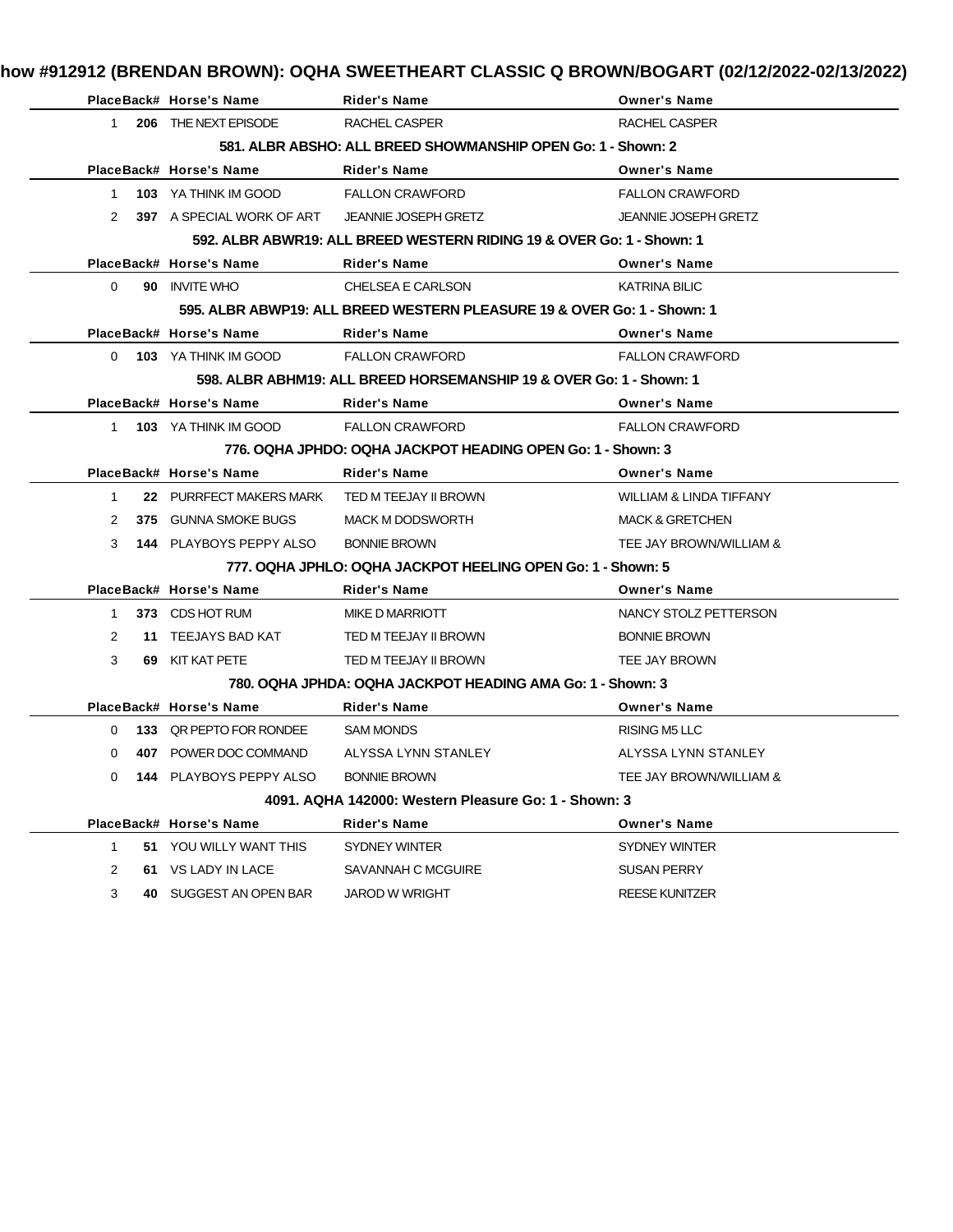#### **25. AQHA 288000: VRH Amt Ranch Conformation Go: 1 - Shown: 1**

|              |                                                                      | PlaceBack# Horse's Name                   | Rider's Name                                                           | <b>Owner's Name</b>        |  |  |  |
|--------------|----------------------------------------------------------------------|-------------------------------------------|------------------------------------------------------------------------|----------------------------|--|--|--|
| $1 \quad$    |                                                                      | 243 REDISGRAY                             | <b>BREANNE MENDELL</b>                                                 | <b>BREANNE MENDELL</b>     |  |  |  |
|              | 27. AQHA 288200: VRH Limited Amt Ranch Conformation Go: 1 - Shown: 4 |                                           |                                                                        |                            |  |  |  |
|              |                                                                      | PlaceBack# Horse's Name                   | Rider's Name                                                           | <b>Owner's Name</b>        |  |  |  |
| $\mathbf{1}$ |                                                                      | 34 GUNNALIKEME                            | <b>JENIFFER MLEE</b>                                                   | <b>JENIFFER MLEE</b>       |  |  |  |
| 2            |                                                                      | 363 MADD SKILLZ                           | <b>KATHIANNE LEWIS</b>                                                 | <b>KATHIANNE LEWIS</b>     |  |  |  |
| 3            |                                                                      | 10 RWS CUTTIN CLASS                       | <b>ADRIANNE STEWART</b>                                                | <b>JACQUELINE POTWORA</b>  |  |  |  |
| 4            |                                                                      | 362 PENNYS FROM PRIZE                     | <b>BRUCE BLODGETT</b>                                                  | <b>BRUCE BLODGETT</b>      |  |  |  |
|              |                                                                      |                                           | 28. AQHA 488200: VRH Limited Youth Ranch Conformation Go: 1 - Shown: 2 |                            |  |  |  |
|              |                                                                      | PlaceBack# Horse's Name                   | Rider's Name                                                           | <b>Owner's Name</b>        |  |  |  |
| $1 \quad$    |                                                                      | 403 HR PAYIN BITSY                        | <b>HOPE ROSE HARTLEY</b>                                               | MICHAEL C AND JANET D      |  |  |  |
| 2            |                                                                      | <b>390 TIVIOS DRIFTEN STAR</b>            | RIDLEY FIFE                                                            | <b>RIDLEY FIFE</b>         |  |  |  |
|              |                                                                      |                                           | 29. AQHA 188000: VRH Ranch Conformation Go: 1 - Shown: 5               |                            |  |  |  |
|              |                                                                      | PlaceBack# Horse's Name                   | Rider's Name                                                           | <b>Owner's Name</b>        |  |  |  |
| $\mathbf{1}$ |                                                                      | 405 SHINE WONT RUST                       | ROBERT C HARTLEY                                                       | PERFORMANCE HORSE          |  |  |  |
| 2            | 328                                                                  | IMA GRACEFUL CAT                          | <b>JASON BLAINE NAGEL</b>                                              | <b>TRACI SMITH</b>         |  |  |  |
| 3            |                                                                      | 10 RWS CUTTIN CLASS                       | ADRIANNE STEWART                                                       | <b>JACQUELINE POTWORA</b>  |  |  |  |
| 4            | 404                                                                  | HESATUF LEOCOMMANDER STACY JO HARTLEY     |                                                                        | <b>HARTLEY PERFORMANCE</b> |  |  |  |
| 5            |                                                                      | 257 DUNITWITHMYSLIDERSON                  | DEBBI D OTLEY                                                          | DEBBIE D OTLEY             |  |  |  |
|              |                                                                      |                                           | 193. AQHA 182000: VRH Ranch Cutting Go: 1 - Shown: 4                   |                            |  |  |  |
|              |                                                                      | PlaceBack# Horse's Name                   | Rider's Name                                                           | <b>Owner's Name</b>        |  |  |  |
| 1            |                                                                      | 257 DUNITWITHMYSLIDERSON                  | DEBBI D OTLEY                                                          | DEBBIE D OTLEY             |  |  |  |
| 2            | 69                                                                   | KIT KAT PETE                              | TED M TEEJAY II BROWN                                                  | TEE JAY BROWN              |  |  |  |
| 3            | 405                                                                  | SHINE WONT RUST                           | ROBERT C HARTLEY                                                       | PERFORMANCE HORSE          |  |  |  |
| 4            |                                                                      | 404 HESATUF LEOCOMMANDER STACY JO HARTLEY |                                                                        | <b>HARTLEY PERFORMANCE</b> |  |  |  |
|              |                                                                      |                                           | 194. AQHA 282000: VRH Amt Ranch Cutting Go: 1 - Shown: 3               |                            |  |  |  |
|              |                                                                      | PlaceBack# Horse's Name                   | <b>Rider's Name</b>                                                    | <b>Owner's Name</b>        |  |  |  |
| 1            |                                                                      | 401 REY DUALIN                            | <b>GLENNA WICKETT</b>                                                  | <b>GLENNA WICKETT</b>      |  |  |  |
| 2            |                                                                      | 418 SHESATUF PLAYBOY                      | ADRIENNE DAVIDSON                                                      | <b>REUBEN OR ADRIENNE</b>  |  |  |  |
| 3            | 243                                                                  | REDISGRAY                                 | <b>BREANNE MENDELL</b>                                                 | <b>BREANNE MENDELL</b>     |  |  |  |
|              |                                                                      |                                           | 196. AQHA 282200: VRH Limited Amt Ranch Cutting Go: 1 - Shown: 4       |                            |  |  |  |
|              |                                                                      | PlaceBack# Horse's Name                   | Rider's Name                                                           | <b>Owner's Name</b>        |  |  |  |
| 1            |                                                                      | 384 TICKING TIME BOMB                     | PEGEEN ANDERSON                                                        | PEGEEN ANDERSON            |  |  |  |
| 2            |                                                                      | <b>134 FIFTY SHADES SMARTER</b>           | KATIE SCHROEDER                                                        | DEBBI D OTLEY              |  |  |  |
| 3            |                                                                      | 34 GUNNALIKEME                            | <b>JENIFFER M LEE</b>                                                  | <b>JENIFFER M LEE</b>      |  |  |  |
| 4            |                                                                      | 362 PENNYS FROM PRIZE                     | <b>BRUCE BLODGETT</b>                                                  | <b>BRUCE BLODGETT</b>      |  |  |  |
|              |                                                                      |                                           | 197. AQHA 482200: VRH Limited Youth Ranch Cutting Go: 1 - Shown: 2     |                            |  |  |  |
|              |                                                                      | PlaceBack# Horse's Name                   | <b>Rider's Name</b>                                                    | <b>Owner's Name</b>        |  |  |  |
| $\mathbf{1}$ |                                                                      | 403 HR PAYIN BITSY                        | <b>HOPE ROSE HARTLEY</b>                                               | MICHAEL C AND JANET D      |  |  |  |
| DQ           |                                                                      | <b>390 TIVIOS DRIFTEN STAR</b>            | RIDLEY FIFE                                                            | <b>RIDLEY FIFE</b>         |  |  |  |
|              |                                                                      |                                           | 211. AQHA 283000: VRH Amt Working Ranch Horse Go: 1 - Shown: 1         |                            |  |  |  |
|              |                                                                      | PlaceBack# Horse's Name                   | <b>Rider's Name</b>                                                    | <b>Owner's Name</b>        |  |  |  |
| $1 \quad$    |                                                                      | 243 REDISGRAY                             | <b>BREANNE MENDELL</b>                                                 | <b>BREANNE MENDELL</b>     |  |  |  |
|              |                                                                      |                                           | 213. AQHA 183000: VRH Ranch Cow Work Go: 1 - Shown: 5                  |                            |  |  |  |
|              |                                                                      | PlaceBack# Horse's Name                   | Rider's Name                                                           | <b>Owner's Name</b>        |  |  |  |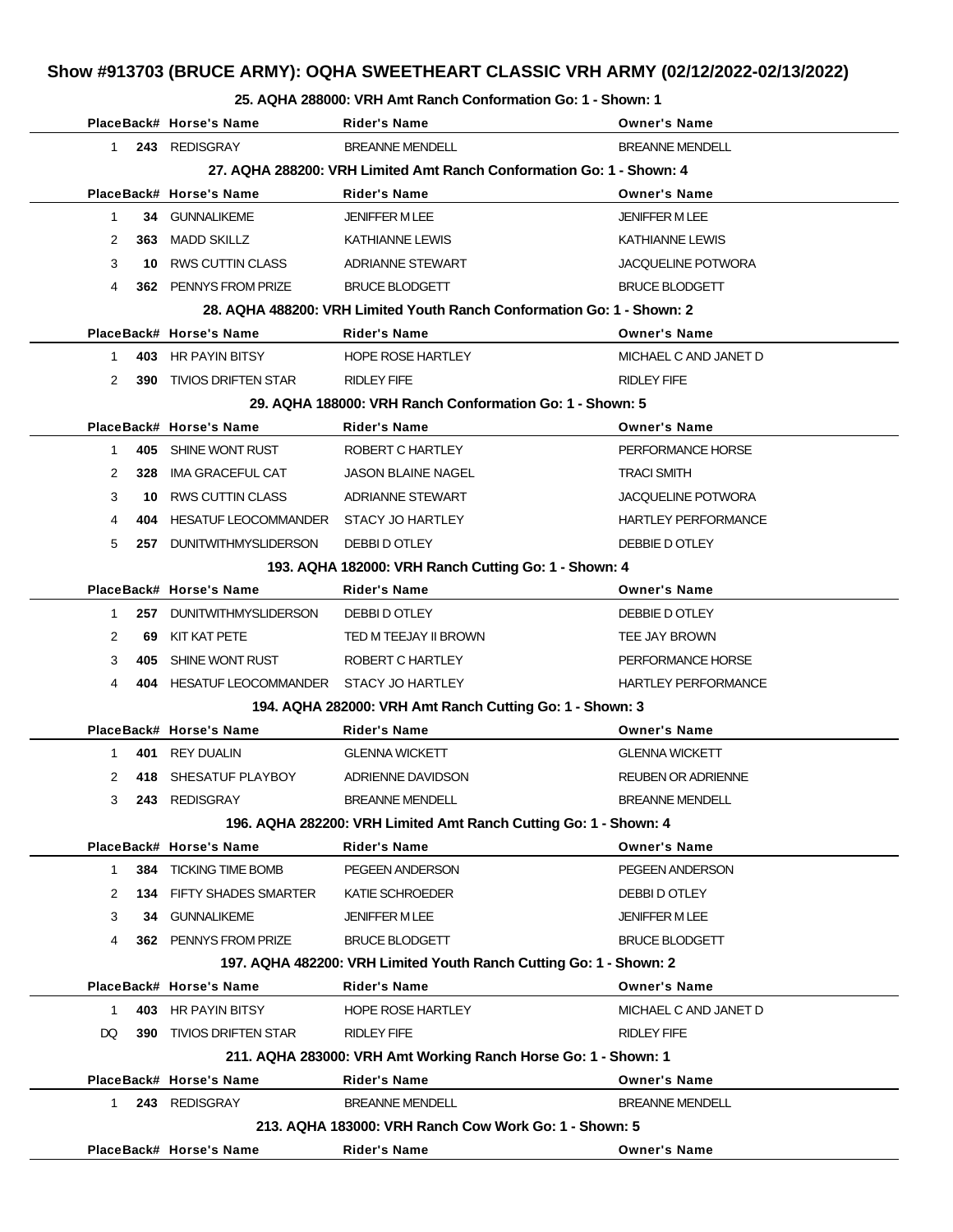|              |            | PlaceBack# Horse's Name                                           | Rider's Name                                                                                                                                      | <b>Owner's Name</b>                                  |  |
|--------------|------------|-------------------------------------------------------------------|---------------------------------------------------------------------------------------------------------------------------------------------------|------------------------------------------------------|--|
|              |            |                                                                   |                                                                                                                                                   |                                                      |  |
|              |            |                                                                   | 343. AQHA 481200: VRH Limited Youth Ranch Trail Go: 1 - Shown: 2                                                                                  |                                                      |  |
| 5            |            | 267 WHIZKEYS CASH BANDIT                                          | LINDSEY PAUL                                                                                                                                      | LINDSEY PAUL                                         |  |
| 4            |            | 363 MADD SKILLZ                                                   | KATHIANNE LEWIS                                                                                                                                   | <b>KATHIANNE LEWIS</b>                               |  |
| 3            | 34         | <b>GUNNALIKEME</b>                                                | <b>JENIFFER MLEE</b>                                                                                                                              | JENIFFER M LEE                                       |  |
| 2            |            | 10 RWS CUTTIN CLASS                                               | ADRIANNE STEWART                                                                                                                                  | <b>JACQUELINE POTWORA</b>                            |  |
| 1            |            | 362 PENNYS FROM PRIZE                                             | <b>BRUCE BLODGETT</b>                                                                                                                             | <b>BRUCE BLODGETT</b>                                |  |
|              |            | PlaceBack# Horse's Name                                           | Rider's Name                                                                                                                                      | <b>Owner's Name</b>                                  |  |
|              |            |                                                                   | 342, AQHA 281200: VRH Limited Amt Ranch Trail Go: 1 - Shown: 5                                                                                    |                                                      |  |
| $\mathbf{1}$ |            | 243 REDISGRAY                                                     | <b>BREANNE MENDELL</b>                                                                                                                            | <b>BREANNE MENDELL</b>                               |  |
|              |            | PlaceBack# Horse's Name                                           | Rider's Name                                                                                                                                      | <b>Owner's Name</b>                                  |  |
|              |            |                                                                   | 340, AQHA 281000: VRH Amt Ranch Trail Go: 1 - Shown: 1                                                                                            |                                                      |  |
| 5            |            | 404 HESATUF LEOCOMMANDER STACY JO HARTLEY                         |                                                                                                                                                   | <b>HARTLEY PERFORMANCE</b>                           |  |
| 4            |            | 405 SHINE WONT RUST                                               | ROBERT C HARTLEY                                                                                                                                  | PERFORMANCE HORSE                                    |  |
| 3            | 10         | RWS CUTTIN CLASS                                                  | ADRIANNE STEWART                                                                                                                                  | <b>JACQUELINE POTWORA</b>                            |  |
| 2            | 257.       | <b>DUNITWITHMYSLIDERSON</b>                                       | DEBBI D OTLEY                                                                                                                                     | DEBBIE D OTLEY                                       |  |
| 1            |            | 328 IMA GRACEFUL CAT                                              | TONNA L BROOKS                                                                                                                                    | <b>TRACI SMITH</b>                                   |  |
|              |            | PlaceBack# Horse's Name                                           | Rider's Name                                                                                                                                      | <b>Owner's Name</b>                                  |  |
|              |            |                                                                   | 253. AQHA 180000: VRH Ranch Riding Go: 1 - Shown: 5                                                                                               |                                                      |  |
| 2            |            | <b>390 TIVIOS DRIFTEN STAR</b>                                    | <b>RIDLEY FIFE</b>                                                                                                                                | <b>RIDLEY FIFE</b>                                   |  |
| 1            |            | 403 HR PAYIN BITSY                                                | <b>HOPE ROSE HARTLEY</b>                                                                                                                          | MICHAEL C AND JANET D                                |  |
|              |            |                                                                   | Rider's Name                                                                                                                                      | <b>Owner's Name</b>                                  |  |
|              |            | PlaceBack# Horse's Name                                           | 252. AQHA 480200: VRH Limited Youth Ranch Riding Go: 1 - Shown: 2                                                                                 |                                                      |  |
| 4            |            | <b>34 GUNNALIKEME</b>                                             | <b>JENIFFER MLEE</b>                                                                                                                              | <b>JENIFFER M LEE</b>                                |  |
|              |            |                                                                   | <b>BRUCE BLODGETT</b>                                                                                                                             |                                                      |  |
| 3            | 362        | PENNYS FROM PRIZE                                                 |                                                                                                                                                   | <b>BRUCE BLODGETT</b>                                |  |
| 2            | 363        | <b>MADD SKILLZ</b>                                                | KATHIANNE LEWIS                                                                                                                                   | <b>KATHIANNE LEWIS</b>                               |  |
| $\mathbf{1}$ |            | 10 RWS CUTTIN CLASS                                               | <b>ADRIANNE STEWART</b>                                                                                                                           | <b>JACQUELINE POTWORA</b>                            |  |
|              |            | PlaceBack# Horse's Name                                           | 251. AQHA 280200: VRH Limited Amt Ranch Riding Go: 1 - Shown: 4<br><b>Rider's Name</b>                                                            | <b>Owner's Name</b>                                  |  |
| 2            |            | 418 SHESATUF PLAYBOY                                              | ADRIENNE DAVIDSON                                                                                                                                 | <b>REUBEN OR ADRIENNE</b>                            |  |
| 1            |            | 243 REDISGRAY                                                     | <b>BREANNE MENDELL</b>                                                                                                                            | <b>BREANNE MENDELL</b>                               |  |
|              |            | PlaceBack# Horse's Name                                           | <b>Rider's Name</b>                                                                                                                               | <b>Owner's Name</b>                                  |  |
|              |            |                                                                   | 249. AQHA 280000: VRH Amt Ranch Riding Go: 1 - Shown: 2                                                                                           |                                                      |  |
| 2            |            | <b>390 TIVIOS DRIFTEN STAR</b>                                    | <b>RIDLEY FIFE</b>                                                                                                                                | <b>RIDLEY FIFE</b>                                   |  |
| 1            |            | 403 HR PAYIN BITSY                                                | <b>HOPE ROSE HARTLEY</b>                                                                                                                          | MICHAEL C AND JANET D                                |  |
|              |            | PlaceBack# Horse's Name                                           | Rider's Name                                                                                                                                      | <b>Owner's Name</b>                                  |  |
|              |            |                                                                   | 215, AQHA 485000: VRH Limited Youth Ranch Cow Work Go: 1 - Shown: 2                                                                               |                                                      |  |
| 3            |            | 34 GUNNALIKEME                                                    | <b>JENIFFER M LEE</b>                                                                                                                             | <b>JENIFFER M LEE</b>                                |  |
| 2            |            | <b>134 FIFTY SHADES SMARTER</b>                                   | KATIE SCHROEDER                                                                                                                                   | DEBBI D OTLEY                                        |  |
| 1            |            | 362 PENNYS FROM PRIZE                                             | <b>BRUCE BLODGETT</b>                                                                                                                             | <b>BRUCE BLODGETT</b>                                |  |
|              |            | PlaceBack# Horse's Name                                           | Rider's Name                                                                                                                                      | <b>Owner's Name</b>                                  |  |
|              |            |                                                                   | 214, AQHA 285000: VRH Limited Amt Ranch Cow Work Go: 1 - Shown: 3                                                                                 |                                                      |  |
|              |            |                                                                   |                                                                                                                                                   |                                                      |  |
|              |            |                                                                   |                                                                                                                                                   |                                                      |  |
|              |            |                                                                   |                                                                                                                                                   |                                                      |  |
|              |            |                                                                   |                                                                                                                                                   |                                                      |  |
| 1<br>2<br>3  | 257<br>405 | 69 KIT KAT PETE<br><b>DUNITWITHMYSLIDERSON</b><br>SHINE WONT RUST | Show #913703 (BRUCE ARMY): OQHA SWEETHEART CLASSIC VRH ARMY (02/12/2022-02/13/2022)<br>TED M TEEJAY II BROWN<br>DEBBI D OTLEY<br>ROBERT C HARTLEY | TEE JAY BROWN<br>DEBBIE D OTLEY<br>PERFORMANCE HORSE |  |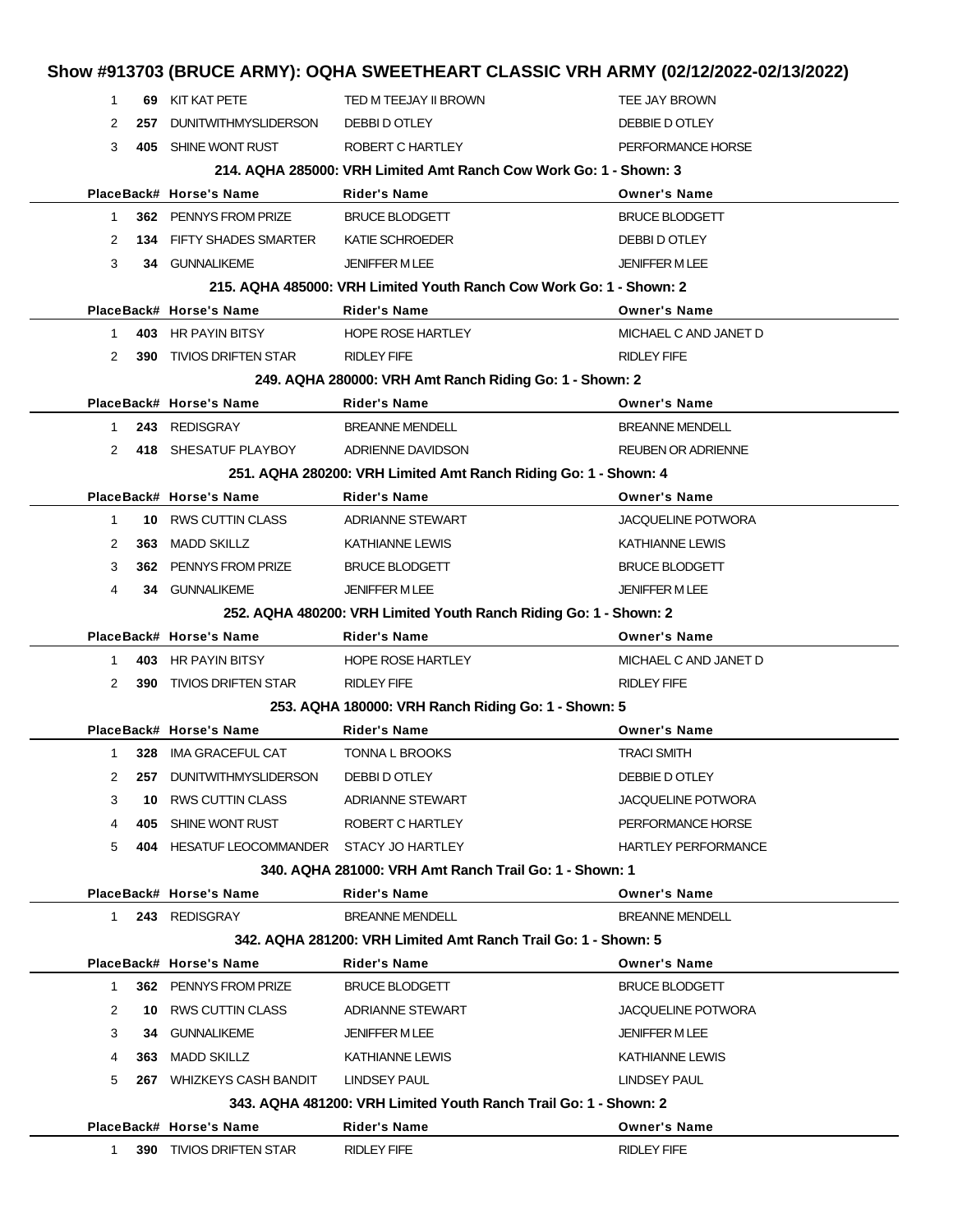2 **403** HR PAYIN BITSY HOPE ROSE HARTLEY MICHAEL C AND JANET D

| 344, AQHA 181000: VRH Ranch Trail Go: 1 - Shown: 5 |     |                                       |                                                                      |                            |  |
|----------------------------------------------------|-----|---------------------------------------|----------------------------------------------------------------------|----------------------------|--|
|                                                    |     | PlaceBack# Horse's Name               | <b>Rider's Name</b>                                                  | <b>Owner's Name</b>        |  |
| $\mathbf 1$                                        | 257 | <b>DUNITWITHMYSLIDERSON</b>           | DEBBI D OTLEY                                                        | DEBBIE D OTLEY             |  |
| 2                                                  | 10  | <b>RWS CUTTIN CLASS</b>               | <b>ADRIANNE STEWART</b>                                              | <b>JACQUELINE POTWORA</b>  |  |
| 3                                                  | 405 | SHINE WONT RUST                       | ROBERT C HARTLEY                                                     | PERFORMANCE HORSE          |  |
| 4                                                  | 328 | IMA GRACEFUL CAT                      | <b>TONNA L BROOKS</b>                                                | <b>TRACI SMITH</b>         |  |
| 5                                                  | 404 | HESATUF LEOCOMMANDER STACY JO HARTLEY |                                                                      | <b>HARTLEY PERFORMANCE</b> |  |
|                                                    |     |                                       | 352. AQHA 284000: VRH Amt Ranch Reining Go: 1 - Shown: 2             |                            |  |
|                                                    |     | PlaceBack# Horse's Name               | <b>Rider's Name</b>                                                  | <b>Owner's Name</b>        |  |
| $\mathbf{1}$                                       | 243 | <b>REDISGRAY</b>                      | <b>BREANNE MENDELL</b>                                               | <b>BREANNE MENDELL</b>     |  |
| 2                                                  |     | 418 SHESATUF PLAYBOY                  | ADRIENNE DAVIDSON                                                    | <b>REUBEN OR ADRIENNE</b>  |  |
|                                                    |     |                                       | 354. AQHA 284200: VRH Limited Amt Ranch Reining Go: 1 - Shown: 2     |                            |  |
|                                                    |     | PlaceBack# Horse's Name               | <b>Rider's Name</b>                                                  | <b>Owner's Name</b>        |  |
| $\mathbf{1}$                                       |     | 362 PENNYS FROM PRIZE                 | <b>BRUCE BLODGETT</b>                                                | <b>BRUCE BLODGETT</b>      |  |
| $\overline{2}$                                     |     | 34 GUNNALIKEME                        | <b>JENIFFER M LEE</b>                                                | <b>JENIFFER MLEE</b>       |  |
|                                                    |     |                                       | 355. AQHA 484200: VRH Limited Youth Ranch Reining Go: 1 - Shown: 2   |                            |  |
|                                                    |     | PlaceBack# Horse's Name               | <b>Rider's Name</b>                                                  | <b>Owner's Name</b>        |  |
| $\mathbf{1}$                                       | 403 | HR PAYIN BITSY                        | <b>HOPE ROSE HARTLEY</b>                                             | MICHAEL C AND JANET D      |  |
| 2                                                  | 390 | <b>TIVIOS DRIFTEN STAR</b>            | RIDLEY FIFE                                                          | <b>RIDLEY FIFE</b>         |  |
|                                                    |     |                                       | 356. AQHA 184000: VRH Ranch Reining Go: 1 - Shown: 4                 |                            |  |
|                                                    |     | PlaceBack# Horse's Name               | Rider's Name                                                         | <b>Owner's Name</b>        |  |
| $\mathbf{1}$                                       | 257 | <b>DUNITWITHMYSLIDERSON</b>           | DEBBI D OTLEY                                                        | DEBBIE D OTLEY             |  |
| 2                                                  | 328 | <b>IMA GRACEFUL CAT</b>               | <b>JASON BLAINE NAGEL</b>                                            | <b>TRACI SMITH</b>         |  |
| 3                                                  | 404 | HESATUF LEOCOMMANDER STACY JO HARTLEY |                                                                      | <b>HARTLEY PERFORMANCE</b> |  |
| 4                                                  | 405 | SHINE WONT RUST                       | ROBERT C HARTLEY                                                     | PERFORMANCE HORSE          |  |
|                                                    |     |                                       | 801. AQHA 110200: Versatility Ranch Horse Go: 1 - Shown: 4           |                            |  |
|                                                    |     | PlaceBack# Horse's Name               | <b>Rider's Name</b>                                                  | <b>Owner's Name</b>        |  |
| 1                                                  | 257 | <b>DUNITWITHMYSLIDERSON</b>           | DEBBI D OTLEY                                                        | DEBBIE D OTLEY             |  |
| 2                                                  | 405 | SHINE WONT RUST                       | ROBERT C HARTLEY                                                     | PERFORMANCE HORSE          |  |
| 3                                                  | 404 | HESATUF LEOCOMMANDER                  | <b>STACY JO HARTLEY</b>                                              | <b>HARTLEY PERFORMANCE</b> |  |
| 4                                                  | 328 | IMA GRACEFUL CAT                      | TONNA L BROOKS                                                       | <b>TRACI SMITH</b>         |  |
| 4                                                  | 328 | IMA GRACEFUL CAT                      | <b>JASON BLAINE NAGEL</b>                                            | <b>TRACI SMITH</b>         |  |
|                                                    |     |                                       | 802. AQHA 210200: Amt Versatility Ranch Horse Go: 1 - Shown: 1       |                            |  |
|                                                    |     | PlaceBack# Horse's Name               | <b>Rider's Name</b>                                                  | <b>Owner's Name</b>        |  |
| 1                                                  |     | 243 REDISGRAY                         | <b>BREANNE MENDELL</b>                                               | <b>BREANNE MENDELL</b>     |  |
|                                                    |     |                                       | 804. AQHA 210800: Ltd Amt Versatility Ranch Horse Go: 1 - Shown: 2   |                            |  |
|                                                    |     | PlaceBack# Horse's Name               | <b>Rider's Name</b>                                                  | <b>Owner's Name</b>        |  |
| 1                                                  |     | 362 PENNYS FROM PRIZE                 | <b>BRUCE BLODGETT</b>                                                | <b>BRUCE BLODGETT</b>      |  |
| 2                                                  |     | 34 GUNNALIKEME                        | <b>JENIFFER M LEE</b>                                                | JENIFFER M LEE             |  |
|                                                    |     |                                       | 805. AQHA 410800: Ltd Youth Versatility Ranch Horse Go: 1 - Shown: 2 |                            |  |
|                                                    |     | PlaceBack# Horse's Name               | <b>Rider's Name</b>                                                  | <b>Owner's Name</b>        |  |
| 1                                                  | 403 | HR PAYIN BITSY                        | <b>HOPE ROSE HARTLEY</b>                                             | MICHAEL C AND JANET D      |  |
| 2                                                  |     | 390 TIVIOS DRIFTEN STAR               | RIDLEY FIFE                                                          | RIDLEY FIFE                |  |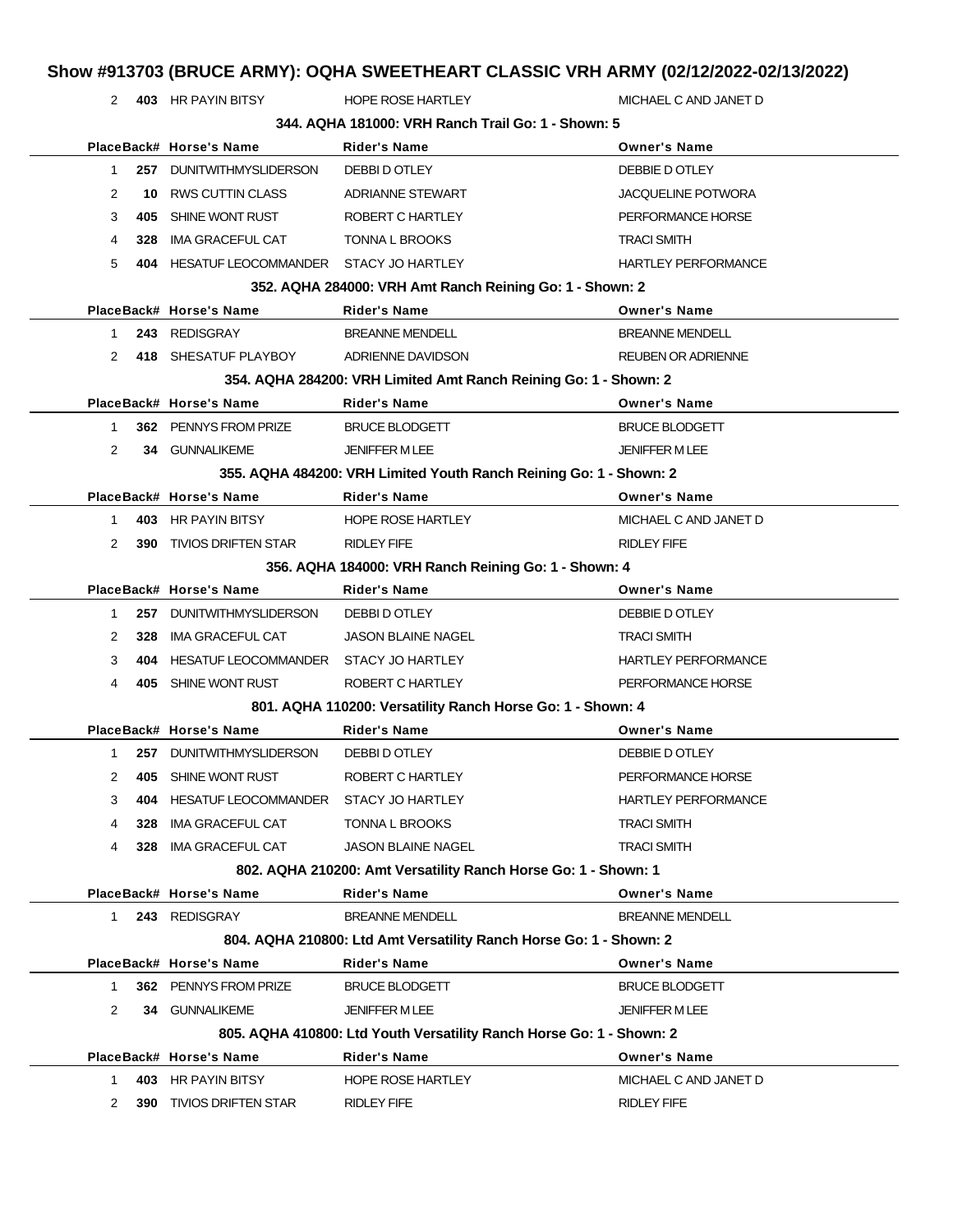#### **25. AQHA 288000: VRH Amt Ranch Conformation Go: 1 - Shown: 1**

|                |     | PlaceBack# Horse's Name                   | <b>Rider's Name</b>                                                    | <b>Owner's Name</b>        |
|----------------|-----|-------------------------------------------|------------------------------------------------------------------------|----------------------------|
| 1              |     | 243 REDISGRAY                             | <b>BREANNE MENDELL</b>                                                 | <b>BREANNE MENDELL</b>     |
|                |     |                                           | 27. AQHA 288200: VRH Limited Amt Ranch Conformation Go: 1 - Shown: 4   |                            |
|                |     | PlaceBack# Horse's Name                   | Rider's Name                                                           | <b>Owner's Name</b>        |
| $\mathbf{1}$   |     | 34 GUNNALIKEME                            | <b>JENIFFER M LEE</b>                                                  | <b>JENIFFER MLEE</b>       |
| 2              |     | 10 RWS CUTTIN CLASS                       | ADRIANNE STEWART                                                       | <b>JACQUELINE POTWORA</b>  |
| 3              |     | 362 PENNYS FROM PRIZE                     | <b>BRUCE BLODGETT</b>                                                  | <b>BRUCE BLODGETT</b>      |
| 4              |     | 363 MADD SKILLZ                           | KATHIANNE LEWIS                                                        | <b>KATHIANNE LEWIS</b>     |
|                |     |                                           | 28. AQHA 488200: VRH Limited Youth Ranch Conformation Go: 1 - Shown: 2 |                            |
|                |     | PlaceBack# Horse's Name                   | Rider's Name                                                           | <b>Owner's Name</b>        |
| 1              |     | 403 HR PAYIN BITSY                        | <b>HOPE ROSE HARTLEY</b>                                               | MICHAEL C AND JANET D      |
| 2              |     | 390 TIVIOS DRIFTEN STAR                   | <b>RIDLEY FIFE</b>                                                     | RIDLEY FIFE                |
|                |     |                                           | 29. AQHA 188000: VRH Ranch Conformation Go: 1 - Shown: 5               |                            |
|                |     | PlaceBack# Horse's Name                   | Rider's Name                                                           | <b>Owner's Name</b>        |
| 1.             |     | 405 SHINE WONT RUST                       | ROBERT C HARTLEY                                                       | PERFORMANCE HORSE          |
| 2              |     | 10 RWS CUTTIN CLASS                       | ADRIANNE STEWART                                                       | <b>JACQUELINE POTWORA</b>  |
| 3              | 328 | <b>IMA GRACEFUL CAT</b>                   | <b>JASON BLAINE NAGEL</b>                                              | <b>TRACI SMITH</b>         |
| 4              |     | 257 DUNITWITHMYSLIDERSON                  | DEBBI D OTLEY                                                          | DEBBIE D OTLEY             |
| 5              |     | 404 HESATUF LEOCOMMANDER STACY JO HARTLEY |                                                                        | HARTLEY PERFORMANCE        |
|                |     |                                           | 193. AQHA 182000: VRH Ranch Cutting Go: 1 - Shown: 4                   |                            |
|                |     | PlaceBack# Horse's Name                   | Rider's Name                                                           | <b>Owner's Name</b>        |
| 1.             |     | 257 DUNITWITHMYSLIDERSON                  | DEBBI D OTLEY                                                          | DEBBIE D OTLEY             |
| $\overline{2}$ |     | 69 KIT KAT PETE                           | TED M TEEJAY II BROWN                                                  | TEE JAY BROWN              |
| 3              | 405 | SHINE WONT RUST                           | ROBERT C HARTLEY                                                       | PERFORMANCE HORSE          |
| 4              |     | 404 HESATUF LEOCOMMANDER STACY JO HARTLEY |                                                                        | <b>HARTLEY PERFORMANCE</b> |
|                |     |                                           | 194. AQHA 282000: VRH Amt Ranch Cutting Go: 1 - Shown: 3               |                            |
|                |     | PlaceBack# Horse's Name                   | Rider's Name                                                           | <b>Owner's Name</b>        |
| 1.             |     | 401 REY DUALIN                            | <b>GLENNA WICKETT</b>                                                  | <b>GLENNA WICKETT</b>      |
| 2              |     | 243 REDISGRAY                             | <b>BREANNE MENDELL</b>                                                 | <b>BREANNE MENDELL</b>     |
| 3              |     | 418 SHESATUF PLAYBOY                      | ADRIENNE DAVIDSON                                                      | <b>REUBEN OR ADRIENNE</b>  |
|                |     |                                           | 196. AQHA 282200: VRH Limited Amt Ranch Cutting Go: 1 - Shown: 4       |                            |
|                |     | PlaceBack# Horse's Name                   | <b>Rider's Name</b>                                                    | <b>Owner's Name</b>        |
| $\mathbf{1}$   |     | <b>384 TICKING TIME BOMB</b>              | PEGEEN ANDERSON                                                        | PEGEEN ANDERSON            |
| 2              |     | <b>134 FIFTY SHADES SMARTER</b>           | KATIE SCHROEDER                                                        | DEBBI D OTLEY              |
| 3              |     | 34 GUNNALIKEME                            | <b>JENIFFER M LEE</b>                                                  | JENIFFER M LEE             |
| 4              |     | 362 PENNYS FROM PRIZE                     | <b>BRUCE BLODGETT</b>                                                  | <b>BRUCE BLODGETT</b>      |
|                |     |                                           | 197. AQHA 482200: VRH Limited Youth Ranch Cutting Go: 1 - Shown: 2     |                            |
|                |     | PlaceBack# Horse's Name                   | <b>Rider's Name</b>                                                    | <b>Owner's Name</b>        |
| $\mathbf{1}$   |     | 403 HR PAYIN BITSY                        | <b>HOPE ROSE HARTLEY</b>                                               | MICHAEL C AND JANET D      |
| DQ             | 390 | <b>TIVIOS DRIFTEN STAR</b>                | <b>RIDLEY FIFE</b>                                                     | <b>RIDLEY FIFE</b>         |
|                |     |                                           | 211. AQHA 283000: VRH Amt Working Ranch Horse Go: 1 - Shown: 1         |                            |
|                |     | PlaceBack# Horse's Name                   | <b>Rider's Name</b>                                                    | <b>Owner's Name</b>        |
| 1.             |     | 243 REDISGRAY                             | <b>BREANNE MENDELL</b>                                                 | <b>BREANNE MENDELL</b>     |
|                |     |                                           | 213. AQHA 183000: VRH Ranch Cow Work Go: 1 - Shown: 5                  |                            |
|                |     | PlaceBack# Horse's Name                   | Rider's Name                                                           | <b>Owner's Name</b>        |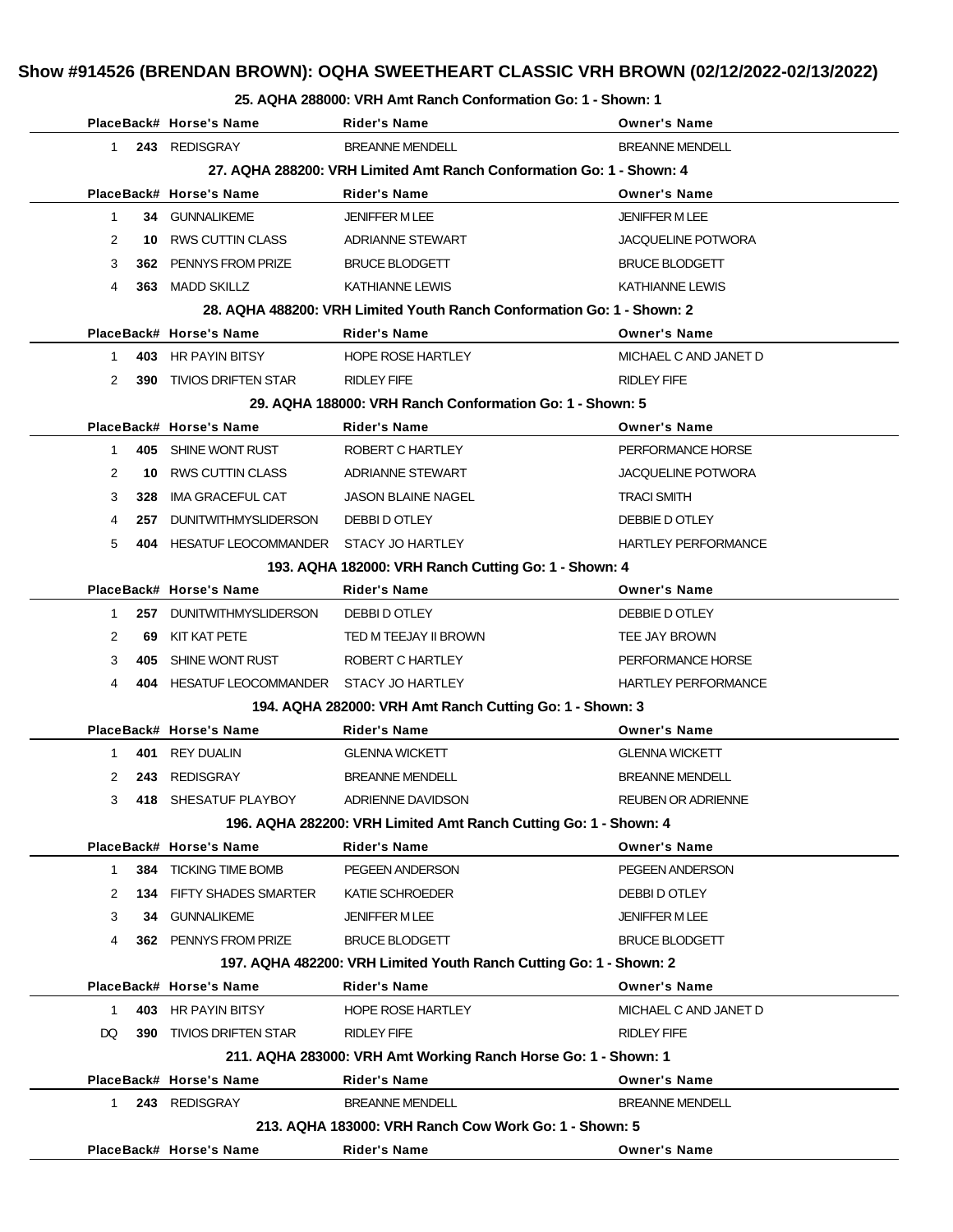| <b>DUNITWITHMYSLIDERSON</b><br>257<br>405 SHINE WONT RUST<br>PlaceBack# Horse's Name<br>362 PENNYS FROM PRIZE<br><b>134 FIFTY SHADES SMARTER</b><br>34 GUNNALIKEME | DEBBI D OTLEY<br>ROBERT C HARTLEY<br>214, AQHA 285000: VRH Limited Amt Ranch Cow Work Go: 1 - Shown: 3<br><b>Rider's Name</b><br><b>BRUCE BLODGETT</b><br>KATIE SCHROEDER                                                                                                                                                                                                                                                                    | DEBBIE DOTLEY<br>PERFORMANCE HORSE<br><b>Owner's Name</b><br><b>BRUCE BLODGETT</b><br>DEBBI D OTLEY                                                                                                                                                                                                                                      |
|--------------------------------------------------------------------------------------------------------------------------------------------------------------------|----------------------------------------------------------------------------------------------------------------------------------------------------------------------------------------------------------------------------------------------------------------------------------------------------------------------------------------------------------------------------------------------------------------------------------------------|------------------------------------------------------------------------------------------------------------------------------------------------------------------------------------------------------------------------------------------------------------------------------------------------------------------------------------------|
|                                                                                                                                                                    |                                                                                                                                                                                                                                                                                                                                                                                                                                              |                                                                                                                                                                                                                                                                                                                                          |
|                                                                                                                                                                    |                                                                                                                                                                                                                                                                                                                                                                                                                                              |                                                                                                                                                                                                                                                                                                                                          |
|                                                                                                                                                                    |                                                                                                                                                                                                                                                                                                                                                                                                                                              |                                                                                                                                                                                                                                                                                                                                          |
|                                                                                                                                                                    |                                                                                                                                                                                                                                                                                                                                                                                                                                              |                                                                                                                                                                                                                                                                                                                                          |
|                                                                                                                                                                    |                                                                                                                                                                                                                                                                                                                                                                                                                                              |                                                                                                                                                                                                                                                                                                                                          |
|                                                                                                                                                                    |                                                                                                                                                                                                                                                                                                                                                                                                                                              |                                                                                                                                                                                                                                                                                                                                          |
|                                                                                                                                                                    | <b>JENIFFER MLEE</b>                                                                                                                                                                                                                                                                                                                                                                                                                         | <b>JENIFFER M LEE</b>                                                                                                                                                                                                                                                                                                                    |
|                                                                                                                                                                    | 215, AQHA 485000: VRH Limited Youth Ranch Cow Work Go: 1 - Shown: 2                                                                                                                                                                                                                                                                                                                                                                          |                                                                                                                                                                                                                                                                                                                                          |
| PlaceBack# Horse's Name                                                                                                                                            | <b>Rider's Name</b>                                                                                                                                                                                                                                                                                                                                                                                                                          | <b>Owner's Name</b>                                                                                                                                                                                                                                                                                                                      |
| 403 HR PAYIN BITSY                                                                                                                                                 | <b>HOPE ROSE HARTLEY</b>                                                                                                                                                                                                                                                                                                                                                                                                                     | MICHAEL C AND JANET D                                                                                                                                                                                                                                                                                                                    |
|                                                                                                                                                                    | <b>RIDLEY FIFE</b>                                                                                                                                                                                                                                                                                                                                                                                                                           | <b>RIDLEY FIFE</b>                                                                                                                                                                                                                                                                                                                       |
|                                                                                                                                                                    |                                                                                                                                                                                                                                                                                                                                                                                                                                              |                                                                                                                                                                                                                                                                                                                                          |
|                                                                                                                                                                    | <b>Rider's Name</b>                                                                                                                                                                                                                                                                                                                                                                                                                          | <b>Owner's Name</b>                                                                                                                                                                                                                                                                                                                      |
|                                                                                                                                                                    | ADRIENNE DAVIDSON                                                                                                                                                                                                                                                                                                                                                                                                                            | <b>REUBEN OR ADRIENNE</b>                                                                                                                                                                                                                                                                                                                |
|                                                                                                                                                                    | <b>BREANNE MENDELL</b>                                                                                                                                                                                                                                                                                                                                                                                                                       | <b>BREANNE MENDELL</b>                                                                                                                                                                                                                                                                                                                   |
|                                                                                                                                                                    |                                                                                                                                                                                                                                                                                                                                                                                                                                              |                                                                                                                                                                                                                                                                                                                                          |
|                                                                                                                                                                    | <b>Rider's Name</b>                                                                                                                                                                                                                                                                                                                                                                                                                          | <b>Owner's Name</b>                                                                                                                                                                                                                                                                                                                      |
|                                                                                                                                                                    | <b>ADRIANNE STEWART</b>                                                                                                                                                                                                                                                                                                                                                                                                                      | <b>JACQUELINE POTWORA</b>                                                                                                                                                                                                                                                                                                                |
|                                                                                                                                                                    | <b>KATHIANNE LEWIS</b>                                                                                                                                                                                                                                                                                                                                                                                                                       | <b>KATHIANNE LEWIS</b>                                                                                                                                                                                                                                                                                                                   |
|                                                                                                                                                                    | <b>BRUCE BLODGETT</b>                                                                                                                                                                                                                                                                                                                                                                                                                        | <b>BRUCE BLODGETT</b>                                                                                                                                                                                                                                                                                                                    |
|                                                                                                                                                                    | <b>JENIFFER MLEE</b>                                                                                                                                                                                                                                                                                                                                                                                                                         | <b>JENIFFER MLEE</b>                                                                                                                                                                                                                                                                                                                     |
|                                                                                                                                                                    |                                                                                                                                                                                                                                                                                                                                                                                                                                              |                                                                                                                                                                                                                                                                                                                                          |
|                                                                                                                                                                    | Rider's Name                                                                                                                                                                                                                                                                                                                                                                                                                                 | <b>Owner's Name</b>                                                                                                                                                                                                                                                                                                                      |
|                                                                                                                                                                    | <b>HOPE ROSE HARTLEY</b>                                                                                                                                                                                                                                                                                                                                                                                                                     | MICHAEL C AND JANET D                                                                                                                                                                                                                                                                                                                    |
|                                                                                                                                                                    | <b>RIDLEY FIFE</b>                                                                                                                                                                                                                                                                                                                                                                                                                           | <b>RIDLEY FIFE</b>                                                                                                                                                                                                                                                                                                                       |
|                                                                                                                                                                    |                                                                                                                                                                                                                                                                                                                                                                                                                                              |                                                                                                                                                                                                                                                                                                                                          |
|                                                                                                                                                                    | Rider's Name                                                                                                                                                                                                                                                                                                                                                                                                                                 | <b>Owner's Name</b>                                                                                                                                                                                                                                                                                                                      |
|                                                                                                                                                                    | DEBBI D OTLEY                                                                                                                                                                                                                                                                                                                                                                                                                                | DEBBIE D OTLEY                                                                                                                                                                                                                                                                                                                           |
| <b>IMA GRACEFUL CAT</b>                                                                                                                                            | TONNA L BROOKS                                                                                                                                                                                                                                                                                                                                                                                                                               | <b>TRACI SMITH</b>                                                                                                                                                                                                                                                                                                                       |
|                                                                                                                                                                    | STACY JO HARTLEY                                                                                                                                                                                                                                                                                                                                                                                                                             | <b>HARTLEY PERFORMANCE</b>                                                                                                                                                                                                                                                                                                               |
|                                                                                                                                                                    | ROBERT C HARTLEY                                                                                                                                                                                                                                                                                                                                                                                                                             | PERFORMANCE HORSE                                                                                                                                                                                                                                                                                                                        |
|                                                                                                                                                                    | <b>ADRIANNE STEWART</b>                                                                                                                                                                                                                                                                                                                                                                                                                      | <b>JACQUELINE POTWORA</b>                                                                                                                                                                                                                                                                                                                |
|                                                                                                                                                                    |                                                                                                                                                                                                                                                                                                                                                                                                                                              |                                                                                                                                                                                                                                                                                                                                          |
|                                                                                                                                                                    | Rider's Name                                                                                                                                                                                                                                                                                                                                                                                                                                 | <b>Owner's Name</b>                                                                                                                                                                                                                                                                                                                      |
| 243 REDISGRAY                                                                                                                                                      | <b>BREANNE MENDELL</b>                                                                                                                                                                                                                                                                                                                                                                                                                       | <b>BREANNE MENDELL</b>                                                                                                                                                                                                                                                                                                                   |
|                                                                                                                                                                    | 342, AQHA 281200: VRH Limited Amt Ranch Trail Go: 1 - Shown: 5                                                                                                                                                                                                                                                                                                                                                                               |                                                                                                                                                                                                                                                                                                                                          |
|                                                                                                                                                                    | <b>Rider's Name</b>                                                                                                                                                                                                                                                                                                                                                                                                                          | <b>Owner's Name</b>                                                                                                                                                                                                                                                                                                                      |
| PlaceBack# Horse's Name                                                                                                                                            |                                                                                                                                                                                                                                                                                                                                                                                                                                              |                                                                                                                                                                                                                                                                                                                                          |
| 362 PENNYS FROM PRIZE                                                                                                                                              | <b>BRUCE BLODGETT</b>                                                                                                                                                                                                                                                                                                                                                                                                                        | <b>BRUCE BLODGETT</b>                                                                                                                                                                                                                                                                                                                    |
| 10 RWS CUTTIN CLASS                                                                                                                                                | ADRIANNE STEWART                                                                                                                                                                                                                                                                                                                                                                                                                             | <b>JACQUELINE POTWORA</b>                                                                                                                                                                                                                                                                                                                |
| <b>GUNNALIKEME</b><br>34                                                                                                                                           | <b>JENIFFER MLEE</b>                                                                                                                                                                                                                                                                                                                                                                                                                         | <b>JENIFFER MLEE</b>                                                                                                                                                                                                                                                                                                                     |
| MADD SKILLZ<br>363                                                                                                                                                 | <b>KATHIANNE LEWIS</b>                                                                                                                                                                                                                                                                                                                                                                                                                       | <b>KATHIANNE LEWIS</b>                                                                                                                                                                                                                                                                                                                   |
| 267 WHIZKEYS CASH BANDIT                                                                                                                                           | LINDSEY PAUL                                                                                                                                                                                                                                                                                                                                                                                                                                 | LINDSEY PAUL                                                                                                                                                                                                                                                                                                                             |
|                                                                                                                                                                    | 343. AQHA 481200: VRH Limited Youth Ranch Trail Go: 1 - Shown: 2                                                                                                                                                                                                                                                                                                                                                                             |                                                                                                                                                                                                                                                                                                                                          |
|                                                                                                                                                                    | <b>390 TIVIOS DRIFTEN STAR</b><br>PlaceBack# Horse's Name<br>418 SHESATUF PLAYBOY<br>243 REDISGRAY<br>PlaceBack# Horse's Name<br>10 RWS CUTTIN CLASS<br>363 MADD SKILLZ<br>362 PENNYS FROM PRIZE<br>34 GUNNALIKEME<br>PlaceBack# Horse's Name<br>403 HR PAYIN BITSY<br>390 TIVIOS DRIFTEN STAR<br>PlaceBack# Horse's Name<br>257 DUNITWITHMYSLIDERSON<br>328<br>404<br>405 SHINE WONT RUST<br>10 RWS CUTTIN CLASS<br>PlaceBack# Horse's Name | 249. AQHA 280000: VRH Amt Ranch Riding Go: 1 - Shown: 2<br>251. AQHA 280200: VRH Limited Amt Ranch Riding Go: 1 - Shown: 4<br>252. AQHA 480200: VRH Limited Youth Ranch Riding Go: 1 - Shown: 2<br>253. AQHA 180000: VRH Ranch Riding Go: 1 - Shown: 5<br>HESATUF LEOCOMMANDER<br>340. AQHA 281000: VRH Amt Ranch Trail Go: 1 - Shown: 1 |